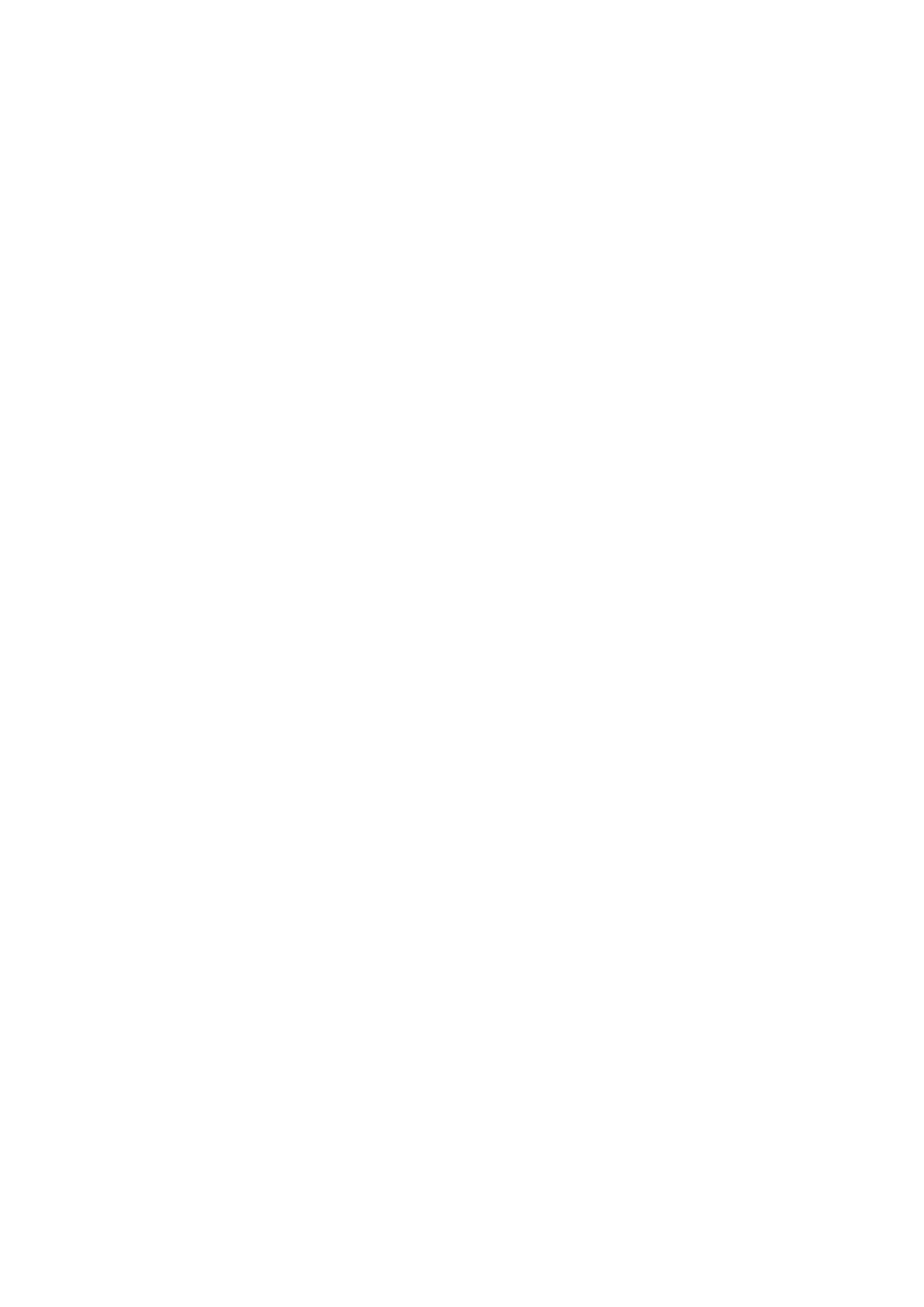Western Australia

# **Bail Act 1982**

# **Contents**

# **Part I — Preliminary**

| Short title                                        | $\overline{2}$                        |
|----------------------------------------------------|---------------------------------------|
| Commencement                                       | $\sqrt{2}$                            |
| Terms used                                         | $\overline{2}$                        |
| Application of this Act                            | 10                                    |
| <b>Courts and Tribunals (Electronic Processes</b>  |                                       |
|                                                    | 11                                    |
| Accused appearing on summons or court hearing      |                                       |
| notice, detention and bail of                      | 11                                    |
| Part $II$ — Rights of accused in                   |                                       |
| relation to bail                                   |                                       |
| Accused's rights to have bail considered           | 12                                    |
| Arresting officer's duty to consider bail          | 12                                    |
| Officials considering bail may order release       |                                       |
| without bail                                       | 14                                    |
| Unconvicted accused, court to consider bail for    | 15                                    |
| Bail may be dispensed with by court                | 16                                    |
| Adult accused of murder                            | 16                                    |
| Child accused of murder                            | 18                                    |
| Bail after initial decision by court, court's duty |                                       |
| as to                                              | 19                                    |
| Bail refused for trial, court's duty during trial  | 20                                    |
| Appeal from court of summary jurisdiction, bail in |                                       |
| case of                                            | 20                                    |
| Accused to be given information, approved forms    |                                       |
| etc.                                               | 21                                    |
|                                                    | Facilitation) Act 2013 Part 2 applies |

As at 09 Jul 2020 Version 09-i0-00 page i Published on www.legislation.wa.gov.au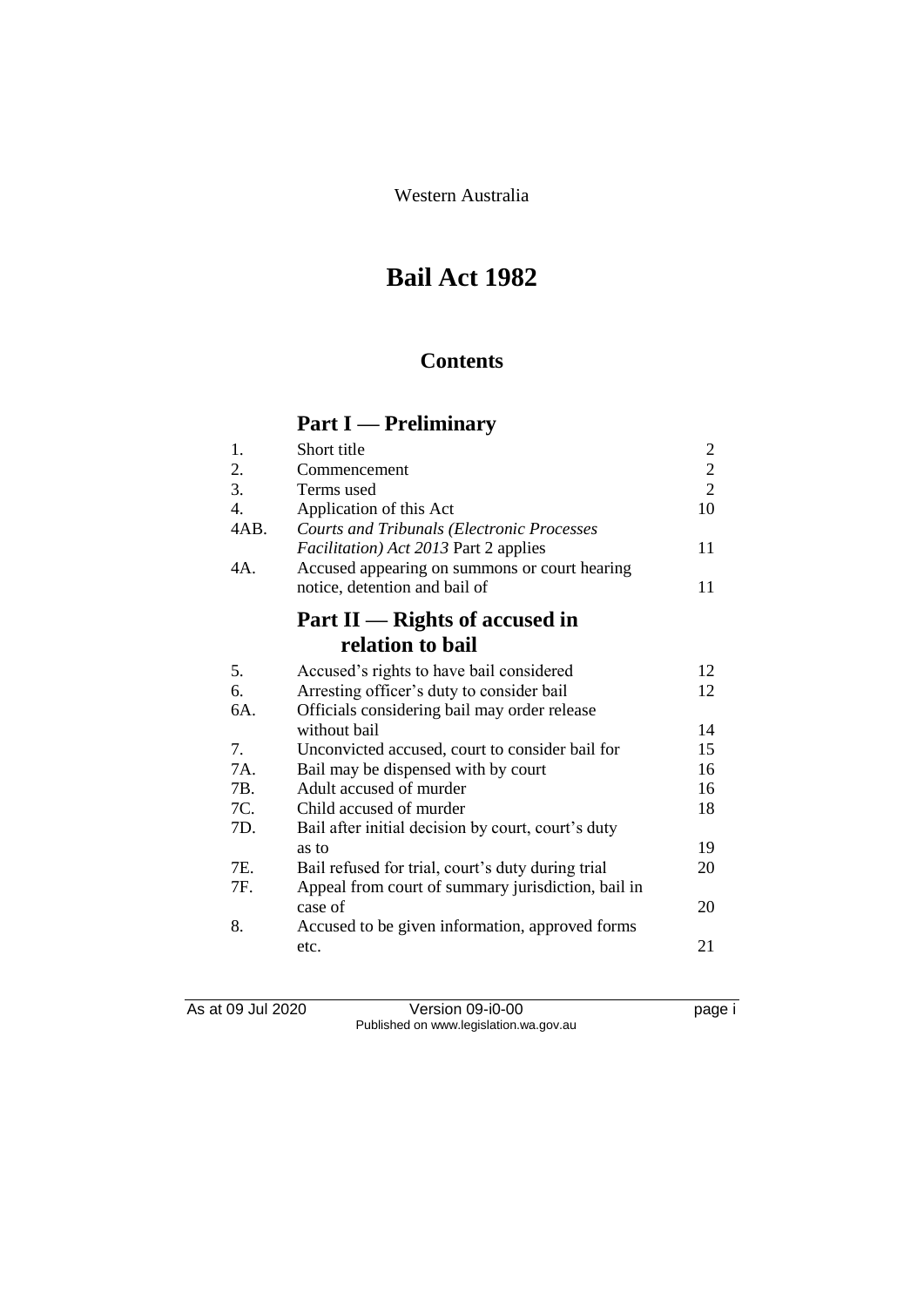| 9.   | Bail decision may be deferred until more                                              |    |
|------|---------------------------------------------------------------------------------------|----|
|      | information obtained                                                                  | 23 |
| 10.  | Sections 5, 6 and 7 do not apply if accused                                           | 23 |
| 11.  | imprisoned for other cause                                                            | 24 |
| 12.  | Accused's rights following grant of bail<br>Rights in s. 7A(2) and 11, limitations on | 25 |
|      |                                                                                       |    |
|      | Part III — Jurisdiction relating to                                                   |    |
|      | <b>bail</b>                                                                           |    |
| 13.  | Jurisdiction to grant bail, who has and exercise of                                   |    |
|      | (Sch. 1)                                                                              | 26 |
| 13A. | Jurisdiction in s. 7A to dispense with bail, who has                                  |    |
|      | and exercise of                                                                       | 26 |
| 13B. | Notices under s. 13A(3), service and proof of                                         | 27 |
| 14.  | Judges, jurisdiction of                                                               | 28 |
| 15.  | Accused charged with murder, jurisdiction as to                                       |    |
|      | bail for                                                                              | 29 |
| 15A. | Appeal against judge's decision on bail,                                              |    |
|      | commencement and conduct                                                              | 30 |
| 15B. | Appeal under s. 15A, determination                                                    | 31 |
| 16.  | Person arrested on warrant, bail of                                                   | 32 |
| 16A. | Person arrested in urban area, restrictions on who                                    |    |
|      | can grant bail for in some cases                                                      | 32 |
| 16B. | Person linked to terrorism                                                            | 33 |
| 17.  | Conditions on bail which may be imposed                                               | 34 |
| 17A. | Child on bail, changing responsible person for                                        |    |
|      | (Sch. 1 Pt. C cl. 2)                                                                  | 34 |
|      | Part IV — Hearing of case for bail,                                                   |    |
|      | parties, and evidence                                                                 |    |
| 20.  | Bail hearing for indictable offence, court may                                        |    |
|      | restrict publication or hold in private                                               | 36 |
| 21.  | Parties to bail proceedings                                                           | 37 |
| 22.  | Evidence at bail hearings                                                             | 37 |
| 23.  | Accused not bound to supply information                                               | 37 |
| 24.  | Court or authorised officer may ask police to verify                                  |    |
|      | accused's information or make report                                                  | 38 |
| 24A. | Court may ask community corrections officer to                                        |    |
|      | verify accused's information or make report                                           | 38 |
|      |                                                                                       |    |

page ii Version 09-i0-00 As at 09 Jul 2020 Published on www.legislation.wa.gov.au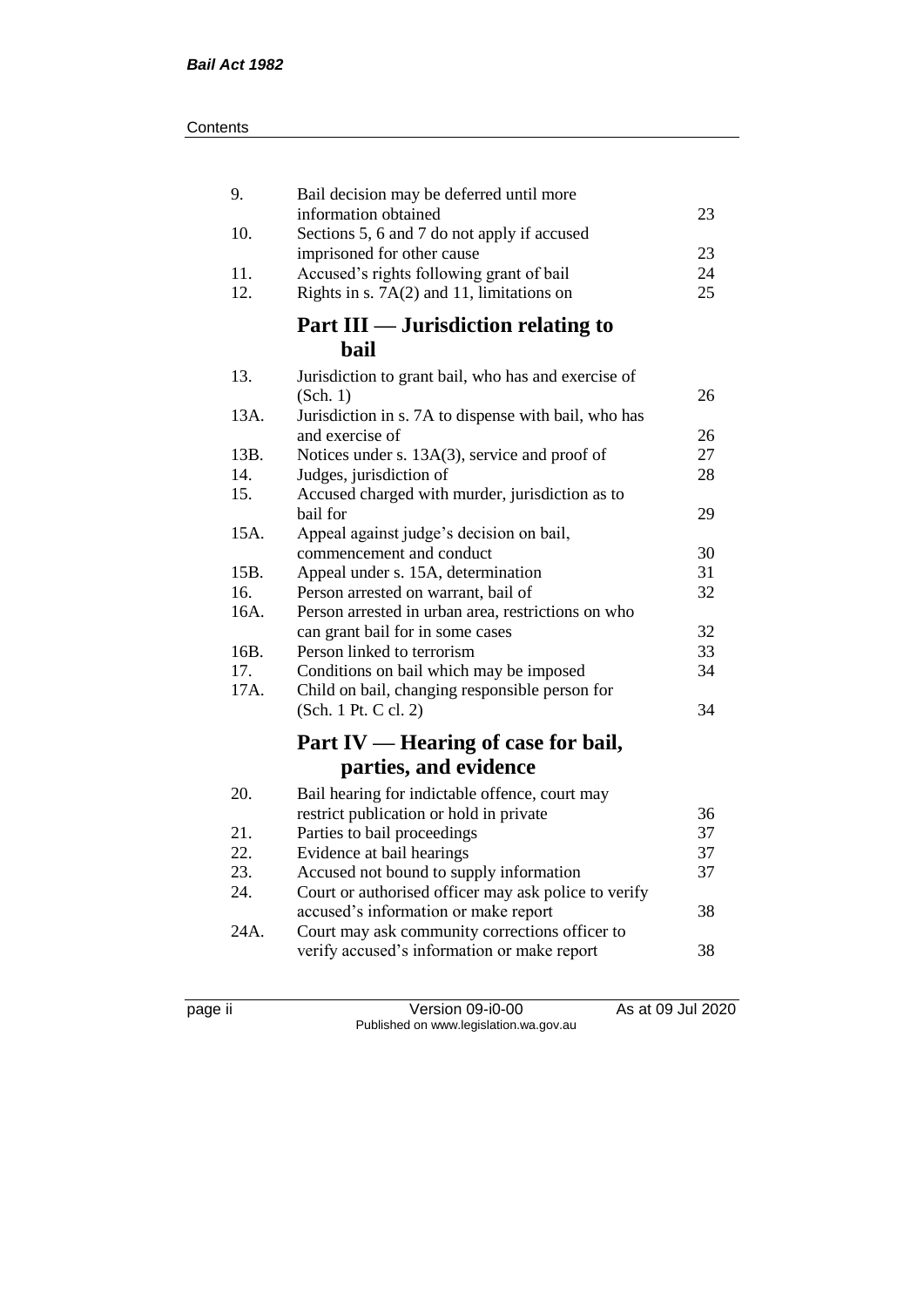| 25.        | Information given by accused for bail purposes not                              |    |
|------------|---------------------------------------------------------------------------------|----|
|            | admissible at trial<br>Record of bail decision and reasons                      | 39 |
| 26.<br>27. | Relevant papers to be made available to court                                   | 40 |
|            | where accused to appear                                                         | 41 |
| 27A.       | Bail with home detention, papers to be sent to CEO                              |    |
|            | (corrections)                                                                   | 41 |
|            |                                                                                 |    |
|            | <b>Part V</b> — Bail undertakings                                               |    |
| 28.        | Bail undertaking, when required and nature of                                   | 42 |
| 29.        | Before whom bail undertaking may be entered into                                | 43 |
| 30.        | Duties of person before whom bail undertaking is                                |    |
|            | entered into                                                                    | 43 |
| 31.        | Different time and place for appearance,                                        |    |
|            | substituting                                                                    | 44 |
| 31A.       | Conditions on bail, amending during trial                                       | 46 |
| 32.        | Notices under s. 31, service and proof of                                       | 48 |
| 33.        | Judicial officer may order accused to enter into bail                           |    |
|            | undertaking                                                                     | 49 |
| 34.        | When bail undertaking ceases to have effect                                     | 50 |
|            | <b>Part VI</b> — Sureties and surety                                            |    |
|            | undertakings                                                                    |    |
|            |                                                                                 |    |
| 35.        |                                                                                 | 51 |
| 36.        | Surety and surety undertaking                                                   | 51 |
| 37.        | Sureties, who may approve<br>Proposed surety to receive certain information and |    |
|            | form                                                                            | 52 |
| 38.        | Persons disqualified from being sureties                                        | 52 |
| 39.        | Matters to be regarded when approving sureties                                  | 53 |
| 40.        | Decision on application by proposed surety                                      | 53 |
| 41.        | Finality of decision to refuse approval of surety                               | 54 |
| 42.        | Before whom surety undertaking may be entered                                   |    |
|            | into                                                                            | 54 |
| 43.        | Duties of person before whom surety undertaking                                 |    |
|            | is entered into                                                                 | 54 |
| 43A.       | Entering into surety undertaking where proposed                                 |    |
|            | surety interstate                                                               | 55 |
| 44.        | When surety undertaking extends to different time                               |    |
|            | or different time and place substituted under s. 31                             | 56 |
| 45.        | Notices under s. 44, service and proof of                                       | 58 |

As at 09 Jul 2020 Version 09-i0-00 page iii Published on www.legislation.wa.gov.au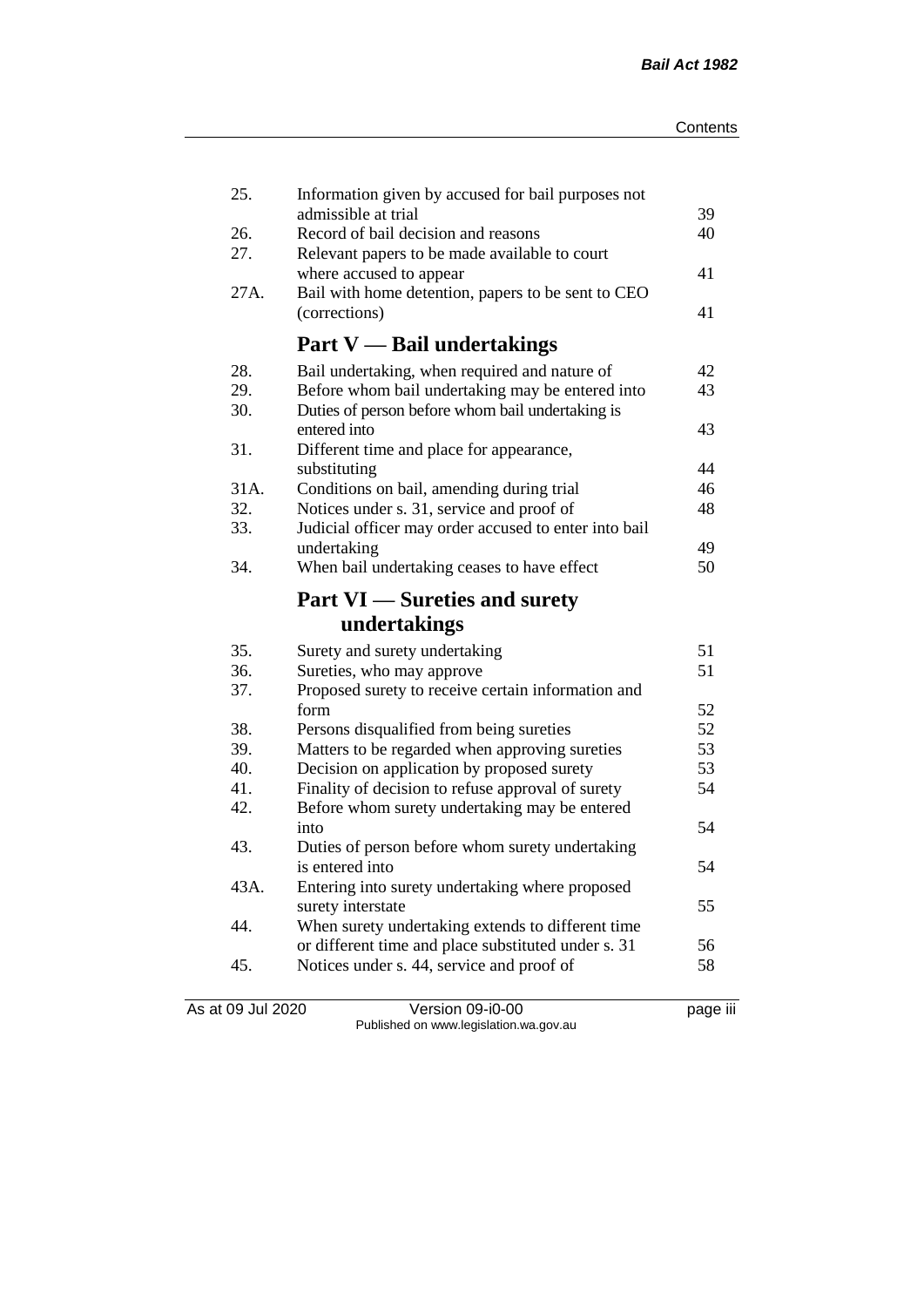| 46.<br>47.   | Surety's power to arrest accused<br>When surety undertaking ceases to have effect      | 59<br>60 |
|--------------|----------------------------------------------------------------------------------------|----------|
| 48.          | Surety may apply for cancellation of his                                               |          |
|              | undertaking                                                                            | 61       |
| 49.          | Surety's undertaking to pay money, enforcing                                           | 61       |
| 50.          | Indemnifying surety, offence                                                           | 64       |
|              | <b>Part VIA — Administration of home</b>                                               |          |
|              | detention conditions                                                                   |          |
| 50A.         | Powers of CEO (corrections)                                                            | 65       |
| 50C.         | Powers and duties of community corrections                                             |          |
|              | officers                                                                               | 65       |
| 50D.         | Powers of members of Police Force                                                      | 67       |
| 50E.         | CEO (corrections) may substitute different place of                                    |          |
|              | detention and apply conditions                                                         | 67       |
| 50F.<br>50G. | CEO (corrections) may revoke bail<br>Procedure on arrest after revocation under s. 50F | 68<br>68 |
| 50H.         | Rules of natural justice excluded                                                      | 69       |
| 50J.         | Delegation by CEO (corrections)                                                        | 69       |
| 50L.         | <b>Rules for this Part</b>                                                             | 69       |
|              | <b>Part VII — Enforcement of bail</b>                                                  |          |
|              | undertakings                                                                           |          |
| 51.          | Failing to comply with bail undertaking, offence                                       | 71       |
| 51A.         | Prosecuting s. 51 offence for non-appearance in                                        |          |
|              | court of summary jurisdiction                                                          | 72       |
| 52.          | Prosecuting s. 51 offence for non-appearance in                                        |          |
|              | superior court                                                                         | 72       |
| 53.          | Appeal against decision made under s. 52                                               | 74       |
| 54.          | Bailed accused may be taken before judicial officer                                    |          |
|              | to show cause against variation or revocation of                                       |          |
|              | bail                                                                                   | 75       |
| 54A.         | Accused on committal may be taken for purposes                                         | 77       |
| 55.          | of s. 54 before judicial officer by which committed                                    |          |
|              | Accused before court under s. 54, judicial officer<br>may revoke bail of etc.          | 78       |
| 57.          | Offence under s. 51, court to order forfeiture of                                      |          |
|              | money under bail undertaking                                                           | 79       |
|              |                                                                                        |          |

page iv Version 09-i0-00 As at 09 Jul 2020 Published on www.legislation.wa.gov.au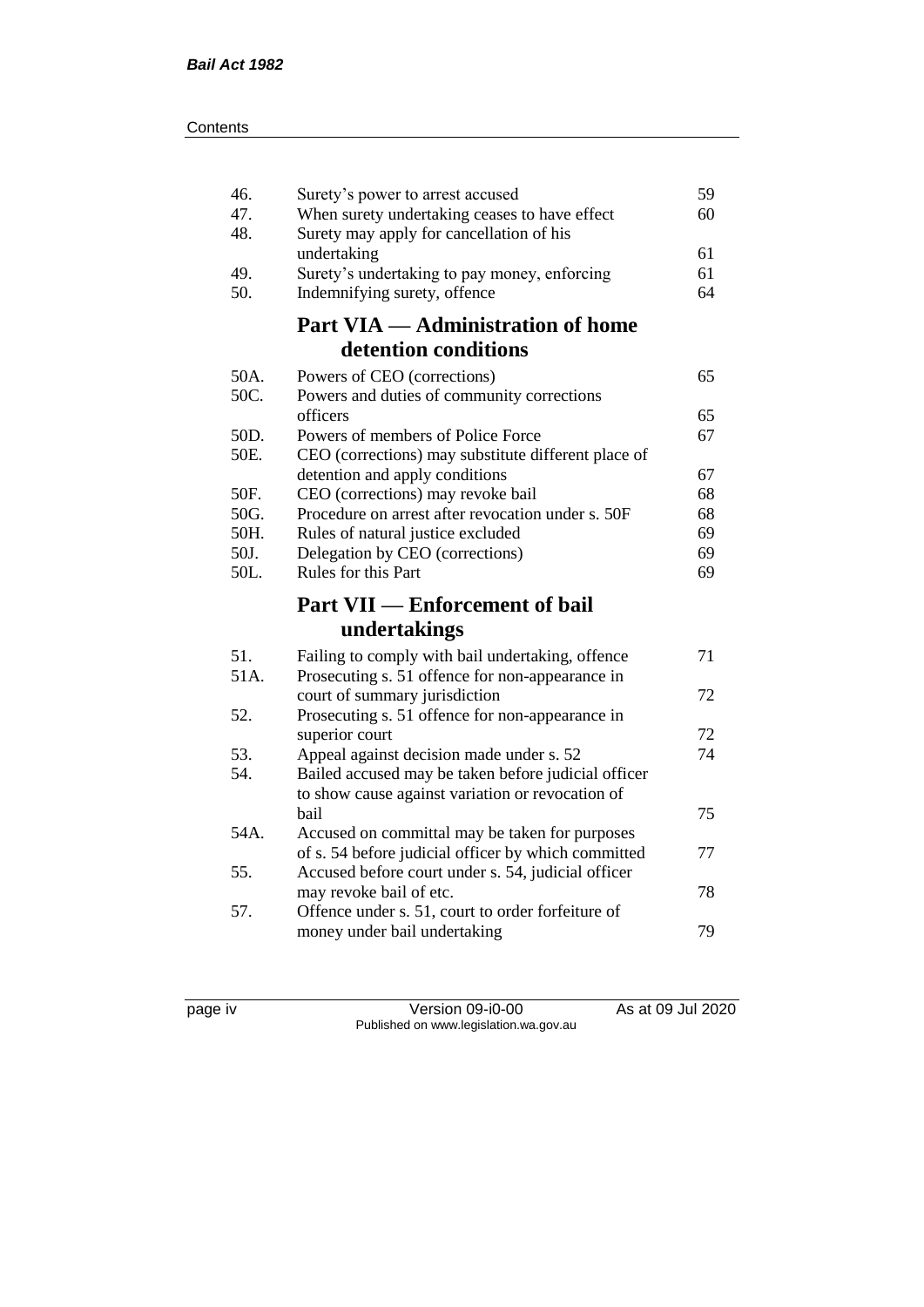| 58.  | Automatic forfeiture of money on expiration of        |    |
|------|-------------------------------------------------------|----|
|      | one year after absconding                             | 80 |
|      | <b>Part VIII — Miscellaneous</b>                      |    |
| 59.  | Order for forfeiture, court's additional powers as to | 81 |
| 59A. | If bail dispensed with, accused may be taken          |    |
|      | before judicial officer for reconsideration of matter | 81 |
| 59B. | Absconding accused, warrant for arrest of             | 82 |
| 60.  | Change of address, accused and surety to notify       | 83 |
| 61.  | Failing to bring arrested person before court or      |    |
|      | person able to grant bail, offence                    | 83 |
| 62.  | Giving false information for bail purposes, offence   | 84 |
| 63.  | Protection from personal liability                    | 84 |
| 64.  | Proving appearance or non-appearance by accused       | 84 |
| 65.  | Bail undertakings by child, effect of                 | 85 |
| 66.  | Other powers or duties to grant bail abolished        | 85 |
| 66A. | Delegation by registrar of court                      | 85 |
| 66B. | Video link or audio link, use of in bail proceedings  | 86 |
| 66C. | Protection of terrorist intelligence information in   |    |
|      | bail proceedings                                      | 87 |
| 66D. | Annual report to include information about            |    |
|      | application of s. 66C                                 | 88 |
| 66E. | Retrieving monitoring equipment                       | 90 |
| 67.  | Regulations                                           | 90 |
| 67A. | Review of amendments made by Bail Amendment           |    |
|      | (Persons Linked to Terrorism) Act 2019                | 92 |
|      | Schedule 1 — Jurisdiction as to bail                  |    |
|      | and related matters                                   |    |
|      | Part $A$ — Jurisdiction relating to bail              |    |
| 1.   | Initial appearance                                    | 93 |
| 2.   | Appearance after adjournment                          | 94 |
| 3.   | Appearance on committal to Supreme Court or           |    |
|      | <b>District Court</b>                                 | 94 |
| 4.   | Appearance in connection with appeal, rehearing       |    |
|      | etc.                                                  | 94 |
| 5.   | Appearance prescribed by regulation                   | 95 |
| 6.   | Appearances not otherwise provided for                | 95 |
| 7.   | Term used: proceedings for an offence                 | 95 |

As at 09 Jul 2020 Version 09-i0-00 page v Published on www.legislation.wa.gov.au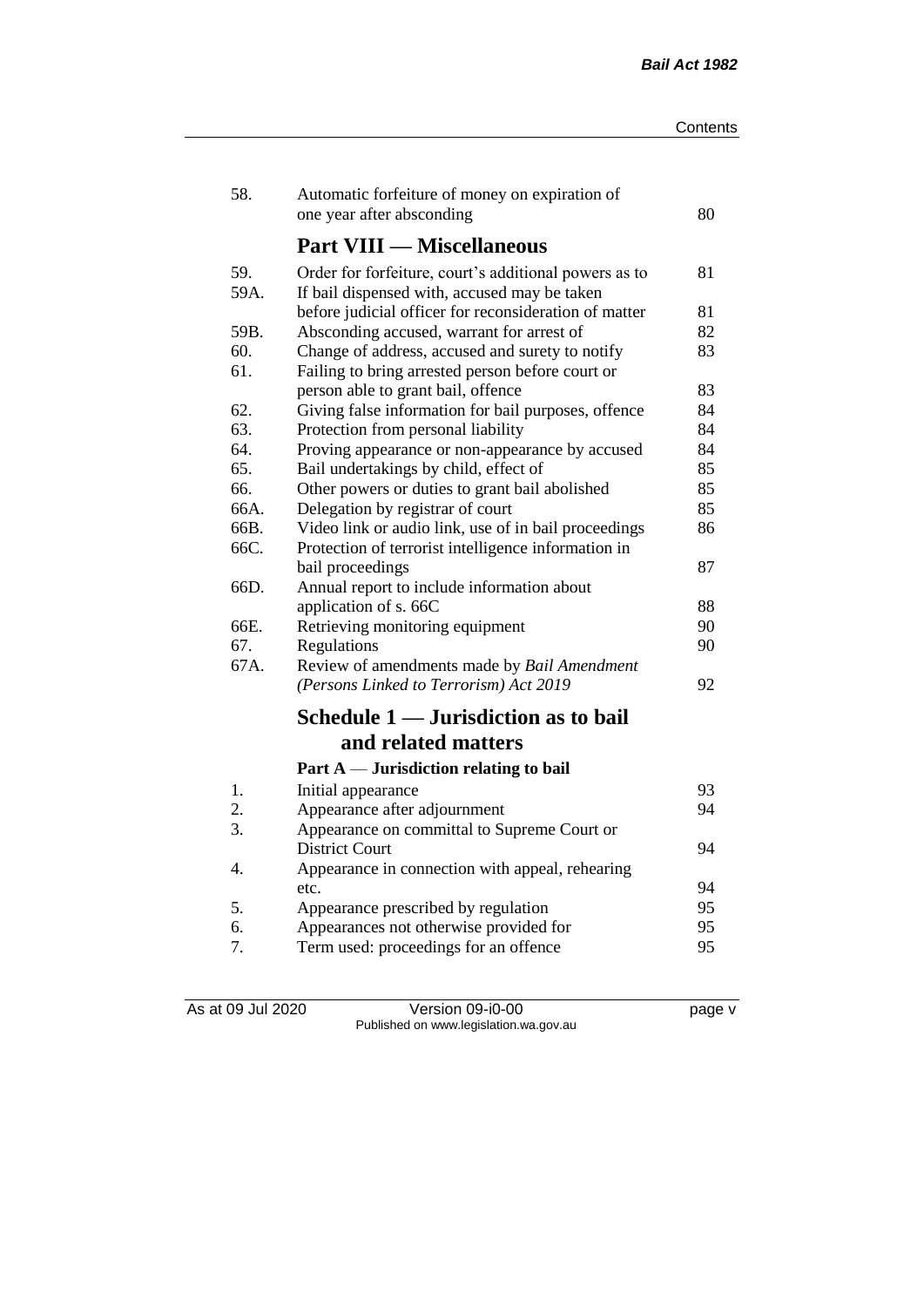#### **Contents**

|     | Part B — Cessation of powers relating to bail        |     |
|-----|------------------------------------------------------|-----|
| 1.  | Upon decision by judge, power of other officers      |     |
|     | ceases                                               | 96  |
| 1A. | Upon decision by Court of Appeal, other powers       |     |
|     | cease                                                | 96  |
| 2.  | Upon decision by judicial officer, his power and     |     |
|     | that of his peers ceases                             | 96  |
| 3.  | Upon refusal of bail for initial appearance, certain |     |
|     | powers cease                                         | 97  |
| 4.  | Judicial officer's powers if accused proves new      |     |
|     | facts or changed circumstances                       | 97  |
|     | Part C — Manner in which jurisdiction to be          |     |
|     | exercised                                            |     |
| 1.  | Bail before conviction at discretion of court or     |     |
|     | judicial officer except for child                    | 98  |
| 2.  | Child to have qualified right to bail                | 99  |
| 3.  | Matters relevant to cl. $1(a)$                       | 101 |
| 3A. | Bail for accused charged with serious offence        |     |
|     | committed while on bail or early release for         |     |
|     | another serious offence                              | 101 |
| 3B. | Exceptional reasons under cl. 3A(1), determining     | 102 |
| 3C. | Bail in murder cases                                 | 104 |
| 3D. | Bail in cases of offence under Dangerous Sexual      |     |
|     | Offenders Act 2006 section 40A                       | 105 |
| 3E. | Bail in cases of person linked to terrorism          | 106 |
| 4.  | Bail after conviction for accused awaiting sentence  | 108 |
| 4A. | Bail after conviction for accused awaiting disposal  |     |
|     | of appeal                                            | 108 |
| 5.  | Exception to cl. 4A for bail in appeal under         |     |
|     | Criminal Appeals Act 2004 Part 2                     | 109 |
| 6.  | Bail of people on community or similar orders        | 109 |
| 7.  | Bail for initial appearance to be for not more than  |     |
|     | 30 days                                              | 109 |
| 8.  | Bail on adjournment in court of summary              |     |
|     | jurisdiction to be for not more than 30 days except  |     |
|     | by consent                                           | 110 |
| 9.  | Calculating periods for cl. 7 and 8                  | 110 |

page vi Version 09-i0-00 As at 09 Jul 2020 Published on www.legislation.wa.gov.au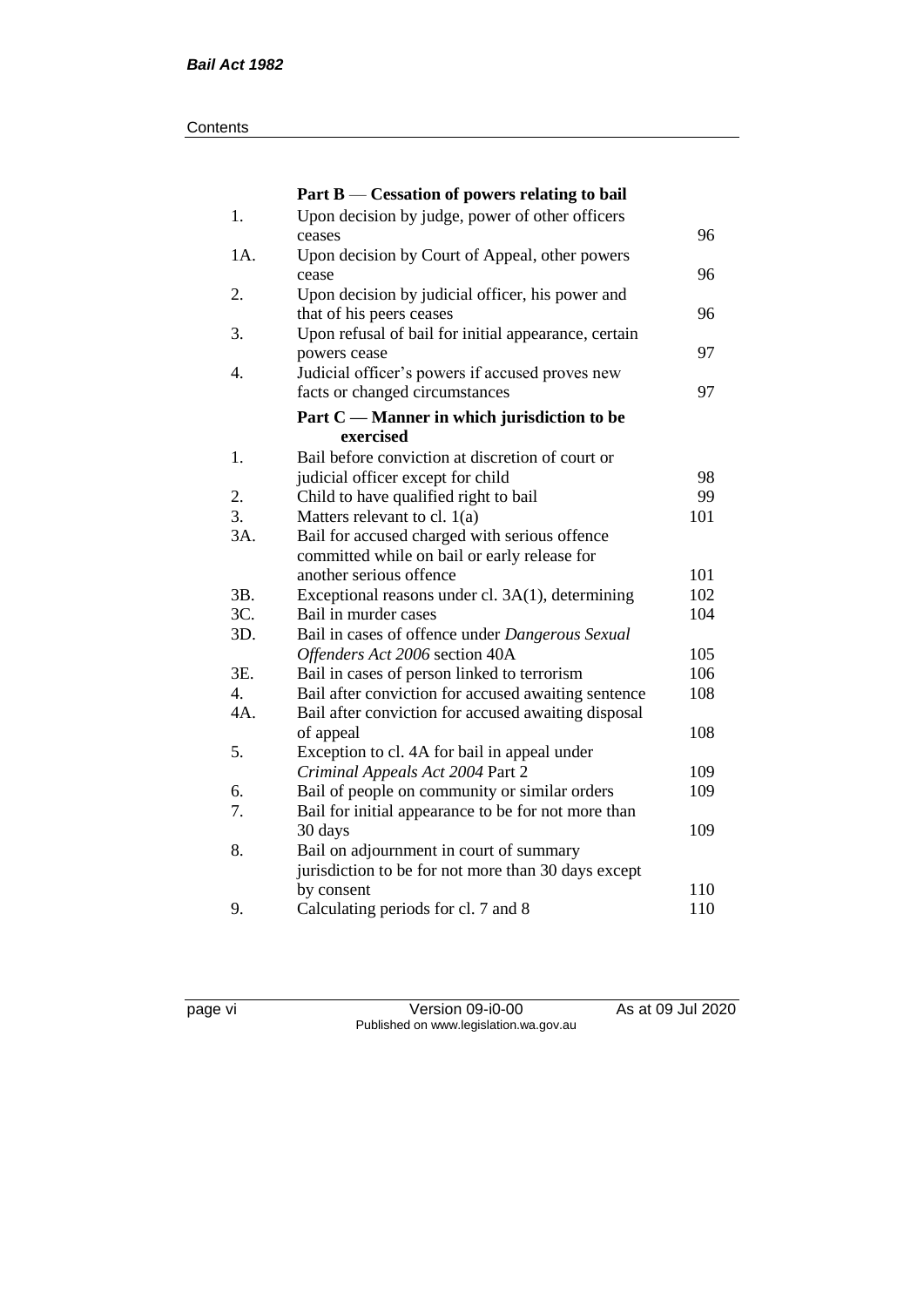#### **Part D — Conditions which may be imposed on a grant of bail**

| Conditions as to forfeiture, sureties, security etc. | 110 |
|------------------------------------------------------|-----|
| Other conditions                                     | 112 |
| Home detention condition                             | 115 |

# **Schedule 2 — Serious offences**

# **Notes**

| Compilation table            | 122 |
|------------------------------|-----|
| Uncommenced provisions table | 127 |
| Other notes                  | 127 |

# **Defined terms**

As at 09 Jul 2020 Version 09-i0-00 version 09-in-Published on www.legislation.wa.gov.au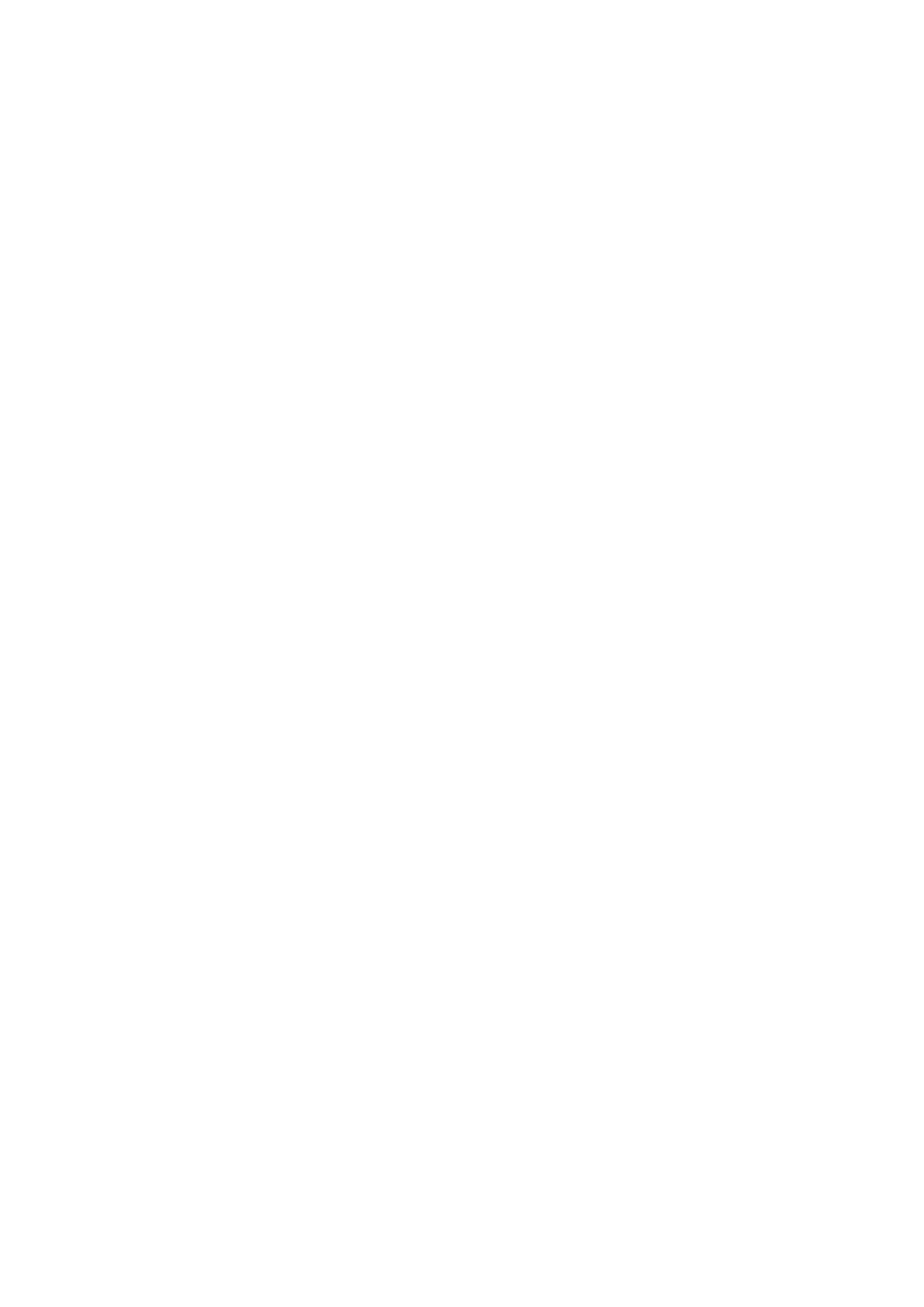Western Australia

# **Bail Act 1982**

**An Act to make better provision for bail in criminal proceedings.** 

As at 09 Jul 2020 Version 09-i0-00 page 1 Published on www.legislation.wa.gov.au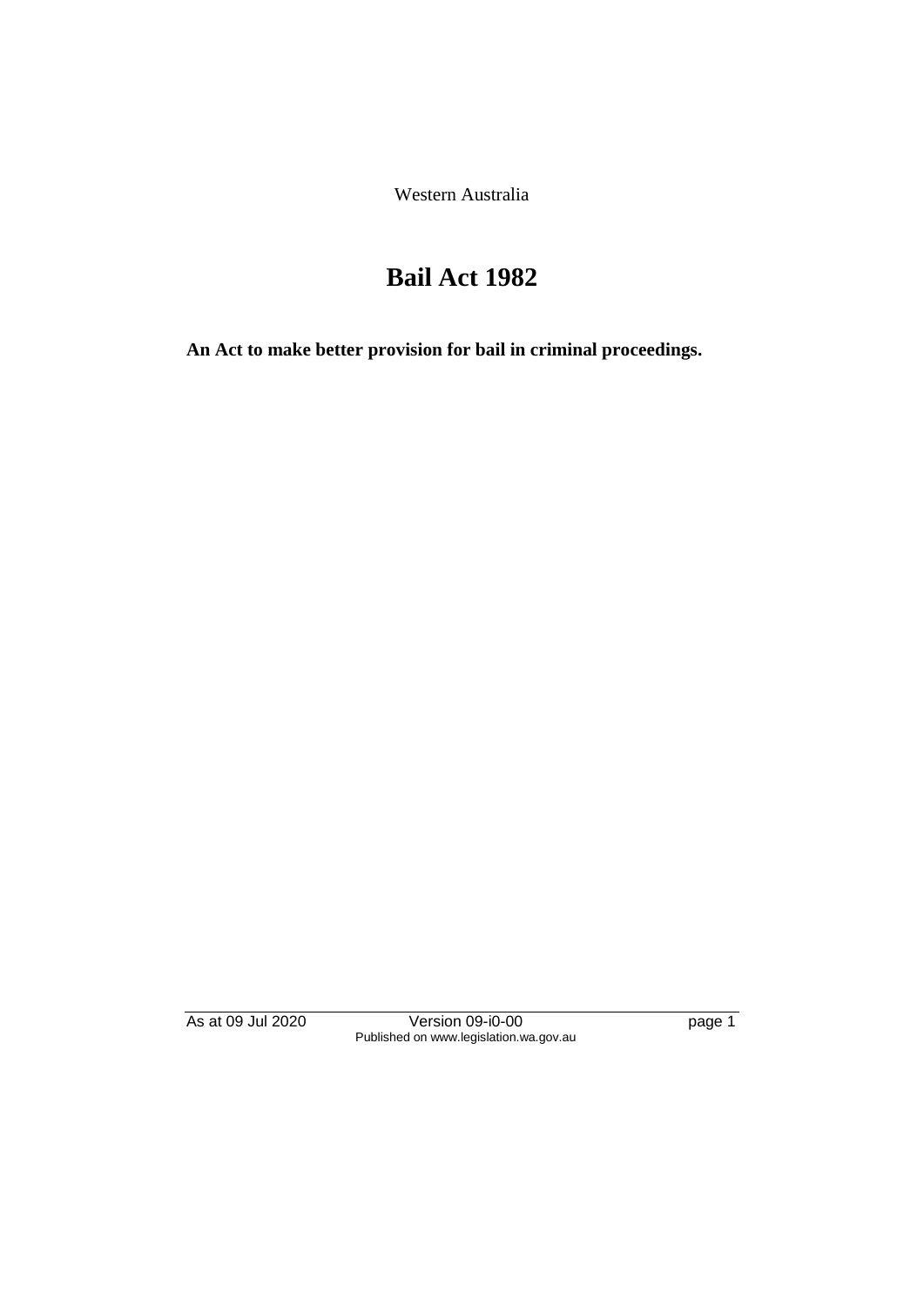**s. 1**

# **Part I — Preliminary**

### **1. Short title**

This Act may be cited as the *Bail Act 1982*.

### **2. Commencement**

This Act shall come into operation on a day to be fixed by proclamation.

### **3. Terms used**

(1) In this Act, unless a contrary intention appears —

*accused* includes —

- (a) a person charged with, convicted of, or found guilty of an offence;
- (b) a person whose conviction for an offence is stayed;
- (c) a person in respect of whom an appeal relating to an offence is pending;
- (d) a person in respect of whom a new trial for an offence has been ordered;

#### *adjournment* —

- (a) means any order of a court by which proceedings for an offence are postponed or interrupted or are to be held at a different time or place before the same court; and
- (b) is deemed to include any order of a court, other than a committal to the Supreme Court or District Court, by which the venue of any proceedings for an offence is changed to another court or a court at another place whether by way of a remand, referral, or recommittal of the accused or otherwise;

*appeal* includes an application for leave to appeal;

# *appropriate judicial officer* means —

(a) subject to paragraphs (b), (c) and (d), a judicial officer who is empowered to exercise jurisdiction in the court

page 2 Version 09-i0-00 As at 09 Jul 2020 Published on www.legislation.wa.gov.au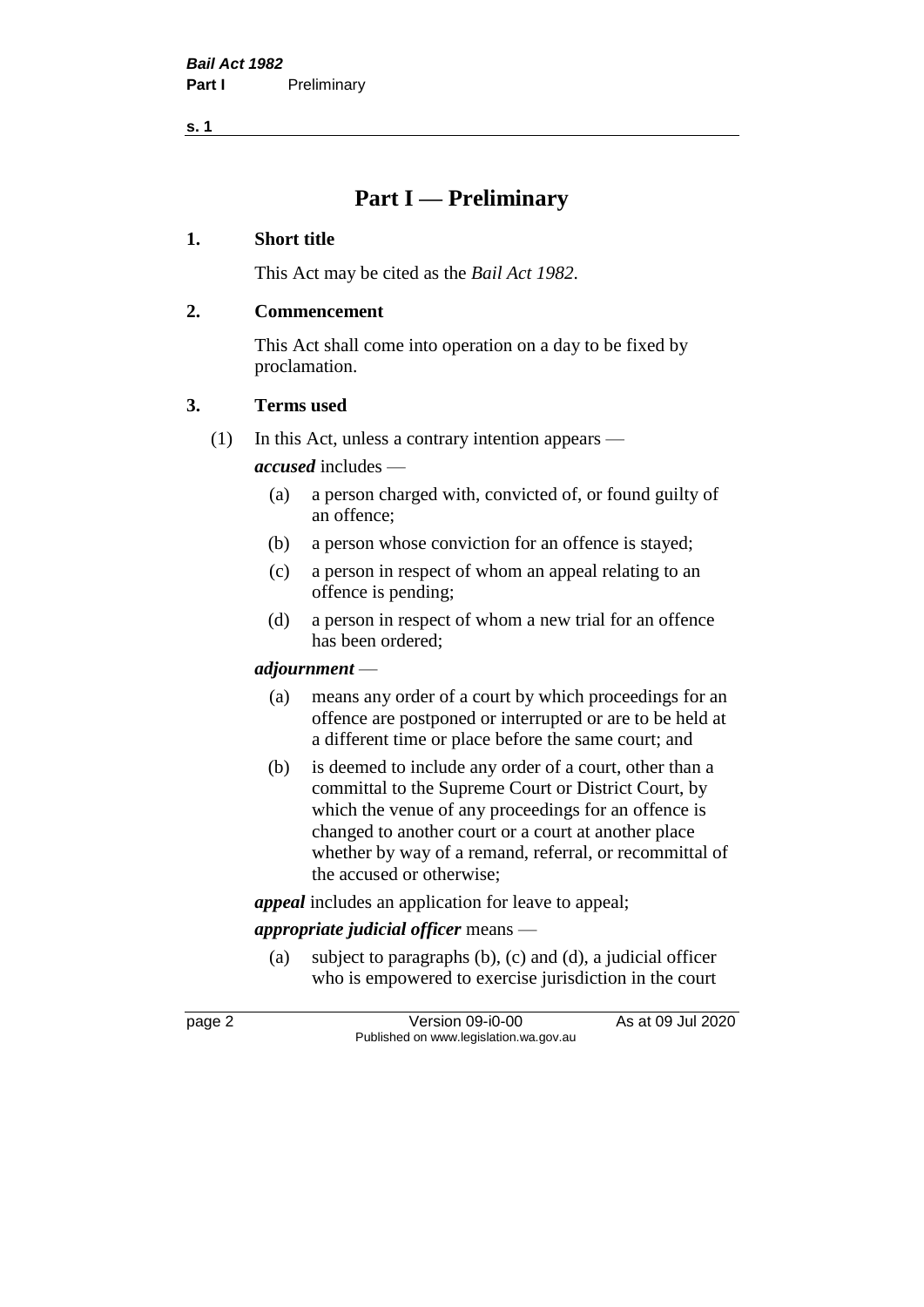before which the accused is required to appear pursuant to his bail undertaking; or

- (b) if the court is the Court of Appeal, a judge of appeal; or
- (c) except in section 49, a judge of the Supreme Court or of the Children's Court, as the case may require, in any case where —
	- (i) under section 15 only a judge of the Supreme Court or of the Children's Court has power to grant bail; or
	- (ii) a judicial officer has exercised the power contained in section 31(2)(d),

for the appearance in question; or

(d) except in section 49, a judge of the Supreme Court, of the District Court, or of the Children's Court, as the case may require, in any case where such a judge has granted bail under section 14 for the appearance in question;

*approved*, in relation to a form, means approved by the chief executive officer of the department of the Public Service principally assisting in the administration of this Act;

*approved electronic monitoring device* means —

- (a) an electronic monitoring device that has been approved by the CEO (corrections); and
- (b) any equipment, wires or other items associated with a device under paragraph (a);

*as soon as is practicable* means as soon as is reasonably practicable;

*authorised community services officer* means any of the following persons —

- (a) the CEO (corrections) or a delegate of the CEO (corrections) under subsection (5);
- (b) a registrar of the Children's Court;
- (c) a superintendent of a detention centre under the *Young Offenders Act 1994*;

As at 09 Jul 2020 Version 09-i0-00 Page 3 Published on www.legislation.wa.gov.au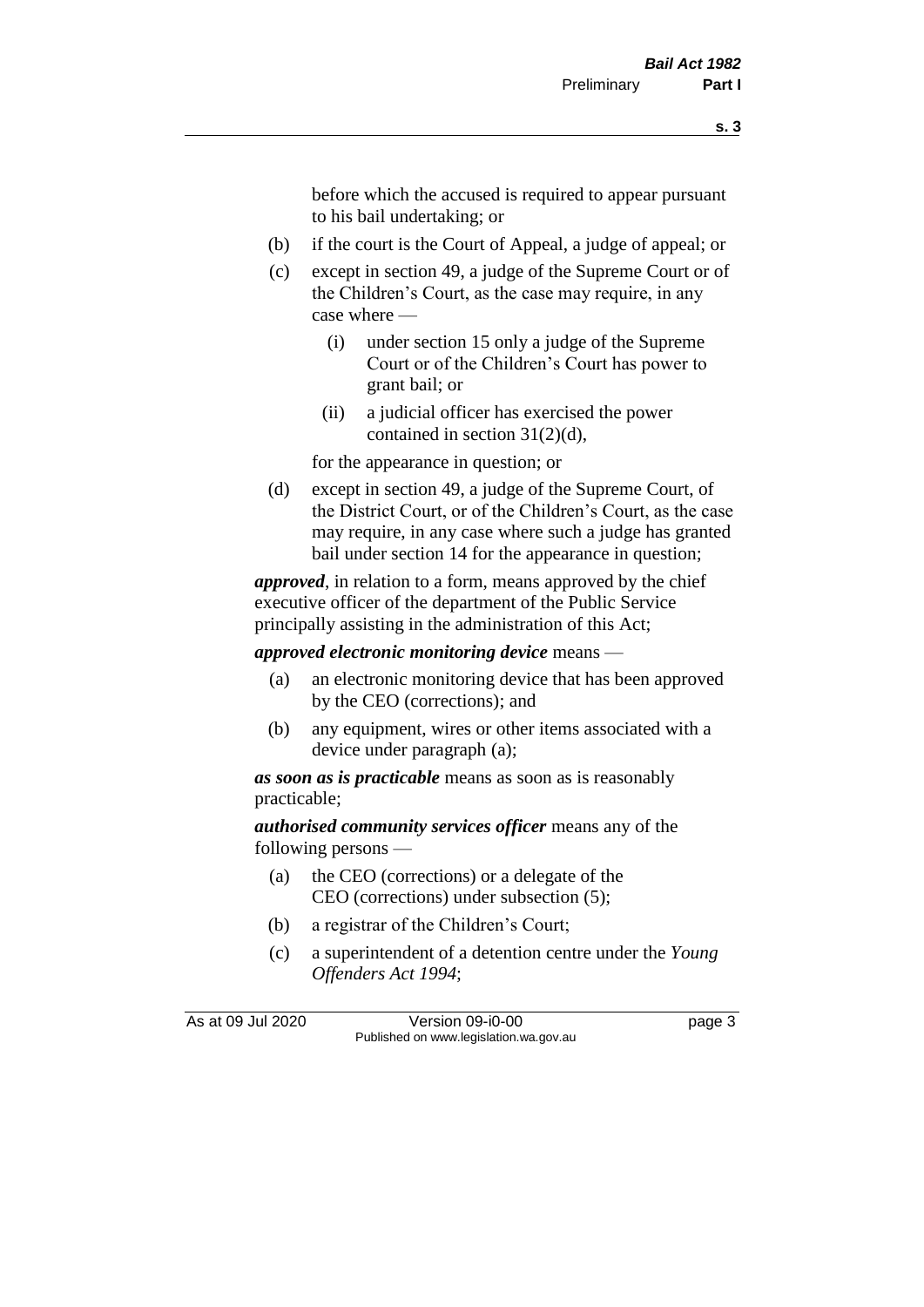(d) the officer for the time being in charge of any detention centre under the *Young Offenders Act 1994*;

*authorised officer* means an authorised police officer or an authorised community services officer;

#### *authorised police officer* means —

- (a) a police officer who holds the rank of sergeant, or a higher rank;
- (b) the police officer who is for the time being in charge of a police station;
- (c) whichever of these officers is for the time being in charge of a lock-up —
	- (i) a police officer;
	- (ii) a special constable appointed under the *Police Act 1892* Part III whose powers, duties and obligations are or include those of an authorised police officer under this Act;
	- (iii) a police auxiliary officer appointed under the *Police Act 1892* Part IIIB whose powers, duties and obligations are or include those of an authorised police officer under this Act;

*bail undertaking* means an undertaking described in section 28(2);

*CEO (corrections)* means the chief executive officer of the Public Sector agency principally assisting the Minister administering Part 8 of the *Sentence Administration Act 2003* in its administration;

*Chief Judge* means the Chief Judge of the District Court;

*Chief Justice* means the Chief Justice of Western Australia;

*child* has the same meaning as *young person* has in the *Young Offenders Act 1994*;

*Commonwealth Criminal Code* means the Criminal Code set out in the Schedule to the *Criminal Code Act 1995* (Commonwealth);

page 4 Version 09-i0-00 As at 09 Jul 2020 Published on www.legislation.wa.gov.au

**s. 3**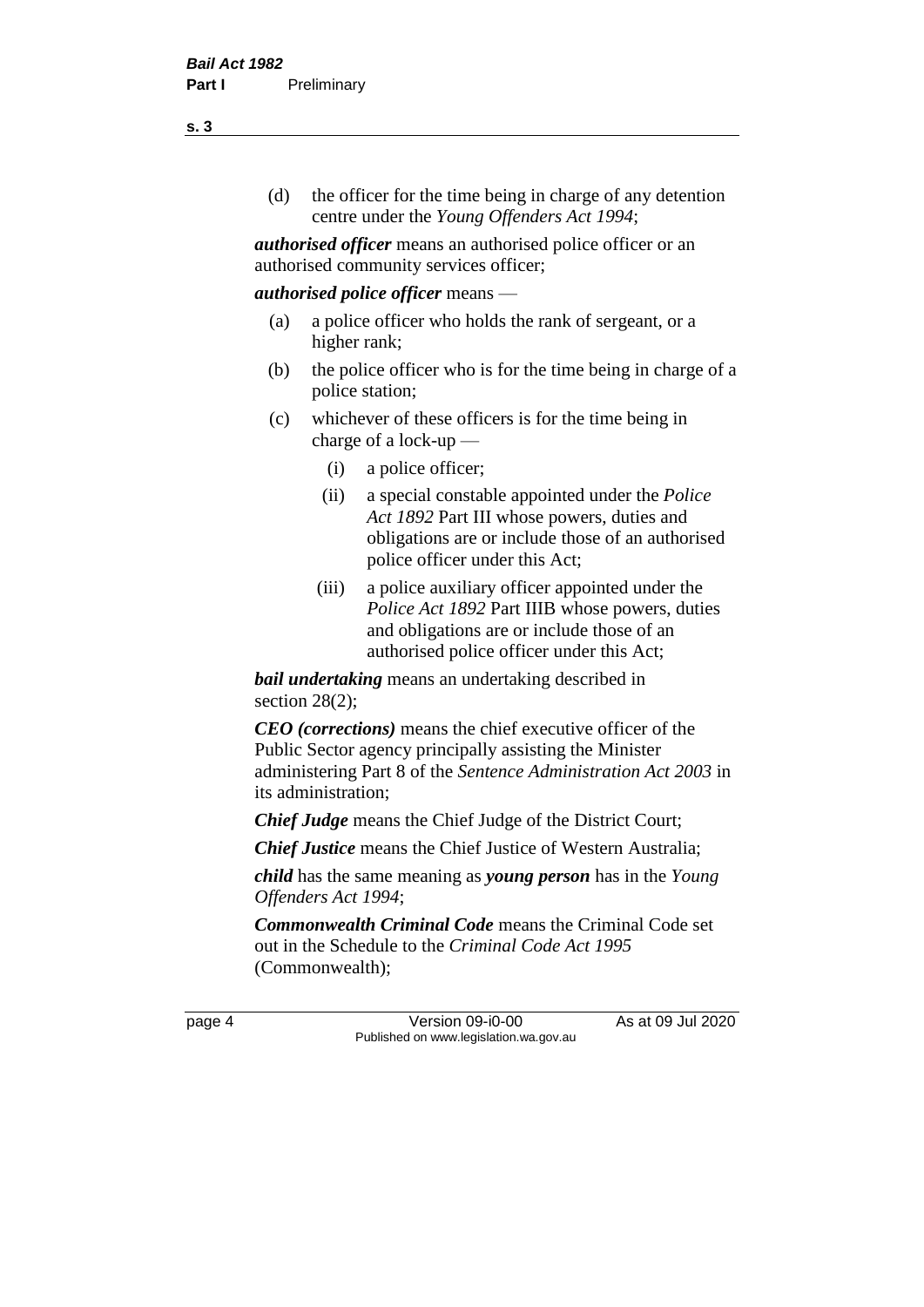*community corrections officer* has the same meaning as in the *Sentence Administration Act 2003*;

*confirmed control order* has the meaning given in the Commonwealth Criminal Code section 100.1(1);

*court* means each of the following —

- (a) the Magistrates Court;
- (b) the Children's Court;
- (c) the Coroner's Court of Western Australia;
- (d) the District Court;
- (e) the Supreme Court;
- (f) the Court of Appeal;

*court custody centre* has the meaning given in the *Court Security and Custodial Services Act 1999* section 3;

*Director of Public Prosecutions* means —

- (a) the Director of Public Prosecutions for the State; or
- (b) the officer in charge in the State of the Commonwealth Office of the Director of Public Prosecutions,

as the case requires;

*early release order* means an early release order made under the *Sentence Administration Act 1995* or *Sentence Administration Act 2003*;

*home detention condition* means a home detention condition imposed under clause 3 of Part D of Schedule 1;

*interim control order* has the meaning given in the Commonwealth Criminal Code section 100.1(1);

*judge of appeal* has the meaning given in the *Supreme Court Act 1935* section 4(1);

*judicial officer* means any person empowered to exercise jurisdiction in a court whether or not he is sitting as a court, and includes a single justice and, where the context so requires, the Court of Appeal exercising jurisdiction under this Act;

As at 09 Jul 2020 Version 09-i0-00 Page 5 Published on www.legislation.wa.gov.au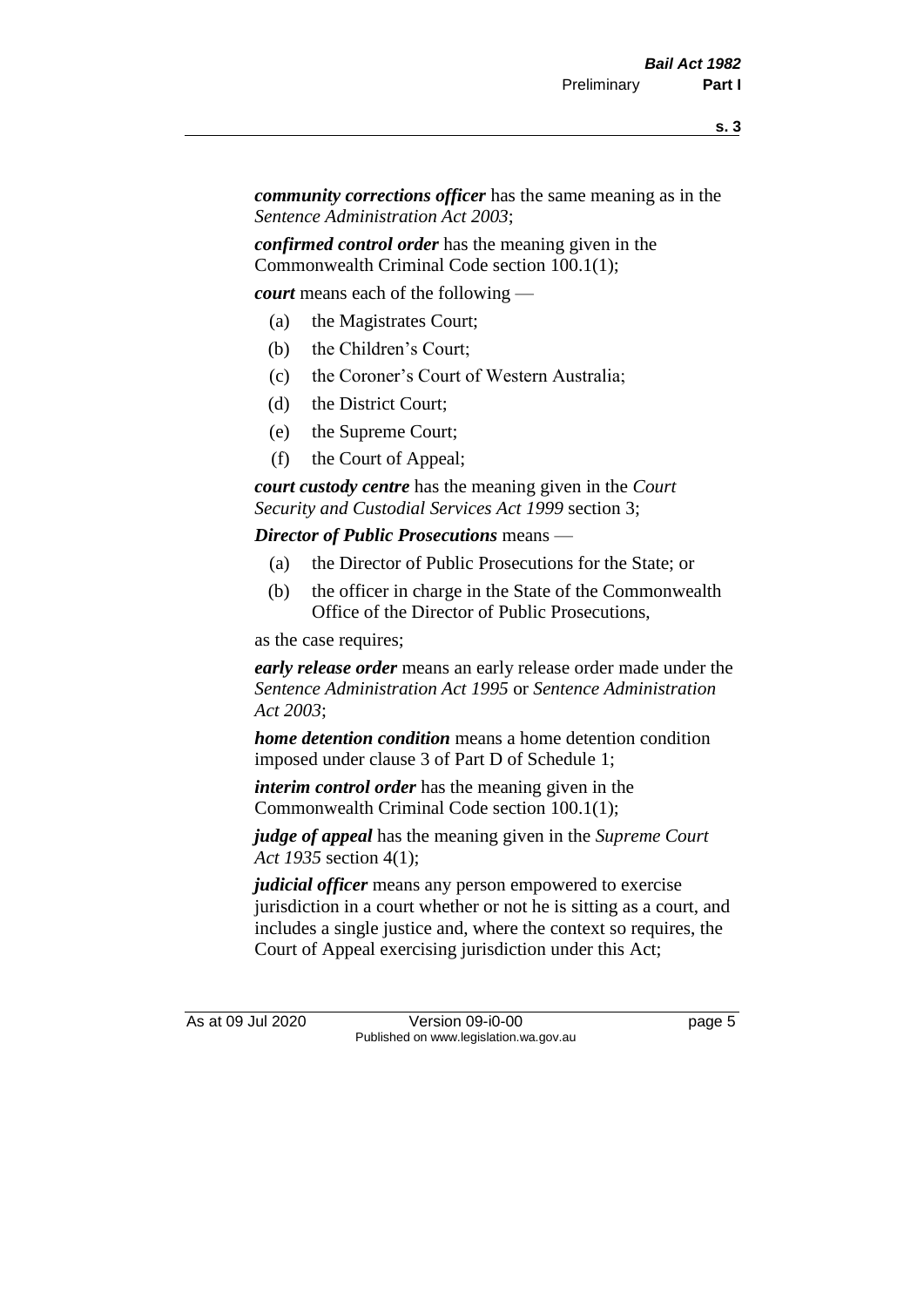*lock-up* includes a place prescribed as a lock-up for the purposes of the *Court Security and Custodial Services Act 1999*;

*offence* means any act, omission or conduct which renders the person doing the act, making the omission or engaging in the conduct liable to any punishment, and includes an alleged offence; but nothing in this definition shall limit the operation of subsection (4);

*person linked to terrorism* means a person who —

- (a) is charged with, or has been convicted of, a terrorism offence; or
- (b) is the subject of an interim control order or confirmed control order, or has been the subject of a confirmed control order within the last 10 years;

*prosecutor* includes —

- (a) in the case of an offence charged in a prosecution notice, the prosecutor;
- (b) in the case of an offence charged in an indictment, the State or the Commonwealth, as the case may be;

*registrar* of a court means —

- (a) for a court other than the Coroner's Court of Western Australia, the principal registrar, a registrar or a deputy registrar of the court; or
- (b) for the Coroner's Court of Western Australia, a coroner's registrar as defined in the *Coroners Act 1996* section 3;

*serious offence* means —

- (a) an offence against section 51(2a); and
- (b) an offence described in Schedule 2;

*surety* and *surety undertaking* have the meanings assigned to them by section 35;

*surety approval officer* means a person who is authorised by section 36 to decide whether an applicant should be approved as a surety;

page 6 Version 09-i0-00 As at 09 Jul 2020 Published on www.legislation.wa.gov.au

**s. 3**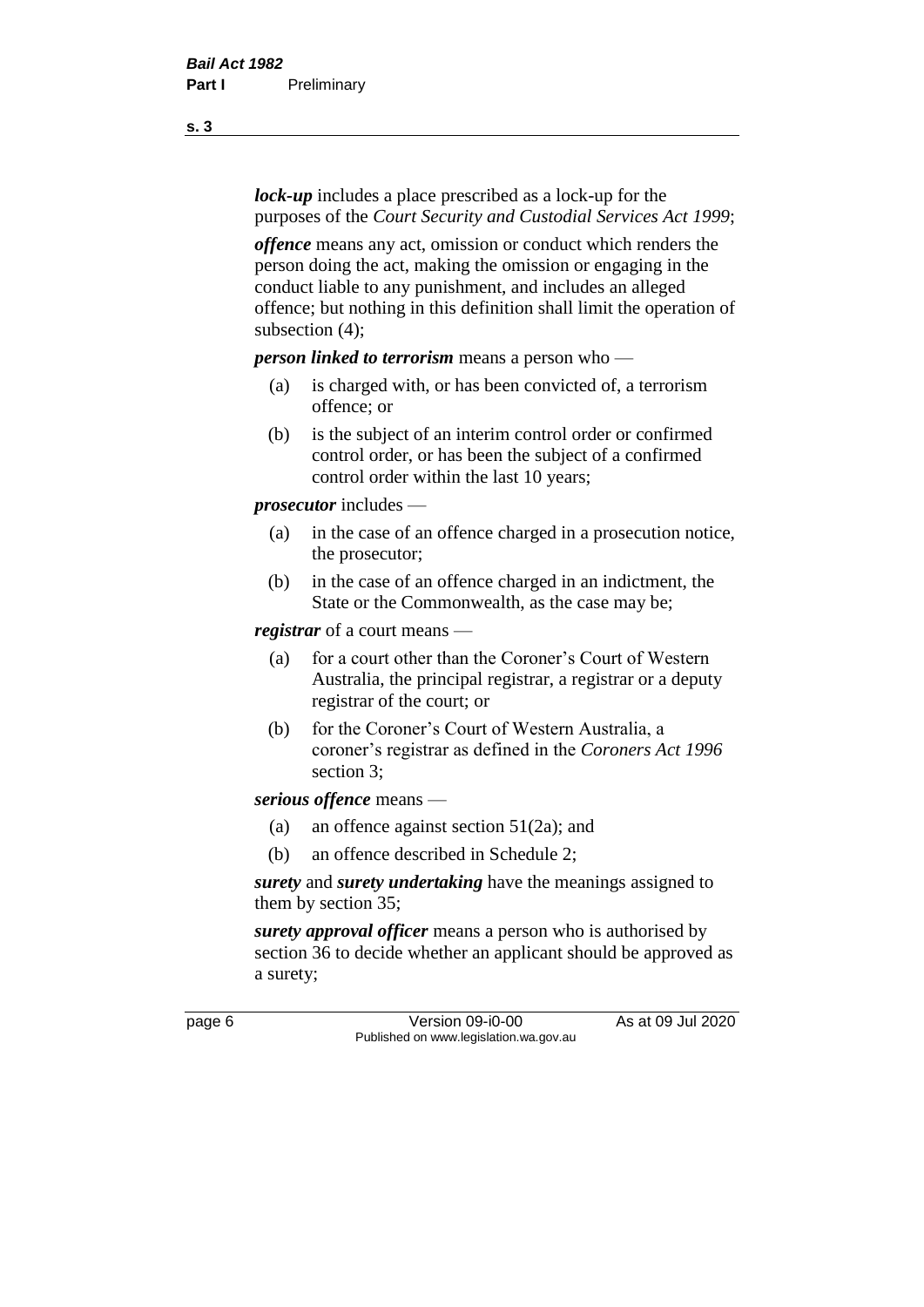*terrorism offence* means —

- (a) an offence against the Commonwealth Criminal Code Division 72 Subdivision A; or
- (b) an offence against the Commonwealth Criminal Code Division 80 Subdivision B; or
- (c) an offence against the Commonwealth Criminal Code Part 5.3, except an offence against section 104.22, 104.27, 104.27A, 105.41 or 105.45; or
- (d) an offence against the Commonwealth Criminal Code Part 5.5; or
- (e) an offence against either of the following provisions of the *Charter of the United Nations Act 1945*  (Commonwealth) —
	- (i) Part 4; or
	- (ii) Part 5, to the extent that it relates to the *Charter of the United Nations (Sanctions — Al-Qaida) Regulations 2008* (Commonwealth);
	- or
- (f) an offence against the *Crimes (Foreign Incursions and Recruitment) Act 1978* (Commonwealth) (repealed); or
- (g) an offence against the *Crimes (Internationally Protected Persons) Act 1976* (Commonwealth) section 8; or
- (h) an offence under a written law or a law of the Commonwealth, another State, a Territory or another country, that substantially corresponds to an offence in paragraphs (a) to (e) and (g); or
- (i) an offence of attempting, inciting or conspiring to commit an offence referred to in paragraphs (a) to (h);

*terrorist act* has the meaning given in the *Terrorism (Commonwealth Powers) Act 2002* section 3;

As at 09 Jul 2020 Version 09-i0-00 Page 7 Published on www.legislation.wa.gov.au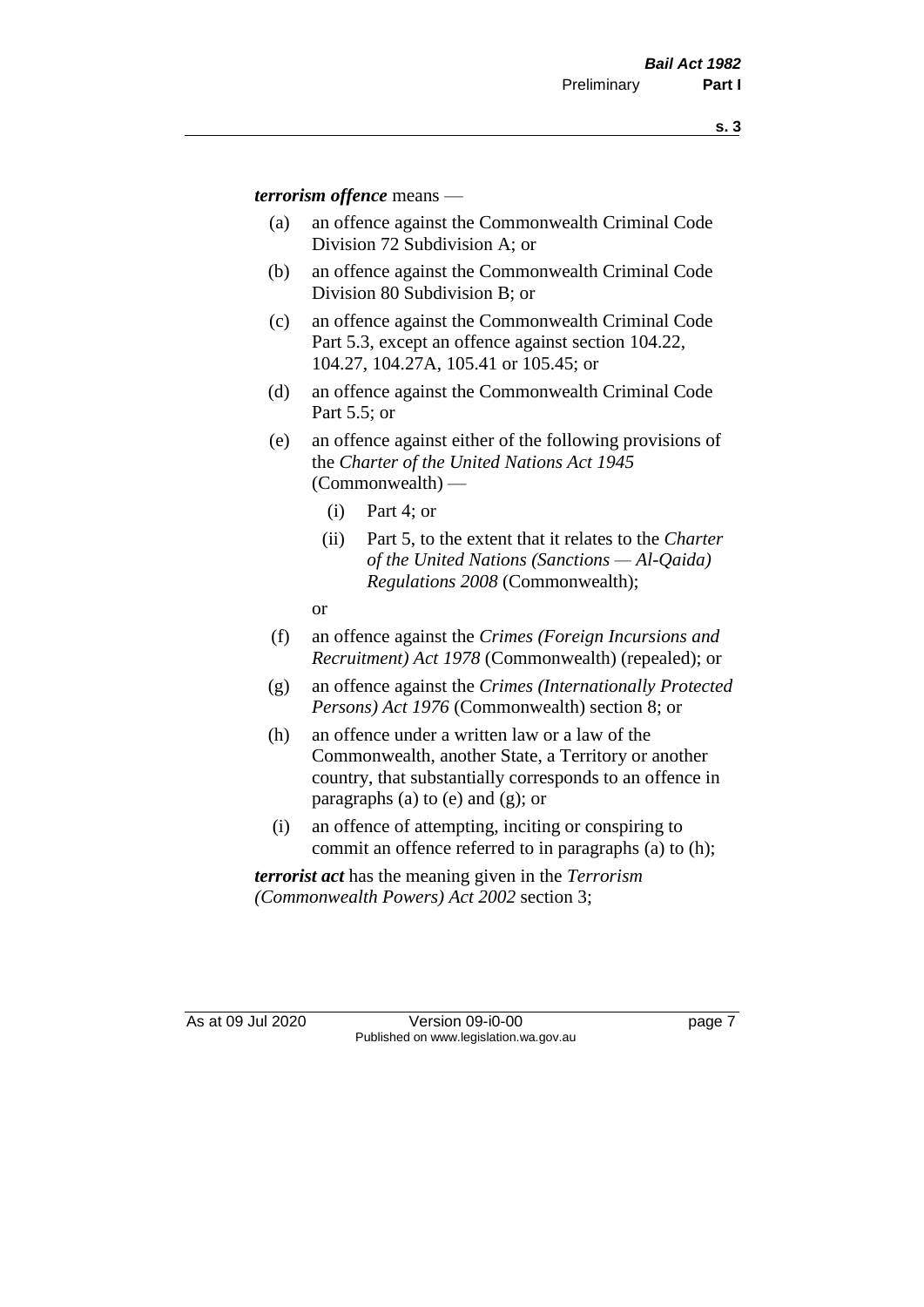*terrorist intelligence information* means information relating to an actual or suspected terrorist act (whether in this State or elsewhere) the disclosure of which could reasonably be expected —

- (a) to prejudice national security; or
- (b) to endanger a person's life or physical safety; or
- (c) to threaten significant damage to infrastructure or property; or
- (d) to prejudice a criminal investigation; or
- (e) to reveal intelligence-gathering methodologies, investigative techniques or technologies or covert practices; or
- (f) to enable the discovery of the existence or identity of a confidential source of information relevant to law enforcement;

*trial* means all proceedings for an offence between —

- (a) the time when the accused is called upon to plead to the prosecution notice or the indictment; and
- (b) the time when the accused is found not guilty or is sentenced.
- (2) A reference in this Act
	- (a) to a power to grant bail includes a reference to a power to refuse bail;
	- (b) to a grant of bail includes a reference to a grant of bail by the exercise of a power in section 31(2).
- (3) Where in this Act there is a reference to a requirement that an accused appear in court, the reference is to a requirement, unless a contrary intention appears, that the accused —
	- (a) surrender himself into the custody of the court or, in the case of a bail undertaking, of the court specified therein, or of such person as the court may direct, to be dealt with according to law; and

page 8 Version 09-i0-00 As at 09 Jul 2020 Published on www.legislation.wa.gov.au

**s. 3**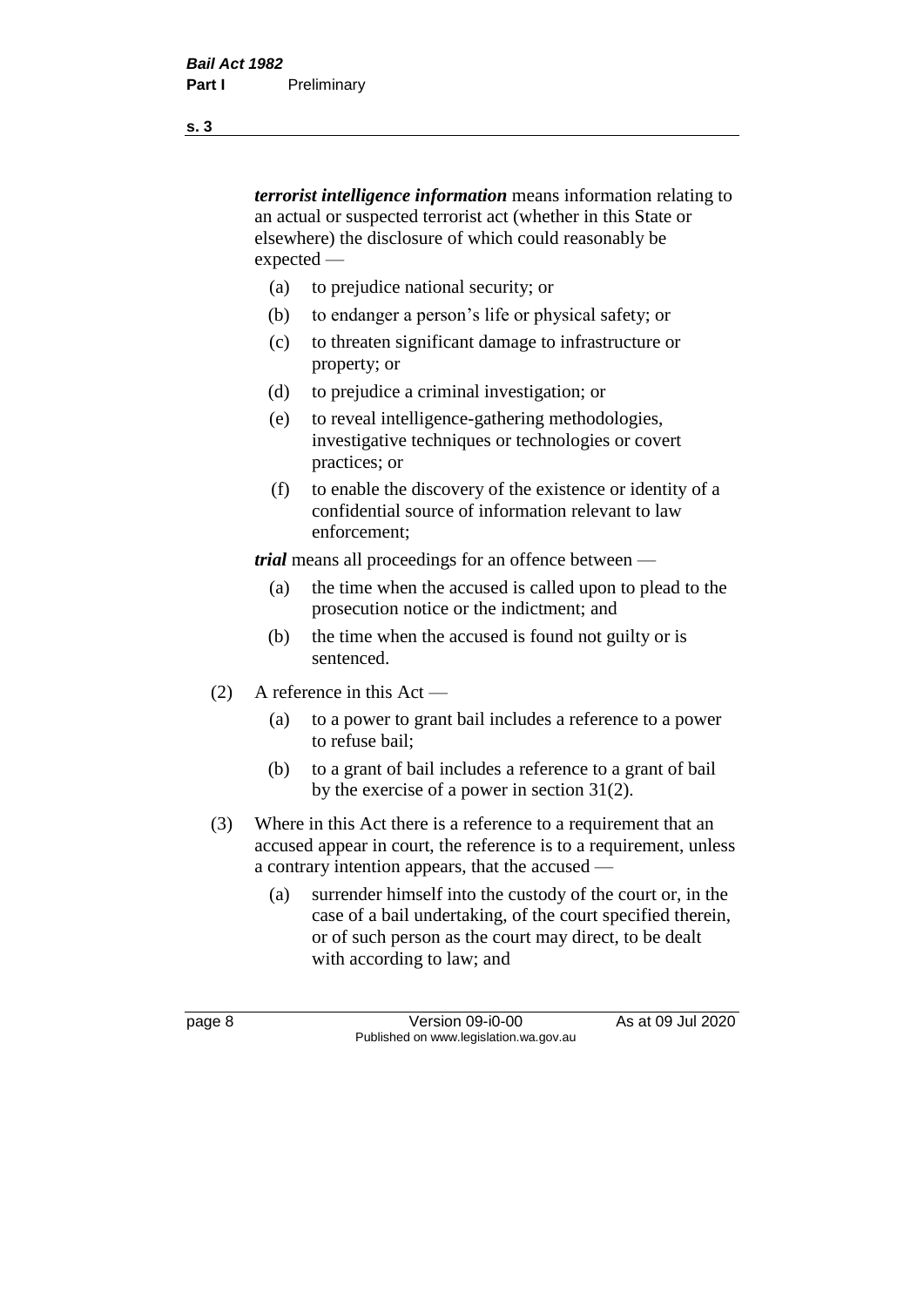- (b) submit himself to a search of his person and any property then in his possession (which is hereby authorised) and allow to be taken from him, to be dealt with according to the relevant law and procedures, anything so found; and
- (c) remain in custody until authorised to be released therefrom.
- (4) If a person is arrested under a warrant issued
	- (a) under section 50, 79, 84E or 129 of the *Sentencing Act 1995* in connection with a possible breach of a conditional release order, a sentence of suspended imprisonment or conditional suspended imprisonment, or a community order imposed under that Act; or
	- (b) under section 43 of the *Young Offenders Act 1994* in respect of an alleged breach of a youth community based order, an intensive youth supervision order or a conditional release order made under that Act,
	- then
		- (c) the person is to be taken as having been arrested and to be in custody awaiting an appearance in court for the offence for which the sentence was imposed; and
		- (d) the first appearance in court after the arrest is to be taken, for the purposes of sections  $5(1)$  and  $8(1)$  and clause 1 of Part A and clause 7 of Part C of Schedule 1, to be the initial appearance for that offence; and
		- (e) the proceedings following the arrest are to be taken to be proceedings for that offence and to be a trial for the purpose of the definition in subsection (1) of *trial*.

As at 09 Jul 2020 Version 09-i0-00 Page 9 Published on www.legislation.wa.gov.au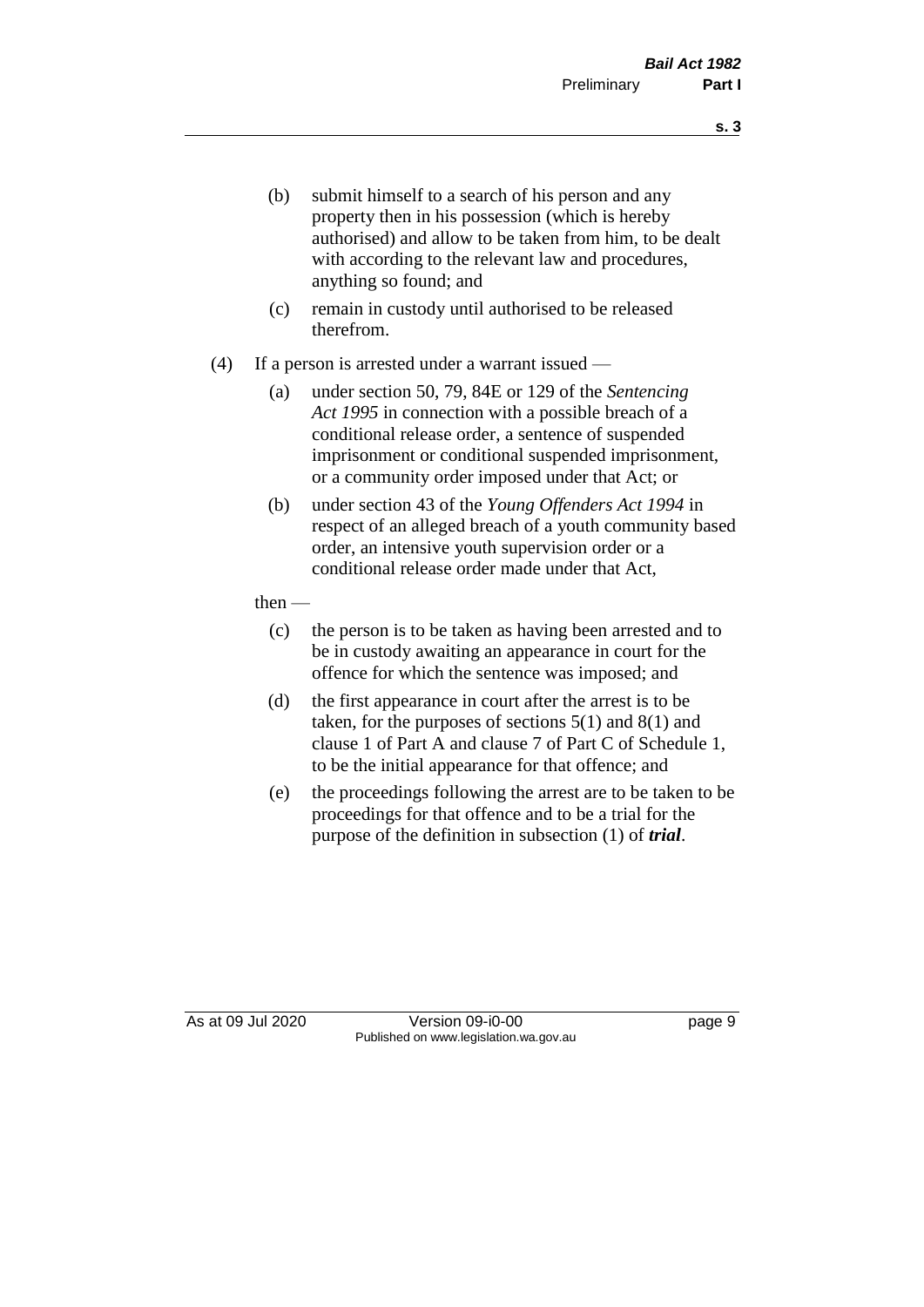(5) The CEO (corrections) may by writing signed by him delegate to any officer of the department of which he is the chief executive officer any function he has under this Act as an authorised community services officer.

*[Section 3 amended: No. 74 of 1984 s. 3; No. 15 of 1988 s. 4; No. 49 of 1988 s. 78; No. 61 of 1990 s. 4; No. 31 of 1993 s. 6; No. 45 of 1993 s. 4 and 12; No. 78 of 1995 s. 7; No. 57 of 1997 s. 21(1); No. 54 of 1998 s. 4 and 14; No. 47 of 1999 s. 7; No. 50 of 2003 s. 29(3); No. 65 of 2003 s. 121(2); No. 27 of 2004 s. 13(2); No. 34 of 2004 Sch. 2 cl. 3(2); No. 45 of 2004 s. 28(4); No. 59 of 2004 s. 141; No. 84 of 2004 s. 11, 82 and 83(2); No. 65 of 2006 s. 51 and 53; No. 6 of 2008 s. 4 and 24(2); No. 46 of 2011 s. 25; No. 20 of 2013 s. 22; No. 15 of 2019 s. 4; No. 13 of 2020 s. 22.]* 

*[Section 3. Modifications to be applied in order to give effect to Cross-border Justice Act 2008: section altered 1 Nov 2009. See endnote 1M; amended: No. 42 of 2009 s. 12.]*

*[3A. Deleted: No. 20 of 2013 s. 23.]*

# **4. Application of this Act**

The operation of this Act extends to any appearance in a court for an offence —

- (a) except to the extent that in this Act, or in the law creating the offence or applicable thereto, express provision is made excluding or limiting the operation of this Act in respect of that appearance; and
- (b) whether or not that law contains a reference to the granting of bail; and
- (c) however any reference in that law to the granting of bail may be expressed; and

page 10 Version 09-i0-00 As at 09 Jul 2020 Published on www.legislation.wa.gov.au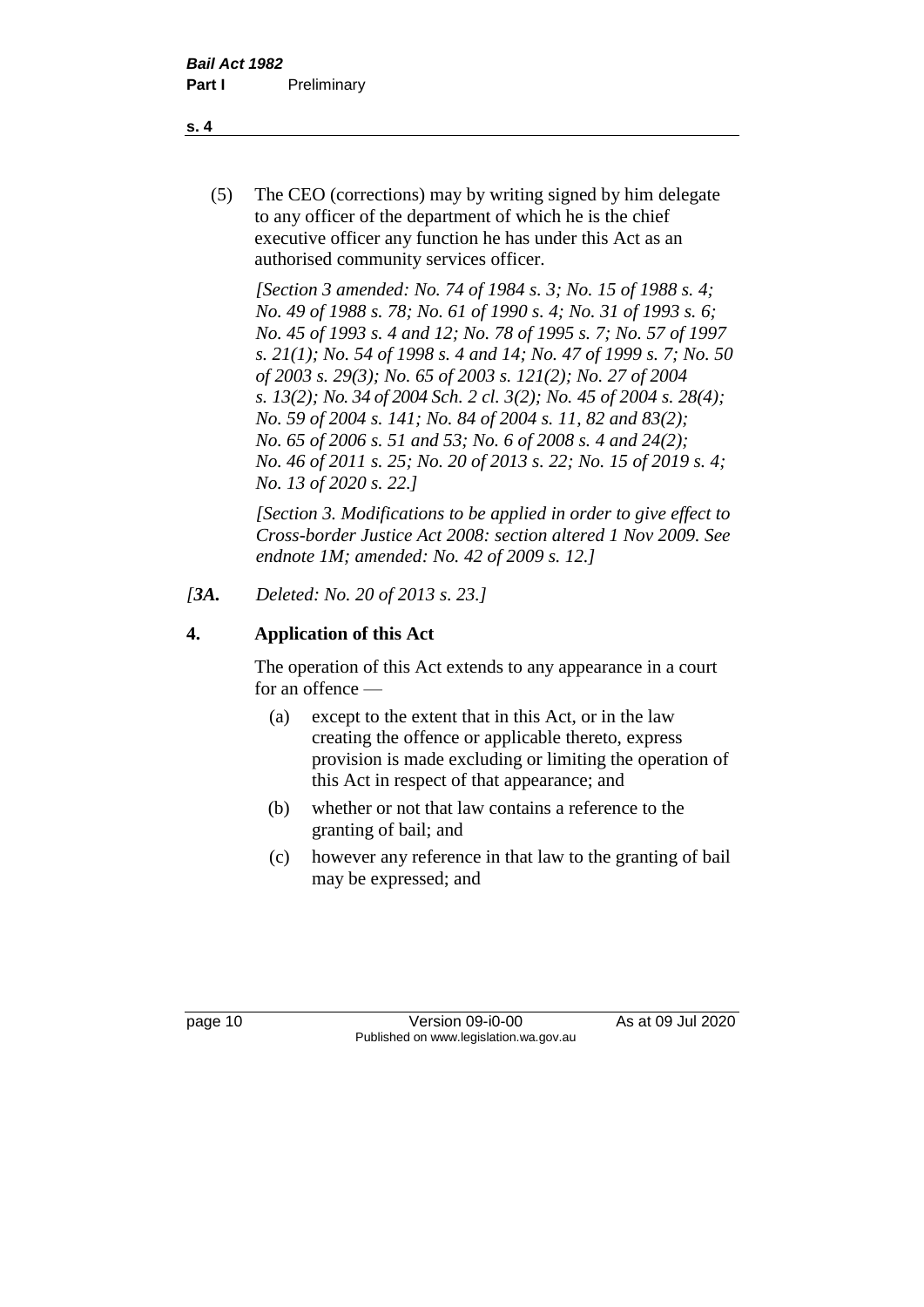(d) as if any reference therein to the taking of a recognizance were to a requirement that, except where bail is dispensed with under this Act, the accused enter into a bail undertaking.

*[Section 4 amended: No. 84 of 2004 s. 82.]*

*[4AA.* 1M *Modifications to be applied in order to give effect to Cross-border Justice Act 2008: section inserted 1 Nov 2009. See endnote 1M.]*

#### **4AB.** *Courts and Tribunals (Electronic Processes Facilitation) Act 2013* **Part 2 applies**

The *Courts and Tribunals (Electronic Processes Facilitation) Act 2013* Part 2 applies to this Act.

*[Section 4AB inserted: No. 20 of 2013 s. 24.]*

#### **4A. Accused appearing on summons or court hearing notice, detention and bail of**

- $(1)$  Where
	- (a) an accused has appeared in court for an offence pursuant to a summons or court hearing notice issued under the *Criminal Procedure Act 2004*; and
	- (b) a judicial officer adjourns the proceedings,

the accused is not to be detained in custody to further appear before the court for that offence unless the judicial officer so orders.

- (2) If an order is made under subsection (1), the duty described in section 7(1) applies.
- (3) On any appearance in court by the accused a judicial officer to whom section 7(1) applies may revoke an order made under subsection  $(1)$ .

*[Section 4A inserted: No. 6 of 2008 s. 6(1).]*

As at 09 Jul 2020 Version 09-i0-00 page 11 Published on www.legislation.wa.gov.au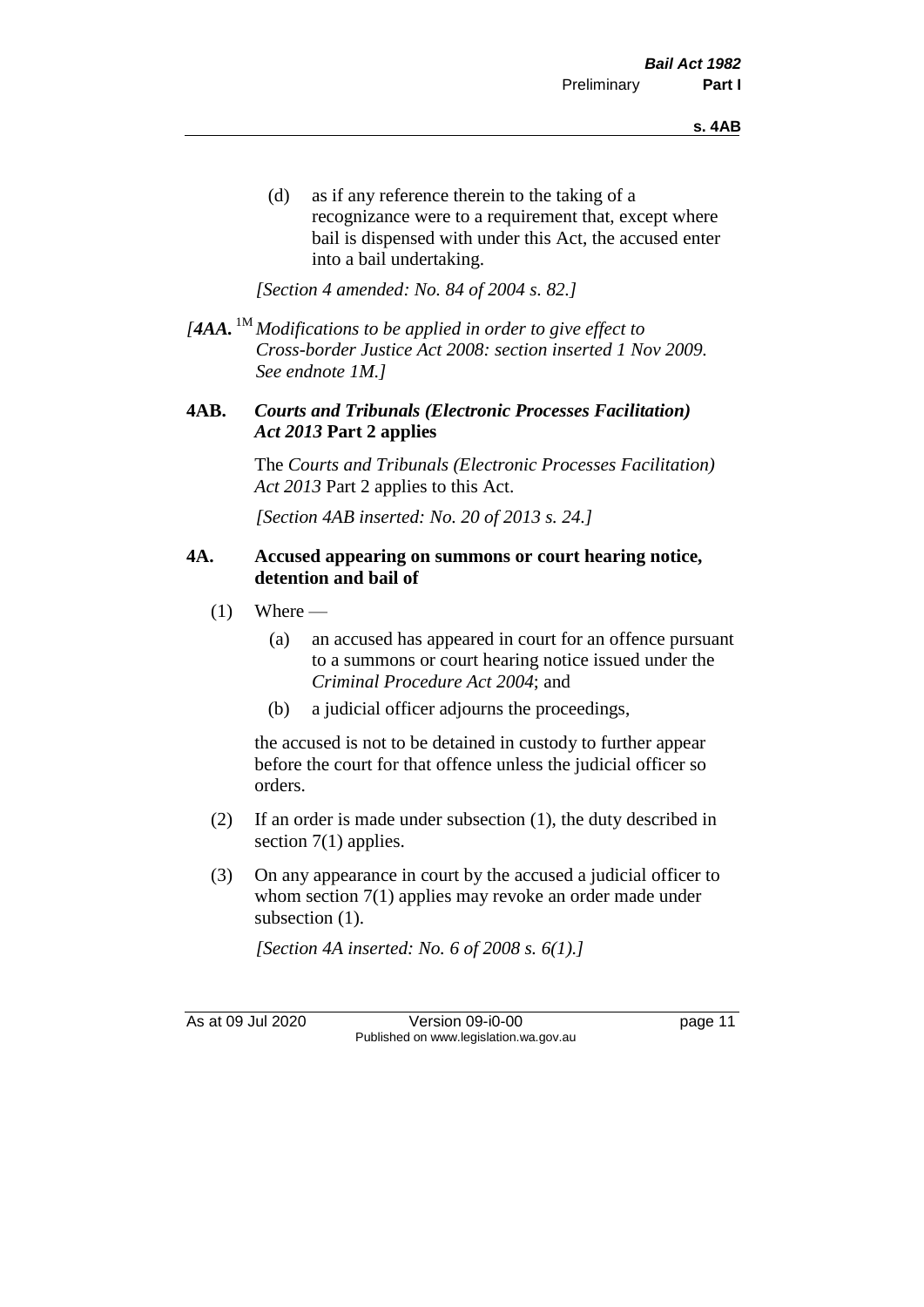**s. 5**

# **Part II — Rights of accused in relation to bail**

*[Heading amended: No. 84 of 2004 s. 82.]* 

# **5. Accused's rights to have bail considered**

- (1) An accused who is in custody for an offence awaiting his initial appearance in court therefor is entitled —
	- (a) subject to sections 9, 10, 12 and 16(2), to have his case for bail for that appearance considered under and in accordance with this Act as soon as is practicable;
	- (b) if his case is not so considered, or if he is refused bail or is not released on bail, to be brought before a court as soon as is practicable.
- (2) An accused who is in custody awaiting any appearance in court for an offence, other than an initial appearance, is entitled, subject to sections 7B, 7C, 7E, 9 and 10, to have his case for bail for that appearance considered under and in accordance with this Act.

*[Section 5 amended: No. 74 of 1984 s. 4; No. 84 of 2004 s. 82; No. 6 of 2008 s. 7.]* 

#### **6. Arresting officer's duty to consider bail**

- (1) This section applies to a police officer or other person (the *arrester*) who —
	- (a) charges a person who is under arrest (the *accused*) with an offence; and
	- (b) does not release the accused unconditionally under section 142 of the *Criminal Investigation Act 2006*,

or who arrests a person under a warrant.

- (2) This section is subject to  $-$ 
	- (a) the exercise of the power conferred by section 9; and
	- (b) sections 10, 12 and 16 and Schedule 1 Part C clauses 3A and 3D.

page 12 Version 09-i0-00 As at 09 Jul 2020 Published on www.legislation.wa.gov.au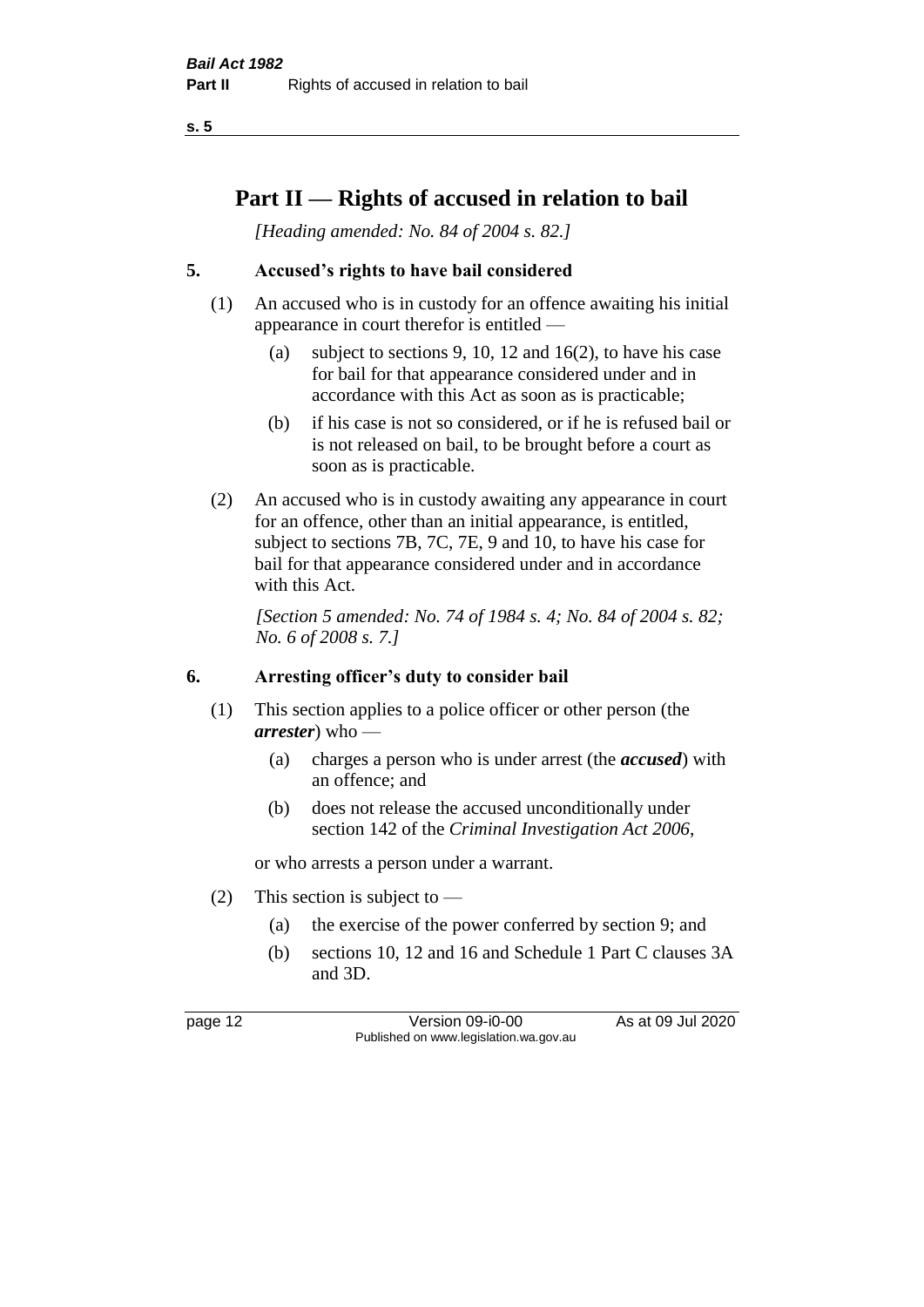- (3) The duties in this section shall be performed whether or not an application for bail is made by or on behalf of the accused.
- (4) As soon as is practicable after the accused is charged, or arrested under a warrant, as the case may be, the arrester shall either —
	- (a) bring the accused or cause the accused to be brought before a court; or
	- (b) perform the other duties of the arrester under this section.
- (5) If the arrester has power to grant the accused bail, the arrester shall consider the accused's case for bail.
- (6) If the arrester does not have power to grant the accused bail, the arrester shall, unless subsection (8), (9), (10) or (11) applies, bring or cause the accused to be brought before an authorised police officer or a justice or, in the case of a child, any authorised officer or a justice, who shall consider the accused's case for bail as soon as is practicable.
- (7) Even if the arrester has power to grant the accused bail, the arrester may, instead of complying with subsection (5), comply with subsection  $(6)$  as if the arrester did not.
- (8) If under section 15 only a judge of the Supreme Court or a judge of the Children's Court has power to grant the accused bail, the arrester shall bring the accused or cause the accused to be brought before a judge of the Supreme Court or a judge of the Children's Court, as the case requires, who shall consider the accused's case for bail as soon as is practicable.
- (9) If under section 16 only a justice has power to grant the accused bail, the arrester shall bring the accused or cause the accused to be brought before a justice, who shall consider the accused's case for bail as soon as is practicable.
- (10) If section 16A applies, the arrester shall bring the accused or cause the accused to be brought before a court or judge referred

As at 09 Jul 2020 Version 09-i0-00 page 13 Published on www.legislation.wa.gov.au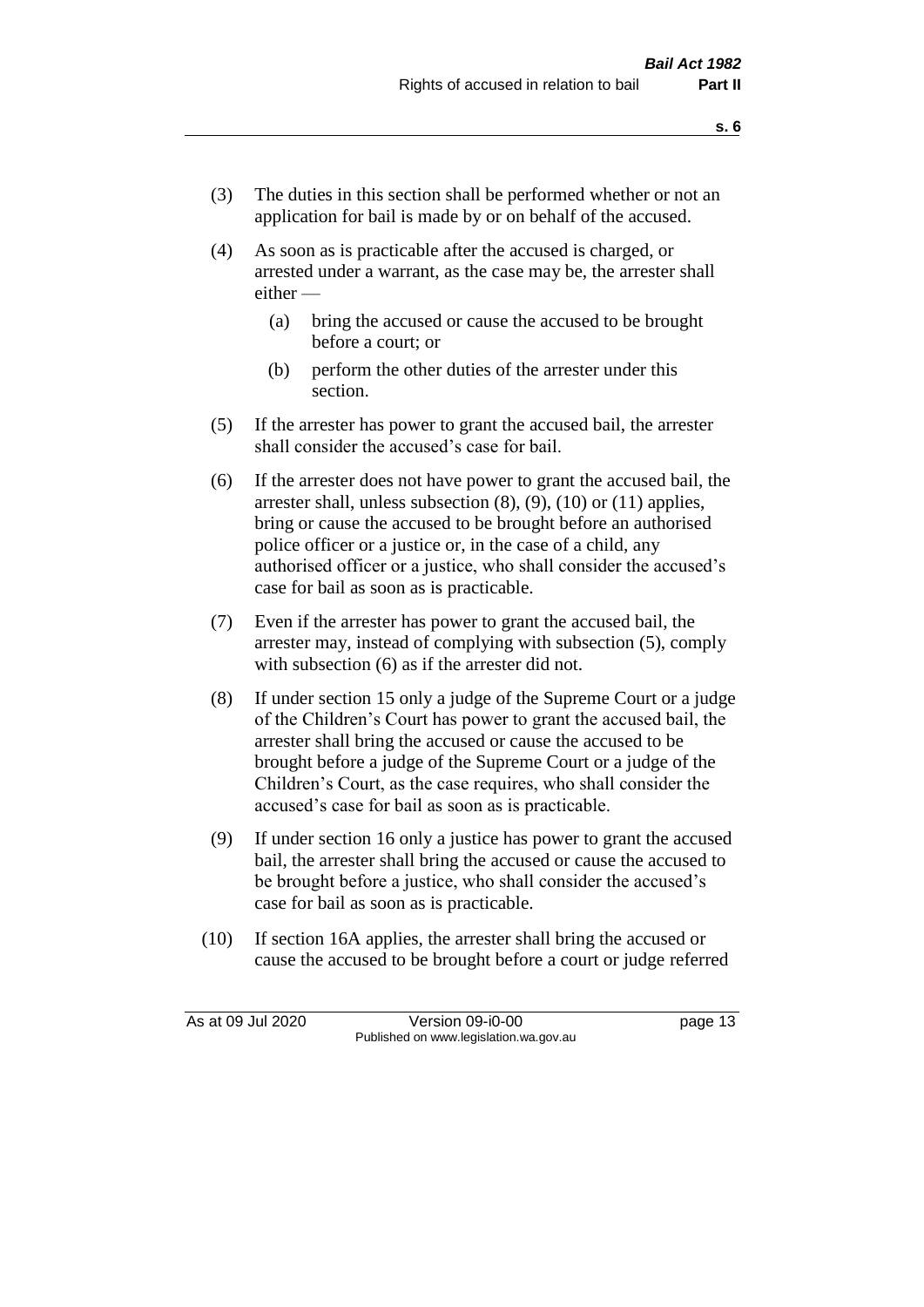**s. 6A**

to in section 16A(1), who shall consider the accused's case for bail as soon as is practicable.

(11) If section 16B applies, the arrester must bring the accused or cause the accused to be brought before a court constituted by a judicial officer other than a justice, who must consider the accused's case for bail as soon as is practicable.

> *[Section 6 inserted: No. 59 of 2006 s. 4(1); amended: No. 21 of 2017 s. 4; No. 15 of 2019 s. 5.]*

### **6A. Officials considering bail may order release without bail**

(1) In this section —

*accused* means an accused who is under arrest, other than pursuant to a warrant;

*released* means released from custody without being required to enter into, or without having entered into, a bail undertaking;

*serious offence* means an indictable offence the penalty specified by a written law for which is or includes imprisonment for 5 years or more or life;

*summary court* means the Magistrates Court or the Children's Court.

- (2) An authorised officer or justice who is considering an accused's case for bail for an initial appearance in a summary court on a charge of an indictable offence that is not a serious offence may order that the accused be served with a summons under the *Criminal Procedure Act 2004*, and released, in respect of the charge unless satisfied —
	- (a) that there are reasonable grounds to suspect the accused would not obey the summons if served with it; or
	- (b) that not releasing the accused is justified under subsection (4) or for any other reason.
- (3) An authorised officer or justice who is considering an accused's case for bail for an initial appearance in a summary court on a charge of a simple offence must order that the accused be served with a court hearing notice under the *Criminal Procedure*

page 14 Version 09-i0-00 As at 09 Jul 2020 Published on www.legislation.wa.gov.au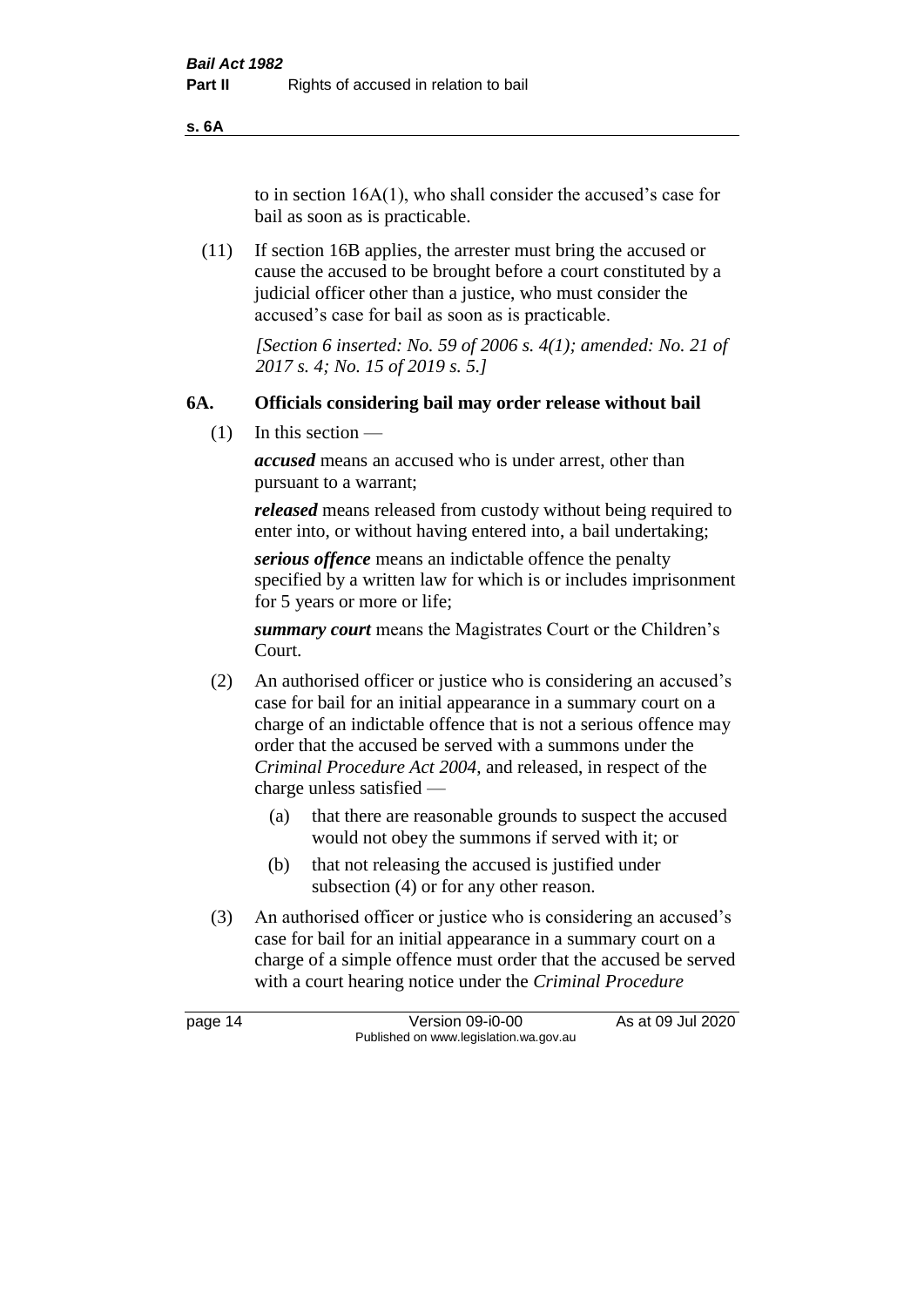*Act 2004*, and released, in respect of the charge unless satisfied —

- (a) that the presence of the accused when the charge is dealt with is likely to be necessary for any reason or for sentencing purposes; or
- (b) that not releasing the accused is justified under subsection (4) or for any other reason.
- (4) Not releasing an accused is justified if there are reasonable grounds to suspect that if the accused were released —
	- (a) the accused
		- (i) would commit an offence; or
		- (ii) would continue or repeat an offence with which he or she is charged; or
		- (iii) would endanger another person's safety or property; or
		- (iv) would interfere with witnesses or otherwise obstruct the course of justice, whether in relation to the accused or any other person;
		- or
	- (b) the accused's safety would be endangered.
- (5) This section does not affect the operation of section 28 or 30 of the *Criminal Procedure Act 2004*.

*[Section 6A inserted: No. 59 of 2006 s. 5.]* 

#### **7. Unconvicted accused, court to consider bail for**

(1) Upon and following an accused's initial appearance in court for an offence every judicial officer who may thereafter order his detention or continued detention in custody before conviction for the offence is under a duty, unless section 7B, 7C or 7E applies, to consider the accused's case for bail, whether or not an application for bail is made by the accused or on his behalf.

*[(2)-(4) deleted]*

As at 09 Jul 2020 Version 09-i0-00 page 15 Published on www.legislation.wa.gov.au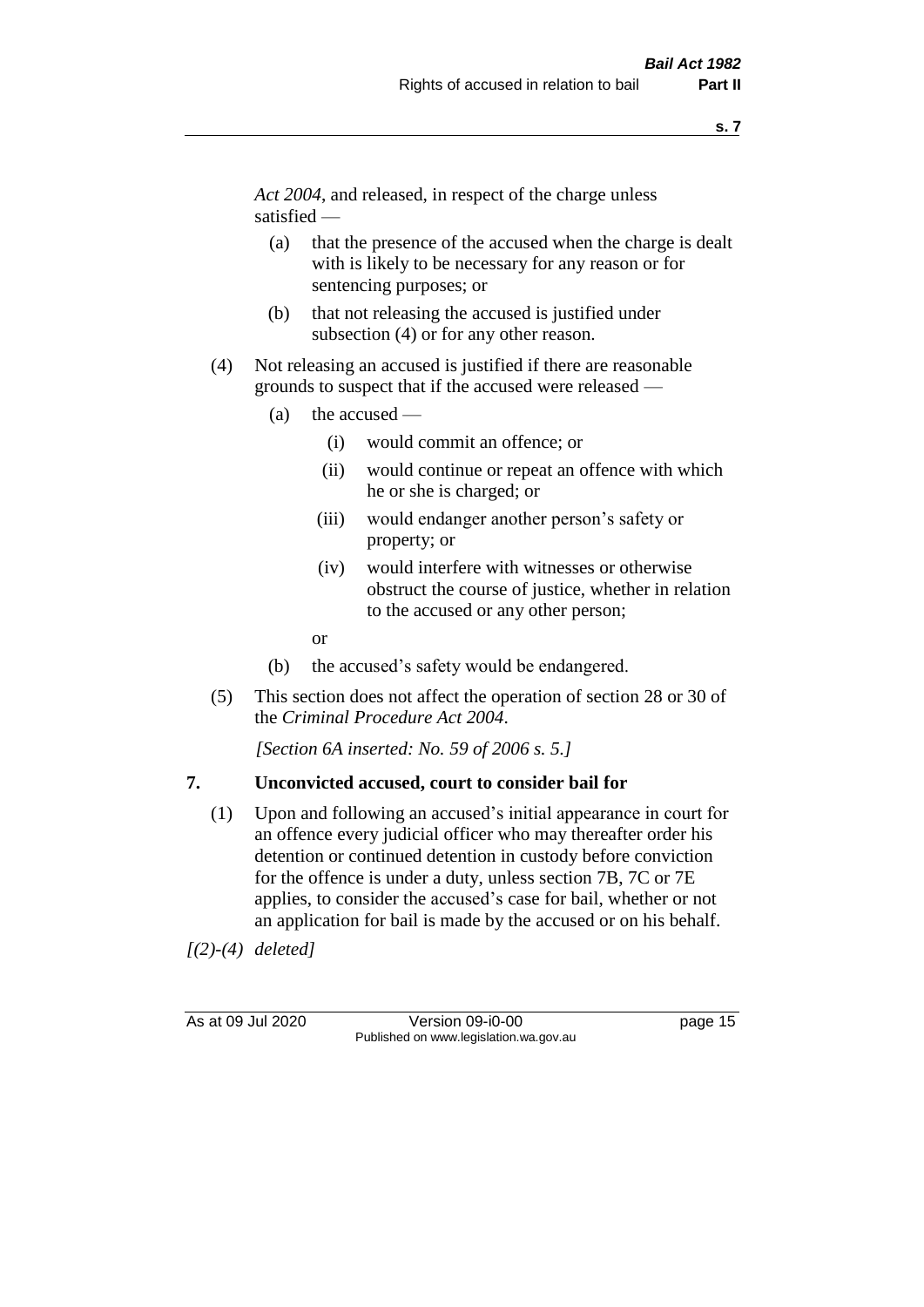**s. 7A**

(5) The operation of this section is subject to the exercise of the powers conferred by sections 7A and 9 and to the provisions of sections 10, 12 and 16(2) and Schedule 1 Part C clauses 3A, 3D and 3E.

*[Section 7 amended: No. 74 of 1984 s. 5; No. 49 of 1988 s. 80; No. 45 of 1993 s. 6; No. 84 of 2004 s. 82; No. 59 of 2006 s. 4(2); No. 6 of 2008 s. 8; No. 21 of 2017 s. 5; No. 15 of 2019 s. 6.]* 

# **7A. Bail may be dispensed with by court**

- (1) A judicial officer referred to in section 7(1) may, instead of discharging the duty imposed by that subsection, dispense with the requirement for bail for an appearance in court for an offence by an accused if the judicial officer —
	- (a) has jurisdiction to do so under section 13A(1); and
	- (b) may properly do so under section 13A(2).
- (2) Where the requirement for bail is dispensed with under this section, the accused has a right to be at liberty until the accused is required to appear before a court for the offence, but subject  $to -$ 
	- (a) section 59A; and
	- (b) any requirement that the accused be in custody for some other offence or reason.

*[Section 7A inserted: No. 6 of 2008 s. 9(1).]*

# **7B. Adult accused of murder**

 $(1)$  In this section —

*judge* means a judge of the Supreme Court.

- (2) This section applies where
	- (a) an accused is in custody for an offence of murder so that under section 15 only a judge has power to grant bail; and

page 16 Version 09-i0-00 As at 09 Jul 2020 Published on www.legislation.wa.gov.au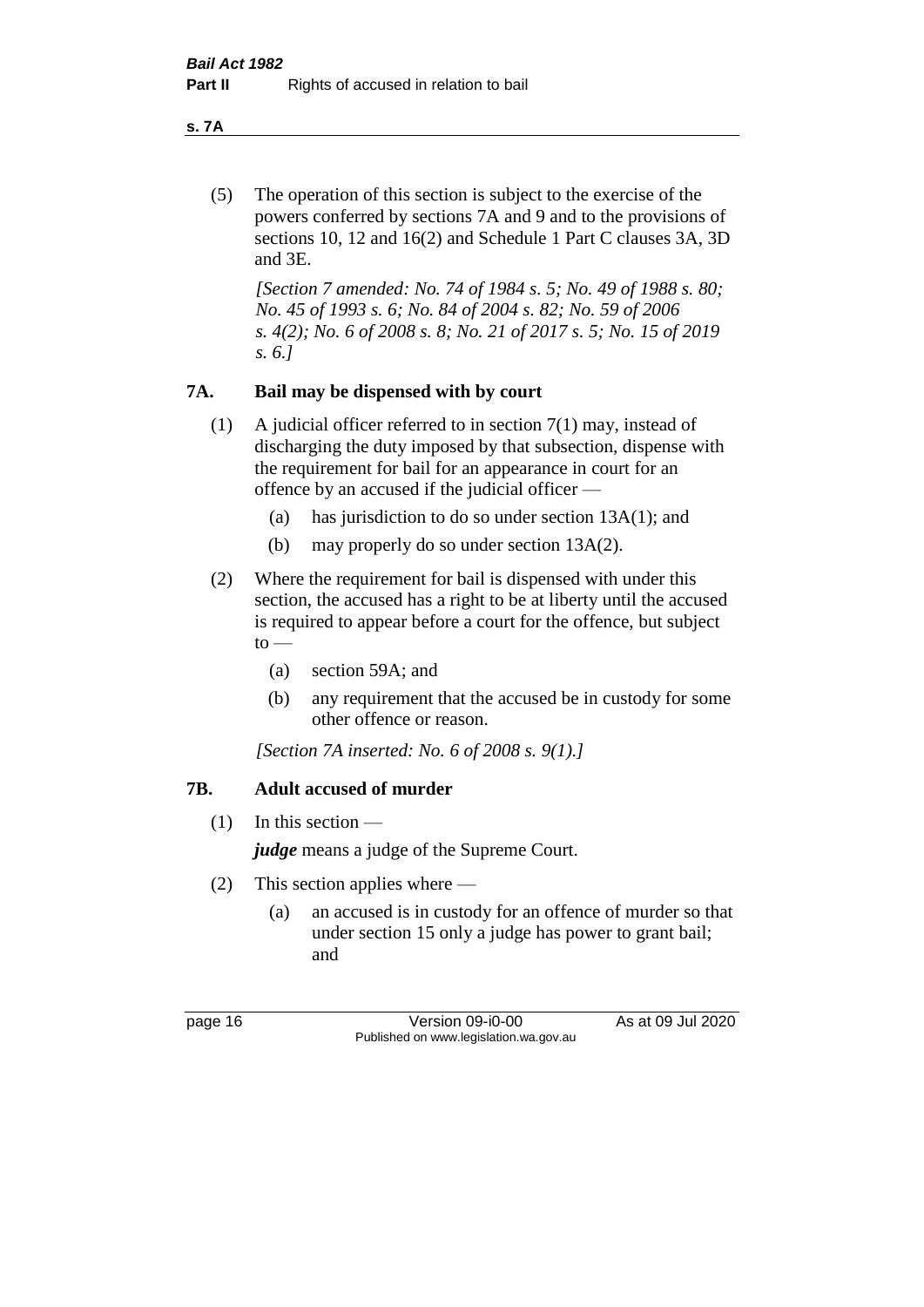- (b) the accused is not a child.
- (3) Where this section applies the accused, or a person on the accused's behalf, may make an application to a judge for bail at any time before conviction for the offence.
- (4) Upon an accused's initial appearance in court for an offence of murder, the judicial officer who may order the accused's detention in custody is under a duty to inform the accused of the right conferred by subsection (3).
- $(5)$  Where
	- (a) an accused's case for bail has been considered by a judge on an application under subsection (3); and
	- (b) bail has been refused,

the accused's case for bail shall not be considered on any subsequent occasion in the same case when the accused's continued detention may be ordered unless subsection (6) applies.

- (6) The accused's case for bail shall again be considered by a judge if the accused, or a person on the accused's behalf, applies to a judge and satisfies the judge that —
	- (a) new facts have been discovered, new circumstances have arisen or the circumstances have changed since bail was refused; or
	- (b) the accused failed to adequately present the accused's case for bail on the previous occasion.
- $(7)$  Where
	- (a) an accused's case for bail has been considered by a judge on an application under subsection (3); and
	- (b) bail has been granted,

on any subsequent appearance in the same case a judicial officer may order, notwithstanding section 15, that bail is to continue on the same terms and conditions.

As at 09 Jul 2020 Version 09-i0-00 page 17 Published on www.legislation.wa.gov.au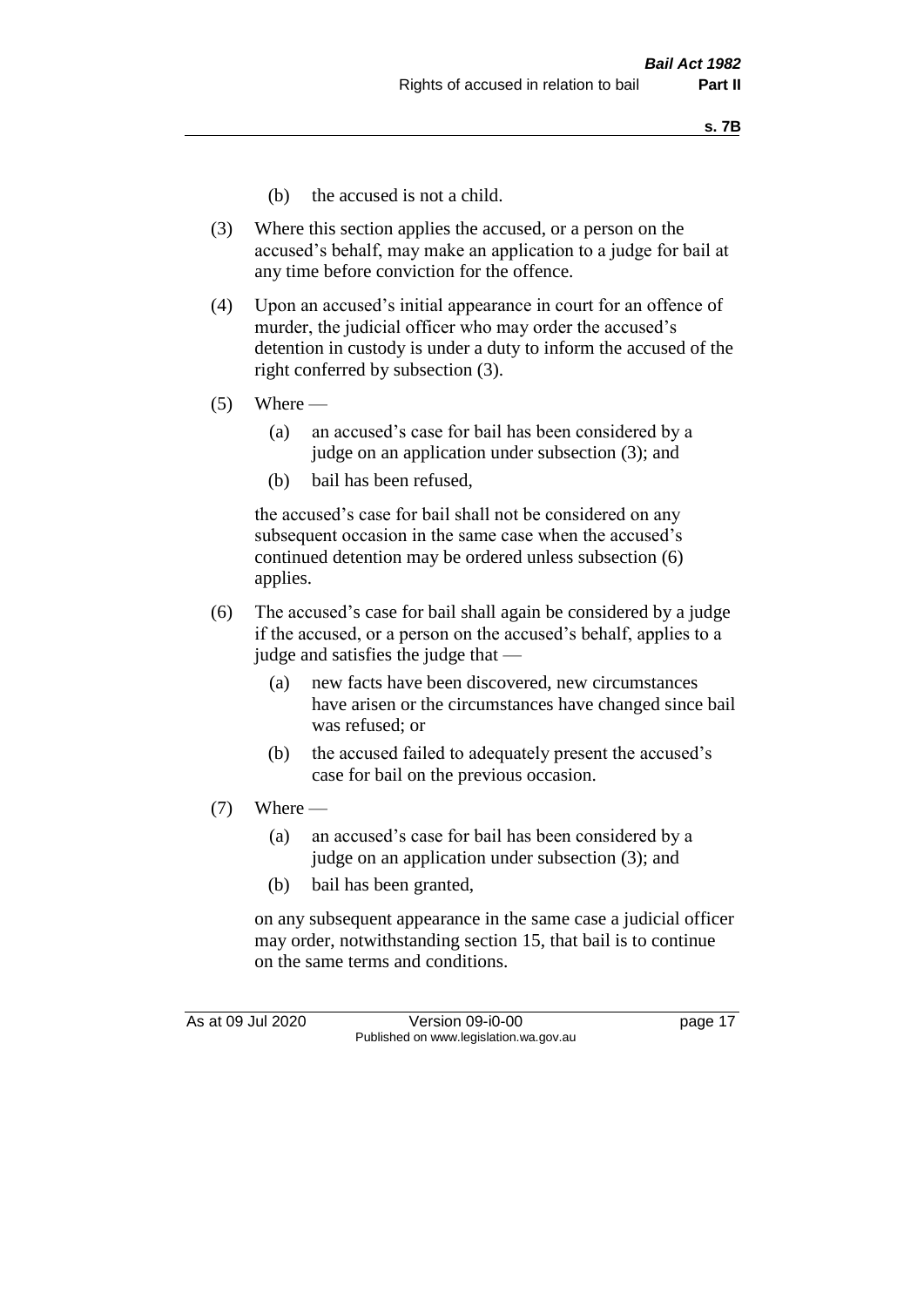#### **s. 7C**

(8) The accused is to be taken before a judge for the purposes of an application under this section only if the judge so orders.

*[Section 7B inserted: No. 6 of 2008 s. 9(1); amended: No. 29 of 2008 s. 24(2) and (3).]*

## **7C. Child accused of murder**

- (1) This section applies where a child accused is in custody for an offence of murder so that under section 15 only a judge of the Children's Court has power to grant bail.
- (2) Where this section applies, the judicial officer referred to in section 7(1) other than a judge of the Children's Court, shall, whether or not an application for bail is made by the accused or on the accused's behalf, cause the accused to be taken as soon as is practicable before a judge of the Children's Court for the purpose of having the accused's case for bail considered by the judge.
- (3) Notwithstanding subsection (2), where
	- (a) the duty described in that subsection has been discharged once in relation to a child accused's case for bail; and
	- (b) bail has on that occasion been refused by a judge of the Children's Court,

the accused's case for bail need not be considered on any subsequent occasion in the same case when the accused's continued detention may be ordered unless subsection (4) applies.

- (4) On a subsequent occasion the accused may apply to the judicial officer who may order the accused's continued detention for a reconsideration of the accused's case for bail on the ground that —
	- (a) new facts have been discovered, new circumstances have arisen or the circumstances have changed since bail was refused on the occasion mentioned in subsection (3); or

page 18 Version 09-i0-00 As at 09 Jul 2020 Published on www.legislation.wa.gov.au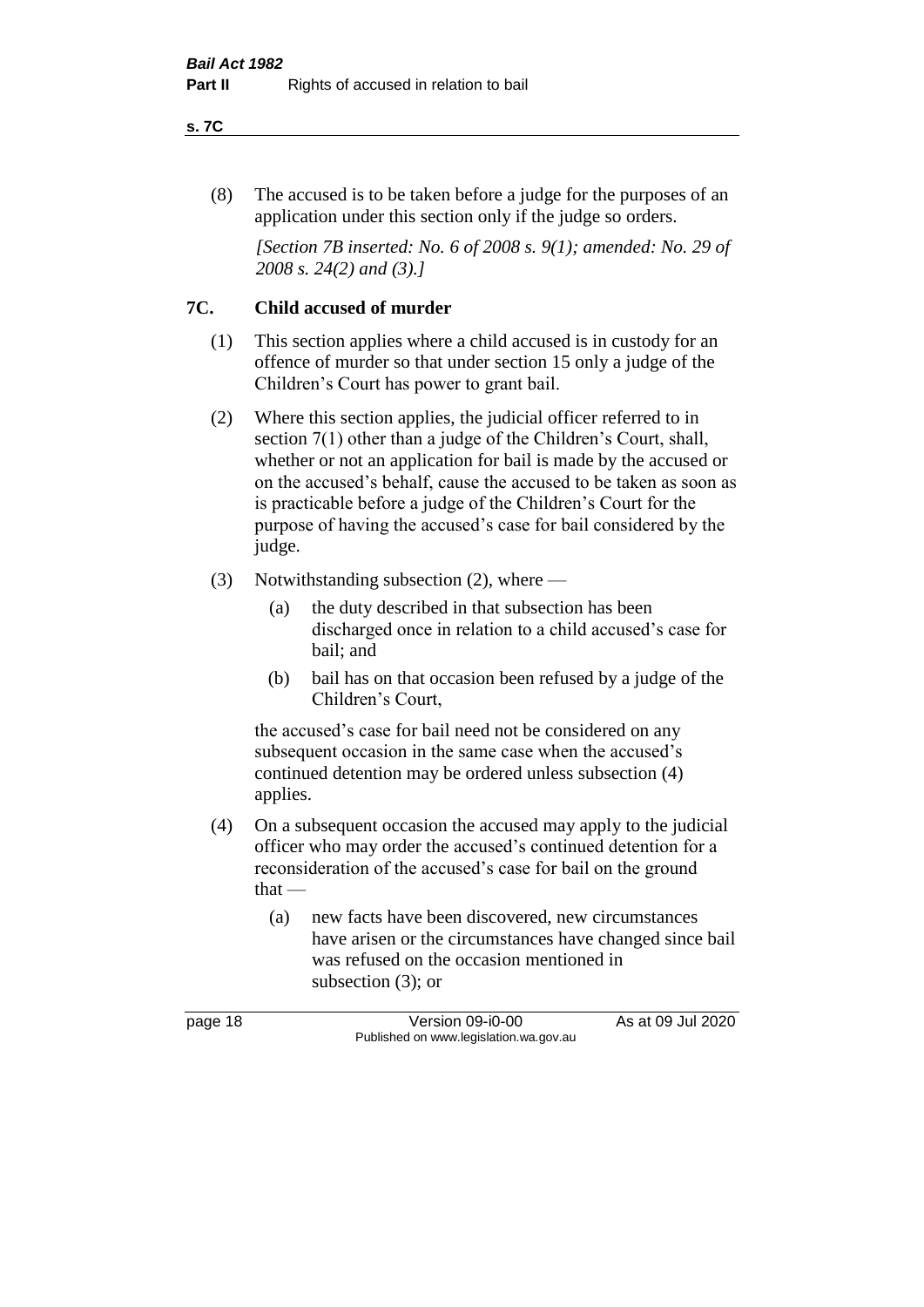- (b) the accused failed to adequately present the accused's case for bail on that occasion.
- (5) If the judicial officer is satisfied as to one or more of those grounds the judicial officer shall cause the accused to be taken as soon as is practicable before a judge of the Children's Court for the purpose of having the accused's case for bail considered by the judge.

*[Section 7C inserted: No. 6 of 2008 s. 9(1); amended: No. 29 of 2008 s. 24(4).]*

### **7D. Bail after initial decision by court, court's duty as to**

- (1) Notwithstanding section 7(1), after
	- (a) the duty described in that subsection has been discharged once in relation to an accused's case for bail; or
	- (b) a judge of the Children's Court has considered the case under section 15,

it is sufficient on any subsequent consideration of bail in the same case for a judicial officer, including a judge of the Children's Court acting under section 15, to make inquiry of the accused in terms of subsection (2).

- (2) The inquiry to be so made is  $-$ 
	- (a) whether any new fact has been discovered or new circumstance has arisen, or whether the circumstances have changed, since bail was previously granted or refused; and
	- (b) whether the accused considers that the accused failed to adequately present the accused's case for bail on a previous occasion.

As at 09 Jul 2020 Version 09-i0-00 page 19 Published on www.legislation.wa.gov.au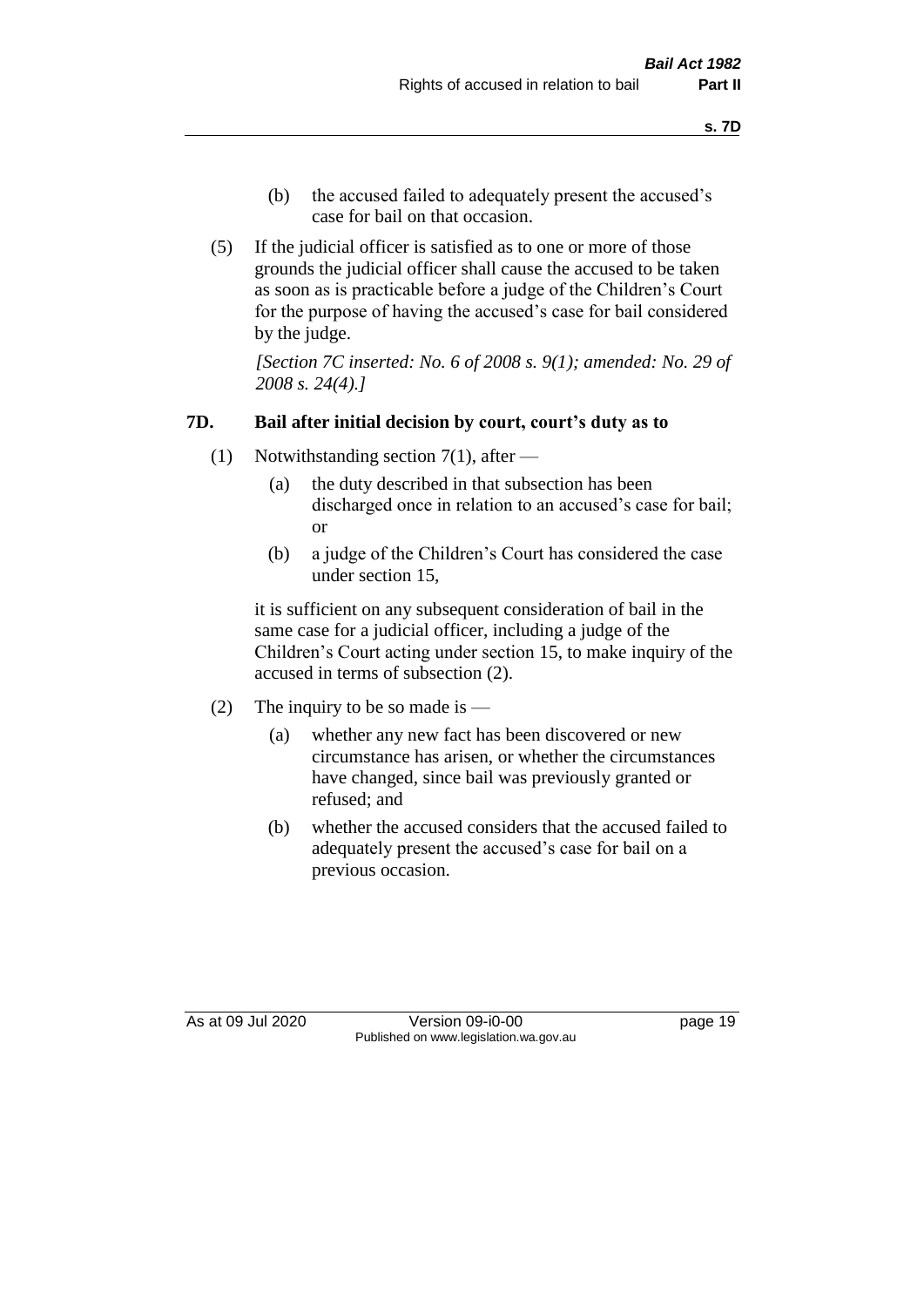**s. 7E**

(3) Unless the judicial officer is satisfied that there is any reason of the kind mentioned in subsection (2) for not doing so, the judicial officer may adopt the decision previously made in the case, but with power to make such variations of the terms and conditions of bail as the judicial officer thinks fit.

*[Section 7D inserted: No. 6 of 2008 s. 9(1).]*

# **7E. Bail refused for trial, court's duty during trial**

- $(1)$  Where
	- (a) an accused has been refused bail for the accused's appearance for trial for an offence; and
	- (b) the trial extends beyond one day,

a judicial officer referred to in section 7(1) need not comply with that subsection unless the accused, or a person on the accused's behalf, applies for bail.

(2) In subsection  $(1)$  —

*trial* means that part of proceedings for an offence when evidence is being received by the court in respect of the offence and also extends to any time when —

- (a) legal argument is being heard; or
- (b) a judicial officer or a jury is deliberating.

*[Section 7E inserted: No. 6 of 2008 s. 9(1).]*

# **7F. Appeal from court of summary jurisdiction, bail in case of**

- (1) If a person is in custody and an appeal has been commenced under the *Criminal Appeals Act 2004* Part 2 in connection with the decision by virtue of which the person is in custody, the person may apply for bail —
	- (a) if the appeal is to be heard and determined by the Court of Appeal or if an application has been made to the Court of Appeal for leave to appeal to the Court of Appeal — to a judge of appeal; or

page 20 Version 09-i0-00 As at 09 Jul 2020 Published on www.legislation.wa.gov.au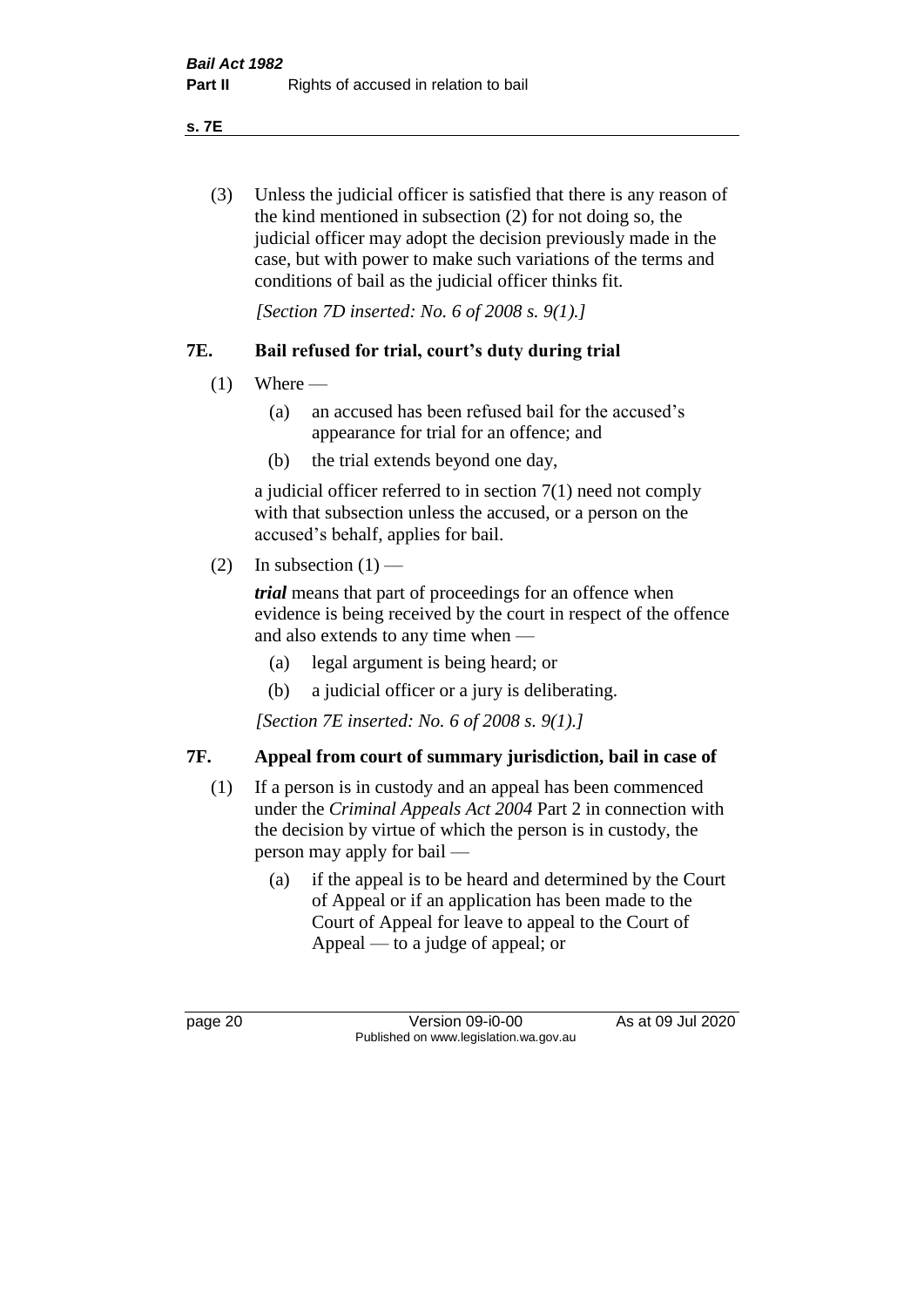- (b) in any other case to a judge of the Supreme Court.
- (2) Bail shall not be granted to an applicant for bail under subsection (1) unless —
	- (a) the applicant has given notice of the application for bail  $\mathrm{to}$  —
		- (i) the Director of Public Prosecutions; or
		- (ii) the State Solicitor,

as the case may require; and

(b) that official has been given an opportunity to be heard on the application.

*[Section 7F inserted: No. 6 of 2008 s. 9(1).]*

### **8. Accused to be given information, approved forms etc.**

- (1) Subject to subsection (4), a judicial officer or authorised officer who is called upon to consider an accused's case for bail, on the first occasion when it arises in relation to an offence or group of offences for which an accused is required to appear, shall ensure that the accused is, or has been, given —
	- (a) such information in writing as to the effect of this Act as is prescribed for the purposes of this paragraph; and
	- (b) an approved form for completion, designed to disclose to the judicial officer or authorised officer all information relevant to the decision; and
	- (c) where the accused is unable or insufficiently able, to read, speak or write English, such assistance as he may reasonably require in order to have communicated to him the information mentioned in paragraph (a) and complete the form referred to in paragraph (b).

As at 09 Jul 2020 Version 09-i0-00 page 21 Published on www.legislation.wa.gov.au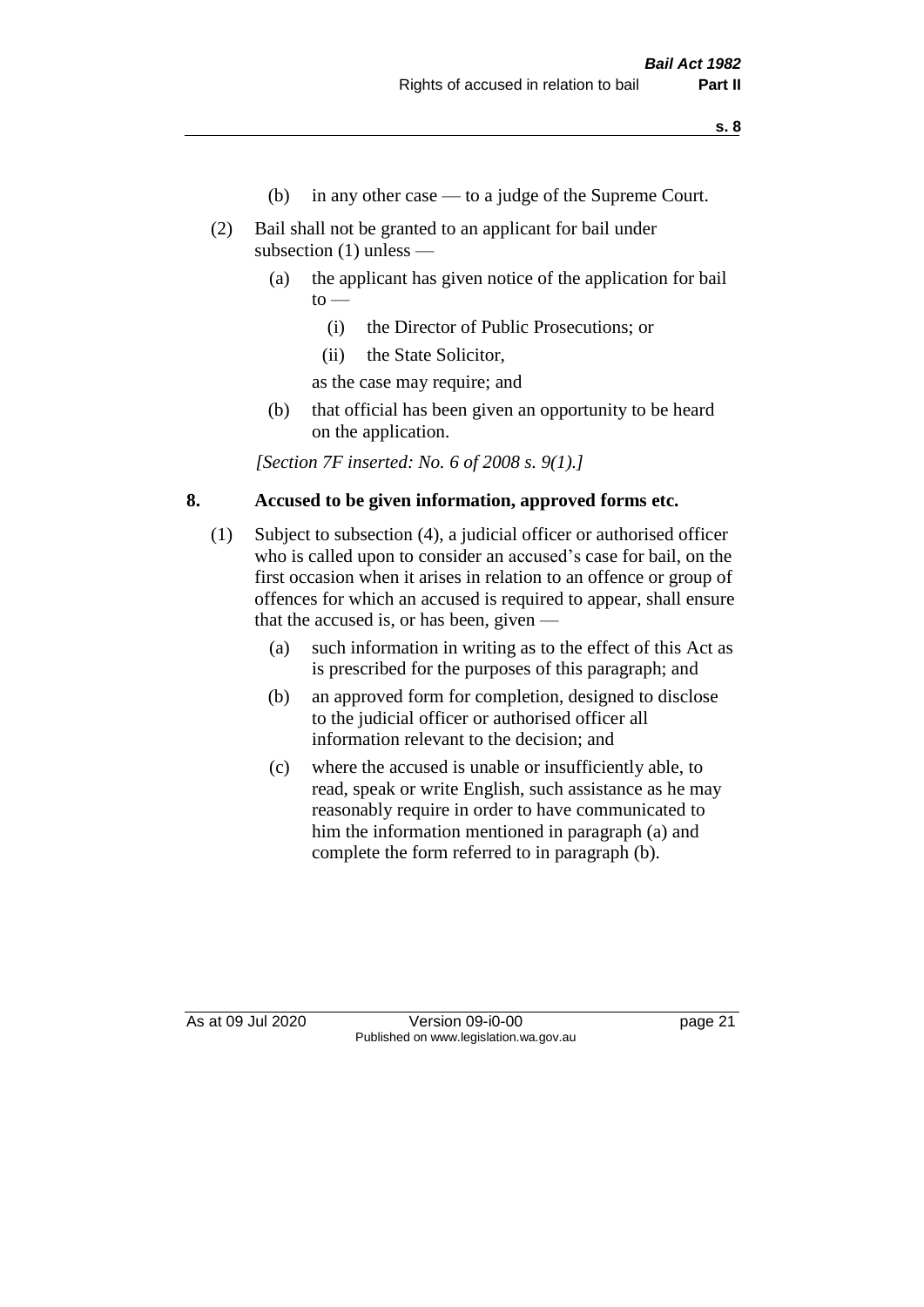- (2) After an accused case for bail has been considered once, a judicial officer or authorised officer on any subsequent consideration of bail in the same case shall —
	- (a) comply with subsection  $(1)(a)$ ; and
	- (b) either comply with subsection  $(1)(b)$  or obtain the form previously completed for the purposes of that paragraph, if any, and ensure that —
		- (i) the form is revised in order to show any changes which he is informed have occurred since it was completed; and
		- (ii) any assistance, of the kind referred to in subsection  $(1)(c)$  is given to the accused for the purpose of completing or revising the form, as the case may be.
- (3) Nothing in this section shall be read as limiting section 23.
- (3a) Notwithstanding subsection  $(1)(a)$  or  $(2)(a)$  a judicial officer or authorised officer need not comply with that paragraph if it appears to him that the accused's case for bail is such that bail is likely to be granted to him in accordance with this Act; but if it subsequently appears to him that bail will not be granted or that the accused is dissatisfied with any condition imposed on the grant of bail he shall then comply with that paragraph.
- (4) Notwithstanding subsection (1)(b) or (2)(b), a judicial officer or an authorised officer may dispense with completion or revision of the form referred to in those paragraphs if it appears to him  $that -$ 
	- (a) the accused's case for bail is such that bail is likely to be granted to him in accordance with this Act; and
	- (b) the information in the possession of the judicial officer or authorised officer is sufficient for his consideration of the case.
- (5) Where a person has applied for bail for an appeal as mentioned in section 7F(1), this section applies as if the consideration of

page 22 Version 09-i0-00 As at 09 Jul 2020 Published on www.legislation.wa.gov.au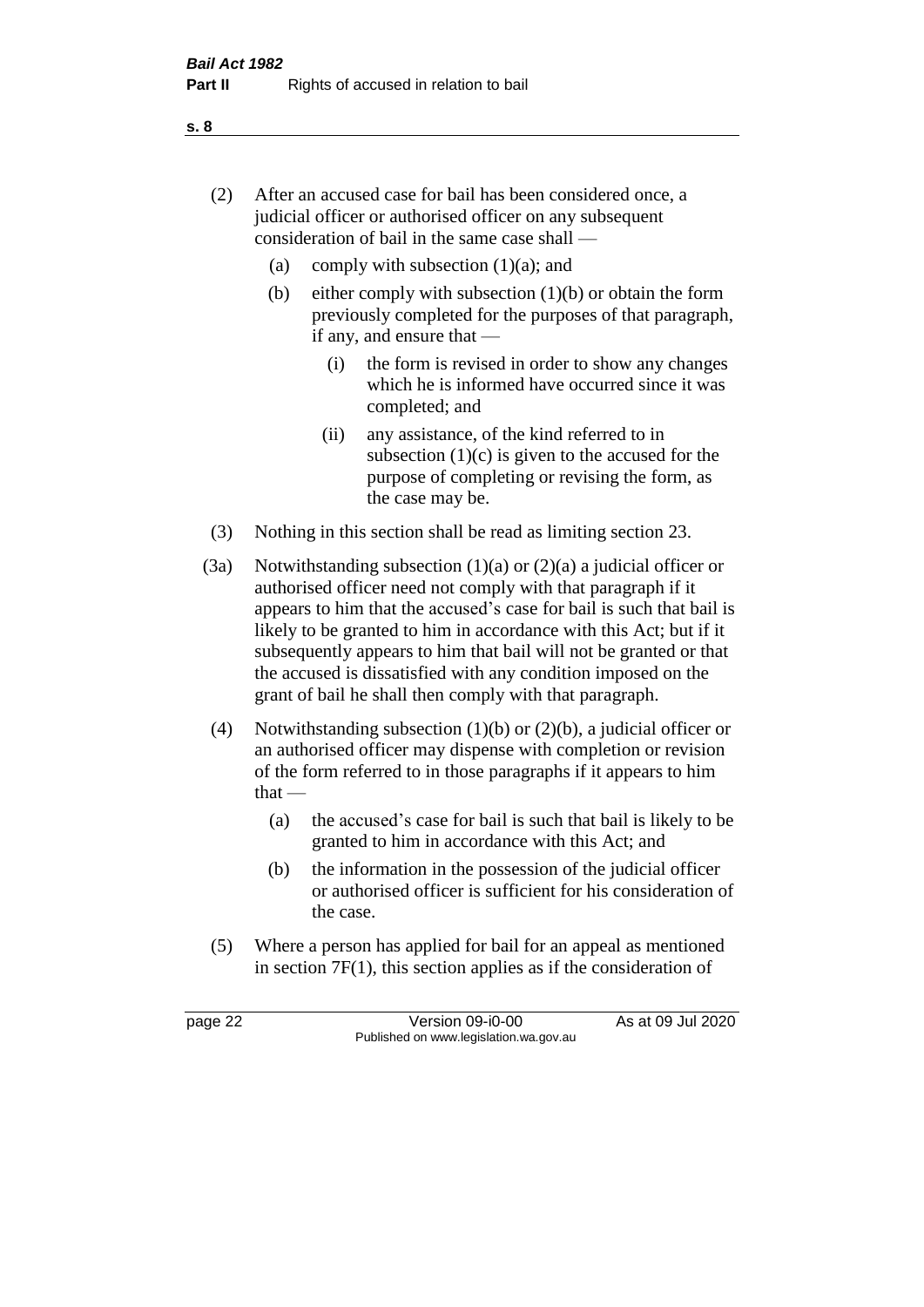**s. 9**

bail for the appeal were a first consideration of bail for an offence.

*[Section 8 amended: No. 74 of 1984 s. 6; No. 15 of 1988 s. 6; No. 33 of 1989 s. 18; No. 84 of 2004 s. 82; No. 6 of 2008 s. 9(2) and 43(1).]* 

# **9. Bail decision may be deferred until more information obtained**

- (1) Subject to section 26(2) of the *Young Offenders Act 1994*, a judicial officer or authorised officer who is called upon to consider a case for bail may defer consideration of the case for a period not exceeding 30 days if he thinks it is necessary —
	- (a) to obtain more information for the purpose of making a decision in accordance with this Act; or
	- (b) to take any step authorised by section  $24(1)$  or  $24A(1)$ or (2).
- (2) Nothing in this section shall be taken to limit the right of an accused to be brought before a court as soon as is practicable if he is not released on bail.

*[Section 9 amended: No. 57 of 1997 s. 21(2); No. 84 of 2004 s. 82; No. 6 of 2008 s. 10(1).]*

# **10. Sections 5, 6 and 7 do not apply if accused imprisoned for other cause**

Notwithstanding sections 5, 6 and 7, the rights conferred on an accused and the duties imposed on police officers, authorised officers and judicial officers by those sections in respect of an appearance in court for an offence do not arise where —

- (a) the accused is in custody for some other offence or reason (including the non-payment of a sum of money); and
- (b) the police officer, authorised officer or judicial officer is satisfied that the accused is likely to remain in custody

As at 09 Jul 2020 Version 09-i0-00 page 23 Published on www.legislation.wa.gov.au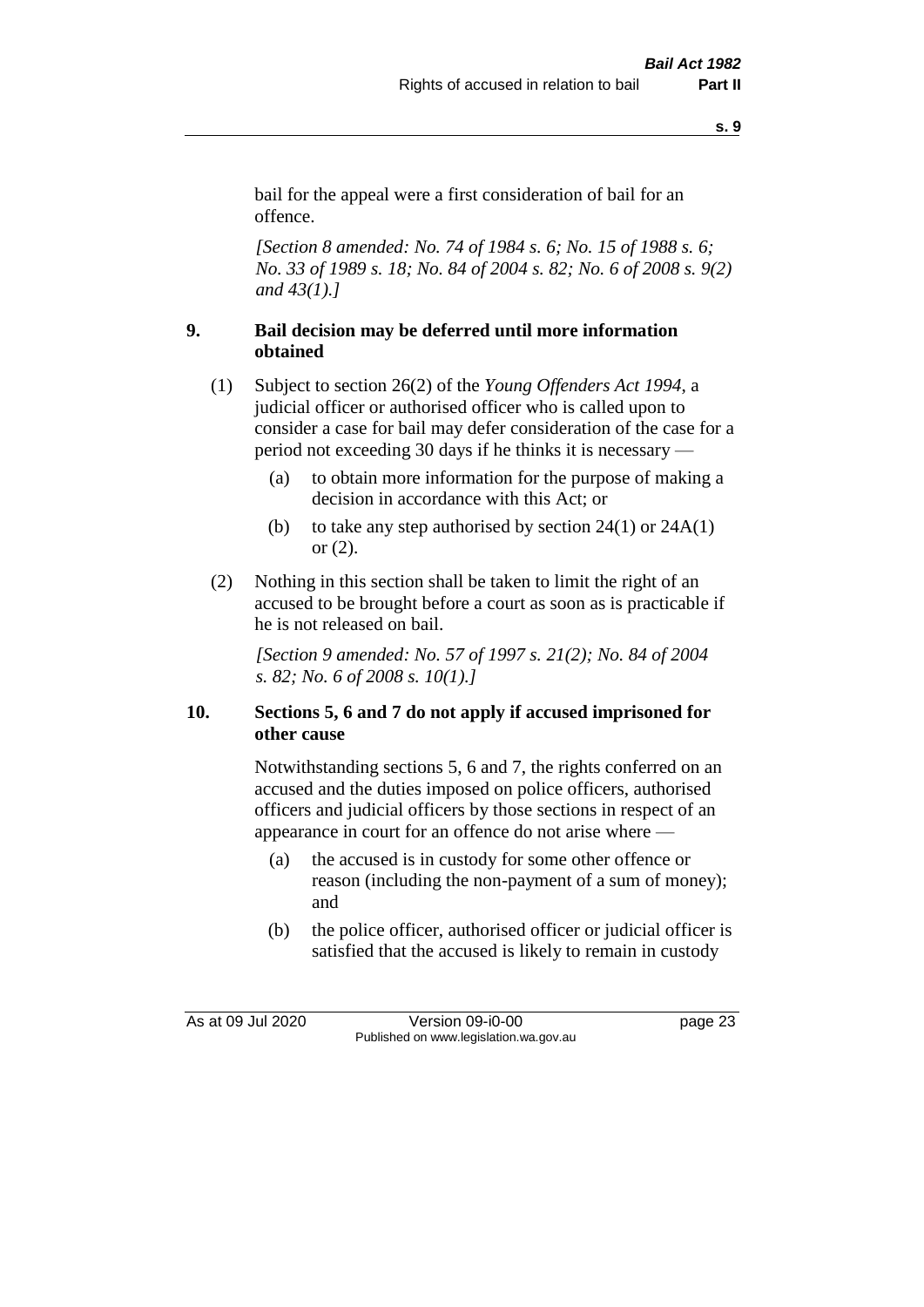#### **s. 11**

for that other offence or reason until or beyond the time for the appearance for the first-mentioned offence.

*[Section 10 amended: No. 84 of 2004 s. 82.]*

# **11. Accused's rights following grant of bail**

- $(1)$  When
	- (a) bail has been granted to an accused for an appearance in court; and
	- (b) all conditions which are to be complied with before the release of the accused have been complied with; and
	- (c) he has entered into a bail undertaking for that appearance or his bail undertaking is deemed to be amended under section 31(3),

the accused has a right to be at liberty until he is required to appear, or to next appear, before a court, but subject to —

- (d) any requirement that he be in custody for some other reason; and
- (e) the exercise of the powers in sections 14(3), 17A, 46, 50F, 54 and 55; and
- (f) the limitation mentioned in section 12.
- (2) Where the accused is in custody in a lock-up, court custody centre or prison, the right conferred by subsection (1) is also subject to the person in charge of the lock-up, court custody centre or prison either —
	- (a) signing a certificate under subsection (3); or
	- (b) receiving notice that a certificate has been signed by another person under that subsection.
- (3) After an accused becomes entitled to be at liberty as provided in subsection (1), a person referred to in section 29 may sign a certificate to that effect in the prescribed form.

page 24 Version 09-i0-00 As at 09 Jul 2020 Published on www.legislation.wa.gov.au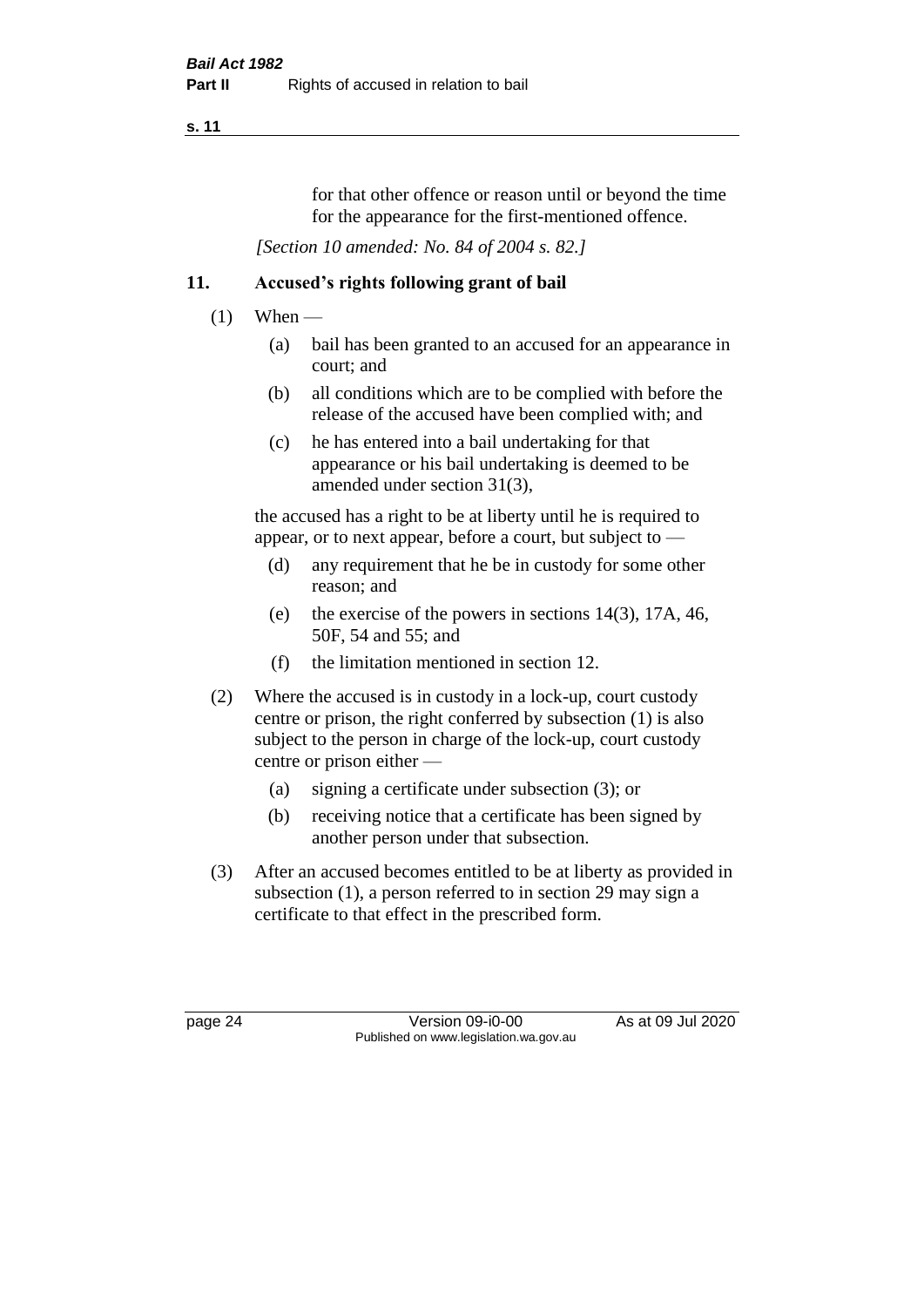- (4) The person in charge of a lock-up, court custody centre or prison in which the accused is in custody shall release the accused from custody as soon as is practicable after —
	- (a) the person in charge signs the certificate; or
	- (b) if the certificate is signed by a person other than the person in charge, the person in charge receives notice as described in subsection (2)(b).

*[Section 11 amended: No. 74 of 1984 s. 7; No. 15 of 1988 s. 7; No. 49 of 1988 s. 81; No. 45 of 1993 s. 7; No. 47 of 1999 s. 8; No. 59 of 2004 s. 141; No. 84 of 2004 s. 82; No. 6 of 2008 s. 11(1) and (2).]* 

# **12. Rights in s. 7A(2) and 11, limitations on**

The right of an accused to have his case for bail considered as soon as is practicable, his right to be at liberty as mentioned in sections 7A(2) and 11(1), and the corresponding duties created by this Part, are limited so far as is reasonably necessary for the exercise or performance by a person of any statutory power or function vested in him which requires or permits the continued custody of the accused, including the exercise of the powers set out in Part 12 of the *Criminal Investigation Act 2006* and Parts 6 and 7 of the *Criminal Investigation (Identifying People) Act 2002*.

*[Section 12 amended: No. 6 of 2002 Sch. 2 cl. 1; No. 84 of 2004 s. 82; No. 59 of 2006 s. 6; No. 6 of 2008 s. 12.]*

As at 09 Jul 2020 Version 09-i0-00 page 25 Published on www.legislation.wa.gov.au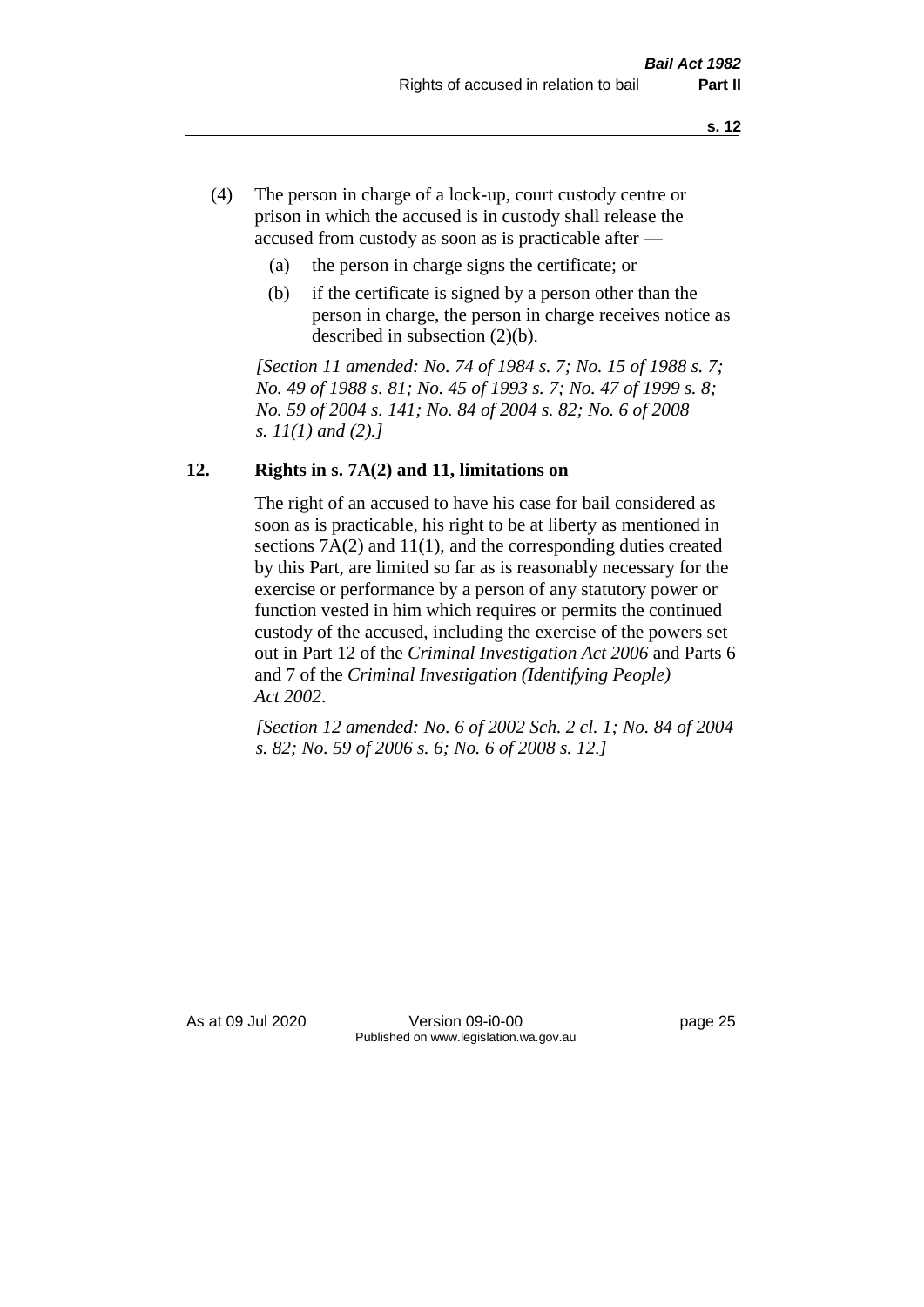**s. 13**

# **Part III — Jurisdiction relating to bail**

*[Heading inserted: No. 6 of 2008 s. 13.]*

## **13. Jurisdiction to grant bail, who has and exercise of (Sch. 1)**

- (1) Jurisdiction to grant bail for any appearance described in the first column of Part A of Schedule 1 is vested in the judicial officer or authorised officer specified in the second column of that Part opposite thereto and shall be exercised subject to and in accordance with this Part and the further provisions in Parts B, C and D of Schedule 1.
- (2) A home detention condition shall not be imposed as a condition of bail except by a judicial officer.

*[Section 13 amended: No. 61 of 1990 s. 5; No. 45 of 1993 s. 12.]* 

#### **13A. Jurisdiction in s. 7A to dispense with bail, who has and exercise of**

- (1) Jurisdiction to dispense with the requirement for bail under section 7A for any appearance described in the first column of Schedule 1 Part A clause 2 or 3 is vested, subject to Schedule 1 Part B, in the judicial officer specified in the second column of that clause opposite that description, but Schedule 1 Part A clause 7 does not apply for the purposes of this subsection.
- (2) The jurisdiction referred to in subsection (1) is exercisable  $only$ —
	- (a) in respect of an appearance in court before conviction for an offence; and
	- (b) if it appears to the judicial officer that bail would be granted in accordance with Schedule 1 Part C clause 1 or 2 but that in the circumstances the completion of bail papers is an unnecessary imposition.
- (3) Where a judicial officer dispenses with the requirement for bail for an appearance by an accused the registrar of the court shall,

page 26 Version 09-i0-00 As at 09 Jul 2020 Published on www.legislation.wa.gov.au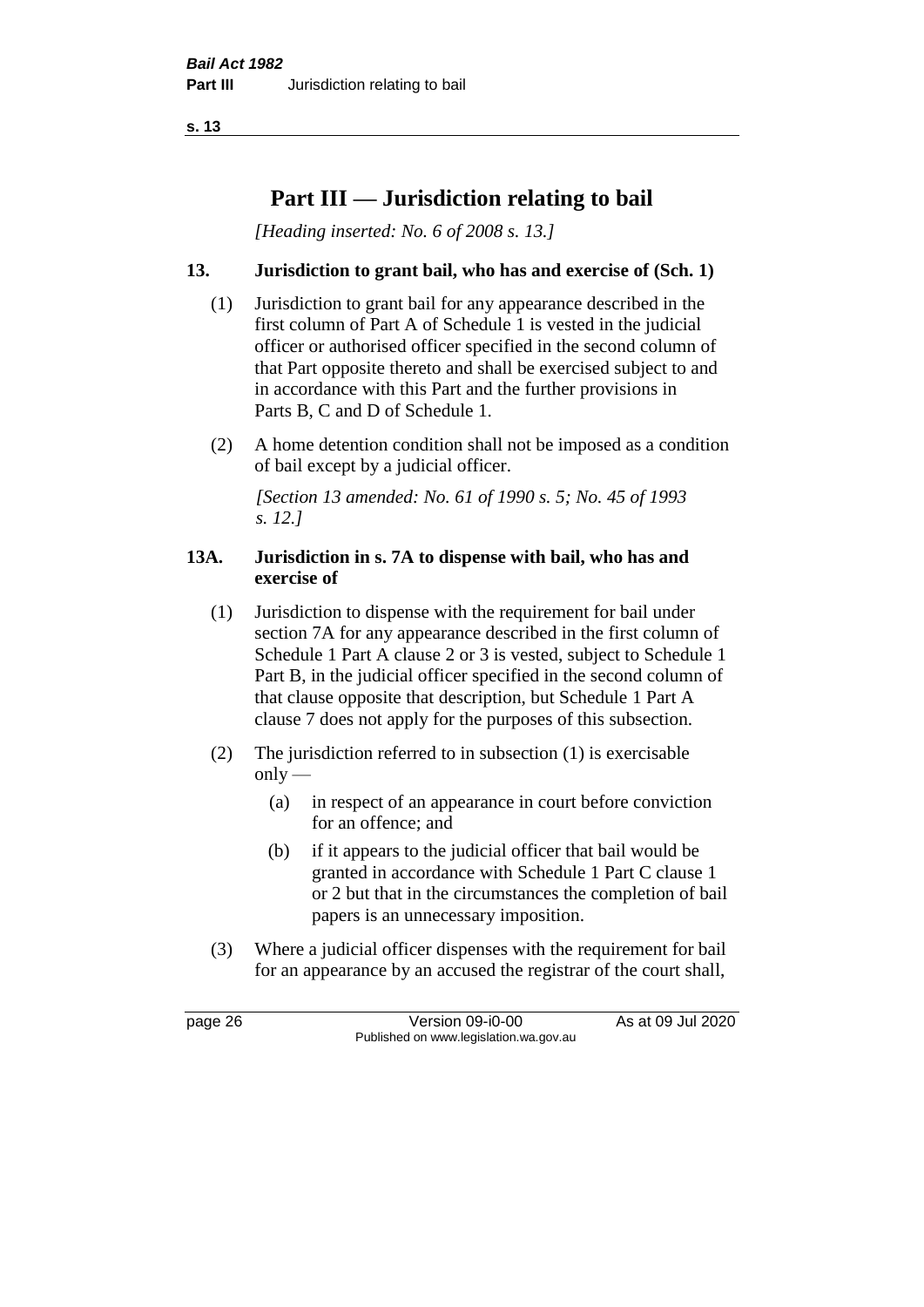in accordance with section 13B, give written notice to the accused of the time and place for the appearance.

*[Section 13A inserted: No. 6 of 2008 s. 14.]*

## **13B. Notices under s. 13A(3), service and proof of**

- (1) A written notice to an accused under section  $13A(3)$  shall be
	- (a) given to the accused personally; or
	- (b) sent to the accused by post to the accused's address appearing in the records of the court; or
	- (c) in urgent cases or with the accused's consent, provided to the accused by electronic means in accordance with the regulations.
- (2) A person who gives, sends or provides a notice in accordance with subsection (1) shall endorse on a file copy of the notice a certificate showing —
	- (a) that the person has done so; and
	- (b) the time of doing so.
- (3) If a notice is sent by post under subsection  $(1)(b)$ , the notice is to be presumed, unless the contrary is shown, to have been received at the time when, in the ordinary course of events, it would have been delivered.
- (4) In any proceedings
	- (a) a document purporting to be a copy of a notice referred to in subsection (1) is evidence of the terms of the notice; and
	- (b) an endorsement on a copy of a notice referred to in subsection (2) purporting to be a certificate referred to in that subsection is evidence of the matters appearing in the certificate without proof of the signature of the person who made the endorsement.

*[Section 13B inserted: No. 6 of 2008 s. 14; amended: No. 20 of 2013 s. 25.]*

As at 09 Jul 2020 Version 09-i0-00 page 27 Published on www.legislation.wa.gov.au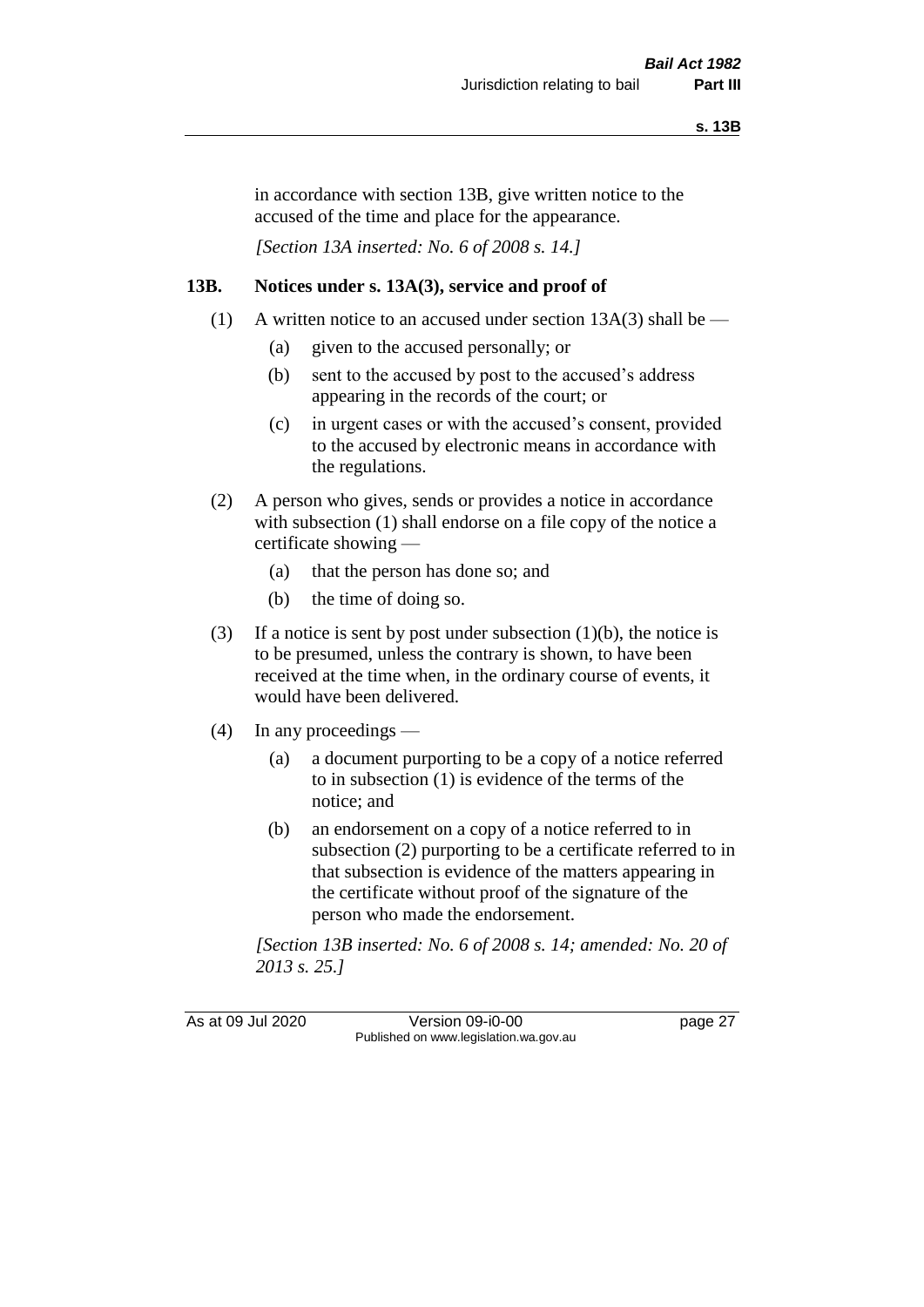# **14. Judges, jurisdiction of**

- (1) A judge may, in accordance with this Act
	- (a) exercise a power to grant bail which is conferred upon any other judicial officer or any authorised officer by this Act; and
	- (b) revoke or vary any bail previously granted by any other such officer; and
	- (c) under section 7A dispense with the requirement for bail or revoke an existing dispensation.
- (2) Subject to subsection (2a), the jurisdiction of a judge under subsection (1) in respect of an appearance by an accused may be invoked by application made by either the prosecutor or the accused, and whether or not any other judicial officer has —
	- (a) previously granted, refused or dispensed with bail; or
	- (b) exercised any power conferred on him by section 55,

in respect of that appearance.

- (2a) After the jurisdiction under subsection (1) has been invoked once by an accused in relation to an offence or group of offences for which he is required to appear, it may not be further invoked by that accused in relation to that offence or group of offences unless the accused satisfies a judge that —
	- (a) new facts have been discovered, new circumstances have arisen or the circumstances have changed since the occasion when the jurisdiction was invoked; or
	- (b) he failed to adequately present his case for bail on that occasion.
- (3) Where under subsection (1) a judge
	- (a) revokes the bail of an accused who is at liberty, he may order that the accused be returned to custody to await the appearance for which the bail was granted;

page 28 Version 09-i0-00 As at 09 Jul 2020 Published on www.legislation.wa.gov.au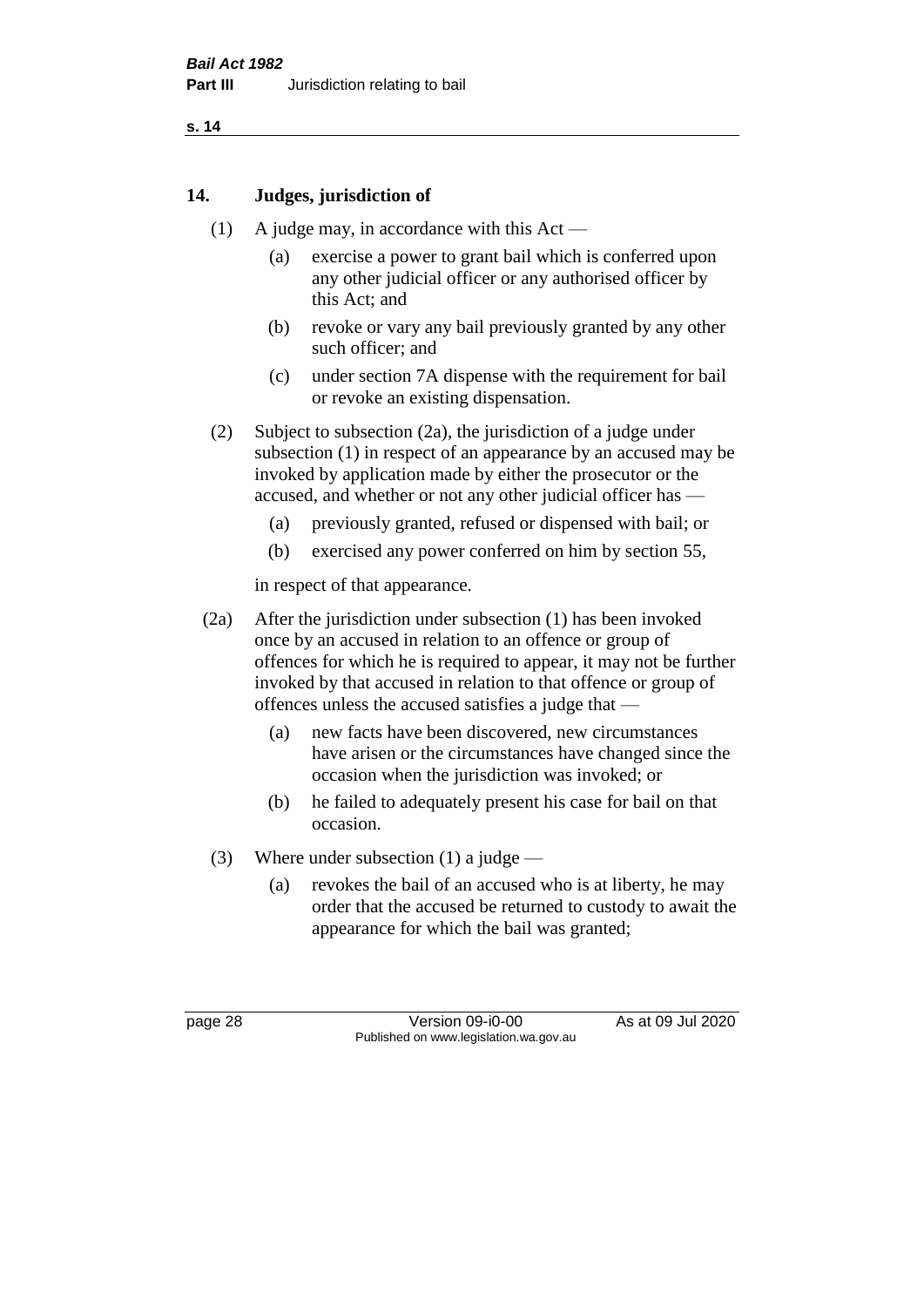and the judge may issue any warrant which may be necessary to carry such an order into effect.

- (4) In this section
	- (a) references to a judge are references
		- (i) in the case of a child charged with an offence before the Children's Court, to a judge of that Court; and
		- (ii) in the case of an accused committed for trial or sentence to the District Court, to a judge of that Court; and
		- (iii) in any other case, to a judge of the Supreme Court;
		- and
	- (b) references to any other judicial officer
		- (i) in relation to the exercise of powers under this section by a judge, are references to any judicial officer whose jurisdiction is inferior to that of the judge; but
		- (ii) in relation to the exercise of powers under this section by a judge of the Supreme Court, do not include a judge of the Children's Court or a judge of the District Court.

*[Section 14 amended: No. 74 of 1984 s. 8; No. 49 of 1988 s. 82; No. 84 of 2004 s. 82; No. 6 of 2008 s. 15(1)-(4).]* 

# **15. Accused charged with murder, jurisdiction as to bail for**

- (1) Where an accused is in custody for murder, the power to grant bail shall be exercised only by a judge of the Supreme Court, or in the case of an accused who is a child by a judge of the Children's Court, except —
	- (a) where section  $31(2)(d)$  applies; or

As at 09 Jul 2020 Version 09-i0-00 page 29 Published on www.legislation.wa.gov.au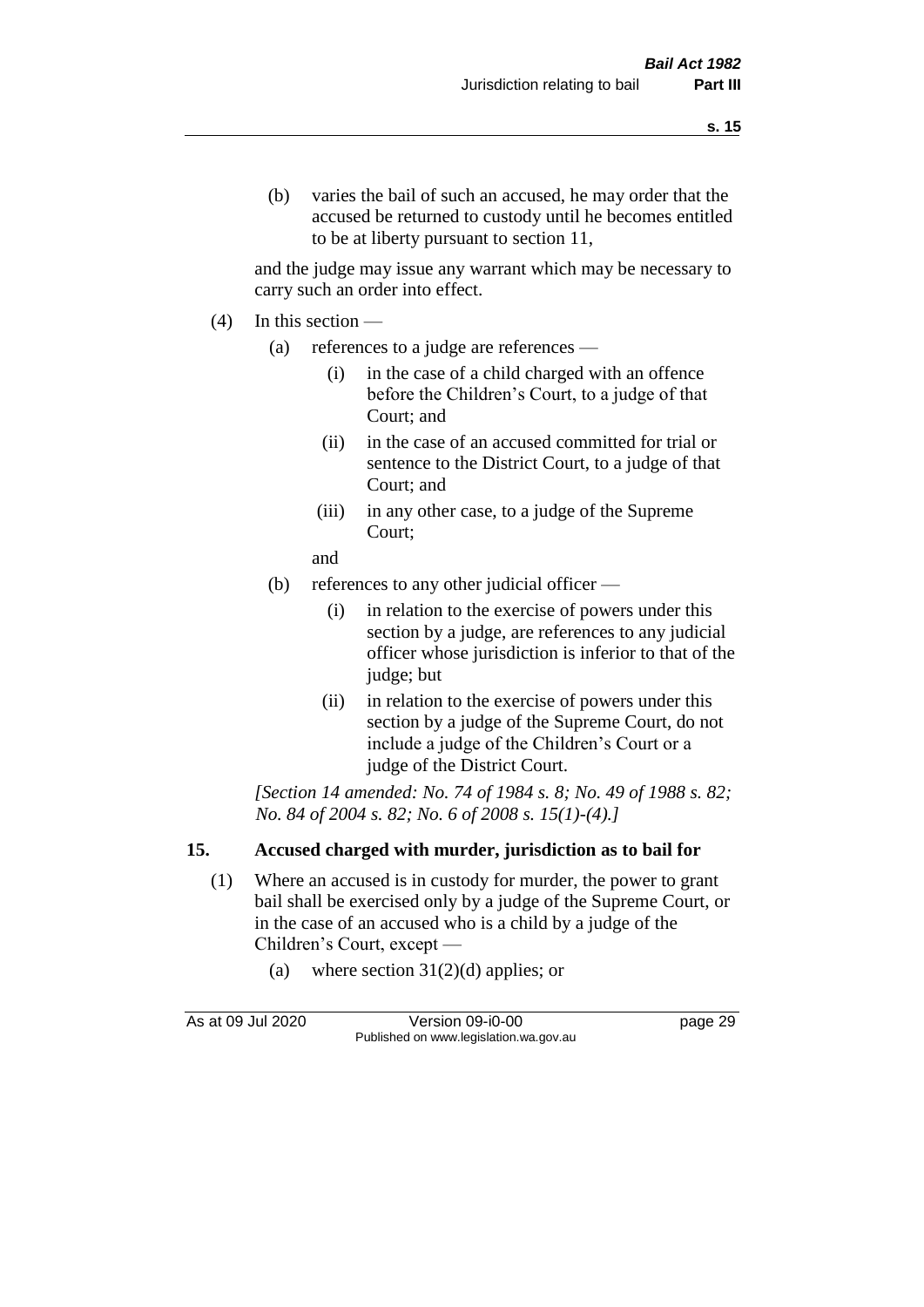**s. 15A**

- (b) to the extent that the Court of Appeal exercises its powers under Part A of Schedule 1.
- *[(2) deleted]*

*[Section 15 amended: No. 52 of 1984 s. 35; No. 74 of 1984 s. 9; No. 49 of 1988 s. 83; No. 70 of 1988 s. 45; No. 45 of 1993 s. 12; No. 45 of 2004 s. 28(4); No. 84 of 2004 s. 82; No. 29 of 2008 s. 24(5).]* 

# **15A. Appeal against judge's decision on bail, commencement and conduct**

 $(1)$  In this section —

*bail decision* means a decision —

- (a) to grant or refuse bail; or
- (b) to vary or revoke bail; or
- (c) to dispense with the requirement for bail; or
- (d) to impose any condition on a grant of bail,

and includes a decision under section 55 or 59A(4).

- (2) The prosecutor or the accused may appeal to the Court of Appeal against a bail decision of —
	- (a) a judge of the Children's Court; or
	- (b) a judge of the District Court; or
	- (c) a judge of the Supreme Court.
- (3) The leave of the Court of Appeal is required for each ground of appeal in an appeal under this section.
- (4) The *Criminal Appeals Act 2004* section 27(2), (3) and (4) apply, with necessary modifications, as if an appeal under this section were an appeal under Part 3 of that Act.
- (5) An appeal under this section shall be commenced and conducted in accordance with this section, section 15B and rules of court made by the Supreme Court.

page 30 Version 09-i0-00 As at 09 Jul 2020 Published on www.legislation.wa.gov.au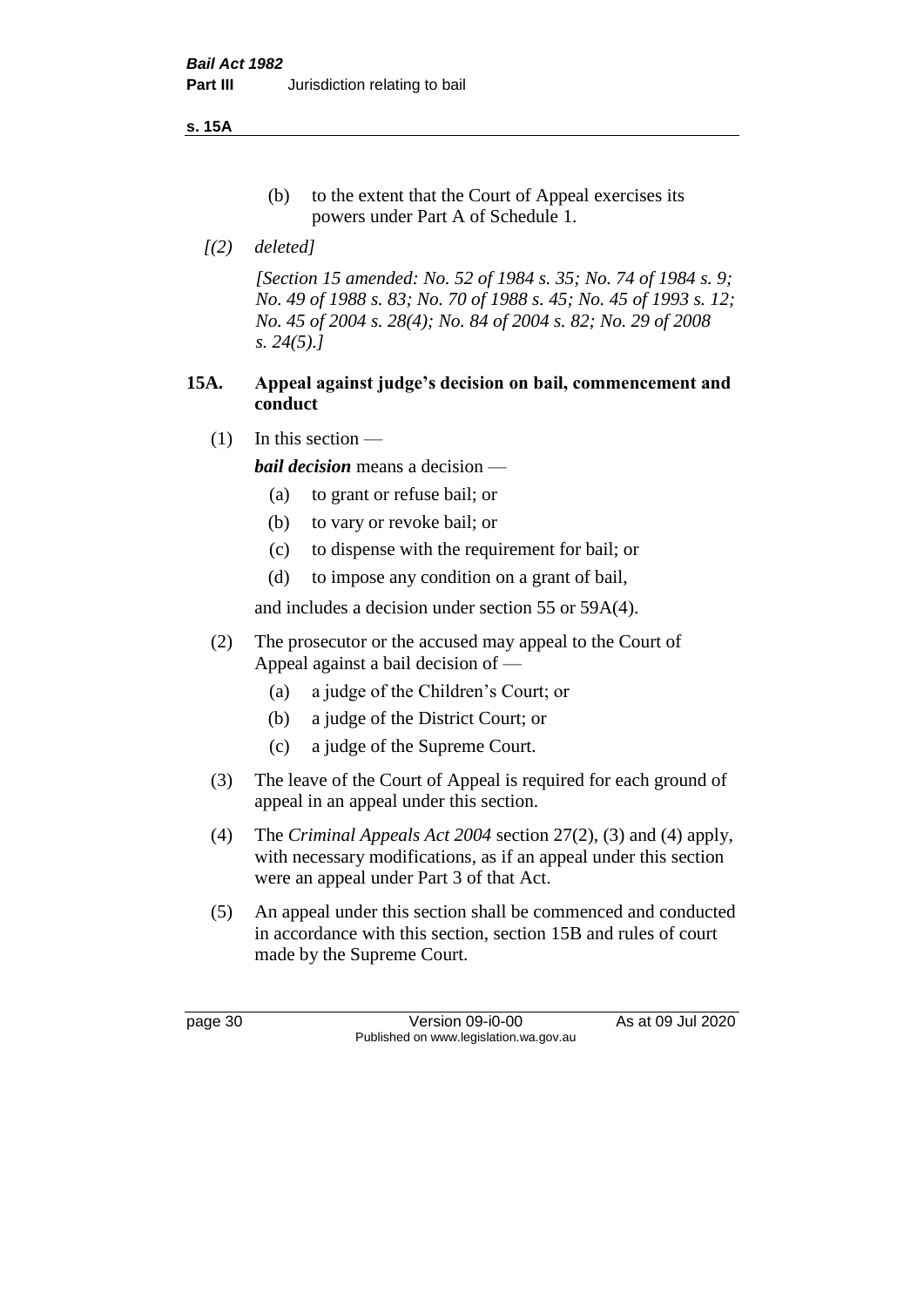- (6) An appeal under this section shall be commenced by lodging with the Court of Appeal an application for leave to appeal that sets out the grounds of the appeal.
- (7) An appeal under this section cannot be commenced later than 21 days after the date of the bail decision unless the Court of Appeal orders otherwise.
- (8) An accused who is a party to an appeal under this section and who is in custody is entitled to be present at the hearing of the appeal if the accused so requests, and any official responsible for that custody who is informed of such a request shall do what is necessary to give effect to it.
- (9) For the purposes of giving effect to a request referred to in subsection (8), arrangements may be made for the accused to appear before the Court of Appeal by means of a video link or an audio link in accordance with section 66B, unless the Court of Appeal has ordered that the accused appear before it in person.

*[Section 15A inserted: No. 6 of 2008 s. 16(1).]*

## **15B. Appeal under s. 15A, determination**

- (1) The Court of Appeal has jurisdiction to hear and determine an appeal under section 15A.
- (2) The Court of Appeal shall determine an appeal on the material and evidence that was before the judge whose decision is the subject of the appeal.
- (3) Any decision of the Court of Appeal in relation to bail shall be made in accordance with the relevant provisions of sections 13A and 17 and Schedule 1.
- (4) Where in determining an appeal the Court of Appeal revokes the bail of an accused who is at liberty, it may order that the accused be returned to custody to await the appearance for which the bail was granted.

As at 09 Jul 2020 Version 09-i0-00 Published on www.legislation.wa.gov.au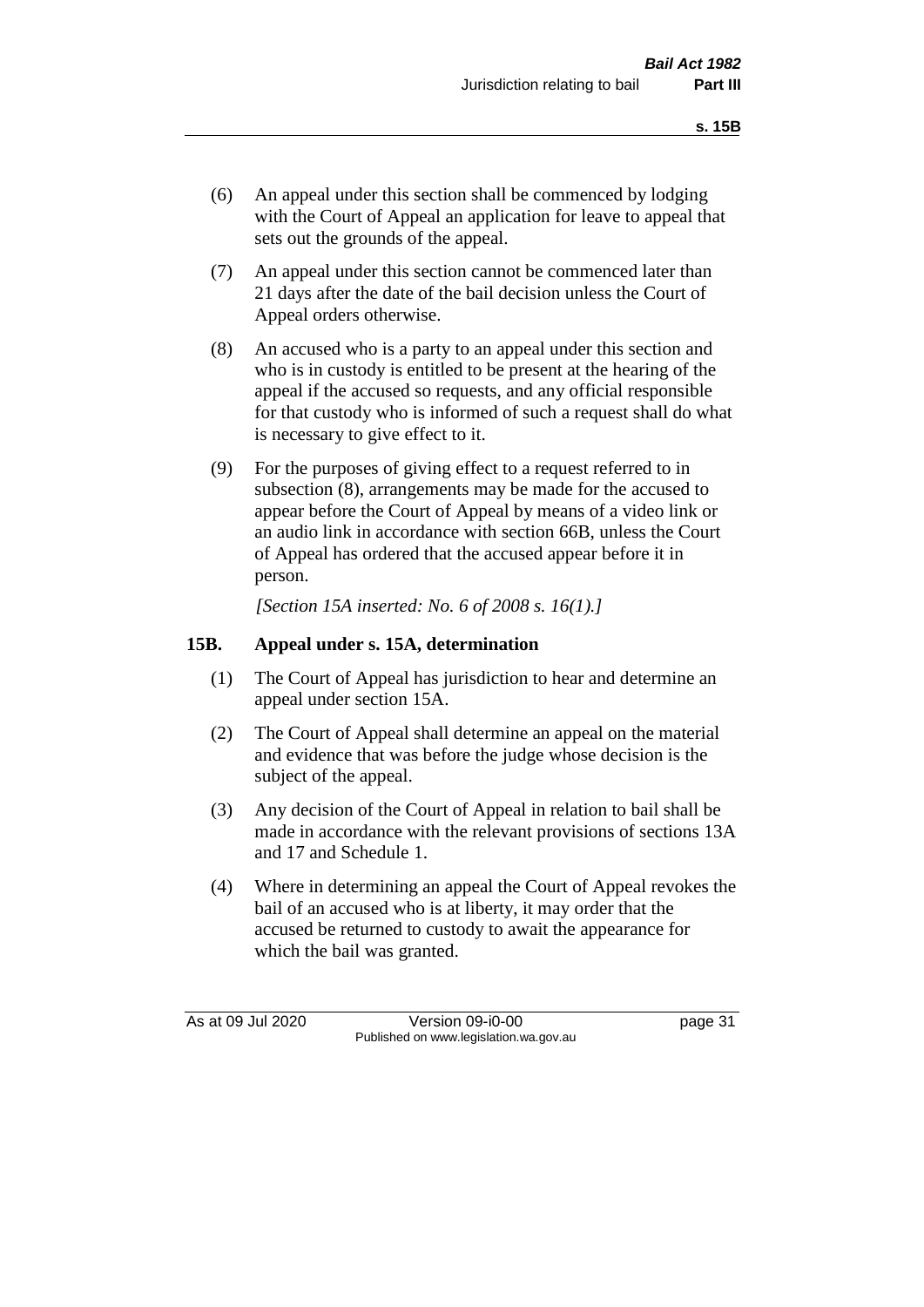- (5) Where in determining an appeal the Court of Appeal varies the bail of an accused who is at liberty, it may order that the accused be returned to custody until the accused becomes entitled to be again at liberty pursuant to section 11.
- (6) A judge of appeal may issue any warrant that may be necessary to carry into effect an order under subsection (4) or (5).

*[Section 15B inserted: No. 6 of 2008 s. 16(1).]*

# **16. Person arrested on warrant, bail of**

- (1) Subject to sections 14, 15 and 16B where the arrest of an accused for an offence is made pursuant to a warrant he shall not be granted bail before he is brought before a court or judicial officer as commanded by the warrant, except by a justice acting in terms of section 6(9).
- (2) Notwithstanding subsection (1) or any other provision of this Act, an accused who has been arrested pursuant to a warrant —
	- (a) issued under section 59B; or
	- (b) issued under the *Criminal Procedure Act 2004* for an offence against section 51(1) or (2),

shall not have a right to have his case for bail considered, and shall not be granted bail, before he is brought before the court as commanded by the warrant.

*[Section 16 amended: No. 59 of 2004 s. 141; No. 84 of 2004 s. 11 and 82; No. 59 of 2006 s. 4(3); No. 6 of 2008 s. 36(2); No. 15 of 2019 s. 7.]*

# **16A. Person arrested in urban area, restrictions on who can grant bail for in some cases**

- (1) Where this section applies to a person who has been arrested for an offence jurisdiction does not arise under section 13 until the person is brought before —
	- (a) a court constituted by or so as to include a magistrate; or

page 32 Version 09-i0-00 As at 09 Jul 2020 Published on www.legislation.wa.gov.au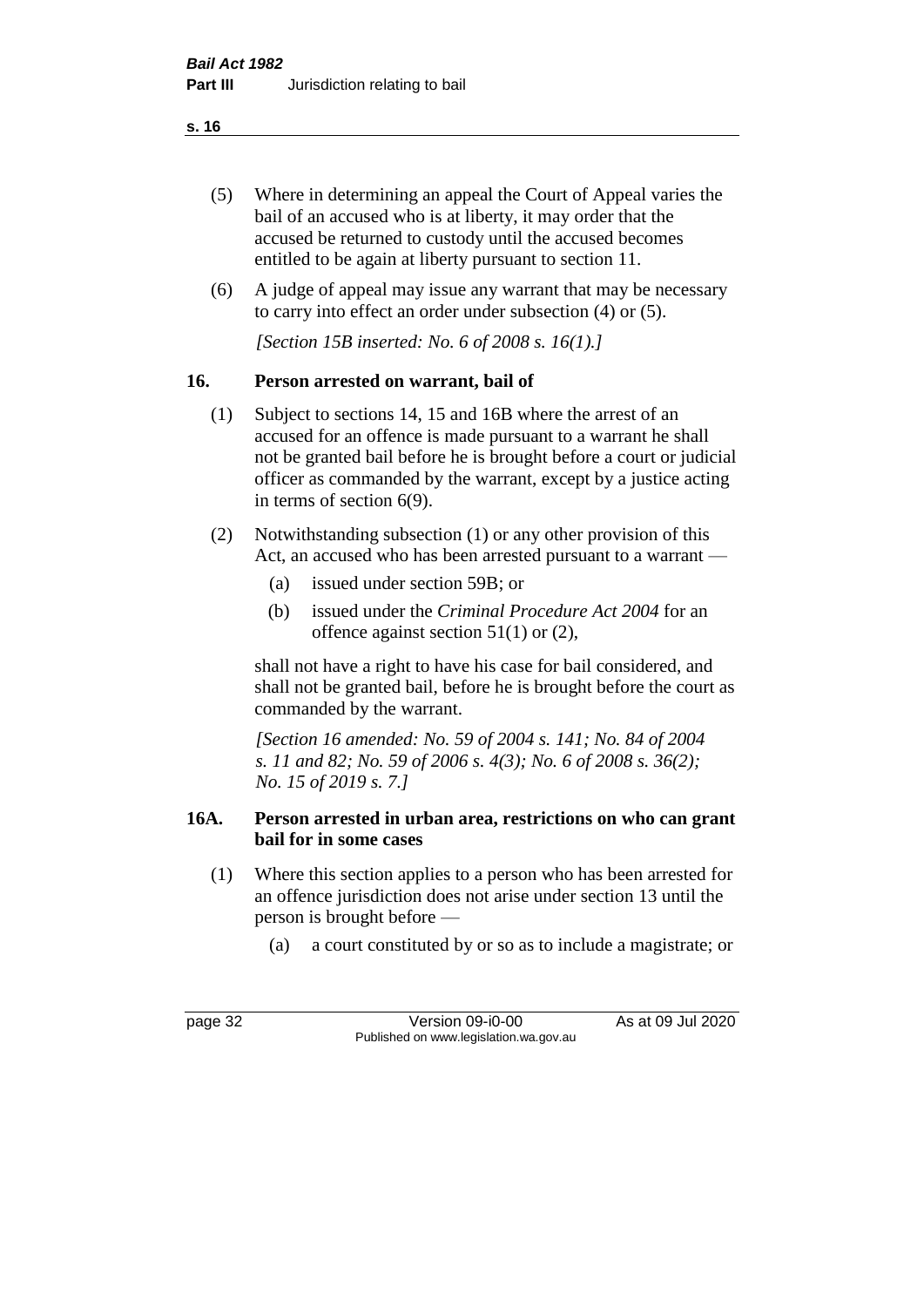- (b) where section 15 applies, a judge of the Supreme Court or a judge of the Children's Court as the case may require.
- (2) This section applies where
	- (a) a person has been arrested in an urban area for a serious offence; and
	- (b) the serious offence is alleged to have been committed while the accused was —
		- (i) on bail for; or
		- (ii) at liberty under an early release order made in respect of,

another serious offence.

- *[(3) deleted.]*
- (4) In this section —

*urban area* means —

- (a) the metropolitan region as defined in the *Planning and Development Act 2005* and any prescribed area that adjoins that region; and
- (b) any other prescribed area of the State, being the whole or part of, or an area adjoining, a local government district under the *Local Government Act 1995* that is designated under that Act as a city or a town.

*[Section 16A inserted: No. 54 of 1998 s. 6(1); amended: No. 38 of 2004 s. 59; No. 84 of 2004 s. 82; No. 38 of 2005 s. 15; No. 49 of 2016 s. 88; No. 13 of 2020 s. 23.]*

# **16B. Person linked to terrorism**

- (1) This section applies if a person linked to terrorism is in custody —
	- (a) awaiting an appearance in court before conviction for an offence; or

As at 09 Jul 2020 Version 09-i0-00 page 33 Published on www.legislation.wa.gov.au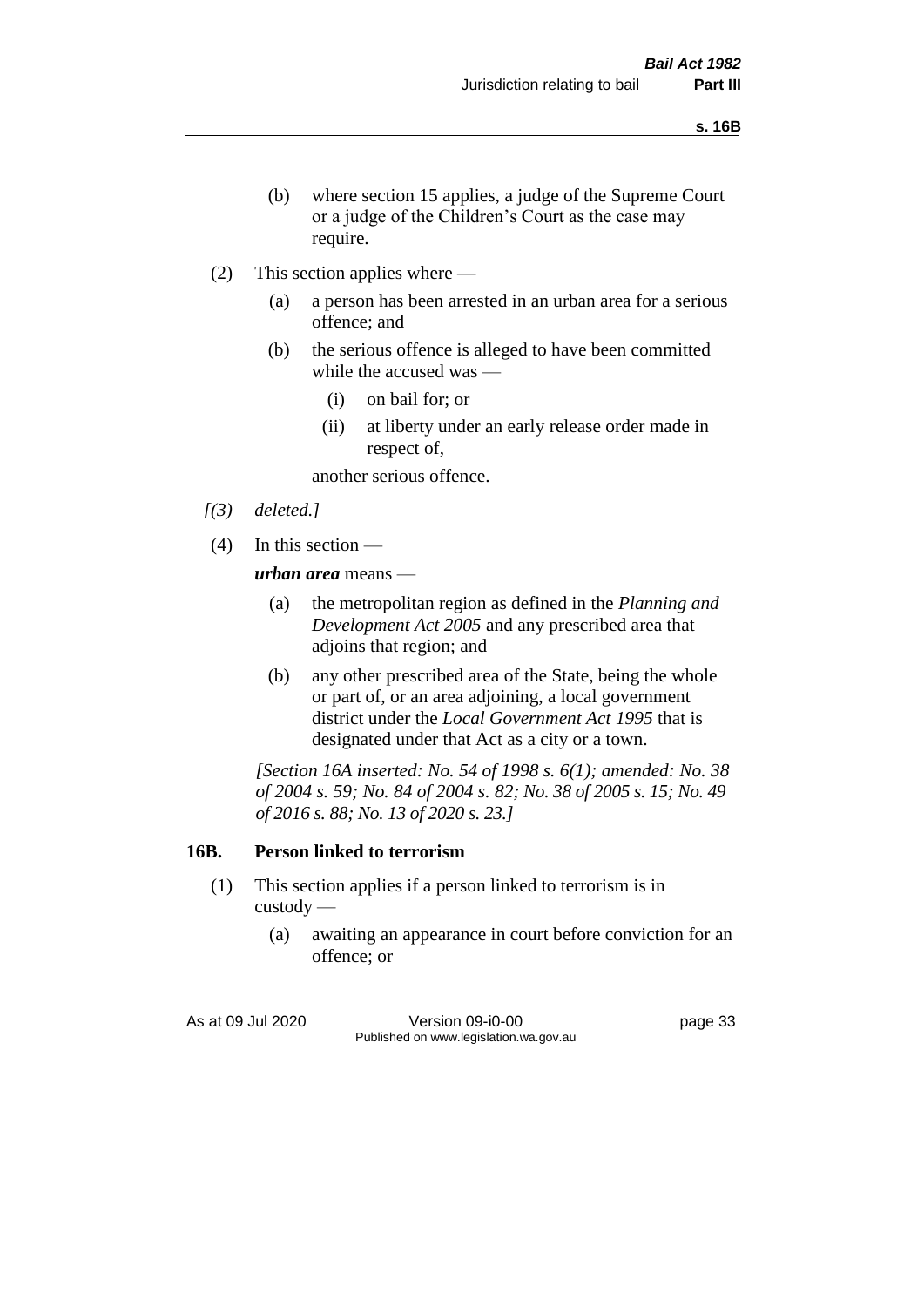- (b) waiting to be sentenced or otherwise dealt with for an offence of which the person has been convicted.
- (2) The power to grant bail to the person can be exercised only by a court constituted by a judicial officer other than a justice.

*[Section 16B inserted: No. 15 of 2019 s. 8.]*

# **17. Conditions on bail which may be imposed**

- (1) A judicial officer or authorised officer may impose conditions on a grant of bail only to the extent that he is authorised to do so by clause 2(3)(c) of Part C and Part D of Schedule 1.
- (2) Conditions imposed on a grant of bail shall not be any more onerous on the accused than the judicial officer or authorised officer considers is required in the public interest having regard to the nature of the offence for which the accused is in custody and the circumstances of the accused.

*[Section 17 amended: No. 45 of 1993 s. 8 and 12; No. 84 of 2004 s. 82.]* 

# **17A. Child on bail, changing responsible person for (Sch. 1 Pt. C cl. 2)**

- (1) Where this section applies, an authorised police officer may
	- (a) cancel an undertaking of the kind described in clause 2(3)(c) of Part C of Schedule 1; and
	- (b) approve of another person as a responsible person within the meaning in that clause; and
	- (c) detain the accused or order his detention until the person so approved enters into an undertaking of the kind mentioned in paragraph (a).
- (2) Subsection (1) applies where
	- (a) a person has entered into an undertaking referred to in paragraph (a) of that subsection; and

page 34 Version 09-i0-00 As at 09 Jul 2020 Published on www.legislation.wa.gov.au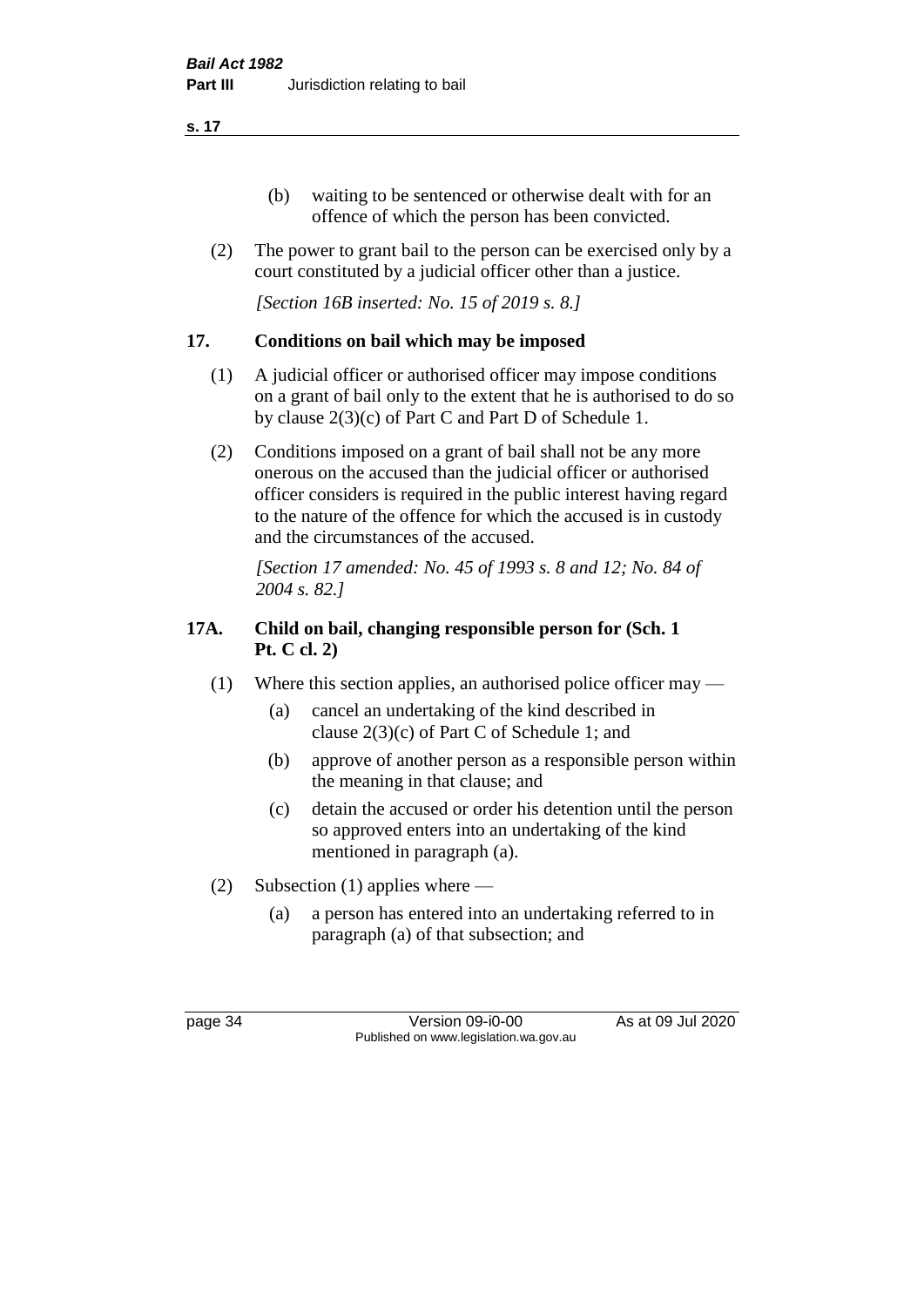- (b) a judicial officer when granting bail ordered that the person may under this section be released from the undertaking by an authorised police officer; and
- (c) the person wishes to be so released.
- (3) A police officer may, for the purpose of the exercise of the powers in subsection (1), take into custody a child accused who has been released on bail.
- (4) If the police officer is not an authorised police officer he shall, as soon as is practicable, bring the accused before an authorised police officer for the purpose referred to in subsection (3).
- (5) After an undertaking has been entered into as mentioned in subsection  $(1)(c)$ , the accused, subject to this Act, has a right to be at liberty until he is required to appear before a court.

*[Section 17A inserted: No. 45 of 1993 s. 9; amended: No. 84 of 2004 s. 82.]* 

*[18-19. Deleted: No. 59 of 2006 s. 7(1).]*

As at 09 Jul 2020 Version 09-i0-00 page 35 Published on www.legislation.wa.gov.au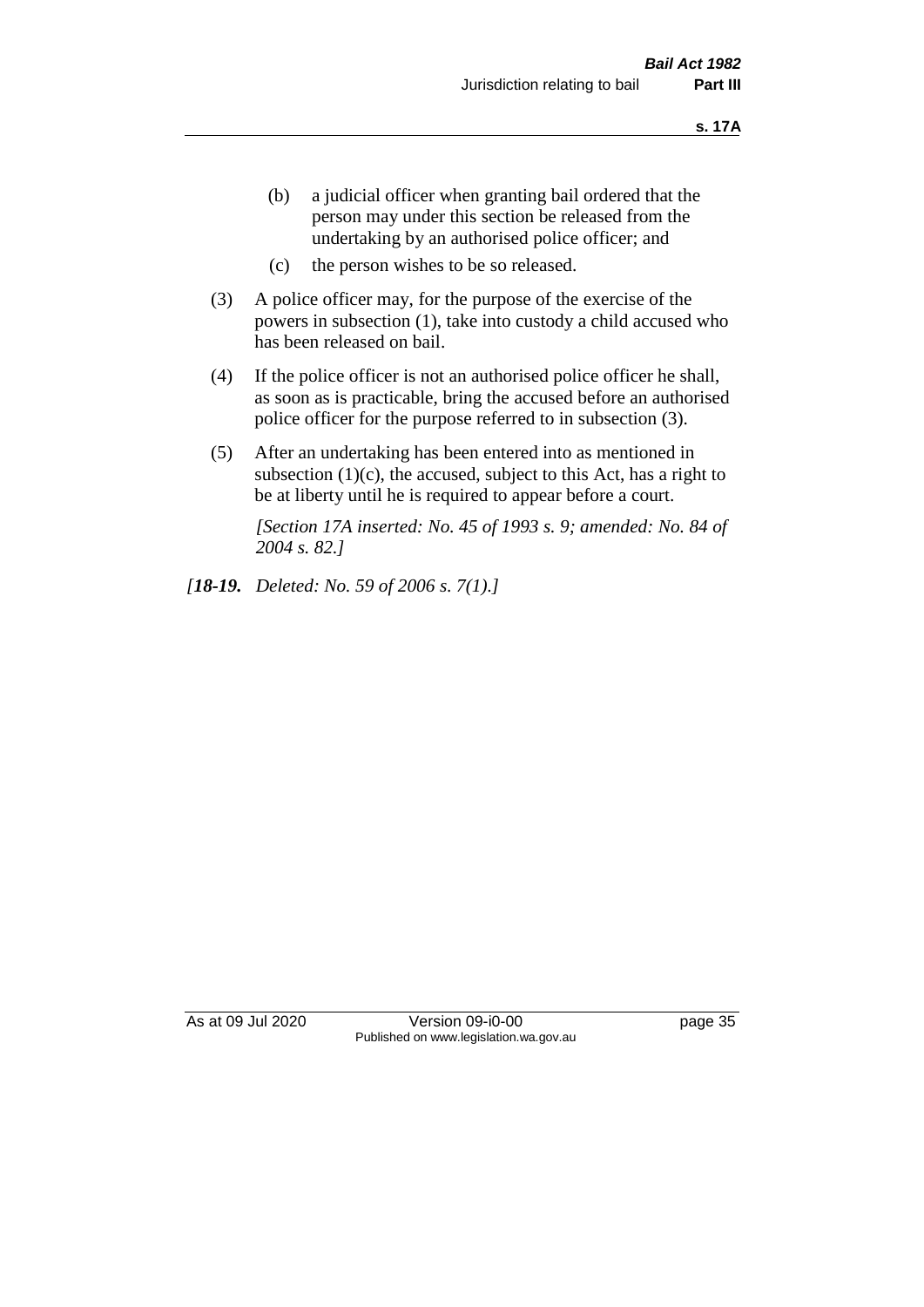# **Part IV — Hearing of case for bail, parties, and evidence**

# **20. Bail hearing for indictable offence, court may restrict publication or hold in private**

- (1) On the consideration by a judicial officer of a case for bail of an accused who is charged with an offence triable by jury, the judicial officer may, to avoid prejudice to either party, exercise the powers described in subsection (2), but shall only exercise the power in paragraph (b) thereof if he considers that the exercise of the power in paragraph (a) is not, on its own, likely to be sufficient to avoid prejudice.
- (2) The powers referred to in subsection (1) are to order
	- (a) that no report, or summary, of any statement, or of any specified statement, made or furnished at the hearing shall be published by any means;
	- (b) that the bail application be heard *in camera*.
- (3) Where an order is made under subsection (2)(a), no report, or summary, of any statement referred to in that paragraph shall be published by any means —
	- (a) if the offence is one that may be tried on indictment, before a court decides that it is to be tried on indictment; or
	- (b) if the accused is discharged from further proceedings upon the prosecution notice or indictment brought against him for the offence, before he is so discharged; or
	- (c) if the accused is tried on indictment for the offence, before the trial is ended.
- (4) A person who, except with lawful excuse, fails to comply with an order made under this section commits an offence.

Penalty: \$1 000.

*[Section 20 amended: No. 50 of 2003 s. 37(2); No. 4 of 2004 s. 58; No. 84 of 2004 s. 11 and 82.]*

page 36 Version 09-i0-00 As at 09 Jul 2020 Published on www.legislation.wa.gov.au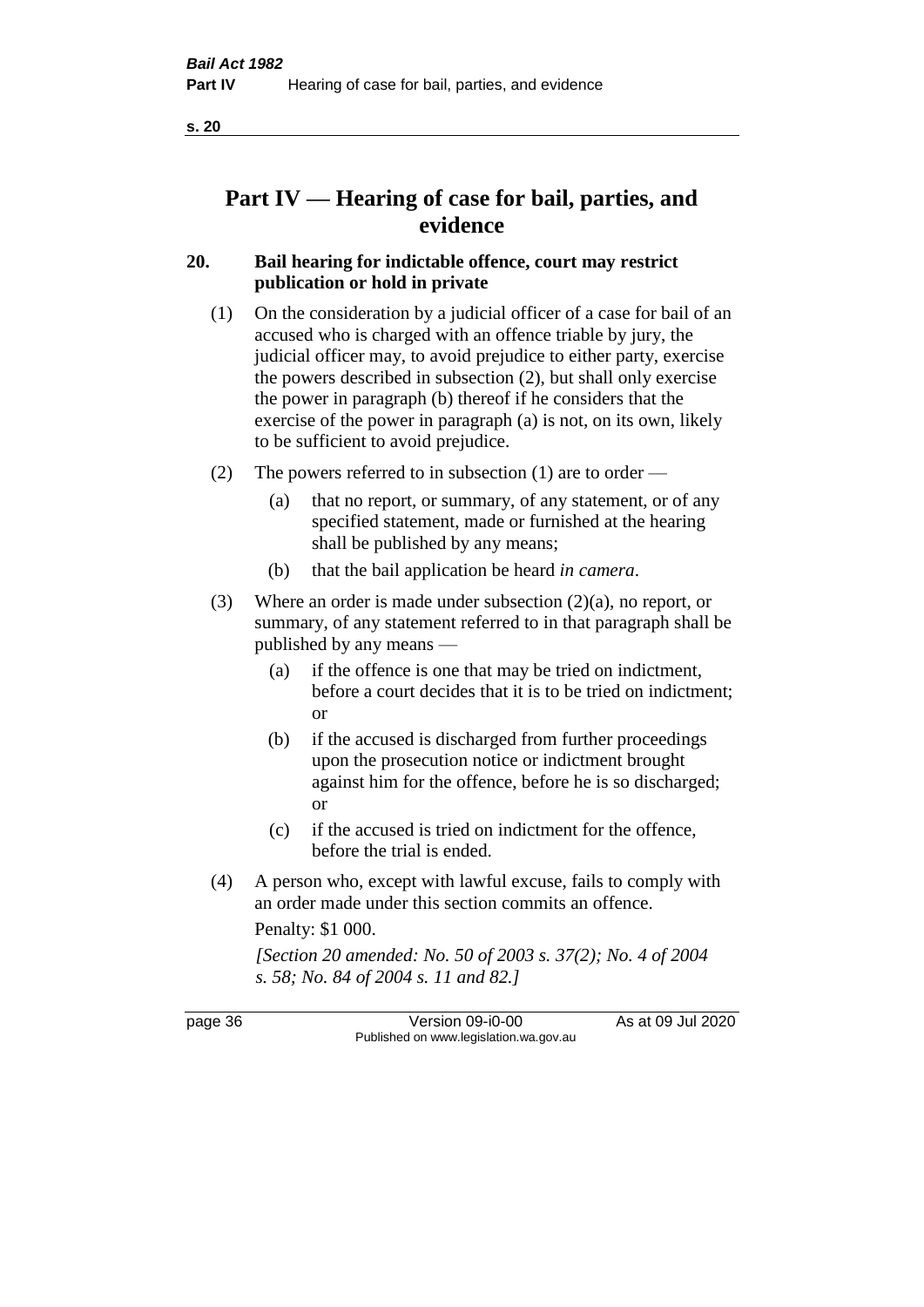## **21. Parties to bail proceedings**

- (1) The parties to proceedings on a case for bail are the prosecutor and the accused and, subject to subsection (2), no other person shall be a party to, or be represented at, the proceedings.
- (2) Nothing in subsection (1) affects the right of
	- (a) the Attorney General to apply for leave, or be an appellant, under Part 2 of the *Criminal Appeals Act 2004*; or
	- (b) the Director of Public Prosecutions or the State Solicitor to receive notice and be heard under section 7F(2); or
	- (c) an officer referred to in section 33 of the *Children's Court of Western Australia Act 1988* to be present at and participate in proceedings concerning a child under that section.

*[Section 21 amended: No. 15 of 1988 s. 9; No. 49 of 1988 s. 84; No. 33 of 1989 s. 18; No. 31 of 1993 s. 7; No. 65 of 2003 s. 88(3); No. 59 of 2004 s. 141; No. 84 of 2004 s. 11 and 82; No. 6 of 2008 s. 9(3).]* 

## **22. Evidence at bail hearings**

A judicial officer or authorised person may in considering any case for bail receive and take into account such information as he thinks fit whether or not the same would normally be admissible in a court of law.

#### **23. Accused not bound to supply information**

An accused is not obliged to complete, or furnish information for, the form referred to in section  $8(1)(b)$ , or for any revision thereof, or to furnish any information, whether on oath or otherwise, for the purpose of having his case for bail considered.

*[Section 23 amended: No. 84 of 2004 s. 82; No. 6 of 2008 s. 43(2).]* 

As at 09 Jul 2020 Version 09-i0-00 page 37 Published on www.legislation.wa.gov.au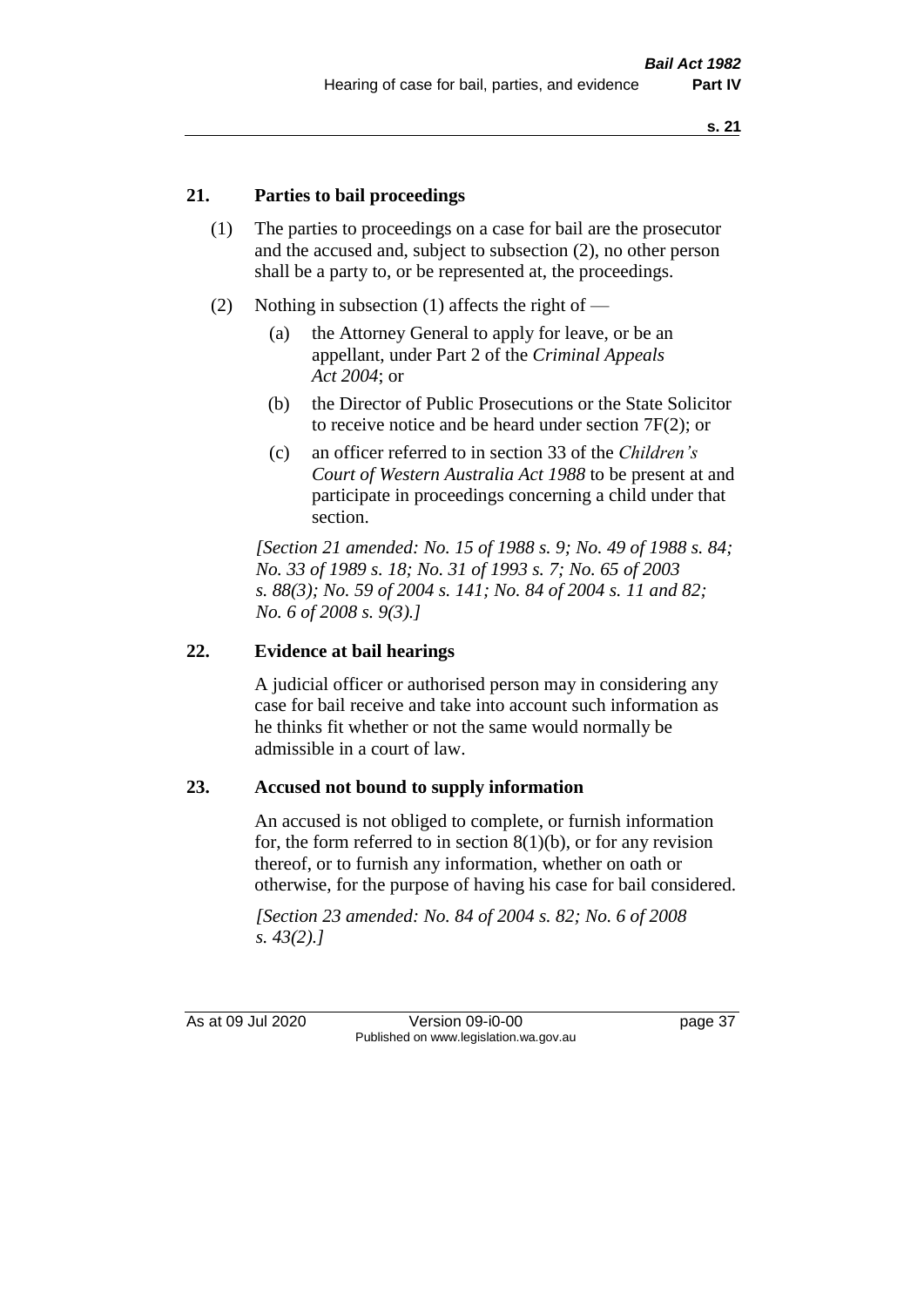## **24. Court or authorised officer may ask police to verify accused's information or make report**

- (1) A judicial officer or authorised officer who is called upon to consider a case for bail may —
	- (a) request that any information placed before the judicial officer or authorised officer by the accused for the purposes of the case be verified by a police officer, and to that end may refer to a police officer the form mentioned in section 8(1)(b), after it has been completed or revised;
	- (b) request that a report on any matter mentioned in Part C of Schedule 1, so far as it applies to an accused whose case is being or to be considered, be made by a police officer.
- (2) Where a reference or request is made under subsection (1) a police officer shall, as soon as is practicable —
	- (a) make a report to the judicial officer or the authorised officer accordingly; and
	- (b) furnish a copy of the report to the accused or his solicitor or counsel.

*[Section 24 inserted: No. 61 of 1990 s. 6; amended: No. 45 of 1993 s. 12; No. 84 of 2004 s. 82; No. 6 of 2008 s. 43(2).]* 

# **24A. Court may ask community corrections officer to verify accused's information or make report**

- (1) A judicial officer who is called upon to consider a case for bail may refer to a community corrections officer any matter referred to in section 24(1) and may request a community corrections officer to do any matter referred to in that section.
- (2) A judicial officer who is called upon to consider a case for bail and who desires to impose a home detention condition as a condition on a grant of bail, shall request that a report be made by a community corrections officer about the suitability of the accused to be subject to a home detention condition.

page 38 Version 09-i0-00 As at 09 Jul 2020 Published on www.legislation.wa.gov.au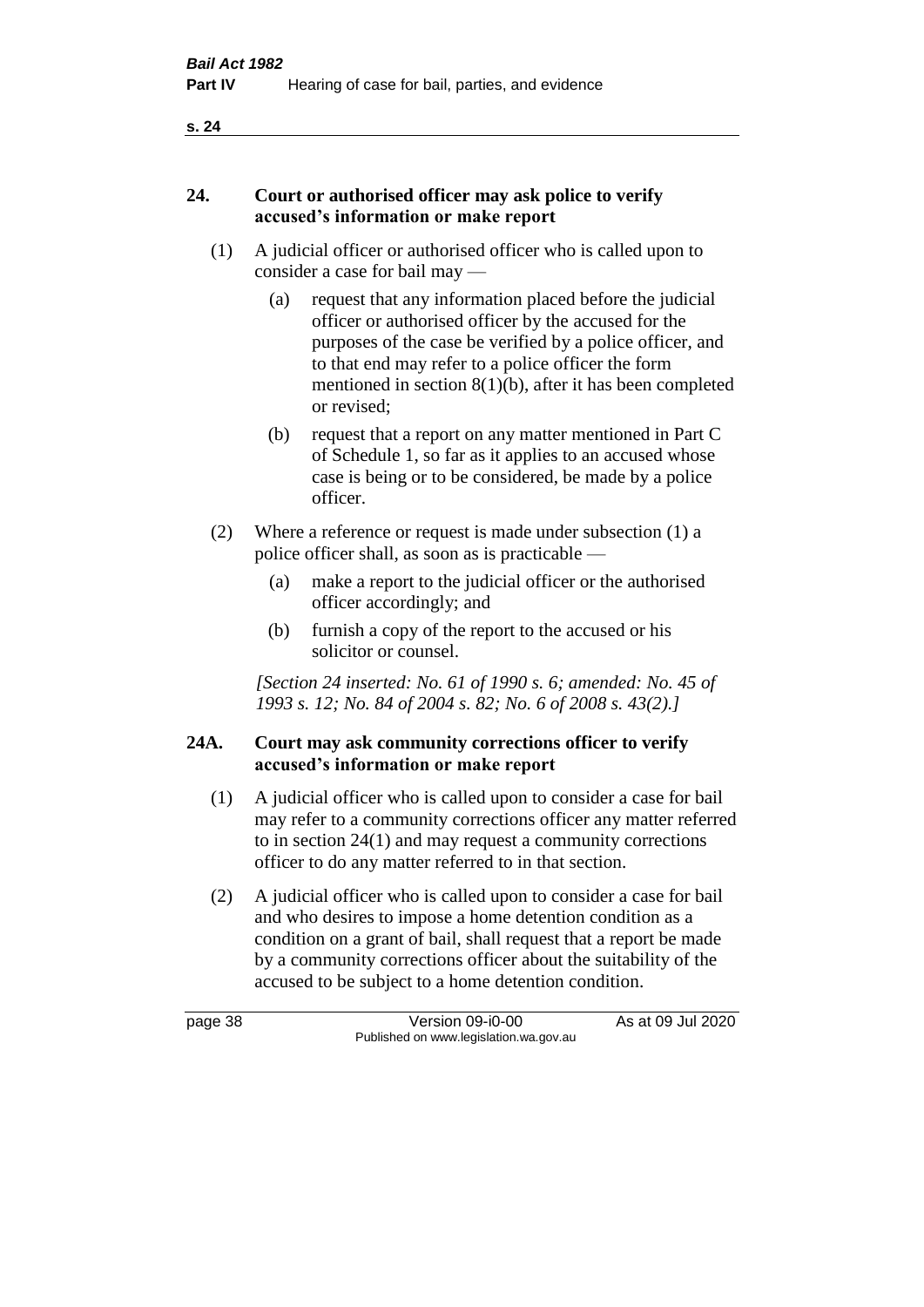- (3) Where a reference or a request is made under subsection (1) or a report is requested under subsection (2) a community corrections officer shall, as soon as is practicable, make a report to the judicial officer and, at the discretion of the judicial officer, copies may be made available to the prosecution or to the accused or his solicitor or counsel.
- (4) Where a community corrections officer makes a report that an accused is suitable to be subject to a home detention condition, the officer must —
	- (a) include in the report a recommendation as to whether or not the accused is suitable for electronic monitoring while the accused is subject to the home detention condition; and
	- (b) annex to the report, and provide to the accused or the accused's solicitor or counsel, a list of those conditions in rules made under section 50L that may be applied to the accused by the CEO (corrections) while the accused is subject to the home detention condition.

*[Section 24A inserted: No. 61 of 1990 s. 7; amended: No. 31 of 1993 s. 9; No. 84 of 2004 s. 82; No. 65 of 2006 s. 53; No. 13 of 2020 s. 24.]* 

# **25. Information given by accused for bail purposes not admissible at trial**

A statement made by an accused to a judicial officer or authorised officer for the purpose of a decision whether bail should be granted to him for any appearance in court for an offence shall not be admissible in evidence against him at his trial for that offence.

*[Section 25 amended: No. 84 of 2004 s. 82.]* 

As at 09 Jul 2020 Version 09-i0-00 page 39 Published on www.legislation.wa.gov.au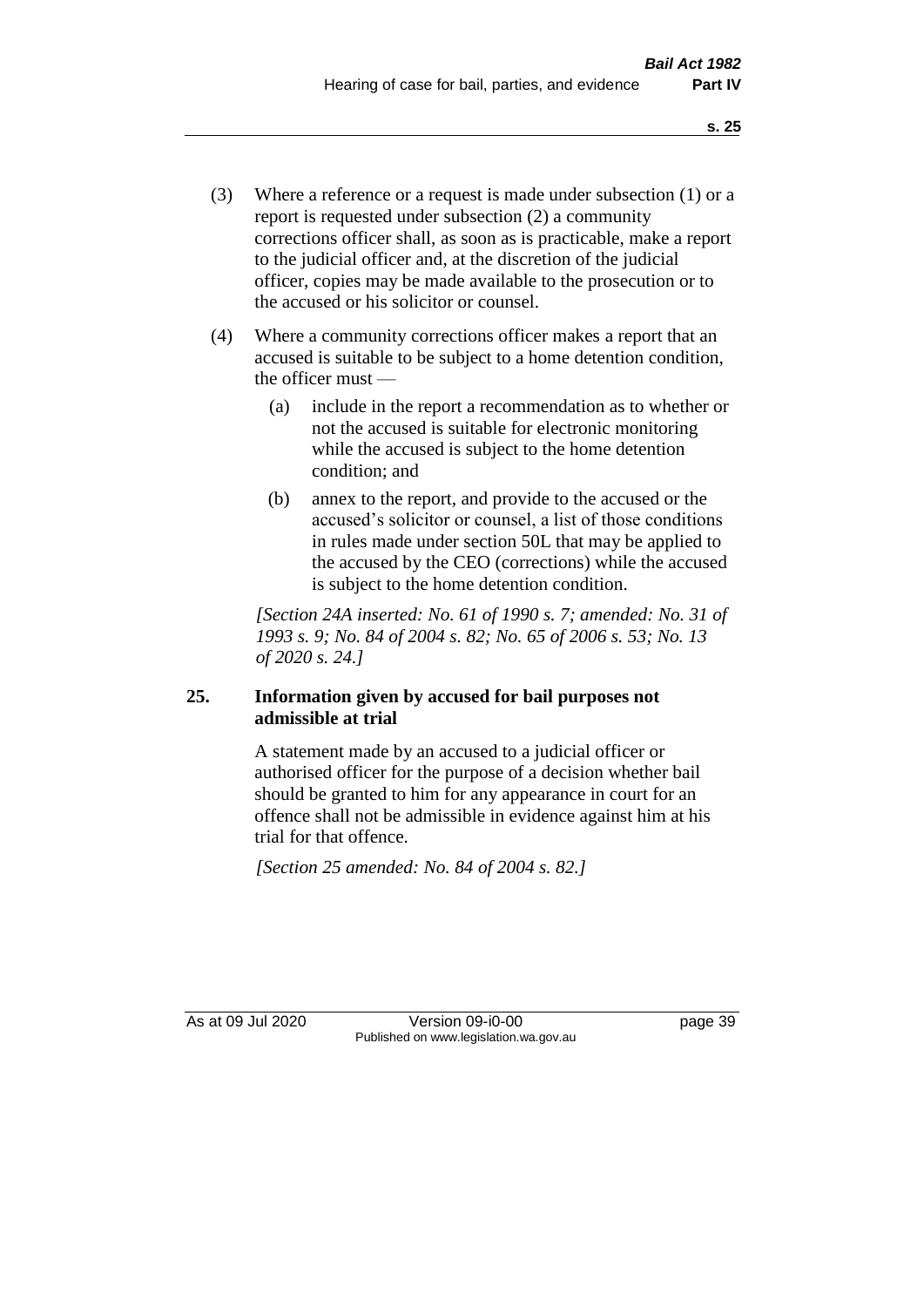#### **26. Record of bail decision and reasons**

- (1) A bail record form shall be completed by an authorised officer or a justice if he —
	- (a) refuses to grant bail to an accused; or
	- (b) grants bail to an accused in the circumstances referred to in clause 3 of Part B of Schedule 1; or
	- (ba) grants bail to an accused for an offence to which Schedule 1 Part C clause 3A or 3D applies; or
	- (c) imposes any condition on a grant of bail and it appears to him that the accused is dissatisfied with the condition.
- (2) Where a judicial officer, other than a justice
	- (a) refuses to grant bail to an accused; or
	- (aa) grants bail to an accused for an offence to which Schedule 1 Part C clause 3A, 3D or 3E applies; or
	- (b) imposes any condition on a grant of bail and it appears to him that the accused is dissatisfied with the condition,

a record of the decision and of the reasons therefor shall be made.

- (3) The accused, the prosecutor or an intending prosecutor shall be entitled, upon request, to be furnished with a copy of the bail record form or, where subsection (2) applies, of the record made.
- (4) For the purposes of this section
	- (a) references to a justice do not include a magistrate or a judge of the District Court or the Supreme Court or the Children's Court who is a justice; and
	- (b) a bail record form is an approved form designed to contain a summary of the matters relevant to the decision as to the bail of an accused, including those matters set out in Part C of Schedule 1, the decision made, and the reasons for the decision.

page 40 Version 09-i0-00 As at 09 Jul 2020 Published on www.legislation.wa.gov.au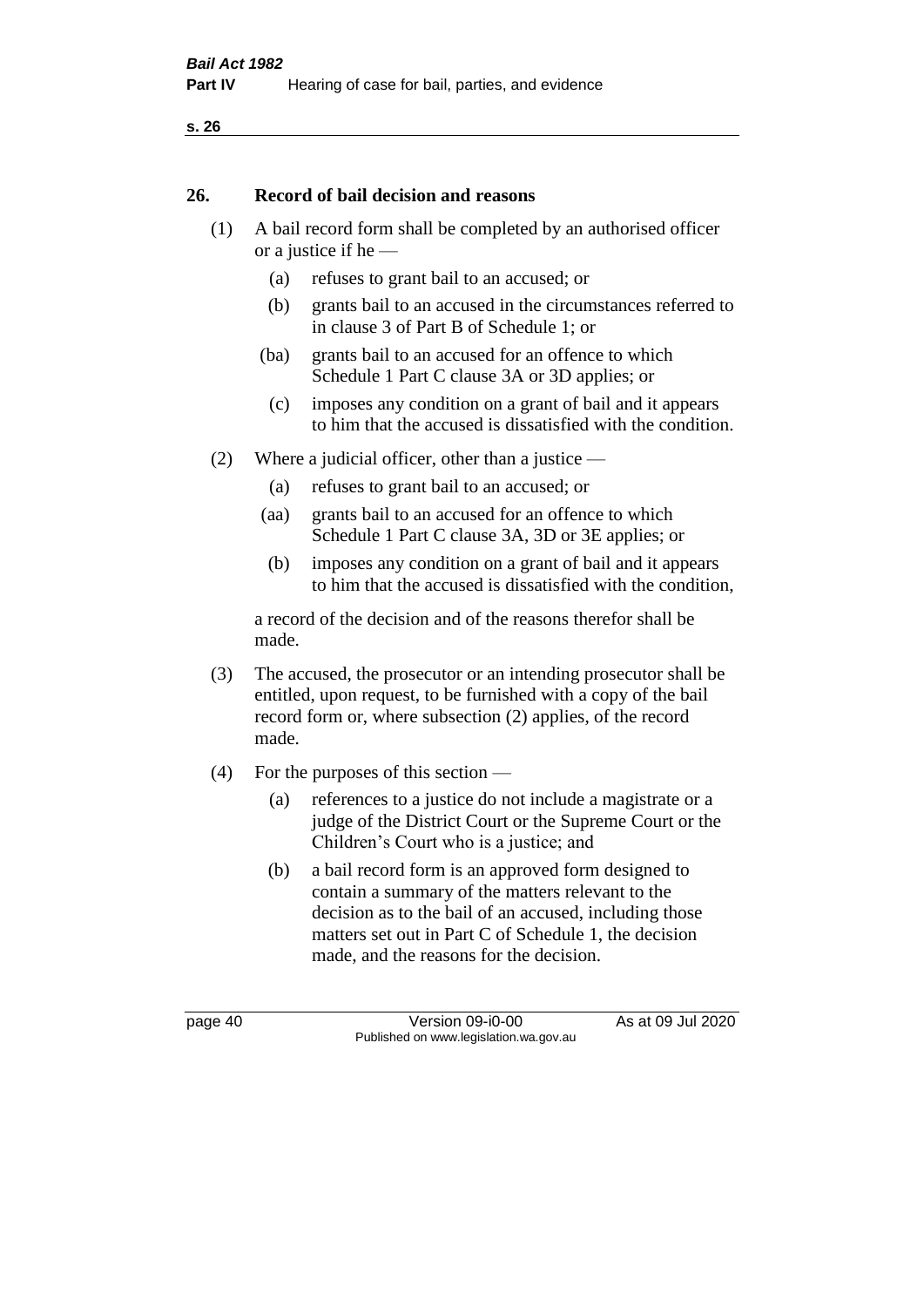(5) A bail record form, or the record of a decision and reasons for it, must not include information that is terrorist intelligence information.

*[Section 26 inserted: No. 15 of 1988 s. 10; amended: No. 49 of 1988 s. 85; No. 45 of 1993 s. 12; No. 59 of 2004 s. 141; No. 84 of 2004 s. 82; No. 6 of 2008 s. 17 and 43(1); No. 21 of 2017 s. 6; No. 15 of 2019 s. 9.]* 

## **27. Relevant papers to be made available to court where accused to appear**

- (1) An authorised officer and a judicial officer who consider an accused's case for bail for an appearance for an offence and a person before whom a bail undertaking or a surety undertaking is entered into shall ensure that the relevant papers are made available as soon as is practicable, to the court before which the accused is required to appear.
- (2) In subsection (1) the *relevant papers* in relation to any particular officer or person means such papers as are prescribed to be made available by that officer or person.

*[Section 27 amended: No. 84 of 2004 s. 82; No. 59 of 2006 s. 7(2); No. 20 of 2013 s. 26.]* 

## **27A. Bail with home detention, papers to be sent to CEO (corrections)**

A judicial officer who grants bail subject to a home detention condition shall ensure that a copy of the bail record form and of the bail undertaking are sent as soon as is practicable to the CEO (corrections).

*[Section 27A inserted: No. 61 of 1990 s. 8; amended: No. 31 of 1993 s. 9; No. 65 of 2006 s. 53.]* 

As at 09 Jul 2020 Version 09-i0-00 page 41 Published on www.legislation.wa.gov.au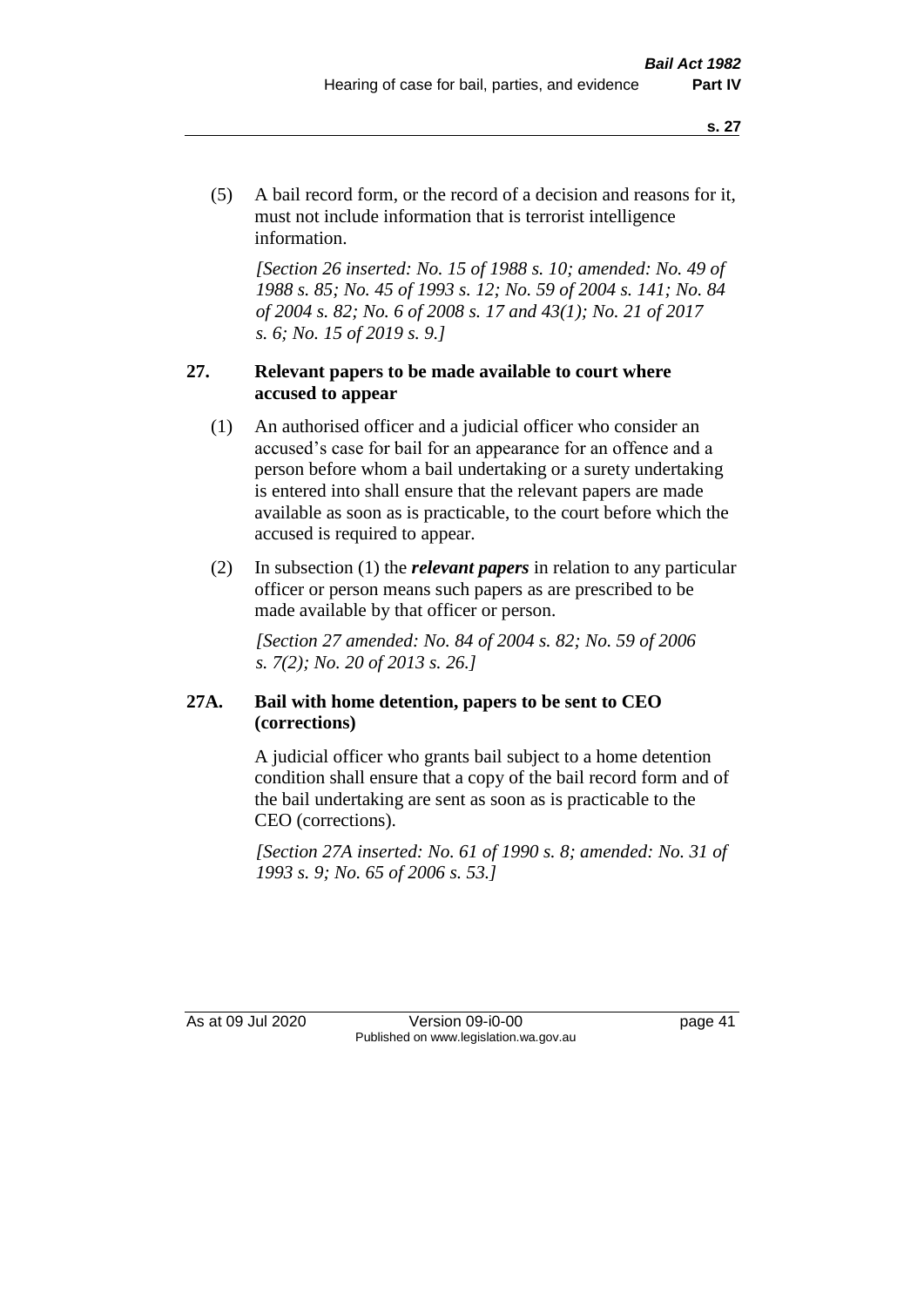# **Part V — Bail undertakings**

## **28. Bail undertaking, when required and nature of**

- (1) A person shall not be released on bail for an appearance in court unless he has entered into a bail undertaking for that appearance or is deemed to have done so under section 31(3).
- (2) A bail undertaking is an undertaking in writing by an accused in the prescribed form —
	- (a) that he will appear at a time and place specified, or deemed by section 31(3) to be specified, in the undertaking; and
	- (b) that if the accused fails to appear at that time and place the accused will, as soon as is practicable, appear at the court at which the accused was required to appear, when that court is sitting; and
	- (c) that he will comply with such conditions as may be imposed on him under clause 2 of Part D of Schedule 1; and
	- (d) that he will comply with any home detention condition which may be imposed as a condition on a grant of bail to him pursuant to clause 3 of Part D of Schedule 1,

and containing any agreement as to forfeiture of money by the accused which may be required pursuant to clause 1 of that Part.

- (3) A bail undertaking for any appearance may be entered into in respect of more than one offence.
- (4) The undertakings mentioned in subsection (2)(a) and (b) are, subject to section 34, enforceable under sections 51, 57 and 58.

*[Section 28 amended: No. 61 of 1990 s. 9; No. 45 of 1993 s. 12; No. 59 of 2004 s. 141; No. 84 of 2004 s. 82; No. 6 of 2008 s. 18(1).]* 

page 42 Version 09-i0-00 As at 09 Jul 2020 Published on www.legislation.wa.gov.au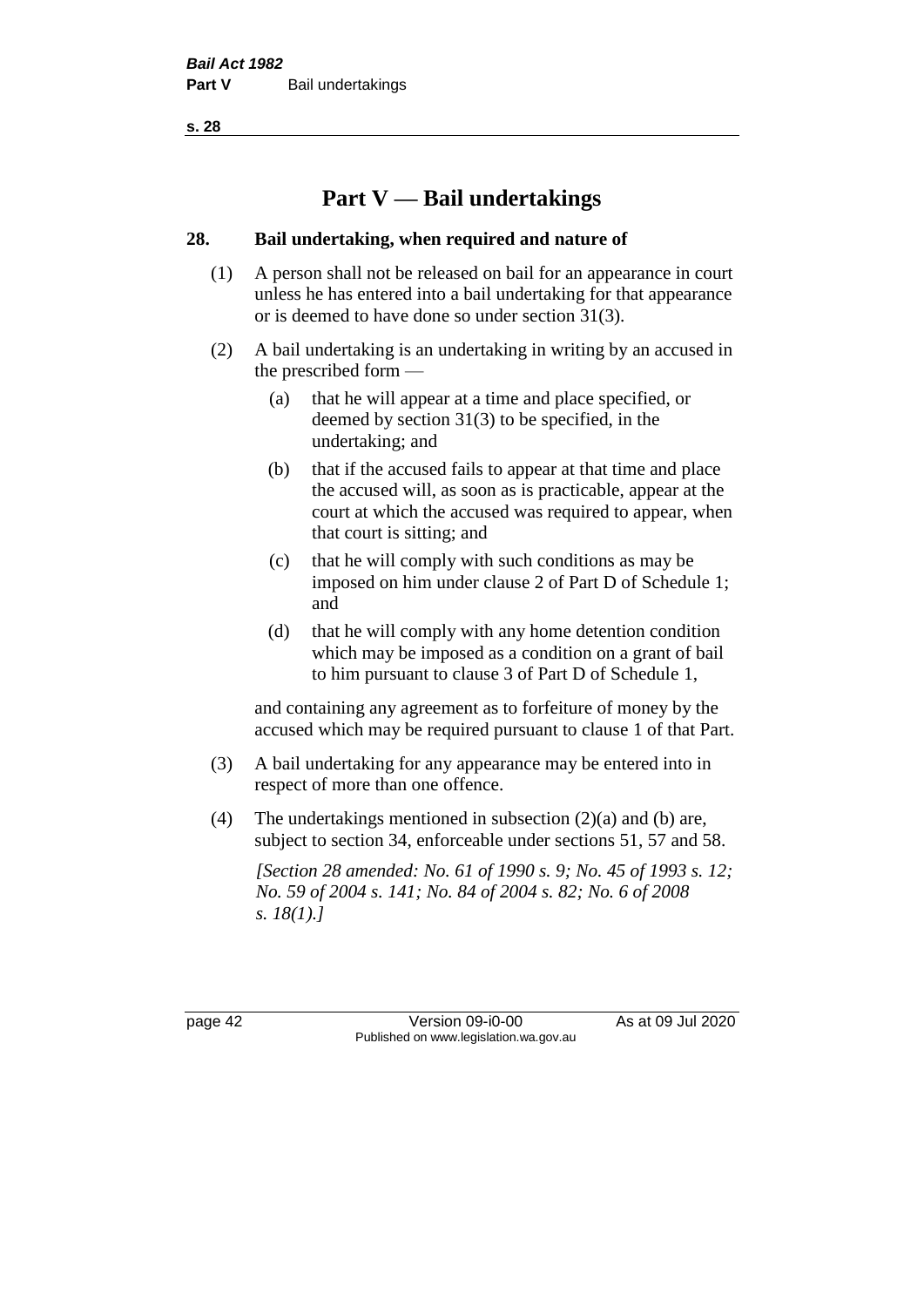#### **29. Before whom bail undertaking may be entered into**

A bail undertaking need not be entered into before the judicial officer or authorised officer who granted bail but may be entered into before any of the following persons —

- (a) a judicial officer;
- (b) a registrar of a court, other than a deputy registrar of the Magistrates Court or the Children's Court;
- (c) an authorised police officer;
- (d) an associate of a judge of the Supreme Court, the District Court or the Children's Court;
- (e) where the accused is in a lock-up or prison, any person for the time being in charge of the lock-up or prison;
- (f) where the accused is in a court custody centre, any person for the time being in charge of the centre who is approved for the purposes of this paragraph by the chief executive officer of the department of the Public Service principally assisting in the administration of the *Court Security and Custodial Services Act 1999*;
- (g) where the accused is a child, any authorised community services officer.

*[Section 29 amended: No. 15 of 1988 s. 11; No. 49 of 1988 s. 86; No. 2 of 1996 s. 61; No. 59 of 2004 s. 141; No. 84 of 2004 s. 82; No. 6 of 2008 s. 19.]* 

#### **30. Duties of person before whom bail undertaking is entered into**

- (1) The person before whom a bail undertaking is to be entered into by an accused shall before it is entered into —
	- $(a)$  either
		- (i) read it to the accused; or
		- (ii) be informed by the accused that the accused has read it; or
		- (iii) if necessary, have it translated to the accused; and

As at 09 Jul 2020 Version 09-i0-00 page 43 Published on www.legislation.wa.gov.au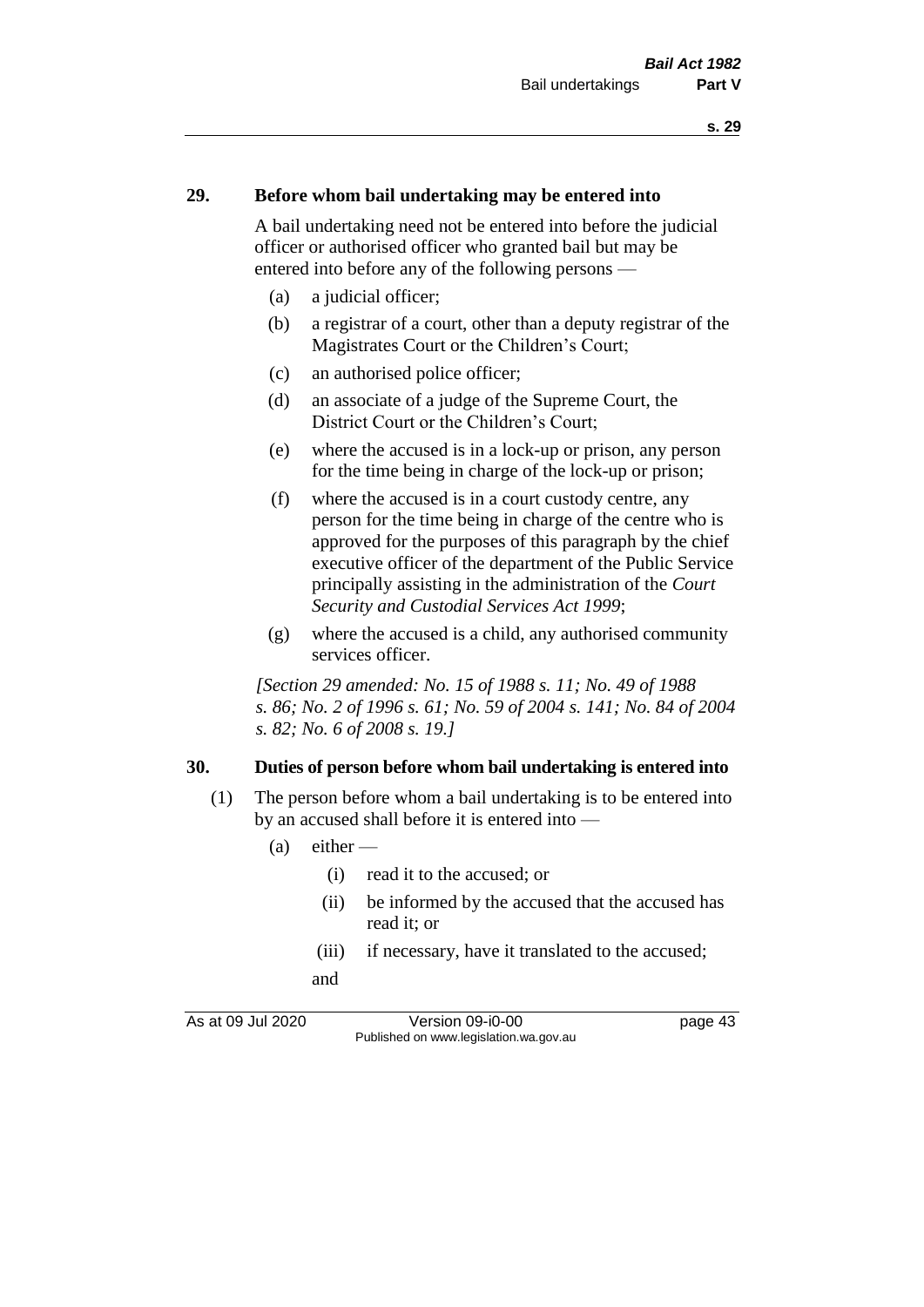(b) ensure that all conditions which are to be complied with before the release of the accused have been complied with.

- (2) The person before whom a bail undertaking is entered into by an accused shall give to him, or cause to be given to him —
	- (a) a copy of the bail undertaking as duly completed; and
	- (b) a notice in writing in the approved form showing
		- (i) his obligations pursuant to the undertaking; and
		- (ii) the consequences of his failure to comply with them.
- (3) The person before whom a bail undertaking is entered into by an accused shall enquire of the accused whether he requires the notice referred to in subsection (2)(b) to be read or translated to him and shall take such steps as are necessary to comply with any such requirement of the accused.

*[Section 30 inserted: No. 15 of 1988 s. 12; amended: No. 84 of 2004 s. 82; No. 6 of 2008 s. 20 and 43(3).]* 

## **31. Different time and place for appearance, substituting**

- (1) A different time or a different time and place may be substituted in accordance with this section for the time and place for appearance specified, or deemed by this section to be specified, in a bail undertaking.
- (2) A different time, or a different time and place, for the appearance by the accused may be substituted as mentioned in subsection  $(1)$  —
	- (a) upon an adjournment of proceedings at which the accused is present, by the judicial officer, if he has power to grant bail for that appearance, fixing a time and place for the resumed proceedings and notifying the accused orally thereof;
	- (b) upon an adjournment of proceedings from which the accused is absent for reasonable cause, by the judicial

page 44 Version 09-i0-00 As at 09 Jul 2020 Published on www.legislation.wa.gov.au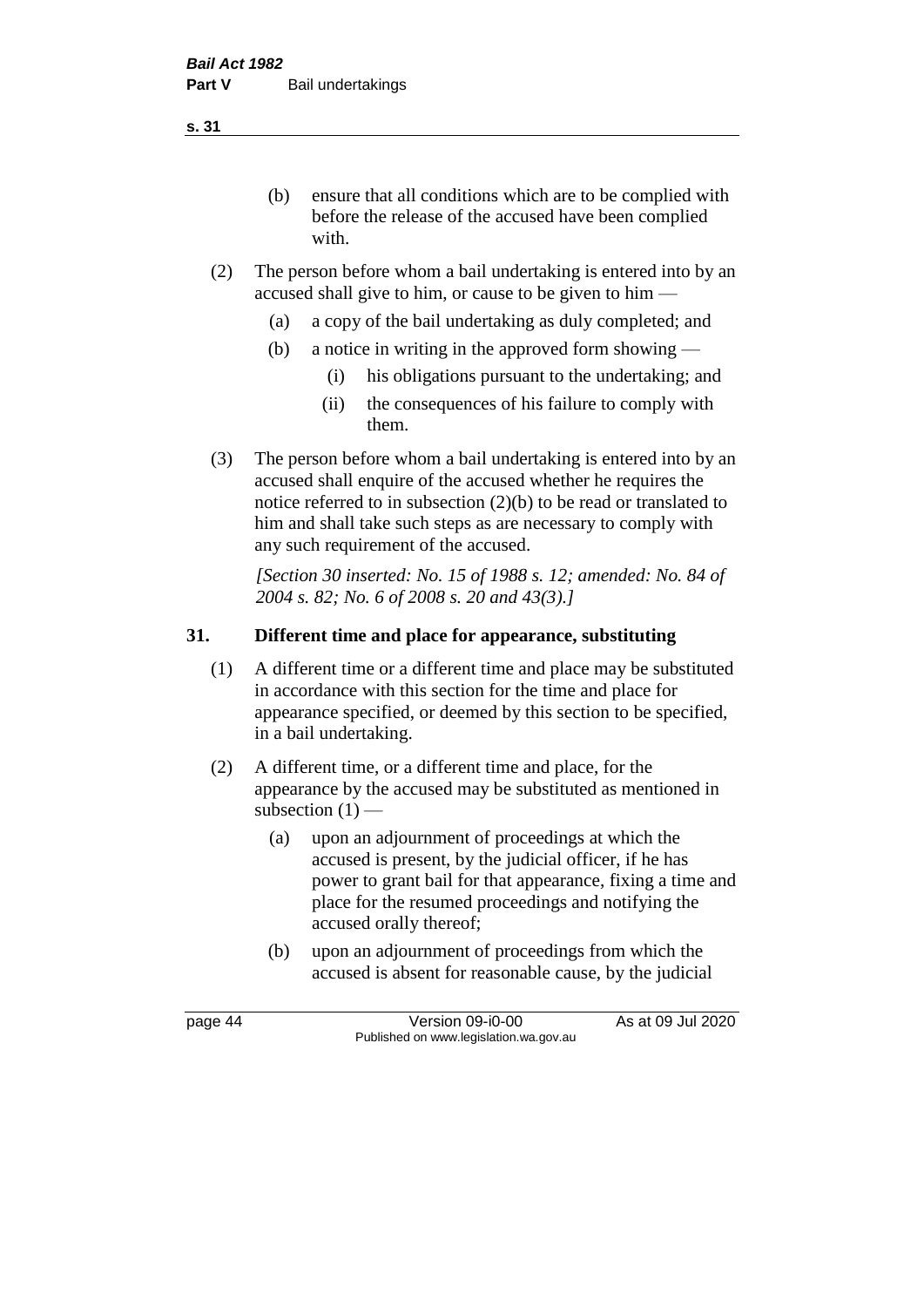officer, if he has power to grant bail for that appearance, fixing a time and place for the resumed proceedings and directing the registrar of the court to cause written notice of the time and place to be given to the accused;

- $(c)$  where
	- (i) a judge of the Supreme Court or a judge of the Children's Court has granted bail to an accused under section 15; and
	- (ii) a judicial officer, other than such a judge, has committed the accused to the Supreme Court,

by a judge of the Supreme Court or a judge of the Children's Court, as the case may require, notifying the accused orally, or directing the registrar of the court to cause written notice to be given to the accused of the time or time and place for the proceedings;

- (d) where  $-$ 
	- (i) a judge of the Supreme Court or a judge of the Children's Court has granted bail to an accused under section 15;
	- *[(ii) deleted]*
	- (iii) the judicial officer is satisfied that there has been no material change in the facts or circumstances which applied on the grant of bail,

by the judicial officer notifying the accused orally, or directing the registrar of the court to cause written notice to be given to the accused, of the time or time and place for the resumed proceedings;

(e) upon a committal to the Supreme Court or District Court, by a judicial officer, if he has power to grant bail for that appearance, fixing a specified day in a specified sitting or session of that court and directing the registrar of the court to cause written notice of the day to be given to the accused;

As at 09 Jul 2020 Version 09-i0-00 page 45 Published on www.legislation.wa.gov.au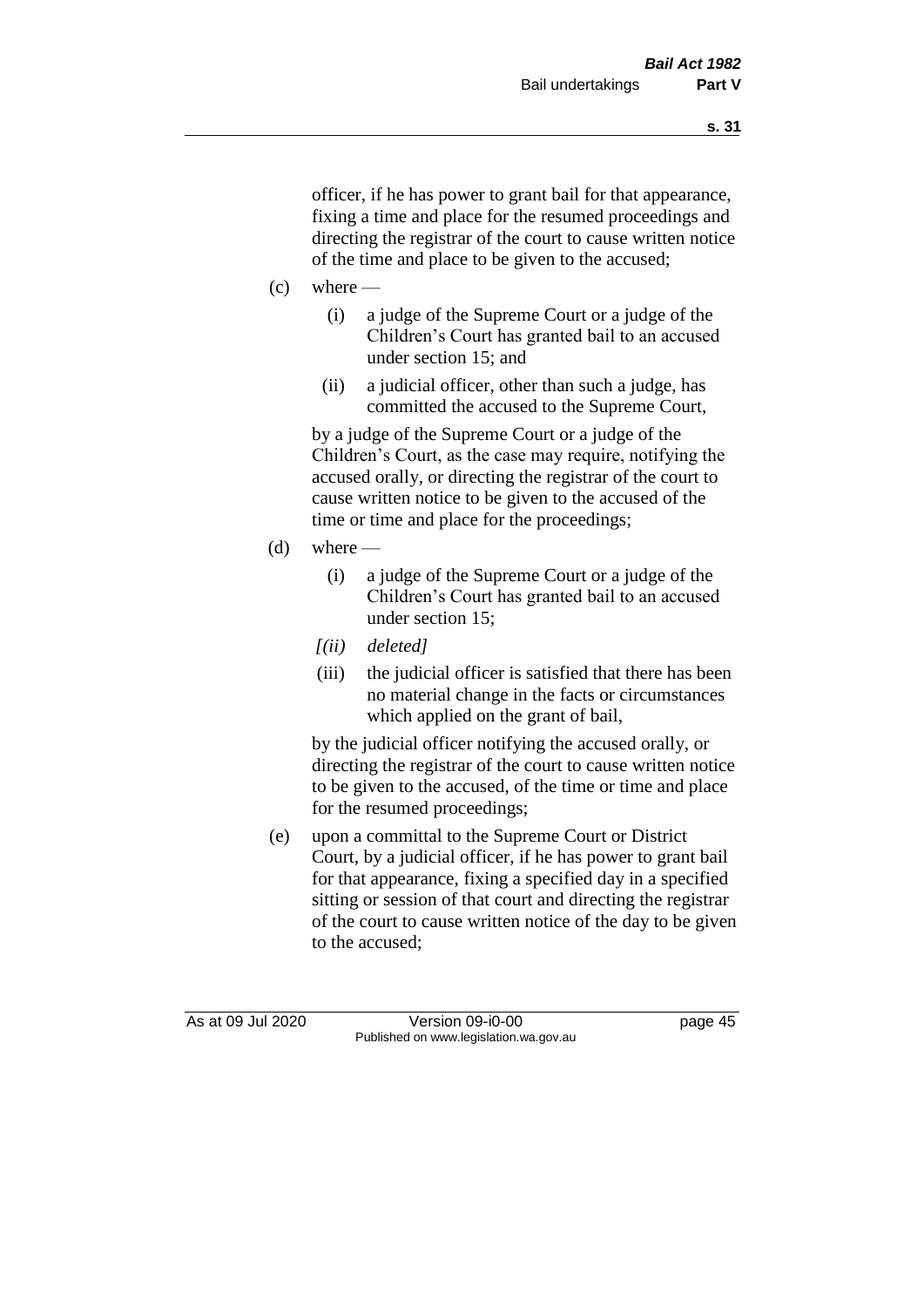(f) where an accused has been committed for trial in the Supreme Court or the District Court in a specified sitting or session thereof or on a specified day in a specified sitting or session thereof, by an officer of the court, or a person authorised under subsection (5), fixing a time for the trial in that sitting or session and causing written notice of the time to be given to the accused;

- (g) if the parties agree to a different time or a different time and place for the proceedings, by an officer of the court giving written notice thereof to the accused.
- (3) Where a different time or a different time and place is notified to an accused pursuant to subsection (2) the bail undertaking shall be deemed to be amended to specify that time or that time and place for appearance, and the terms and conditions thereof shall continue to apply as so amended as if the accused had entered into the bail undertaking in that form.
- (4) Where the power in subsection (2)(b) is exercised upon an adjournment of proceedings the right of the accused to be at liberty under section 11(1) does not lapse by reason only that there is an interval between the adjournment of the proceedings and the time when he is notified of the time and place for the resumed proceedings.
- (5) The Chief Justice, in respect of committals to the Supreme Court, and the Chief Judge, in respect of committals to the District Court, may authorise a person or persons, by name or office, to perform the functions referred to in subsection (2)(f).

*[Section 31 amended: No. 15 of 1988 s. 13; No. 49 of 1988 s. 87; No. 27 of 2002 s. 21; No. 59 of 2004 s. 141; No. 84 of 2004 s. 82; No. 6 of 2008 s. 21(1) and (2).]* 

#### **31A. Conditions on bail, amending during trial**

 $(1)$  In this section —

*amendment* means an addition, variation or cancellation under subsection (2);

page 46 Version 09-i0-00 As at 09 Jul 2020 Published on www.legislation.wa.gov.au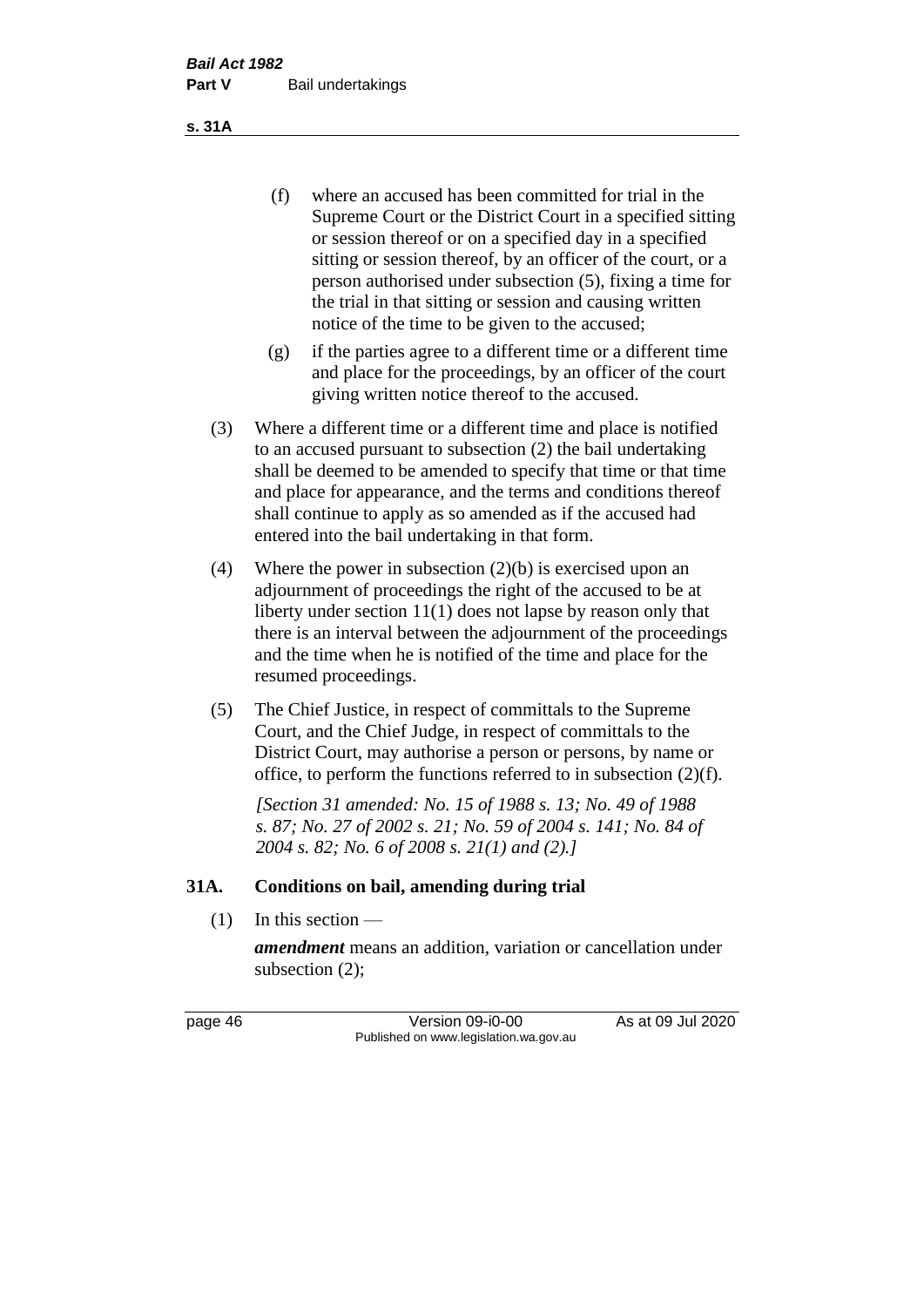*trial* means that part of proceedings for an offence when evidence is being received by the court in respect of the offence and also extends to any time when —

- (a) legal argument is being heard; or
- (b) a judicial officer or a jury is deliberating.

## $(2)$  Where —

- (a) an accused has been granted bail for the accused's appearance for trial for an offence; and
- (b) the trial extends beyond one day,

a judicial officer who grants bail for the next appearance by exercising the power in section  $31(2)(a)$  may also do one or more of the following —

- (c) add any condition to the extent that is authorised by clause 2 or 3 of Part D of Schedule 1;
- (d) vary a condition to that extent;
- (e) cancel a condition.
- (3) A judicial officer who adds, varies or cancels a condition under subsection (2) shall cause an officer of the court —
	- (a) to endorse the amendment on the accused's copy of the bail undertaking or, if that copy is not available for endorsement, to give written notice of the amendment to the accused; and
	- (b) to endorse on a file copy of the undertaking a certificate as to the amendment and the action taken under paragraph (a).
- (4) If the judicial officer considers that the amendment is of a minor nature, the judicial officer may, for the purposes of section 44(4), cause the officer of the court to include a statement to that effect in the endorsement or notice under subsection (3)(a) and the certificate under subsection (3)(b).

As at 09 Jul 2020 Version 09-i0-00 page 47 Published on www.legislation.wa.gov.au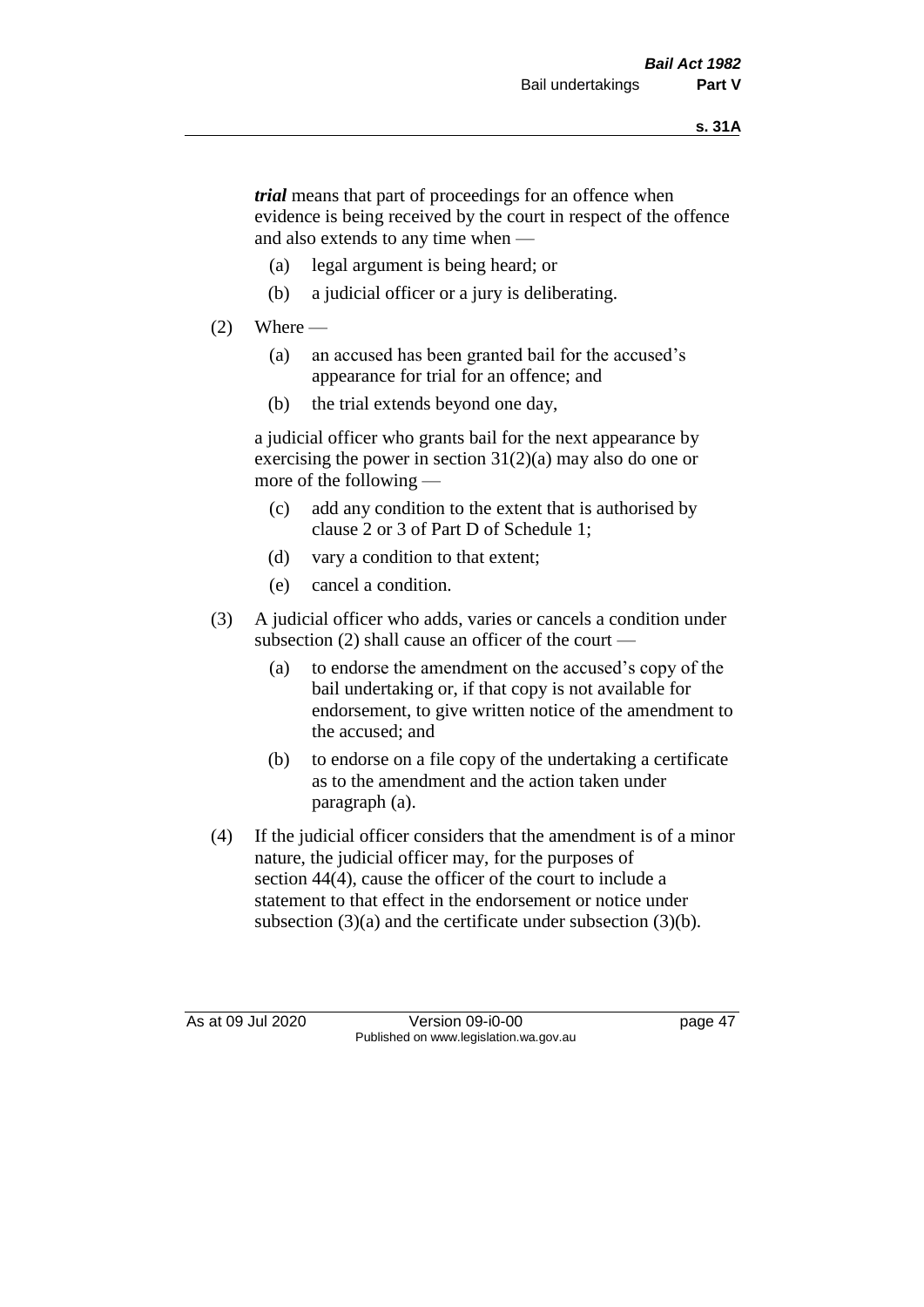- (5) When action is taken under subsection  $(3)(a)$ 
	- (a) the bail undertaking is to be regarded as having been amended as provided in the endorsement or notice, as the case requires; and
	- (b) the terms and conditions of the bail undertaking continue to apply as so amended as if the accused had entered into the bail undertaking in that form.
- (6) In any proceedings an endorsement on a copy of a bail undertaking referred to in subsection (3)(b) purporting to be a certificate referred to in that paragraph is evidence of the matters appearing in it without proof of the signature of the person who made the endorsement.

*[Section 31A inserted: No. 6 of 2008 s. 22(1).]*

## **32. Notices under s. 31, service and proof of**

- (1) A written notice to an accused under section  $31(2)$ 
	- (a) shall be given to the accused personally; or
	- (b) shall be sent to the accused by post to the accused's address appearing in the records of the court; or
	- (c) in urgent cases or with the accused's consent, shall be provided to the accused by electronic means in accordance with the regulations.
- (2) A person who gives, sends or provides a notice in accordance with subsection (1) shall endorse on a file copy of the notice a certificate showing —
	- (a) that the person has done so; and
	- (b) the time of doing so.
- (3) If a notice is sent by post under subsection  $(1)(b)$ , the notice is to be presumed, unless the contrary is shown, to have been received at the time when, in the ordinary course of events, it would have been delivered.

page 48 Version 09-i0-00 As at 09 Jul 2020 Published on www.legislation.wa.gov.au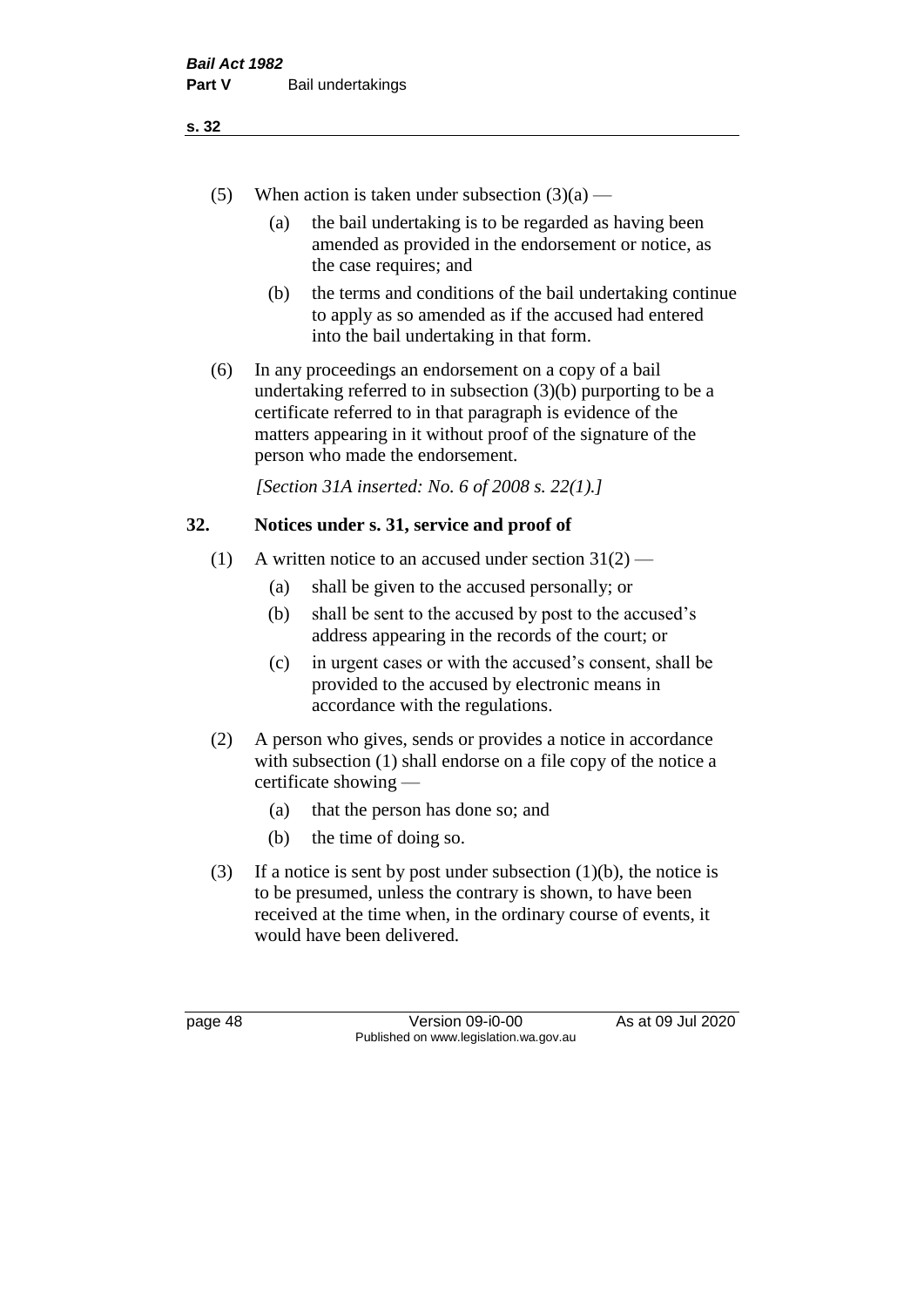- (4) The judicial officer who under section  $31(2)(a)$  notifies an accused of the time and place for resumed proceedings shall cause to be endorsed on the accused's bail undertaking a certificate showing details of such time and place and that the accused has been notified of them.
- (5) In any proceedings
	- (a) a document purporting to be a copy of a notice referred to in subsection (1) shall be evidence of the terms of the notice; and
	- (b) an endorsement
		- (i) on a copy of a notice referred to in subsection (2); or
		- (ii) on a bail undertaking,

purporting to be a certificate referred to in subsection (2) or (4) is evidence of the matters appearing in it without proof of the signature of the person who made the endorsement.

*[Section 32 amended: No. 74 of 1984 s. 12; No. 84 of 2004 s. 82; No. 6 of 2008 s. 23(1)-(3); No. 20 of 2013 s. 27.]* 

# **33. Judicial officer may order accused to enter into bail undertaking**

- (1) Where bail is granted to an accused by a judicial officer, whether with or without any condition being attached thereto, and the accused fails or refuses to enter into a bail undertaking in terms of the grant, the judicial officer who granted bail may, subject to subsection (3), order that the accused enter into the bail undertaking within such time as he may specify.
- (2) If an accused does not comply with an order under subsection (1), the judicial officer may, subject to subsection (3), further order that a bail undertaking, in such form as the judicial officer may approve, shall be deemed to have been entered into by the accused on the date of such further order, and thereupon that undertaking shall be treated as

As at 09 Jul 2020 Version 09-i0-00 Published on www.legislation.wa.gov.au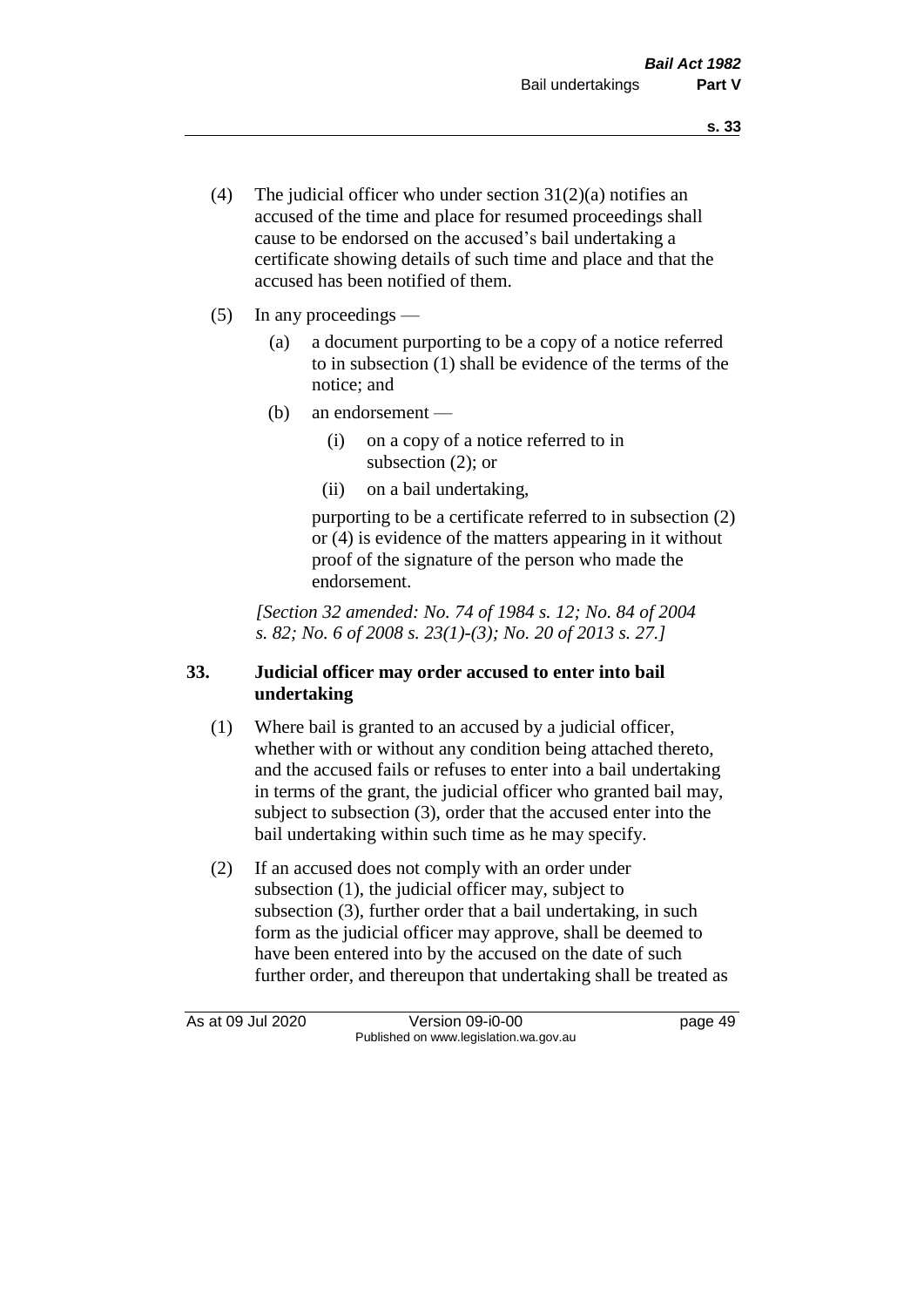if it had been duly entered into by the accused for the purposes of this Act.

- (3) A judicial officer shall not
	- (a) make an order under subsection (2) unless he has personally informed the accused of the terms and effect of the order made under subsection (1);
	- (b) exercise any of the powers conferred on him by this section unless he is satisfied that the accused has the capacity to enter into and comply with the undertaking.

*[Section 33 amended: No. 84 of 2004 s. 82.]* 

#### **34. When bail undertaking ceases to have effect**

A bail undertaking ceases to have effect —

- (a) upon the revocation of bail under section 55;
- (b) upon the death of the accused, but only if no order has been made under section 57;
- (c) subject to section 31, upon the appearance in court by the accused as required by his bail undertaking;
- (d) upon the discharge of the accused according to law from any further proceedings for the offence, or all of the offences, to which the bail undertaking relates;
- (e) during any period before the time at which the accused is required to appear in court when he is in custody for any other offence or reason.

*[Section 34 amended: No. 84 of 2004 s. 82.]* 

page 50 Version 09-i0-00 As at 09 Jul 2020 Published on www.legislation.wa.gov.au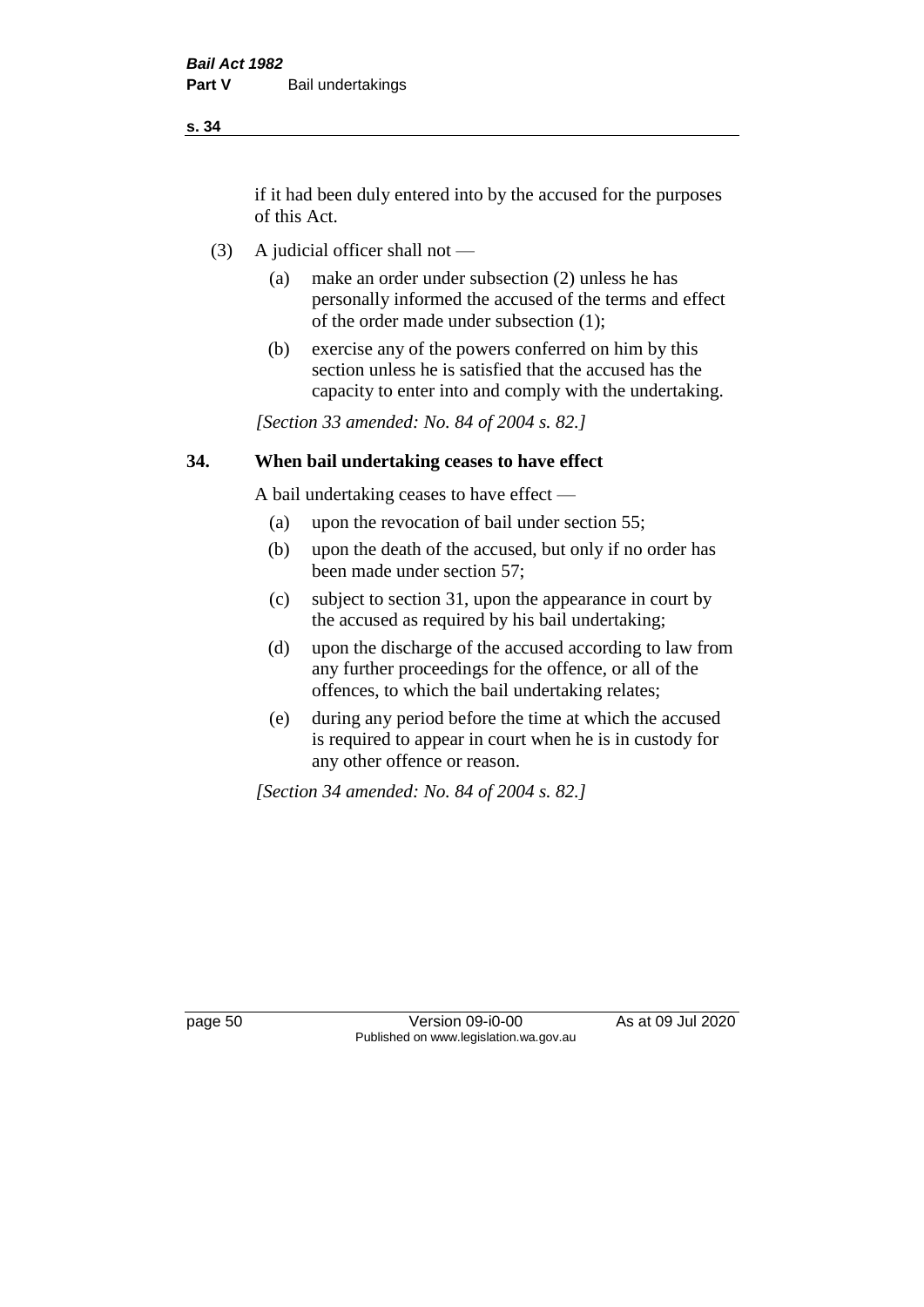# **Part VI — Sureties and surety undertakings**

### **35. Surety and surety undertaking**

- (1) A surety is a person who, as a condition of the grant of bail to an accused, enters into a surety undertaking, that is to say, undertakes in writing that he will, subject to this Act, forfeit a specified amount of money if the accused fails to comply with any requirement of his bail undertaking mentioned in section  $28(2)(a)$  and (b).
- (2) A surety is required to be approved under section 40.
- (3) A forfeiture of money by a surety as mentioned in subsection (1) is enforceable as provided in section 49 but not otherwise.

*[Section 35 amended: No. 84 of 2004 s. 82; No. 6 of 2008 s. 18(3).]* 

### **36. Sureties, who may approve**

- (1) The decision whether an applicant should be approved as a surety in any case is to be made —
	- (a) by a person referred to in section 29(a) to (d); or
	- (b) where the accused to whom bail has been granted is in prison, by a person for the time being in charge of the prison; or
	- (c) where the accused to whom bail has been granted is a child, by an authorised community services officer.
- (2) A judicial officer when granting bail to an accused subject to a requirement for a surety or sureties may make an order as to —
	- (a) the giving of notice to the prosecutor of an application for approval of any surety; or
	- (b) the person or persons who are to, or may, approve any surety,

and subsection (1) has effect subject to any such order. *[Section 36 inserted: No. 6 of 2008 s. 24(1).]*

As at 09 Jul 2020 Version 09-i0-00 page 51 Published on www.legislation.wa.gov.au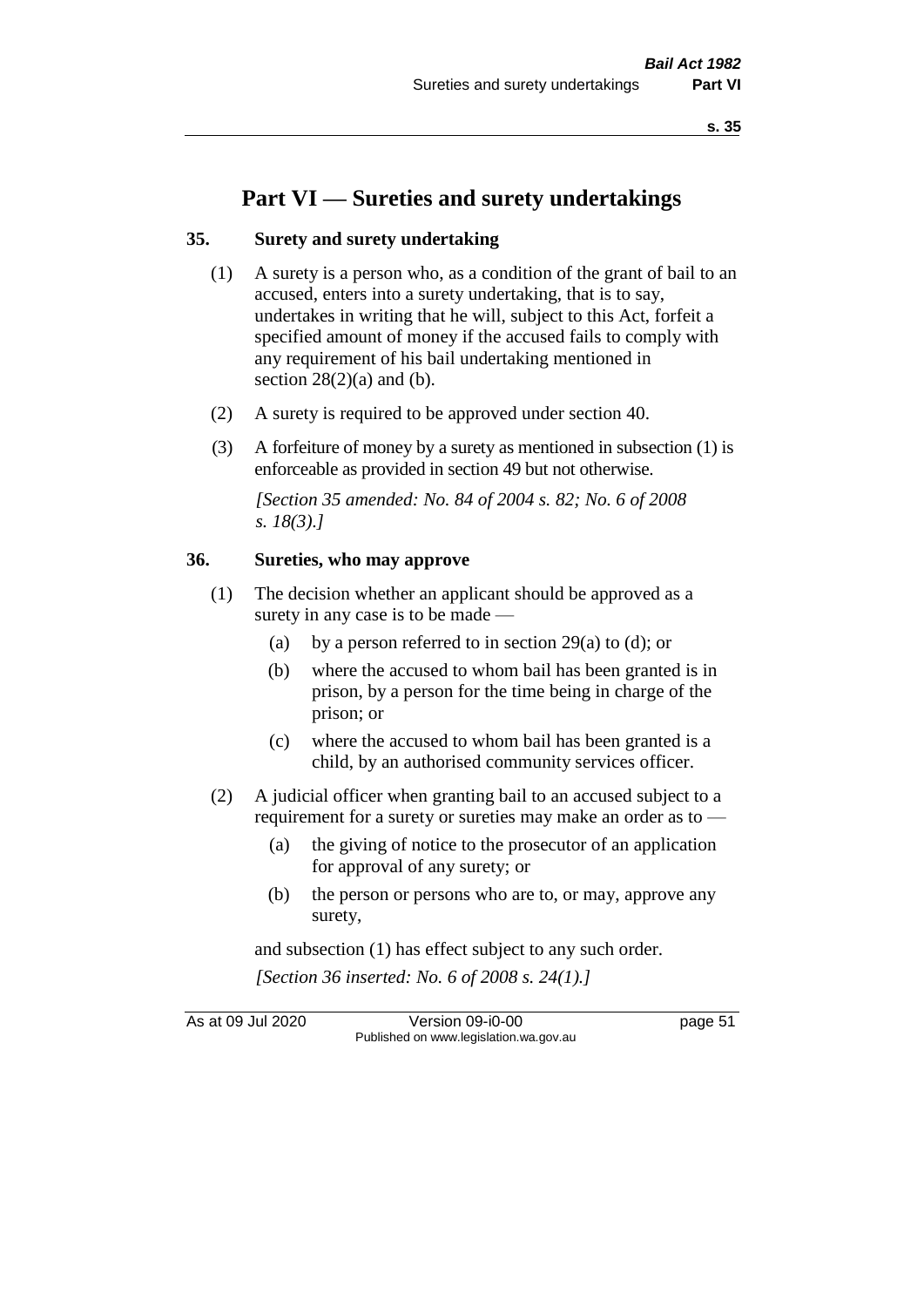## **37. Proposed surety to receive certain information and form**

- (1) Whenever a surety approval officer is called upon to decide whether an applicant should be approved as a surety, he shall ensure that the applicant is, or has been, given —
	- (a) a duly completed notice in the prescribed form showing details of the terms and conditions on which bail has been granted to the accused in whose case the surety is required; and
	- (b) such information in writing as to the effect of this Act in relation to the rights, obligations and liabilities of sureties as is prescribed for the purposes of this paragraph; and
	- (c) a prescribed form of declaration for completion designed to disclose to the surety approval officer all information relevant to the decision.
- (2) Before he makes his decision, the surety approval officer shall ensure that the applicant furnishes to him the declaration referred to in subsection (1)(c) duly completed.

*[Section 37 amended: No. 84 of 2004 s. 82; No. 6 of 2008 s. 24(4), (5) and 25; No. 20 of 2013 s. 28.]* 

# **38. Persons disqualified from being sureties**

- (1) A person is not qualified to be approved as a surety if  $-$ 
	- (a) he is under 18 years of age; or
	- (b) subject to subsection (2), the value of his assets, after provision is made for his debts and liabilities, is less than the amount which he might become liable to forfeit under his proposed surety undertaking; or
	- (c) there are reasonable grounds for believing that he has been, or will be, indemnified by any person against any forfeiture referred to in paragraph (b).

page 52 Version 09-i0-00 As at 09 Jul 2020 Published on www.legislation.wa.gov.au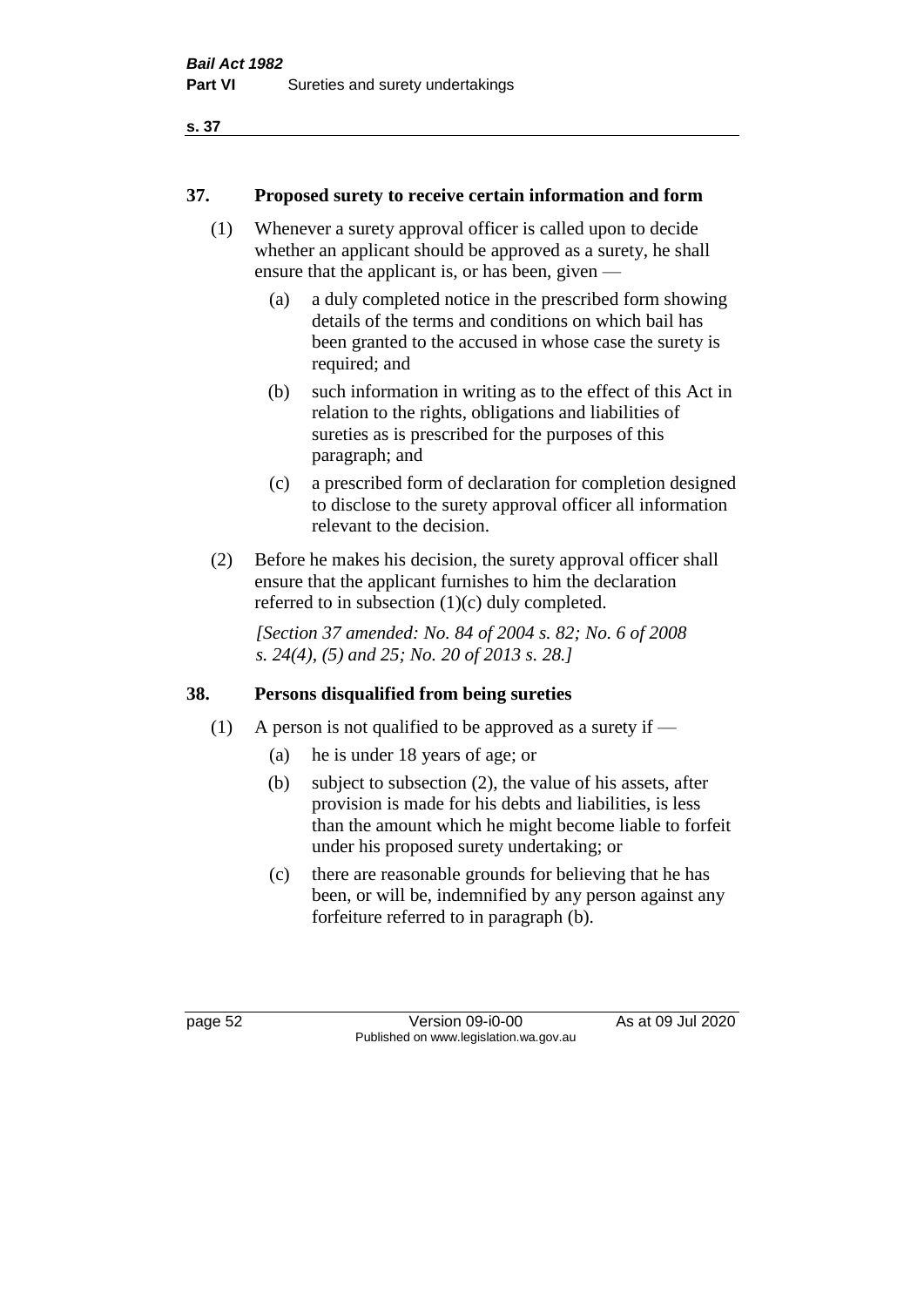(2) Subsection (1)(b) does not apply where the applicant for approval is required to give security sufficient to cover the amount which he might become liable to forfeit.

# **39. Matters to be regarded when approving sureties**

In determining whether an applicant is suitable to be a surety a surety approval officer shall have regard to all matters which appear to him to be relevant including, as well as any others, the following —

- (a) the character and antecedents of the applicant; and
- (b) his proximity to or connection with the accused, whether by kinship, place of residence or otherwise; and
- (c) his ability to pay, or give security for, the amount which he might become liable to forfeit under his proposed surety undertaking, without excessive hardship to himself or his dependants.

*[Section 39 amended: No. 84 of 2004 s. 82; No. 6 of 2008 s. 24(4).]* 

## **40. Decision on application by proposed surety**

- (1) Upon receipt of the duly completed declaration referred to in section  $37(1)(c)$ , the surety approval officer shall, after making any enquiries which he thinks desirable, make a decision, as soon as is practicable, either to approve or not to approve of the applicant as a surety in that case.
- (2) If the surety approval officer does not approve of the applicant as a surety he shall record the reasons for his doing so and inform the applicant and the accused thereof, or cause them to be so informed.

*[Section 40 amended: No. 15 of 1988 s. 15; No. 84 of 2004 s. 82; No. 6 of 2008 s. 24(5).]* 

As at 09 Jul 2020 Version 09-i0-00 page 53 Published on www.legislation.wa.gov.au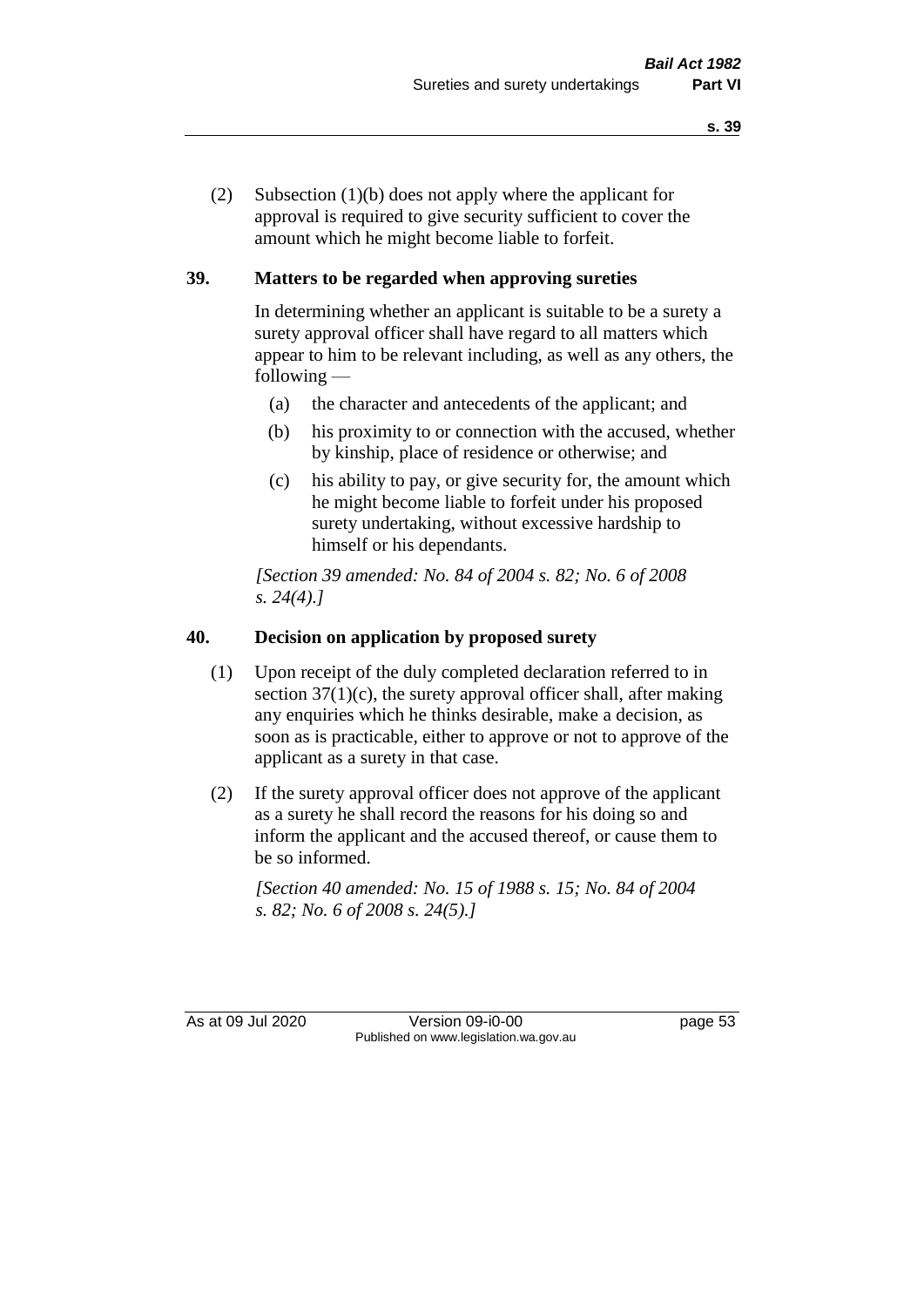#### **41. Finality of decision to refuse approval of surety**

- (1) A decision by a surety approval officer not to approve of the applicant as a surety is final unless the applicant becomes entitled to re-apply under subsection (2).
- (2) An applicant who is refused approval as a surety may re-apply for approval to the surety approval officer who made that decision, or if that officer is absent or unavailable to another surety approval officer, on the ground that —
	- (a) new facts have been discovered, new circumstances have arisen or the circumstances have changed since he was refused approval; or
	- (b) he failed to adequately present his case for approval on his previous application,

and the provisions of this Act, except section 37, shall, with necessary modifications, apply to any such further application and the decision thereon.

*[Section 41 amended: No. 6 of 2008 s. 24(3) and (4).]*

## **42. Before whom surety undertaking may be entered into**

A surety undertaking need not be entered into before the surety approval officer who approved the surety but may be entered into before any person before whom the accused for whose appearance the surety is approved might enter into his bail undertaking under section 29.

*[Section 42 amended: No. 84 of 2004 s. 82; No. 6 of 2008 s. 24(5).]* 

### **43. Duties of person before whom surety undertaking is entered into**

A person before whom a surety undertaking is to be entered into —

 $(a)$  shall —

(i) read to the surety; or

page 54 Version 09-i0-00 As at 09 Jul 2020 Published on www.legislation.wa.gov.au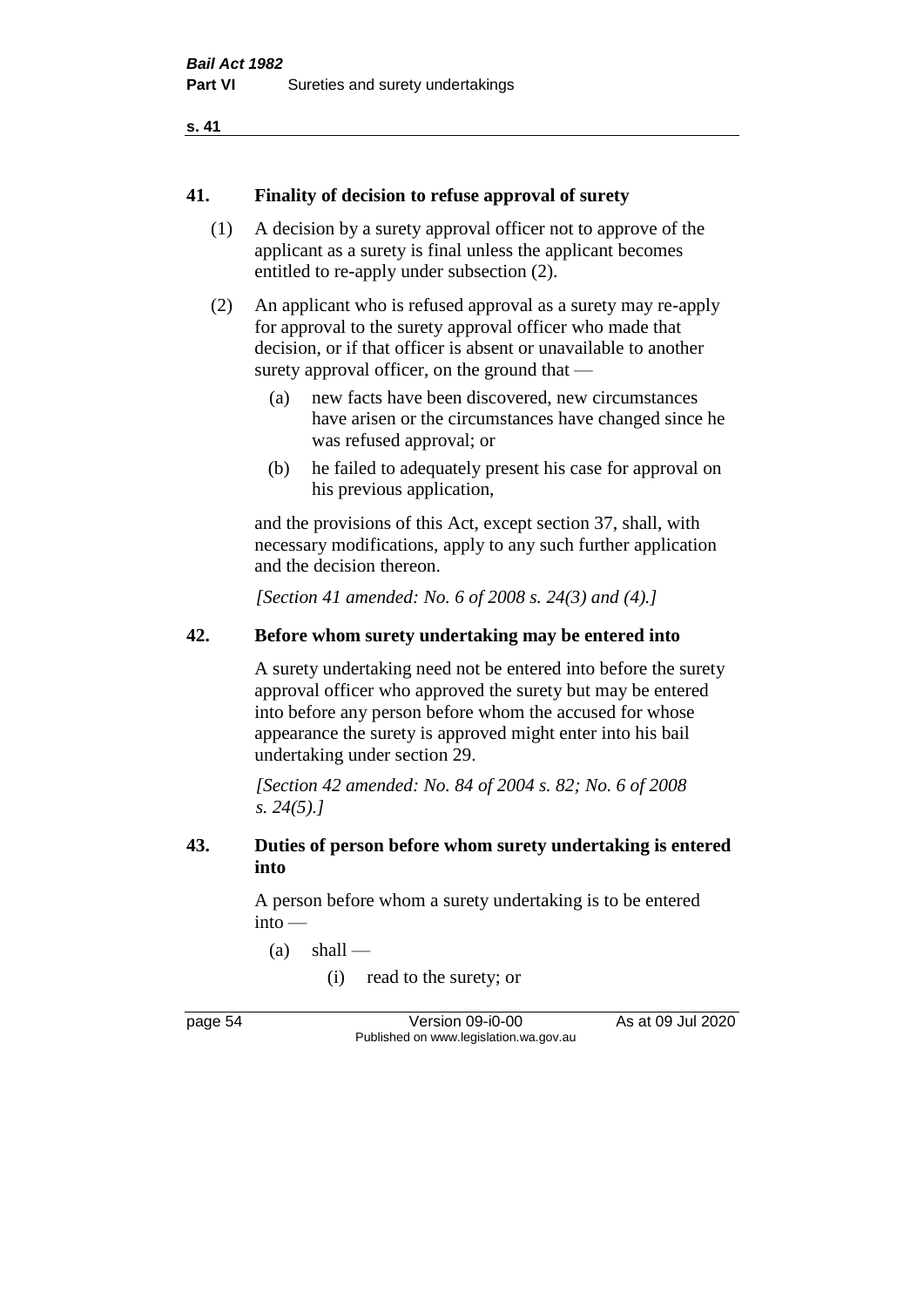- (ii) be informed by the surety that he has read; or
- (iii) if necessary, have translated to the surety,

the documents described in section  $37(1)(a)$  and (b), and the surety undertaking, before the surety enters into the undertaking; and

- (b) shall ensure that all conditions which are to be complied with by the surety have been complied with before the surety enters into his undertaking; and
- (c) shall give to the surety a copy of his surety undertaking as duly completed.

*[Section 43 amended: No. 74 of 1984 s. 13.]* 

#### **43A. Entering into surety undertaking where proposed surety interstate**

(1) In this section —

*proposed surety* means a person who is to enter into a surety undertaking;

*relevant official* means the person before whom the surety undertaking is to be entered into or was entered into, as the case requires;

*video link* means facilities (including closed circuit television) that enable, at the same time —

- (a) the relevant official to see and hear the proposed surety; and
- (b) the proposed surety to see and hear the relevant official.
- (2) This section applies if a proposed surety is in another State or a Territory.
- (3) The relevant official may comply with section 43(a) and (b) by means of a video link.
- (4) The relevant official may provide the surety undertaking to the proposed surety for completion by providing it by electronic means in accordance with the regulations.

As at 09 Jul 2020 Version 09-i0-00 page 55 Published on www.legislation.wa.gov.au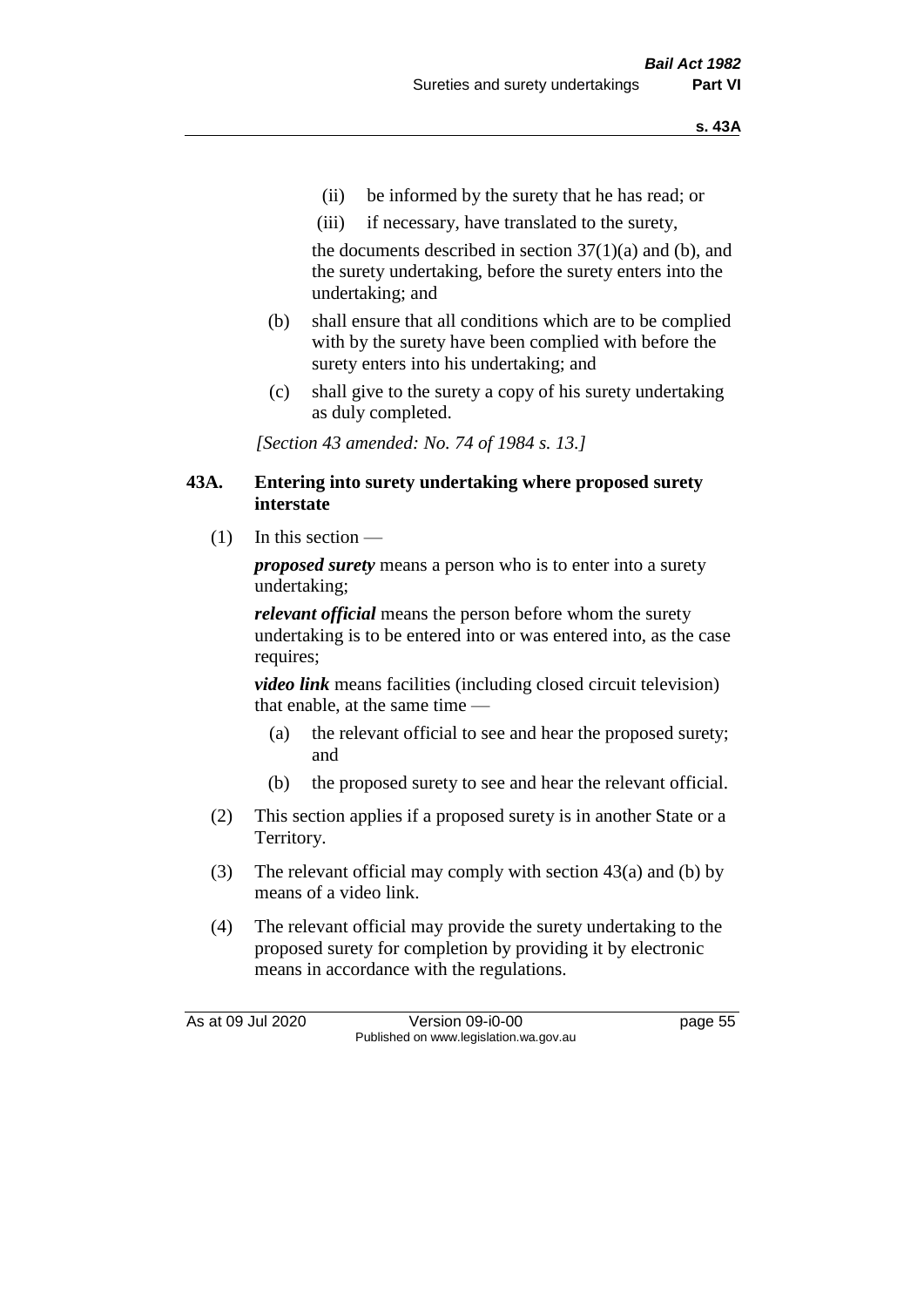- (5) The proposed surety may enter into the surety undertaking by providing the completed surety undertaking to the relevant official by electronic means in accordance with the regulations.
- (6) If the surety undertaking is provided by electronic means under subsection (4) or (5), any requirement for the proposed surety or the relevant official to sign it is to be taken to have been complied with if the full name of the proposed surety or the relevant official, as the case requires, appears in the appropriate place in the undertaking.
- (7) The relevant official may comply with section 43(c) by providing a copy of the surety undertaking (as duly completed) to the surety by electronic means in accordance with the regulations.
- (8) A surety undertaking that is entered into in accordance with this section is to be taken to have been entered into before the relevant official.
- (9) In any proceedings a document purporting to be a copy of a surety undertaking and purporting to be certified by the relevant official to be a copy of a surety undertaking entered into in accordance with this section is evidence of the surety undertaking without proof of the signature of the relevant official.

*[Section 43A inserted: No. 6 of 2008 s. 26; amended: No. 20 of 2013 s. 29.]*

# **44. When surety undertaking extends to different time or different time and place substituted under s. 31**

- (1) A surety undertaking does not extend to the failure by the accused to appear at a different time or a different time and place substituted pursuant to section 31 unless —
	- (a) the surety undertaking contains a provision stating that it does so extend and, where applicable under subsection (5), the surety has received notice as mentioned in that subsection; or

page 56 Version 09-i0-00 As at 09 Jul 2020 Published on www.legislation.wa.gov.au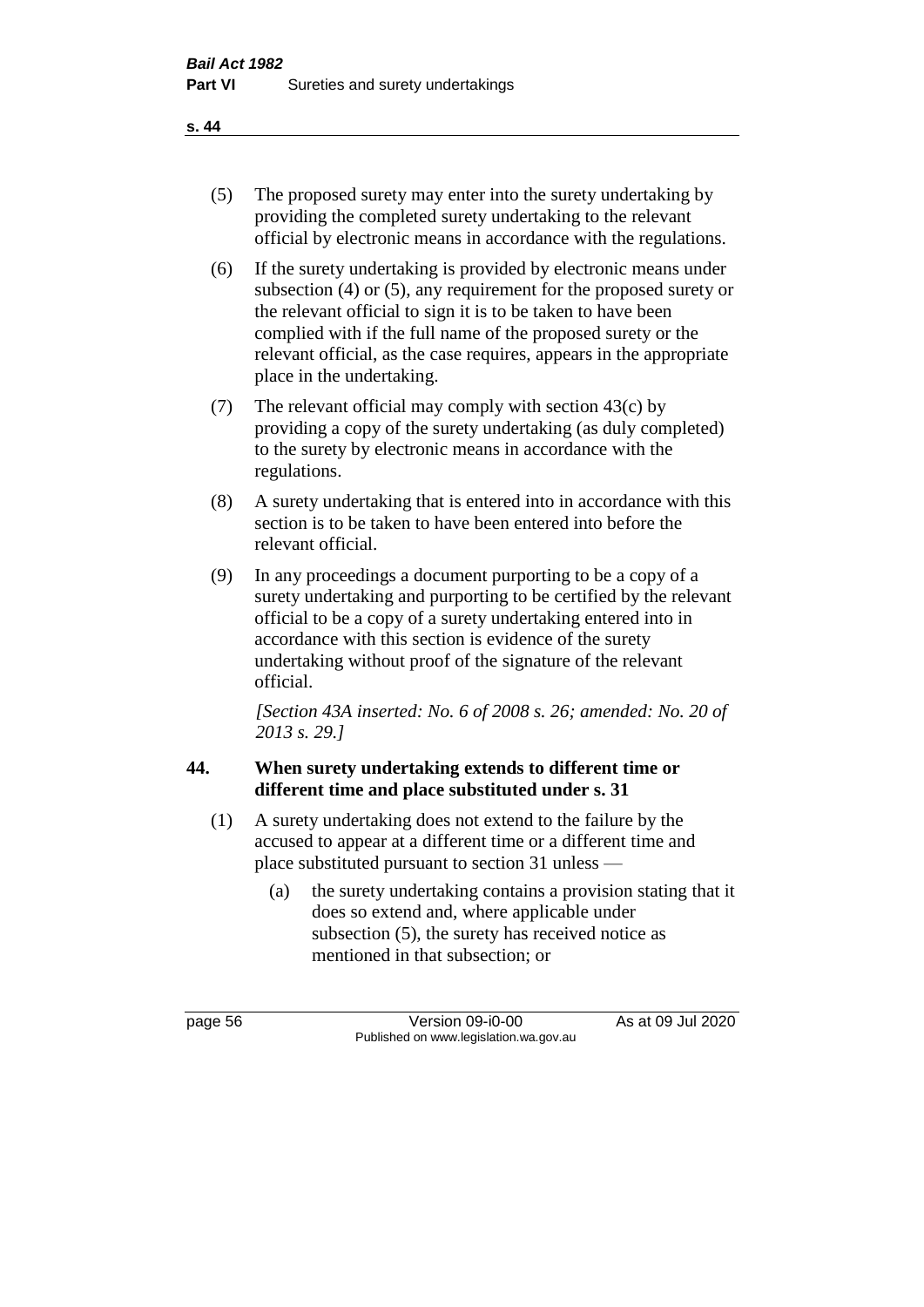- (b) subsection (2) applies.
- (2) A surety undertaking extends to the failure by the accused to appear at a different time substituted pursuant to section 31 during a trial if, at the option of the surety, the undertaking contains a provision stating —
	- (a) that it does so extend; and
	- (b) the effect of subsection (4).
- (3) In subsection  $(2)$  —

*trial* means that part of proceedings for an offence when evidence is being received by the court in respect of the offence and also extends to any time when —

- (a) legal argument is being heard; or
- (b) a judicial officer or a jury is deliberating.
- (4) Subsection (2) applies despite any amendment as defined in section 31A(1) if the endorsement or notice under section 31A(3)(a) in respect of the amendment includes a statement referred to in section 31A(4).
- (5) A surety undertaking may, at the option of the surety, also contain a provision stating that where —
	- (a) a different time or a different time and place for the accused's appearance is substituted pursuant to section 31; and
	- (b) subsection (2) does not apply,

the surety's liability only arises if the surety is given notice, as soon as is practicable, of the different time or the different time and place.

(6) Where, by operation of this section, a surety undertaking would extend to the failure by the accused to appear at a different time or a different time and place substituted pursuant to section 31, that extension is not affected by a reduction in the number of offences to which the accused's bail undertaking relates.

*[Section 44 inserted: No. 6 of 2008 s. 27(1).]*

As at 09 Jul 2020 Version 09-i0-00 page 57 Published on www.legislation.wa.gov.au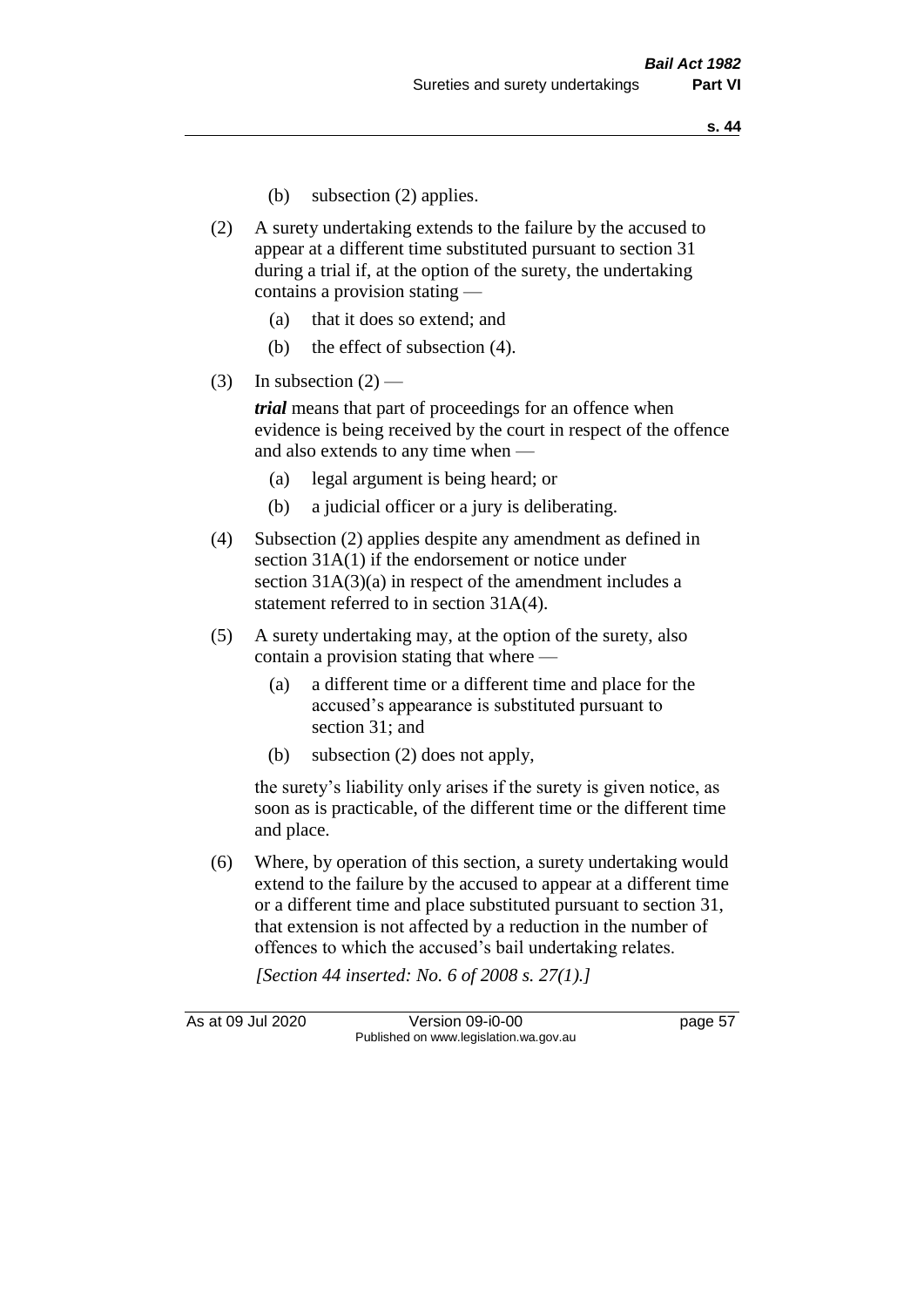```
s. 45
```
#### **45. Notices under s. 44, service and proof of**

- (1) For the purposes of section 44(5) notice to a surety may be given —
	- (a) orally to the surety by the judicial officer when he fixes a time and place for the proceedings or the resumed proceedings; or
	- (b) in the approved form to the surety personally; or
	- (c) by a person authorised under subsection  $(5)$ 
		- (i) sending or causing to be sent the approved form to the surety by post to the surety's address appearing in the records of the court; or
		- (ii) in urgent cases or with the surety's consent, providing or causing to be provided the approved form to the surety by electronic means in accordance with the regulations.
- (2) A person who gives a notice in accordance with subsection  $(1)(b)$  or  $(c)$  shall endorse on a file copy of the notice a certificate showing —
	- (a) that the person has done so; and
	- (b) the time of doing so.
- (2a) If a notice is sent by post under subsection  $(1)(c)$ , the notice is to be presumed, unless the contrary is shown, to have been received at the time when, in the ordinary course of events, it would have been delivered.
- (3) A judicial officer who, under subsection  $(1)(a)$ , notifies a surety of the time and place for the proceedings or the resumed proceedings shall cause to be endorsed on a file copy of the surety's undertaking a certificate showing details of such time and place and that the surety has been notified of them.
- (4) In any proceedings
	- (a) a document purporting to be a copy of a notice referred to in section 44(5) shall be evidence of the terms of the notice; and

page 58 Version 09-i0-00 As at 09 Jul 2020 Published on www.legislation.wa.gov.au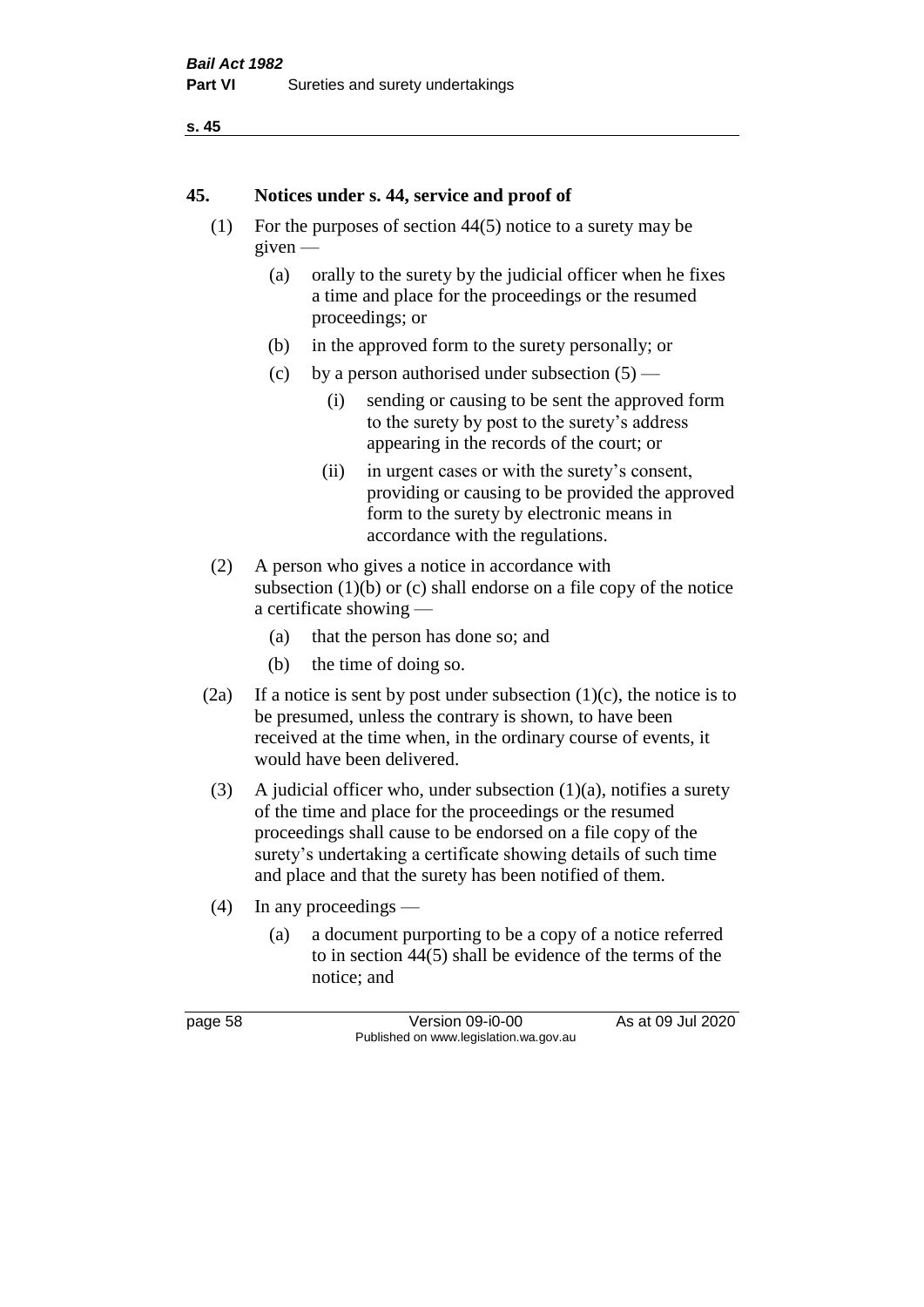- (b) an endorsement
	- (i) on a file copy of a notice given under subsection  $(1)(b)$  or  $(c)$  purporting to be a certificate referred to in subsection (2); or
	- (ii) on a file copy of a surety undertaking purporting to be a certificate referred to in subsection (3),

is evidence of the matters appearing in the certificate without proof of the signature of the person who made the endorsement.

- (5) A registrar of the court, other than a deputy registrar of the Magistrates Court or the Children's Court, is an authorised person for the purposes of subsection  $(1)(c)$  and in addition —
	- (a) in respect of committals to the Supreme Court, the Chief Justice; and
	- (b) in respect of committals to the District Court, the Chief Judge,

may authorise a person or persons, by name or office, to perform the function referred to in subsection  $(1)(c)$ .

*[Section 45 amended: No. 74 of 1984 s. 15; No. 59 of 2004 s. 141; No. 6 of 2008 s. 28(1)-(5); No. 20 of 2013 s. 30.]* 

#### **46. Surety's power to arrest accused**

- (1) A surety may arrest an accused for whose appearance in court he has entered into a surety undertaking if the surety has reasonable grounds to believe that —
	- (a) the accused
		- (i) is not likely to comply with the requirements of his bail undertaking mentioned in section  $28(2)(a)$  or (b); or
		- (ii) is, or has been, in breach of any condition of his bail undertaking mentioned in section 28(2)(c); or

As at 09 Jul 2020 Version 09-i0-00 page 59 Published on www.legislation.wa.gov.au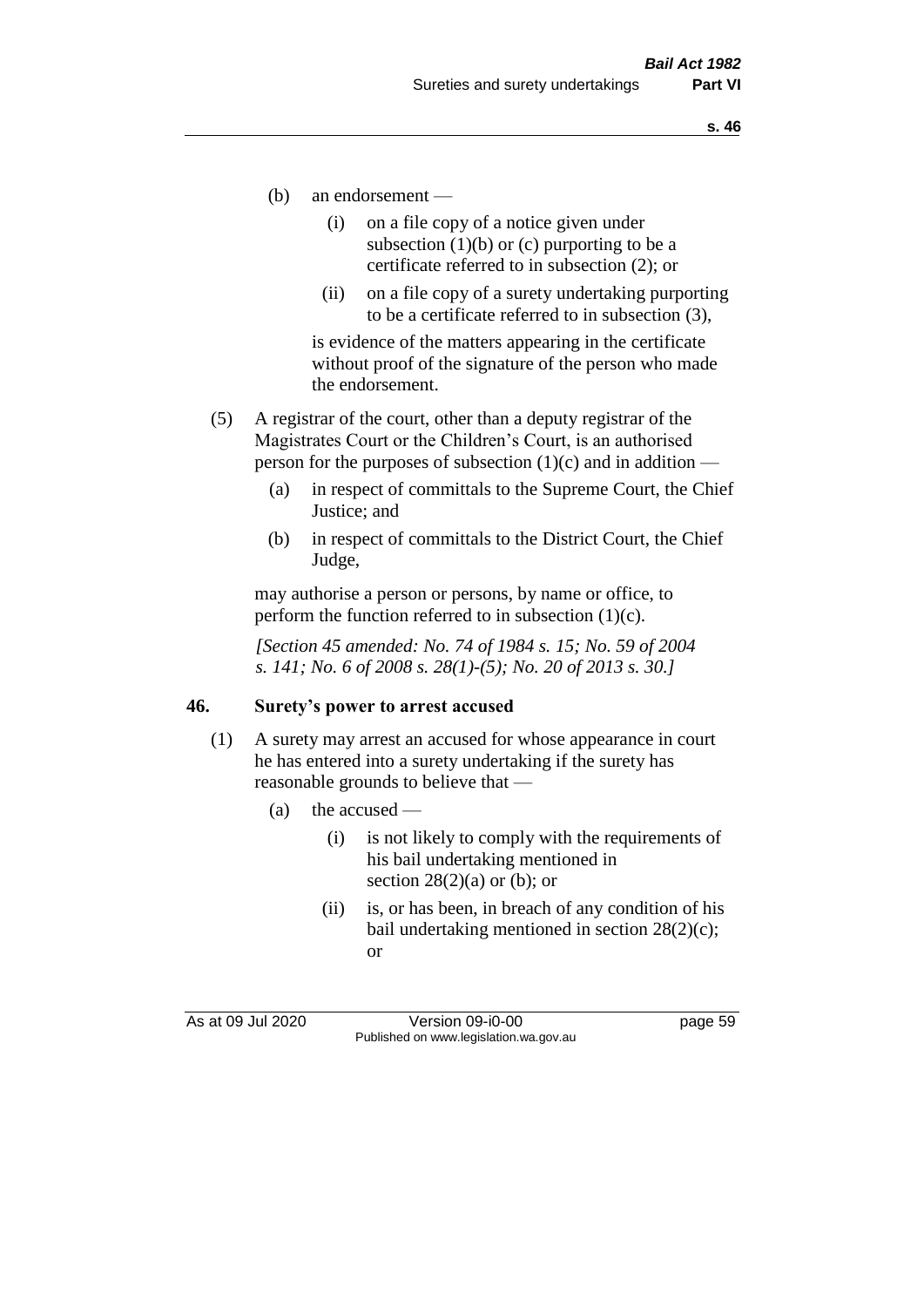(iii) is, or has been, in breach of a home detention condition mentioned in section 28(2)(d);

and

- (b) it is not expedient to invoke the assistance of the relevant officer under section 54(1) because the delay occasioned by doing so would defeat the purpose of that section.
- (2) A surety who arrests an accused under subsection (1) shall, as soon as is practicable, deliver him into the custody of a police officer and thereafter he shall be dealt with under section 54(4) and section 55, and those provisions shall apply, as if he had been arrested by a police officer under section 54(2).

*[Section 46 amended: No. 74 of 1984 s. 16; No. 61 of 1990 s. 10; No. 84 of 2004 s. 82; No. 6 of 2008 s. 33(5).]* 

# **47. When surety undertaking ceases to have effect**

A surety undertaking ceases to have effect —

- (a) upon the revocation of bail under section 55(1); or
- (b) upon the release of an accused under section 55(2) if the surety does not consent to the continuance in force of his surety undertaking; or
- (c) upon its being cancelled under section 48(4) (and as from the time fixed therefor) by an appropriate judicial officer; or
- (d) upon the death of the surety, but only if no order under section 49(1) has been made before then; or
- (e) subject to sections 31 and 44, upon the appearance in court by the accused as required by his bail undertaking; or
- (f) upon the discharge of the accused according to law from any further proceedings for the offence, or all of the offences, to which the surety undertaking relates; or

page 60 Version 09-i0-00 As at 09 Jul 2020 Published on www.legislation.wa.gov.au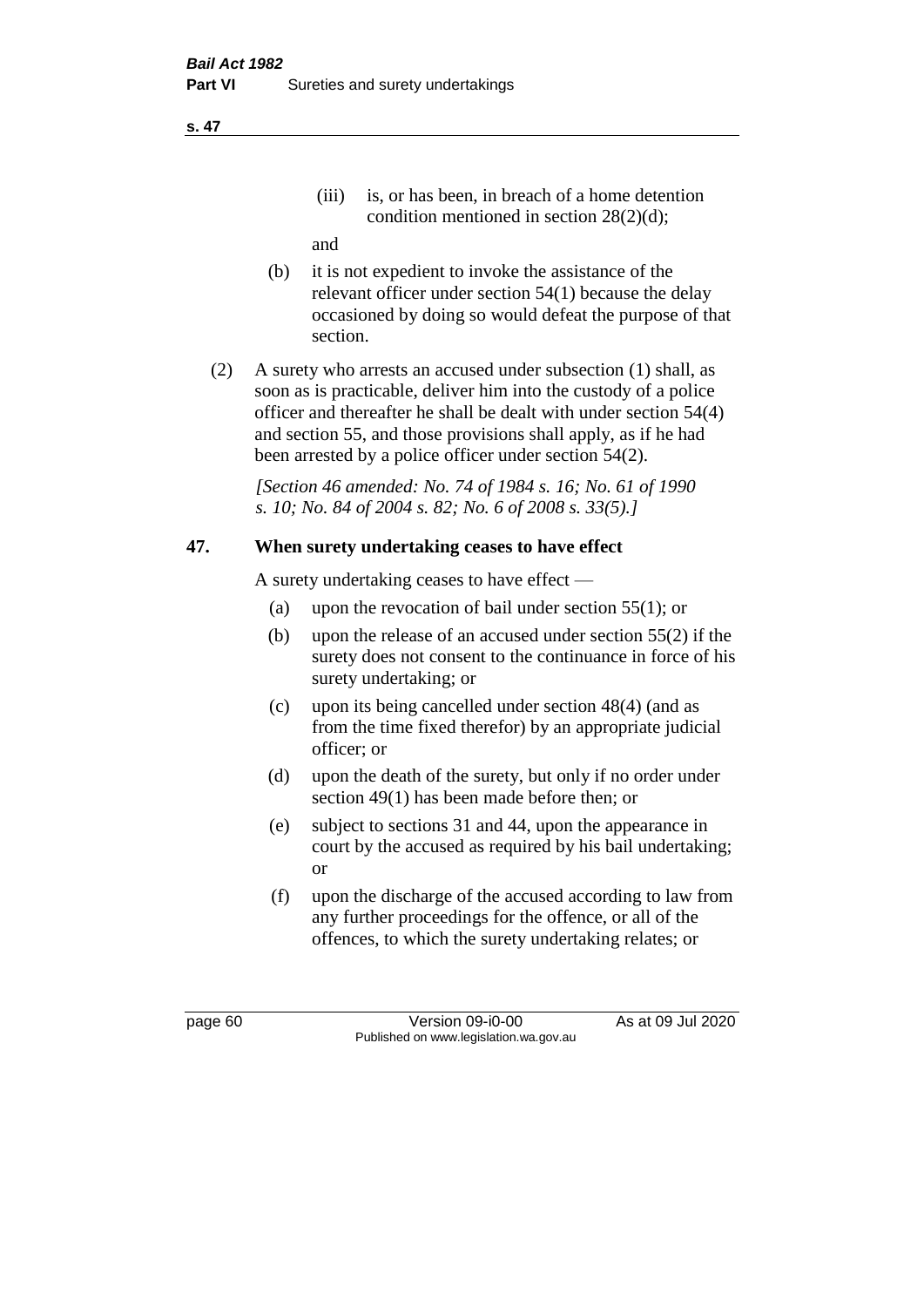(g) during any period before the time at which the accused is required to appear in court when he is in custody for any other offence or reason.

*[Section 47 amended: No. 84 of 2004 s. 82.]* 

### **48. Surety may apply for cancellation of his undertaking**

- (1) A surety may apply to an appropriate judicial officer for cancellation of his undertaking.
- (2) An application under subsection (1) may be made at any time before that specified, or deemed by section 31(3) to be specified, in the accused's bail undertaking for his appearance in court.
- (3) Upon an application being made under subsection (1) an appropriate judicial officer shall cause the accused to appear before him or another such officer and may issue a warrant or summons for that purpose.
- (4) Upon the appearance of the accused before the time mentioned in subsection (2) an appropriate judicial officer shall —
	- (a) cancel the surety undertaking; and
	- (b) exercise one of the powers set out in section  $55(1)(d)$ or (e).
- (5) An application under subsection (1) must be made, and proceedings on it are to be conducted —
	- (a) in a court of summary jurisdiction in accordance with the regulations;
	- (b) in the Supreme Court or the District Court  $-\text{in}$ accordance with rules of court.

*[Section 48 amended: No. 59 of 2004 s. 141; No. 84 of 2004 s. 7 and 82; No. 6 of 2008 s. 29.]* 

## **49. Surety's undertaking to pay money, enforcing**

(1) Where an accused has failed to comply with any requirement of his bail undertaking mentioned in section 28(2)(a) or (b) the

As at 09 Jul 2020 Version 09-i0-00 page 61 Published on www.legislation.wa.gov.au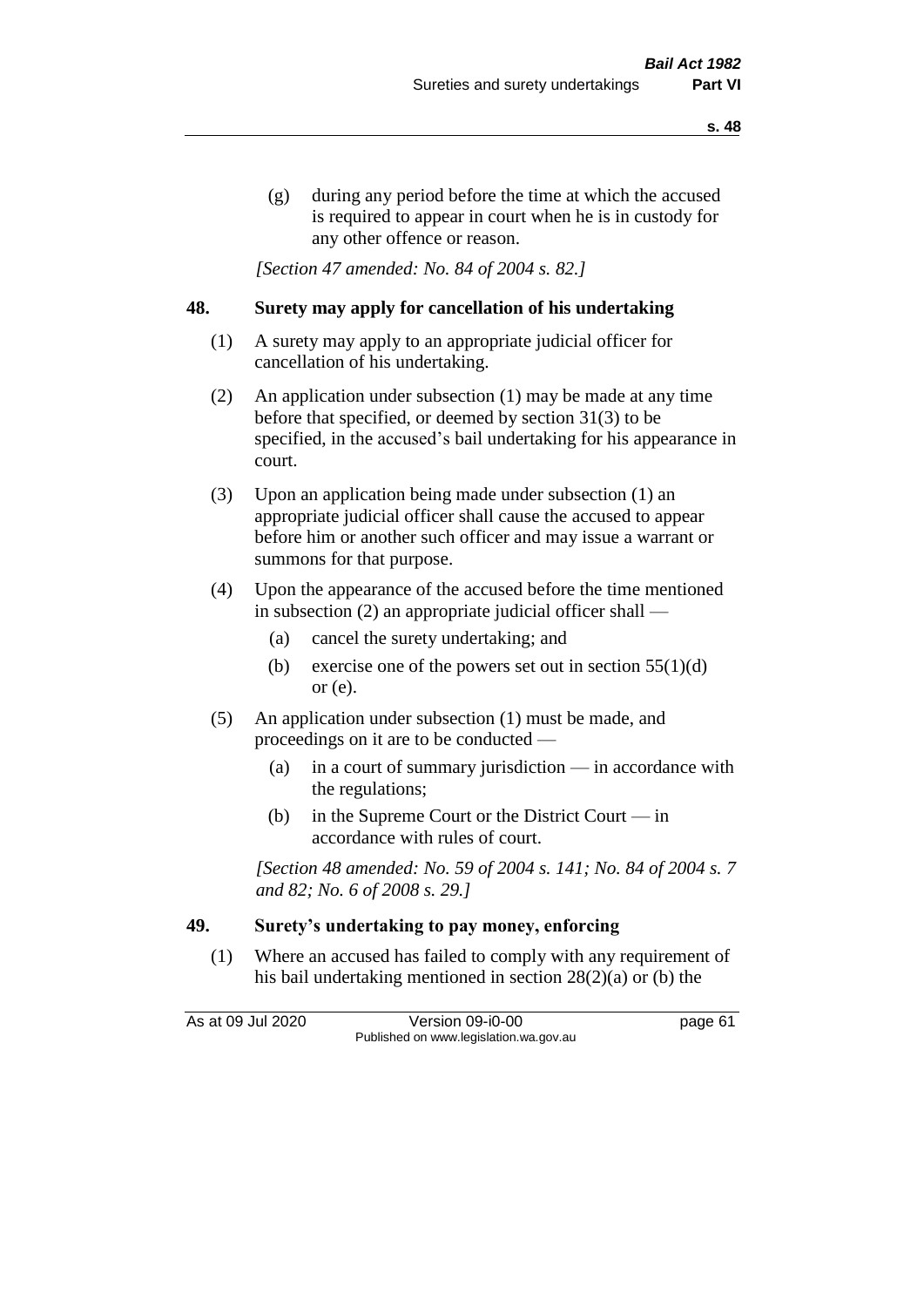following provisions of this section apply for the purpose of enforcing payment to the State of any sum thereupon payable by a surety in terms of his surety undertaking —

- (a) an application for an order that the sum be paid may be made to an appropriate judicial officer —
	- (i) by the Director of Public Prosecutions where the court before which the accused failed to appear was —
		- (I) the District Court, the Supreme Court or the Court of Appeal; or
		- (II) another court, if the Director of Public Prosecutions is the prosecutor in that court of the case against the accused;

or

- (ii) in other cases, by the State Solicitor or the registrar of the court before which the accused failed to appear;
- *[(b) deleted]*
	- (c) on the hearing of the application and upon proof of the surety's liability in terms of his undertaking, the judicial officer shall order forfeiture of the full amount specified in the undertaking unless the surety attends at the hearing and shows to the satisfaction of the judicial officer that there was reasonable cause for the failure of the accused to comply with the requirement to which the application relates;
- (d) notwithstanding paragraph (c), the judicial officer may decline to make an order under that paragraph or may order forfeiture in part only where the surety attends and shows to the satisfaction of the judicial officer —
	- (i) that, by reason of a change of circumstances since the undertaking was entered into, an order for forfeiture, or for forfeiture in full (as the case may be), would cause excessive hardship to the surety or his dependants; and

page 62 Version 09-i0-00 As at 09 Jul 2020 Published on www.legislation.wa.gov.au

**s. 49**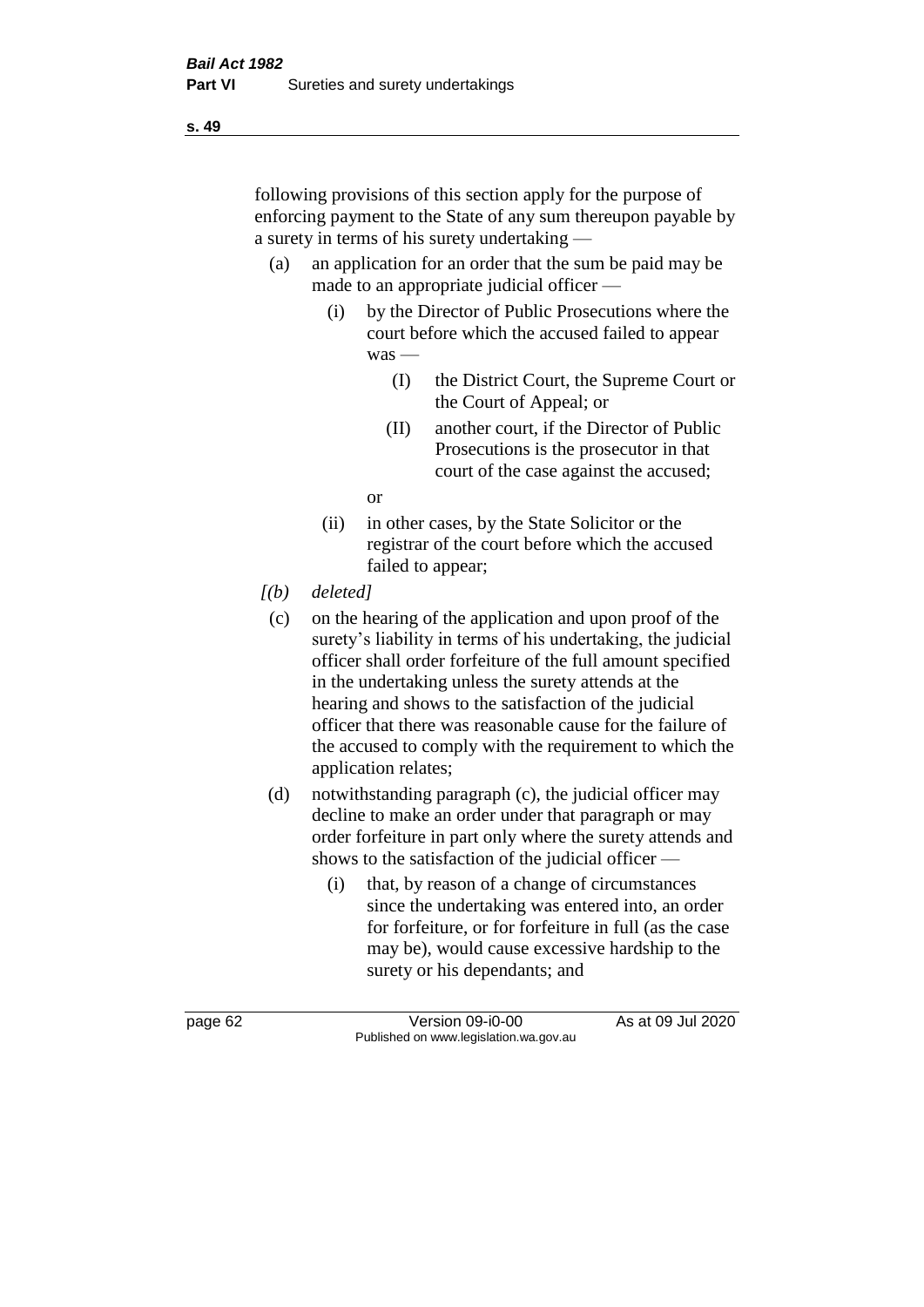- (e) an order may be made under this section whether or not the accused has been convicted of an offence against section 51(1) or (2) but if, after an order has been made, the surety satisfies the Governor that new facts have been discovered or new circumstances have arisen which show that there was reasonable cause for the failure of the accused as mentioned in paragraph (c), the Governor may exercise the power in section 139 of the *Sentencing Act 1995* as if the forfeiture were one to which that section applied.
- (2) An application under subsection (1) must be made, and proceedings on it are to be conducted —
	- (a) in a court of summary jurisdiction in accordance with the regulations;
	- (b) in the Supreme Court or the District Court  $-\text{in}$ accordance with rules of court.
- (3) Without prejudice to the recovery of such an amount as a civil debt due to the State, any amount to be paid under an order made under this section is to be paid, and its payment may be enforced under Part 5 of the *Fines, Penalties and Infringement Notices Enforcement Act 1994*, unless an order has been made under subsection (4).
- (4) If under this section the Supreme Court or the District Court makes an order requiring the payment of money, the court may make an order under section 59 of the *Sentencing Act 1995* in respect of the amount payable and for that purpose that section, with any necessary changes, applies as if the amount were a fine imposed on the surety.

*[Section 49 amended: No. 74 of 1984 s. 17; No. 92 of 1994 s. 5; No. 78 of 1995 s. 8; No. 65 of 2003 s. 121(3); No. 74 of 2003 s. 29; No. 59 of 2004 s. 141; No. 84 of 2004 s. 8, 11 and 82; No. 6 of 2008 s. 18(2) and 30(1) and (2).]* 

As at 09 Jul 2020 Version 09-i0-00 page 63 Published on www.legislation.wa.gov.au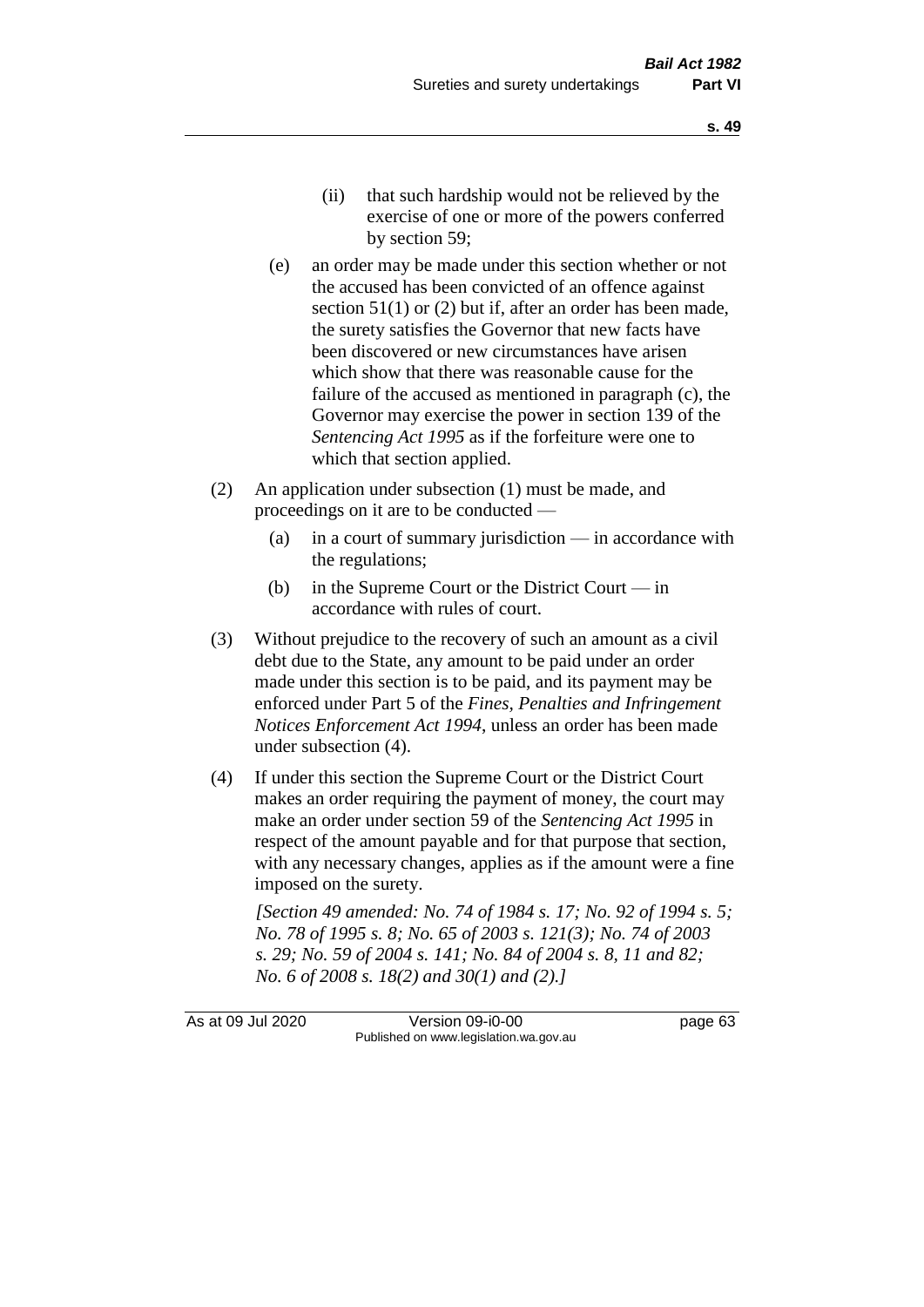**s. 50**

#### **50. Indemnifying surety, offence**

- (1) If a person indemnifies, or agrees to indemnify, a surety or proposed surety against any liability which the surety or proposed surety may incur under this Act (including this section) he and the surety or proposed surety and any person with whom he agrees as aforesaid each commits an offence. Penalty: \$1 000 or imprisonment for 12 months or both.
- (2) An offence is committed under subsection  $(1)$ 
	- (a) whether the agreement is made before or after the surety undertaking is entered into and whether or not a proposed surety actually becomes a surety; and
	- (b) whether the compensation is to be in money or in money's worth.
- (3) An offence is not committed under subsection (1) by a surety or proposed surety if he shows —
	- (a) that he had no knowledge of an agreement within the meaning of subsection (1) proposed to be entered into between 2 other persons; or
	- (b) that having such knowledge he took all steps reasonably available to him to prevent the agreement being entered into.

*[Section 50 amended: No. 74 of 1984 s. 18.]* 

page 64 Version 09-i0-00 As at 09 Jul 2020 Published on www.legislation.wa.gov.au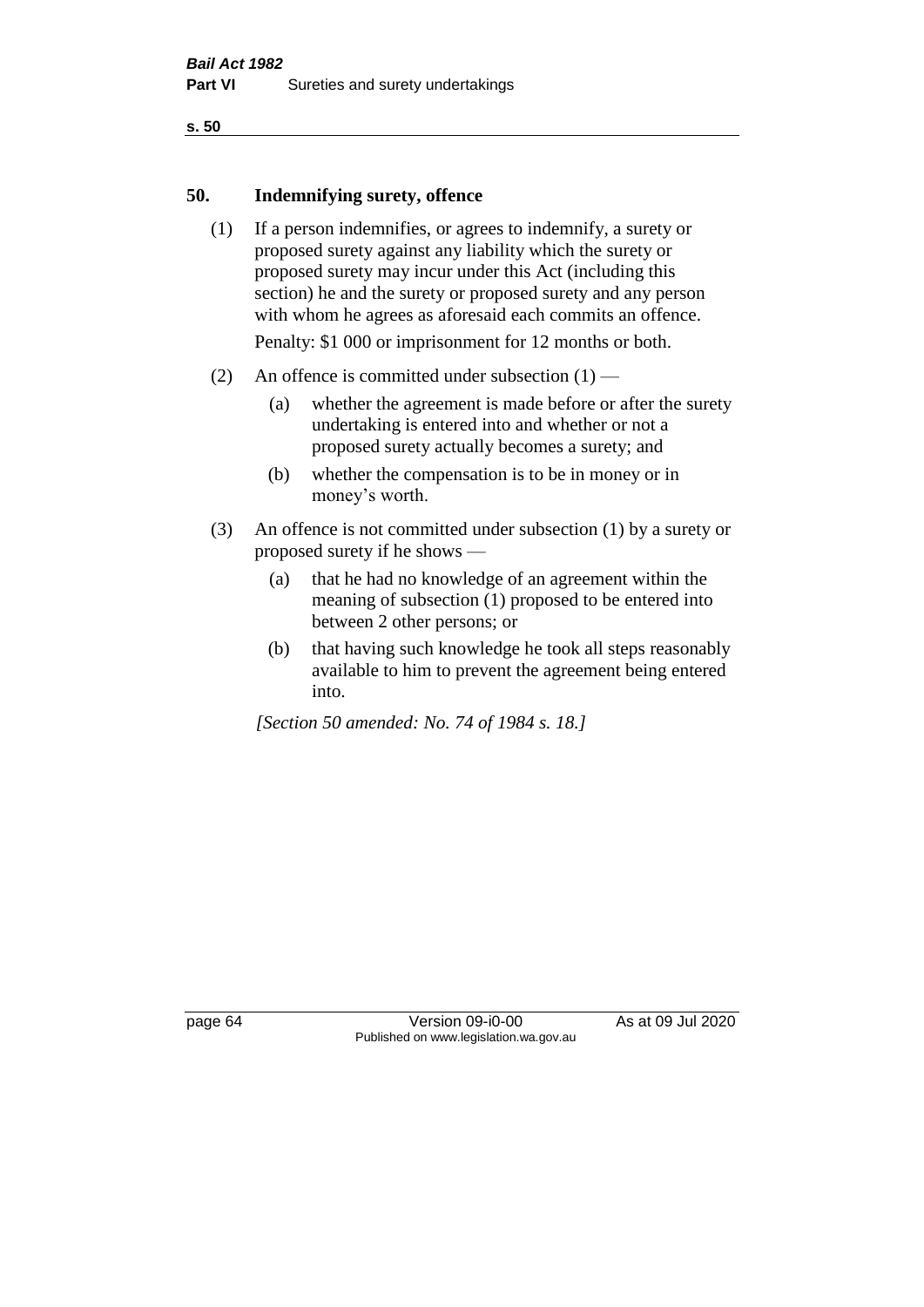**s. 50A**

# **Part VIA — Administration of home detention conditions**

*[Heading inserted: No. 61 of 1990 s. 11.]* 

# **50A. Powers of CEO (corrections)**

The CEO (corrections) has all of the powers conferred under this Act on a community corrections officer and may review, vary, or rescind a direction given by a community corrections officer.

*[Section 50A inserted: No. 61 of 1990 s. 11; amended: No. 31 of 1993 s. 9; No. 65 of 2006 s. 53.]* 

*[50B. Deleted: No. 78 of 1995 s. 8.]* 

# **50C. Powers and duties of community corrections officers**

- (1) A community corrections officer may give such reasonable directions to an accused subject to a home detention condition as are necessary for the proper administration of the condition and any other condition imposed on the grant of bail to the accused including, without limiting the generality of the foregoing, directions as to —
	- (a) when the accused may leave the place where he is required by the home detention condition to remain; and
	- (b) the period of any authorised absence from the place where he is required by the home detention condition to remain; and
	- (c) when the accused shall return to the place where he is required by the home detention condition to remain; and
	- (d) the method of travel to be used by the accused during any absence from the place where he is required by the home detention condition to remain; and
	- (e) the manner in which the accused shall report his whereabouts.

As at 09 Jul 2020 Version 09-i0-00 page 65 Published on www.legislation.wa.gov.au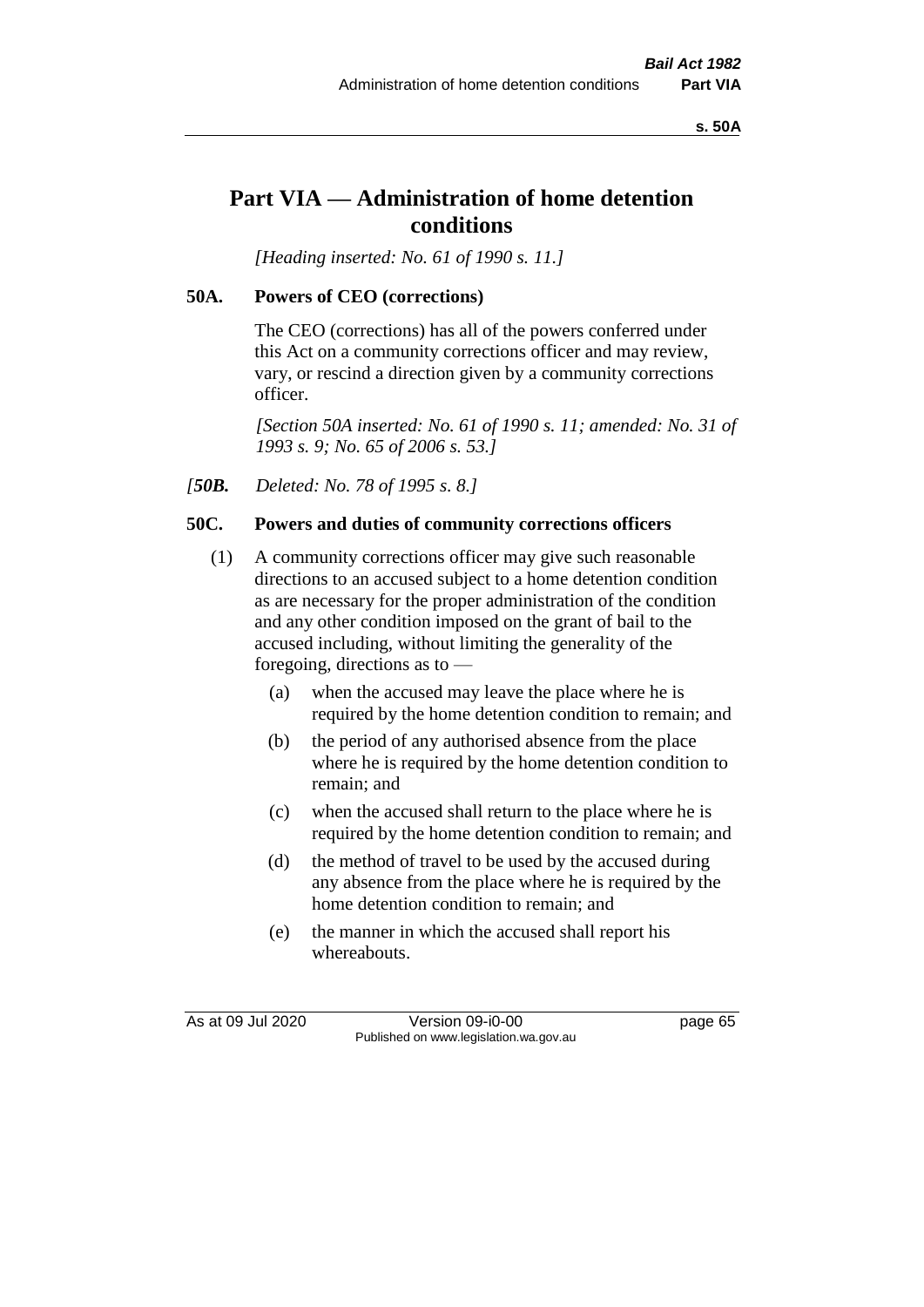(2) For the purpose of ascertaining whether or not an accused is

**s. 50C**

|         | (a)                                                                                                                                                                                       | given pursuant to subsection (1), a community corrections<br>officer may, at any time —<br>enter or telephone the place where the accused is                                                   |  |  |  |
|---------|-------------------------------------------------------------------------------------------------------------------------------------------------------------------------------------------|------------------------------------------------------------------------------------------------------------------------------------------------------------------------------------------------|--|--|--|
|         | (b)                                                                                                                                                                                       | required by a home detention condition to remain; or<br>enter or telephone the accused's place of employment or<br>any other place where the accused is permitted or<br>required to attend; or |  |  |  |
|         | (c)                                                                                                                                                                                       | question any person at any place referred to in<br>paragraph $(a)$ or $(b)$ .                                                                                                                  |  |  |  |
| (3)     | A person who $-$                                                                                                                                                                          |                                                                                                                                                                                                |  |  |  |
|         | (a)                                                                                                                                                                                       | hinders a person exercising powers under subsection (2);<br><sub>or</sub>                                                                                                                      |  |  |  |
|         | (b)                                                                                                                                                                                       | fails to answer a question put pursuant to<br>subsection $(2)(c)$ or gives an answer that the person<br>knows is false or misleading in a material particular,                                 |  |  |  |
|         | commits an offence.                                                                                                                                                                       |                                                                                                                                                                                                |  |  |  |
|         |                                                                                                                                                                                           | Penalty: \$2 000 and imprisonment for 12 months.                                                                                                                                               |  |  |  |
| (4)     | A community corrections officer —                                                                                                                                                         |                                                                                                                                                                                                |  |  |  |
|         | (a)                                                                                                                                                                                       | shall keep such records and make such returns and<br>reports in relation to accused persons subject to home<br>detention conditions as the CEO (corrections) directs;<br>and                   |  |  |  |
|         | (b)                                                                                                                                                                                       | shall make any records relating to an accused subject to<br>a home detention condition available on the request of<br>the CEO (corrections) to him.                                            |  |  |  |
|         | [Section 50C inserted: No. 61 of 1990 s. 11; amended: No. 31]<br>of 1993 s. 9; No. 50 of 2003 s. 37(3); No. 84 of 2004 s. 82 and<br>83(3); No. 65 of 2006 s. 53; No. 2 of 2008 s. 56(2).] |                                                                                                                                                                                                |  |  |  |
|         |                                                                                                                                                                                           |                                                                                                                                                                                                |  |  |  |
| page 66 |                                                                                                                                                                                           | As at 09 Jul 2020<br>Version 09-i0-00<br>Published on www.legislation.wa.gov.au                                                                                                                |  |  |  |
|         |                                                                                                                                                                                           |                                                                                                                                                                                                |  |  |  |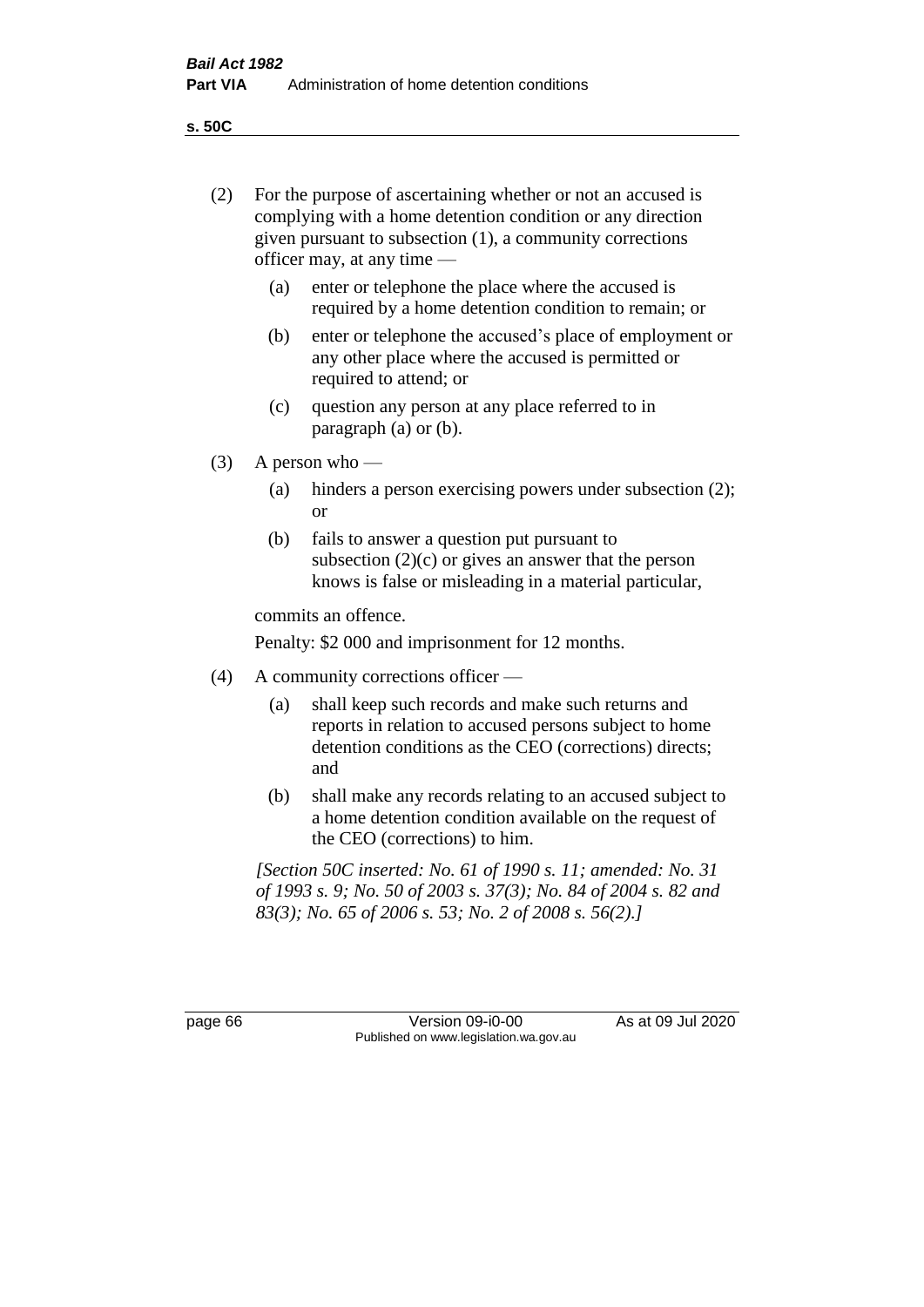#### **50D. Powers of members of Police Force**

- (1) For the purpose of ascertaining whether or not an accused is complying with a home detention condition, a member of the Police Force may —
	- (a) require the accused to produce a copy of his bail undertaking and any notice by the CEO (corrections) under section 50E(a) for inspection; and
	- (b) require the accused to explain why he is absent from the place where he is required by the home detention condition to remain.
- (2) An accused who fails to comply with subsection  $(1)(a)$  or who fails to explain when required to do so under subsection (1)(b) or who gives an explanation that the accused knows is false or misleading in a material particular, commits an offence.

Penalty: \$2 000.

*[Section 50D inserted: No. 61 of 1990 s. 11; amended: No. 31 of 1993 s. 9; No. 50 of 2003 s. 37(4); No. 84 of 2004 s. 82; No. 65 of 2006 s. 53.]* 

#### **50E. CEO (corrections) may substitute different place of detention and apply conditions**

The CEO (corrections) may, at any time, by notice in writing given to an accused granted bail subject to a home detention condition —

- (a) substitute a different place for the place where an accused is required by a home detention condition to remain;
- (b) require the accused to comply with such of the conditions specified in the list provided to the accused under section 24A(4) as are specified in the notice.

*[Section 50E inserted: No. 61 of 1990 s. 11; amended: No. 31 of 1993 s. 9; No. 84 of 2004 s. 82; No. 65 of 2006 s. 53.]* 

As at 09 Jul 2020 Version 09-i0-00 page 67 Published on www.legislation.wa.gov.au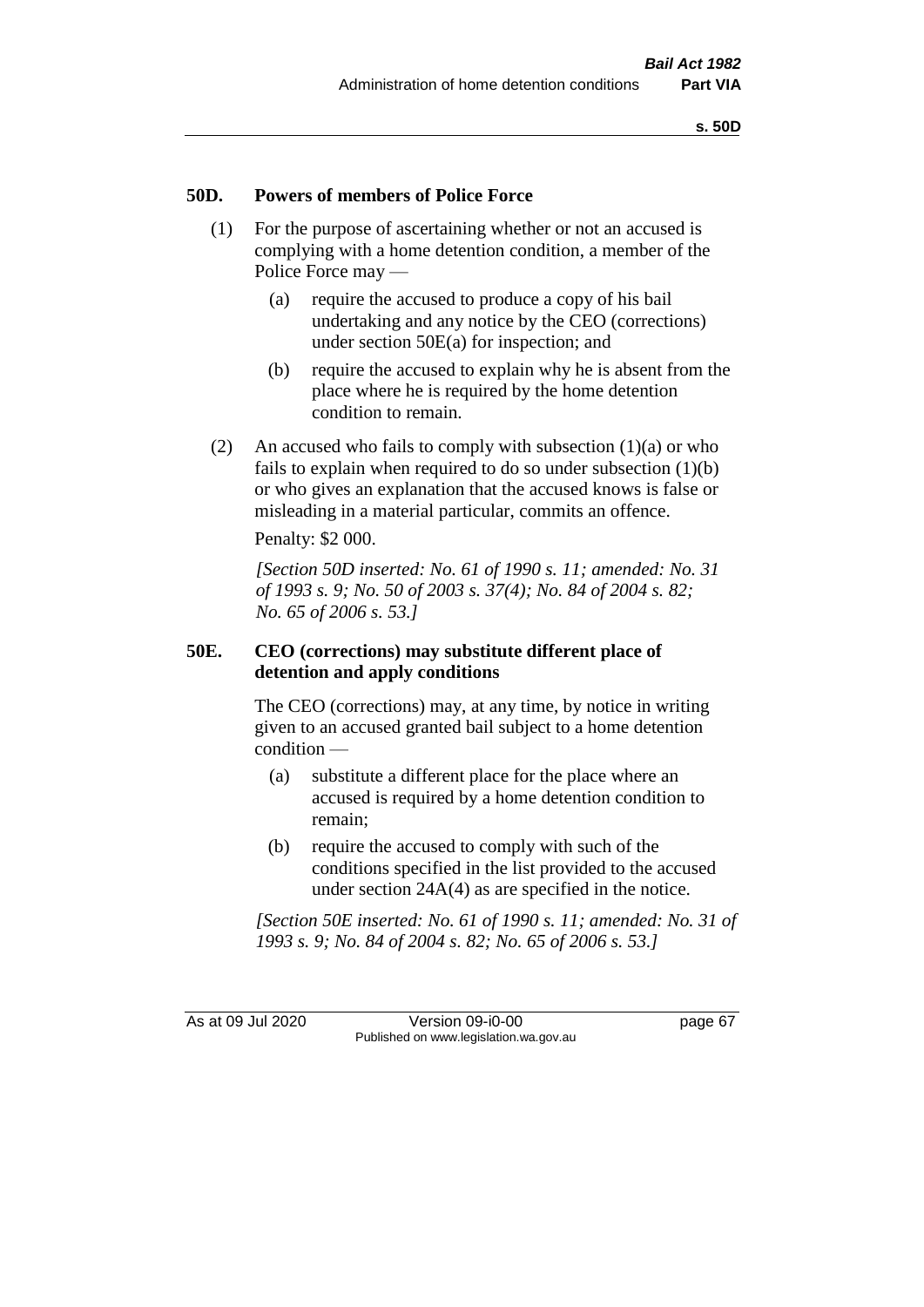```
s. 50F
```
#### **50F. CEO (corrections) may revoke bail**

- (1) Where a home detention condition has been imposed as a condition on a grant of bail to an accused the CEO (corrections) may, in his absolute discretion, by instrument signed by him and if practicable, given to the accused, revoke the bail.
- (2) Without limiting the generality of subsection (1), the power to revoke bail may be exercised where the accused —
	- (a) is not likely to comply with any requirement of his bail undertaking mentioned in section 28(2)(a) or (b); or
	- (b) is, or has been, or is likely to be in breach of any condition of his bail undertaking mentioned in section  $28(2)(c)$ .
- (3) Subject to subsection (4), where the CEO (corrections) revokes bail he shall include a statement of his reasons for the cancellation in the instrument cancelling the bail.
- (4) Where the CEO (corrections) is of the opinion that it would be in the interest of the accused or any other person, or the public, to withhold from the accused any or all of the reasons referred to in subsection (3), the CEO (corrections) may so withhold the reason or reasons.
- (5) Where the CEO (corrections) revokes bail, he may, whenever necessary, issue a warrant directed to all members of the Police Force to have the accused arrested and brought before an appropriate judicial officer.

*[Section 50F inserted: No. 61 of 1990 s. 11; amended: No. 31 of 1993 s. 9; No. 84 of 2004 s. 82; No. 65 of 2006 s. 53.]* 

# **50G. Procedure on arrest after revocation under s. 50F**

(1) An accused arrested pursuant to a warrant issued under section 50F shall be taken as soon as is practicable before an appropriate judicial officer unless he is arrested less than 24 hours before the time at which he is due to appear in accordance with his bail undertaking, in which case he shall be

page 68 Version 09-i0-00 As at 09 Jul 2020 Published on www.legislation.wa.gov.au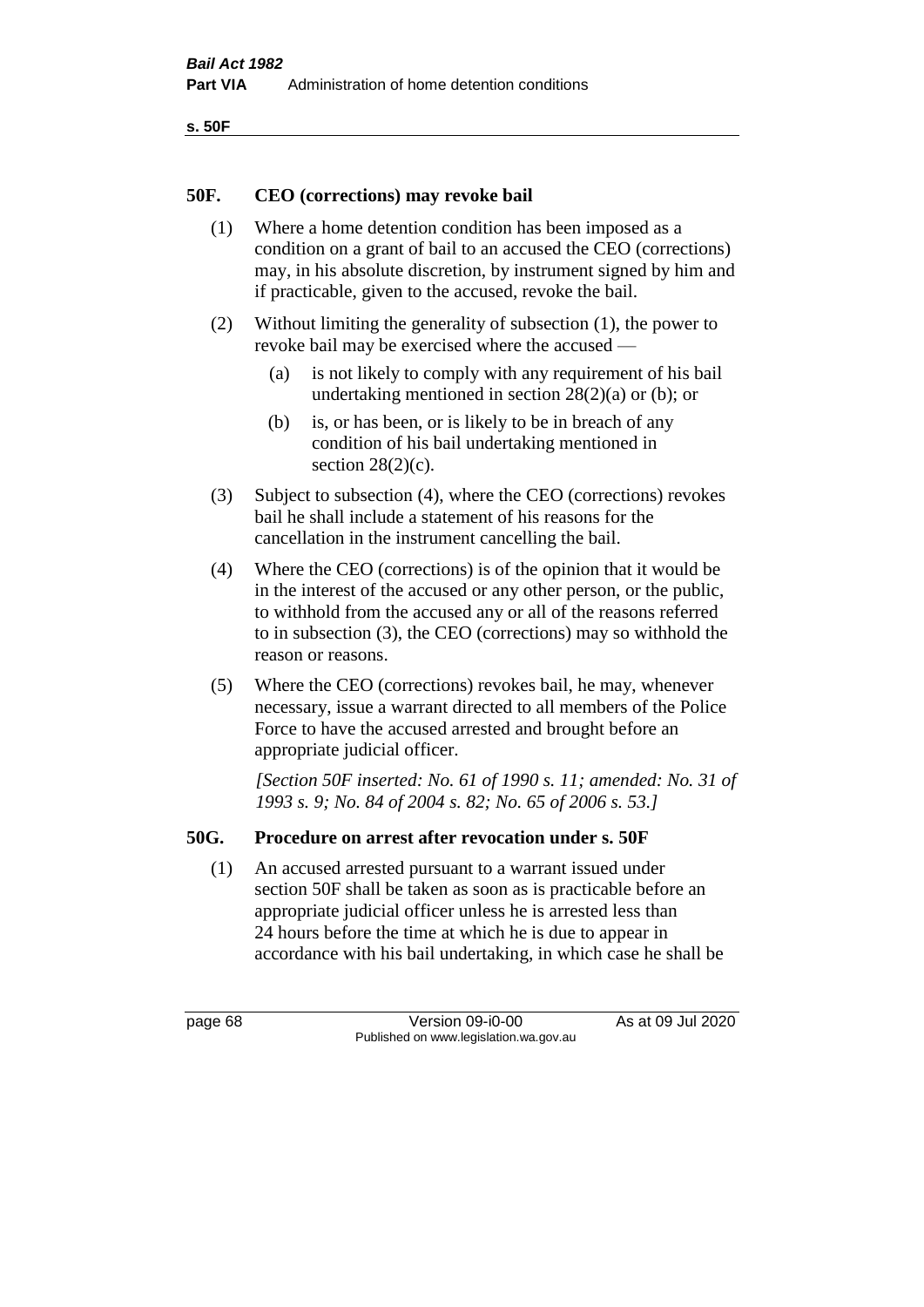held in custody and brought before an appropriate judicial officer at that time.

- (2) The judicial officer before whom an accused appears under this section may —
	- (a) remand the accused in custody to appear at the time and place specified, or deemed by section 31(3) to be specified, in his bail undertaking; or
	- (b) grant fresh bail to the accused in accordance with this Act, other than clause 2 of Part B of Schedule 1.

*[Section 50G inserted: No. 61 of 1990 s. 11; amended: No. 45 of 1993 s. 12; No. 84 of 2004 s. 82.]* 

# **50H. Rules of natural justice excluded**

The rules known as the rules of natural justice (including any duty of procedural fairness) do not apply to or in relation to the doing or omission of any act, matter or thing under this Part by the CEO (corrections).

*[Section 50H inserted: No. 61 of 1990 s. 11; amended: No. 31 of 1993 s. 9; No. 65 of 2006 s. 53.]* 

#### **50J. Delegation by CEO (corrections)**

The CEO (corrections) may, either generally or as otherwise provided by the instrument of delegation, by writing signed by him, delegate to any person any power or duty under this Part, other than this power of delegation.

*[Section 50J inserted: No. 61 of 1990 s. 11; amended: No. 31 of 1993 s. 9; No. 65 of 2006 s. 53.]* 

*[50K. Deleted: No. 13 of 2020 s. 25.]*

# **50L. Rules for this Part**

(1) The CEO (corrections) may, with the approval of the Minister, make rules for the purposes of this Part which may provide for the manner of ensuring that accused persons are complying with home detention conditions and for conditions to be applied to

As at 09 Jul 2020 Version 09-i0-00 page 69 Published on www.legislation.wa.gov.au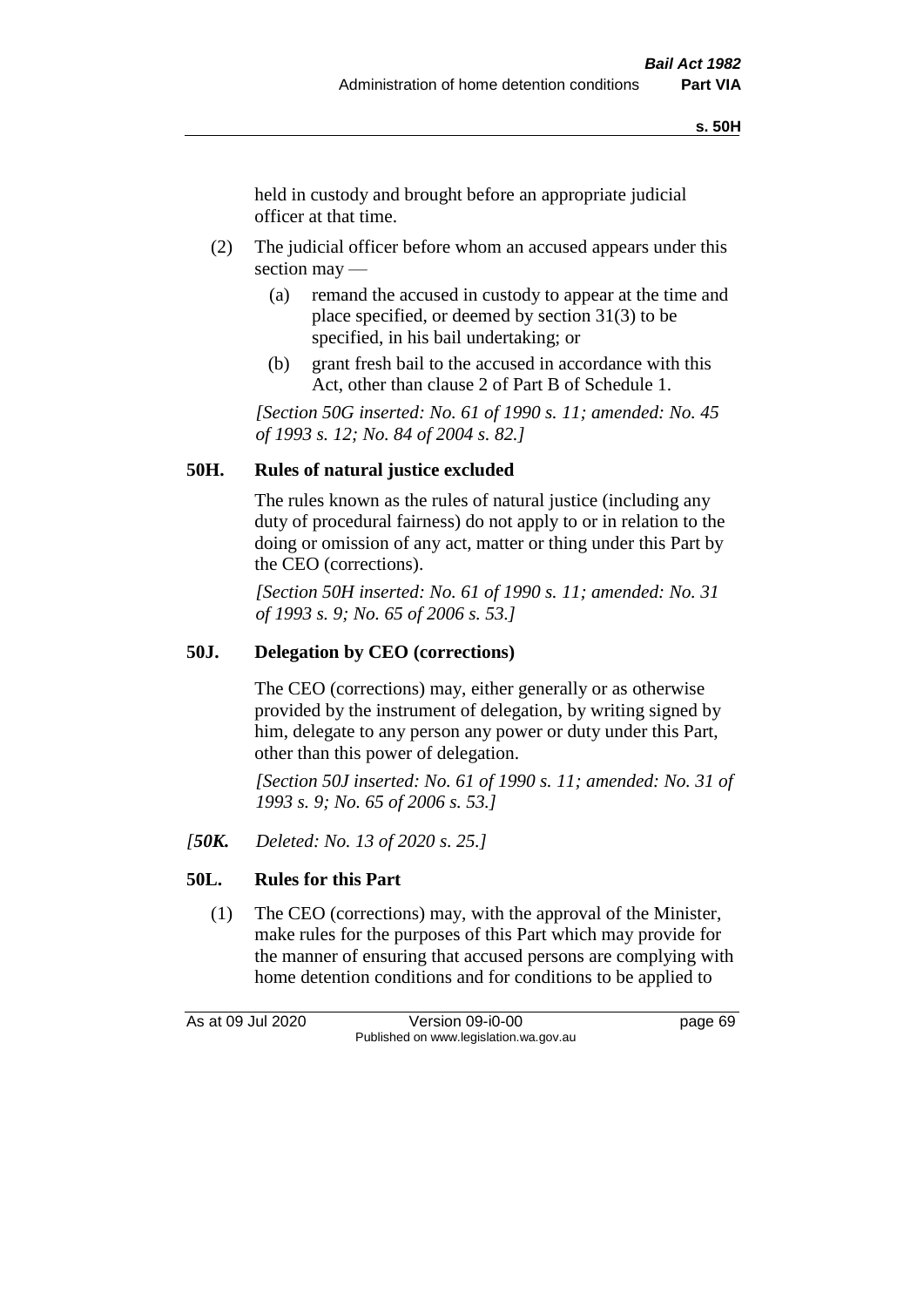accused persons granted bail subject to home detention conditions including conditions —

- (a) requiring an accused to wear an approved electronic monitoring device;
- (b) requiring an accused to permit the CEO (corrections) to install an approved electronic monitoring device at the place where the accused is required by a home detention condition to remain.
- (2) Rules made under this section may confer a discretionary authority on any person or class of persons.
- (3) Sections 41 and 42 of the *Interpretation Act 1984* do not apply to rules made under this section.

*[Section 50L inserted: No. 61 of 1990 s. 11; amended: No. 31 of 1993 s. 9; No. 84 of 2004 s. 82 and 83(3); No. 65 of 2006 s. 53; No. 2 of 2008 s. 56(3) and (4); No. 13 of 2020 s. 26.]* 

page 70 Version 09-i0-00 As at 09 Jul 2020 Published on www.legislation.wa.gov.au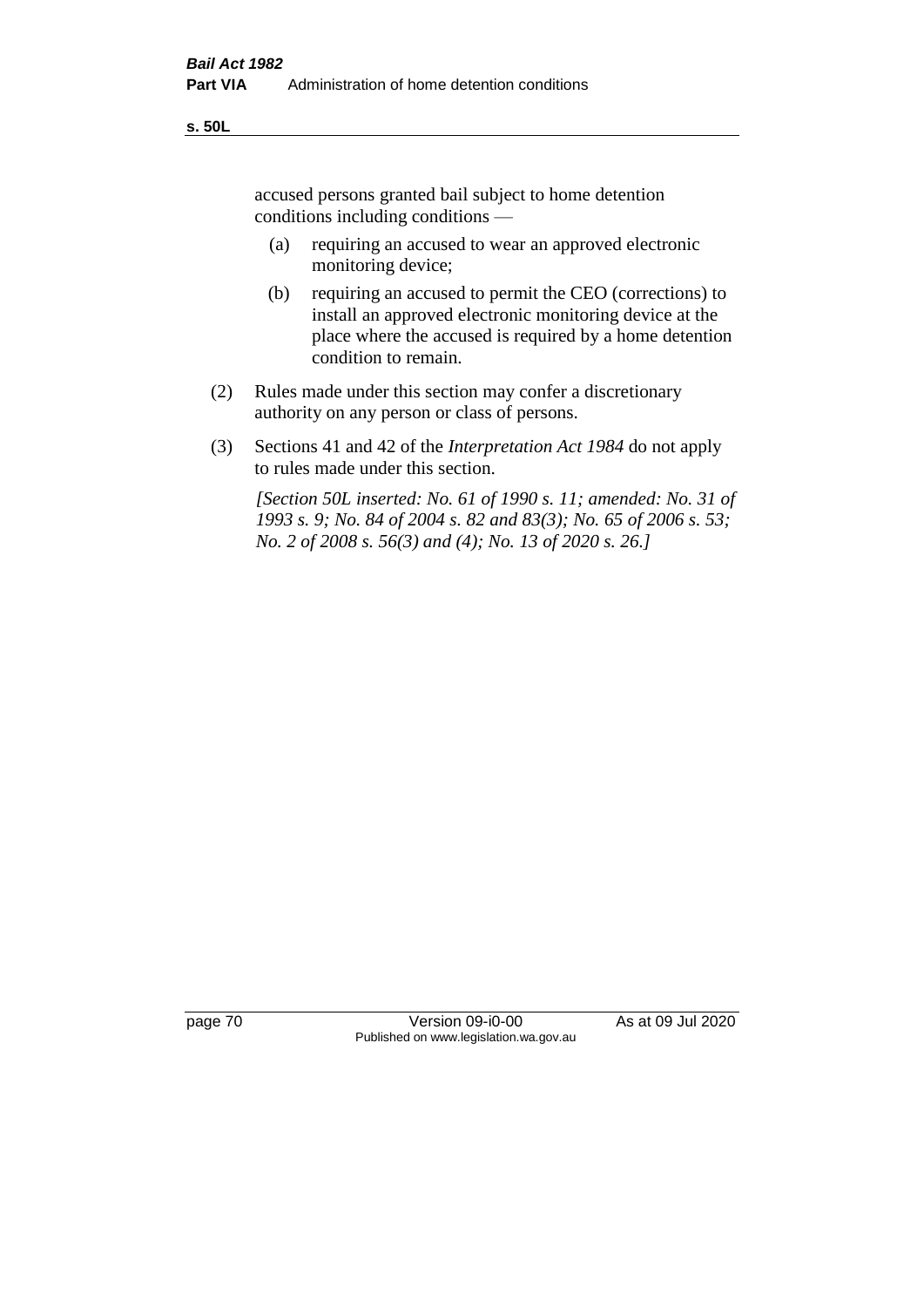**s. 51**

# **Part VII — Enforcement of bail undertakings**

# **51. Failing to comply with bail undertaking, offence**

- (1) An accused who, without reasonable cause, fails to comply with the requirement of his bail undertaking mentioned in section 28(2)(a) commits an offence.
- (2) An accused who fails to comply with the requirement of his bail undertaking mentioned in section 28(2)(b) commits an offence.
- $(2a)$  An accused
	- (a) whose bail undertaking includes any condition imposed for a purpose mentioned in clause  $2(2)(c)$  or (d) of Part D of Schedule 1; and
	- (b) who fails to comply with the condition,

commits an offence.

- (3) An accused shall not be convicted in his absence of an offence against this section.
- (4) An accused who is charged with an offence against subsection (1) or (2) may be convicted of the other of those offences if that other offence is proved by the evidence.
- (5) A prosecution for an offence against subsection (1), (2) or (2a) may be brought at any time.
- (6) A person who is convicted of an offence against subsection (1), (2) or (2a) is liable to a fine not exceeding \$10 000 or imprisonment for a term not exceeding 3 years, or both.
- (7) A court which convicts an accused of an offence against this section may, in addition to any penalty which it may impose, order that the accused pay such sum as it may fix in or towards defraying the costs and expenses of and consequent upon his apprehension following the failure to comply with his bail undertaking for which he was convicted.

As at 09 Jul 2020 Version 09-i0-00 page 71 Published on www.legislation.wa.gov.au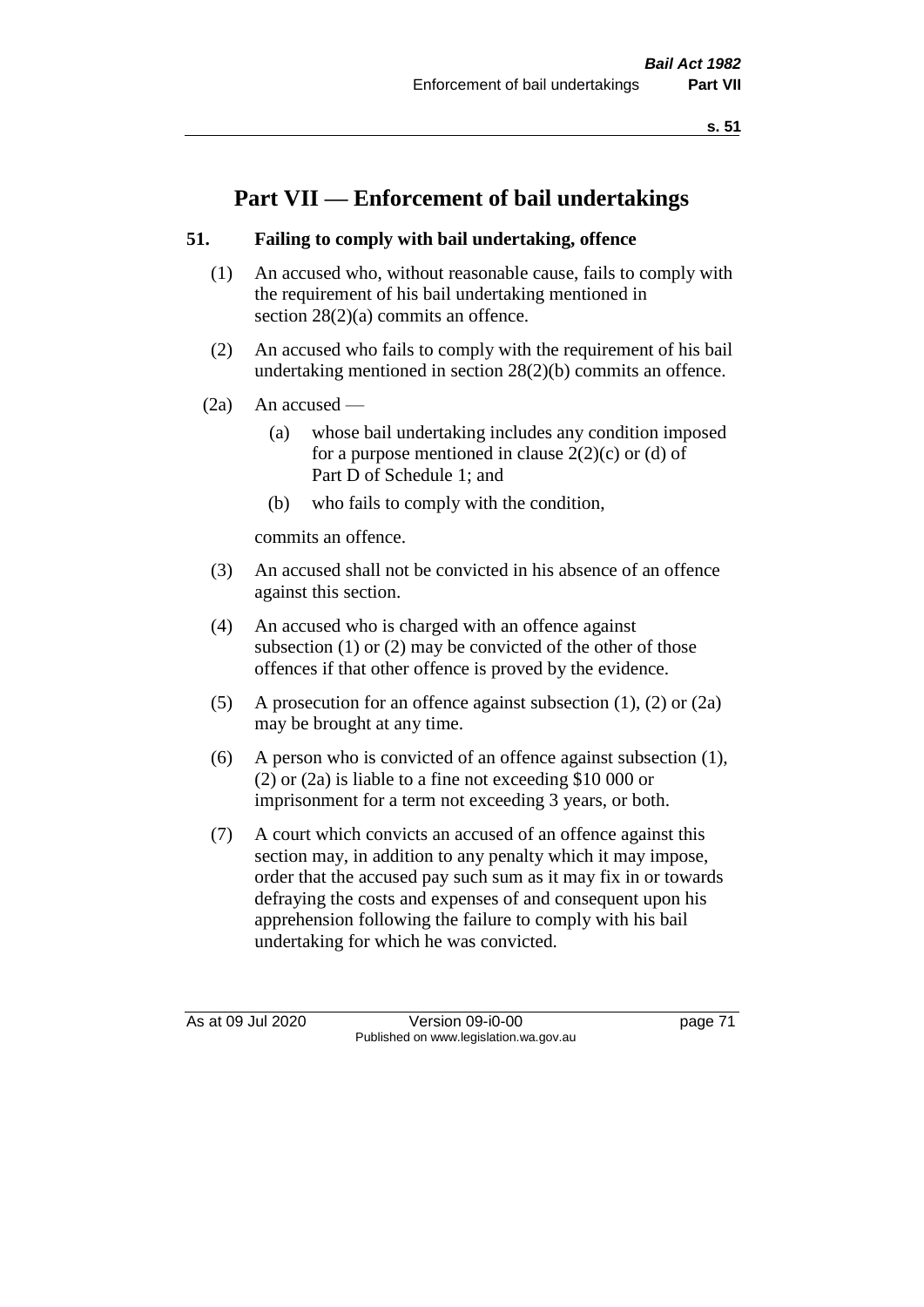#### **s. 51A**

- (8) An order made under subsection (7)
	- (a) shall specify to whom and in what manner the sum shall be paid; and
	- (b) may be enforced as though the sum were a penalty imposed under this section.

*[Section 51 amended: No. 54 of 1998 s. 9; No. 59 of 2004 s. 141; No. 84 of 2004 s. 11 and 82; No. 6 of 2008 s. 18(3).]*

#### **51A. Prosecuting s. 51 offence for non-appearance in court of summary jurisdiction**

- (1) This section applies for the purpose of prosecuting an offence against section  $51(1)$ ,  $(2)$  or  $(2a)$  where the court before which the accused is bound to appear at the time when the accused fails to comply with the accused's bail undertaking is a court of summary jurisdiction.
- (2) Where this section applies, the prosecution shall be commenced and conducted by the person who was conducting the proceedings in which the accused failed to comply with the accused's bail undertaking or by a police officer.
- (3) Where this section applies, the registrar of the court before which the accused was bound to appear shall cause to be issued to the Commissioner of Police a certificate under section 64 as to the accused's failure to appear.

*[Section 51A inserted: No. 6 of 2008 s. 31(1).]*

# **52. Prosecuting s. 51 offence for non-appearance in superior court**

(1) This section applies, notwithstanding any other Act, for the purpose of prosecuting an offence against section 51(1), (2) or (2a) where the court before which the accused is bound to appear at the time when he fails to comply with his bail undertaking is the Supreme Court or the District Court.

page 72 Version 09-i0-00 As at 09 Jul 2020 Published on www.legislation.wa.gov.au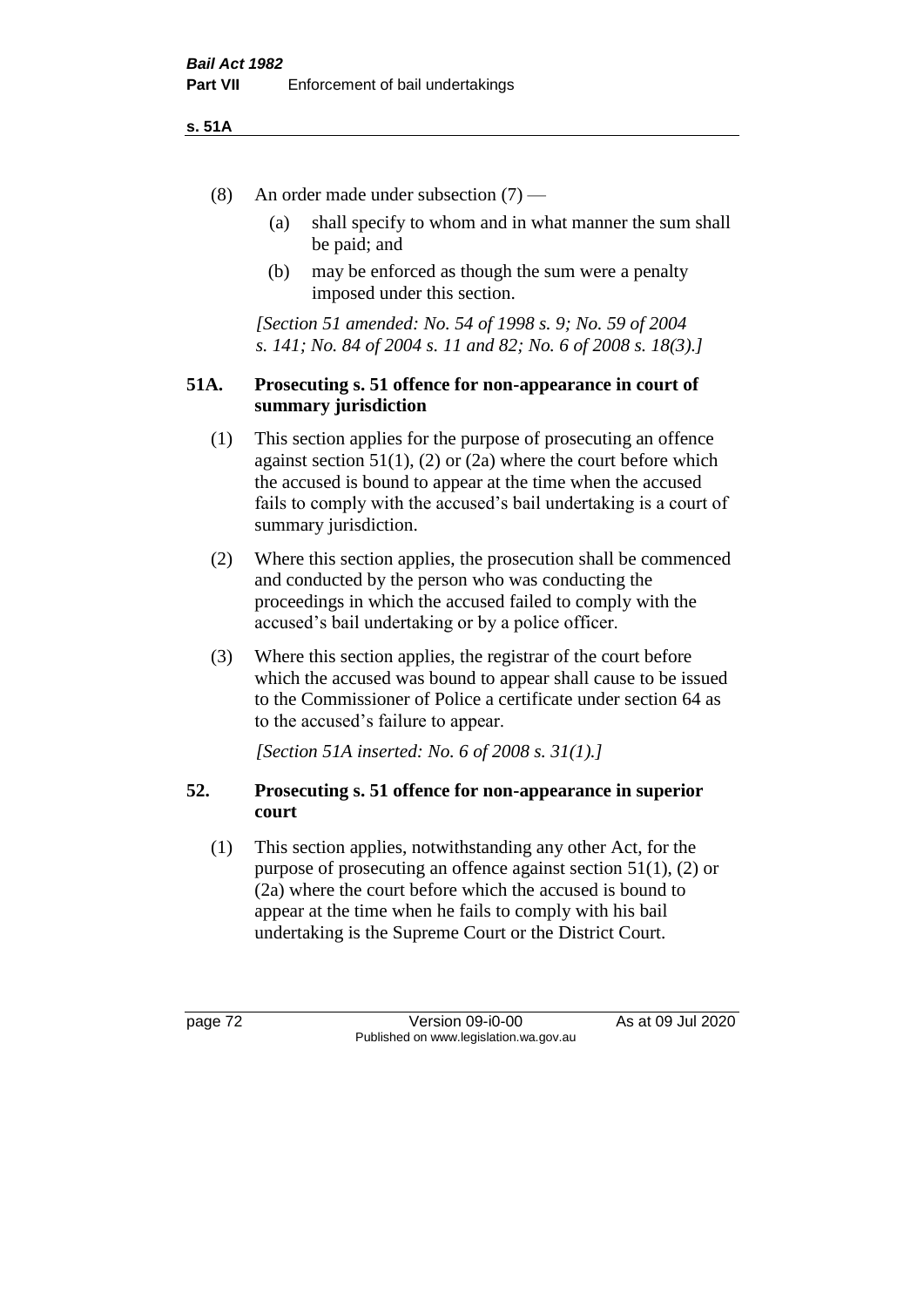- (2) Where this section applies, the accused shall be dealt with summarily for the offence and shall be so dealt with —
	- (a) by a judge of the Supreme Court in any case where the accused was bound to appear before the General Division of the Supreme Court;
	- (ab) by a judge of appeal in any case where the accused was bound to appear before the Court of Appeal;
	- (b) by a judge of the District Court in any case where the accused was bound to appear before that Court.
- (3) A prosecution for an offence which is to be dealt with under this section shall be commenced by the authorised officer (as defined in section 80 of the *Criminal Procedure Act 2004*) who was conducting the proceedings in which the accused failed to comply with his bail undertaking or by a police officer —
	- (a) where subsection  $(2)(a)$  or (ab) applies, in the Supreme Court; and
	- (b) where subsection (2)(b) applies, in the District Court.
- (3a) Where this section applies, a person authorised under subsection (3b) shall cause to be issued to the Commissioner of Police a certificate under section 64 as to the accused's failure to appear.
- (3b) The Chief Justice, in respect of cases where the court before which the accused was bound to appear is the Supreme Court, and the Chief Judge, in respect of cases where the court before which the accused was bound to appear is the District Court, may authorise a person or persons, by name or office, to perform the function referred to in subsection (3a).
- (3c) A prosecution that has been commenced under subsection (3) by a police officer shall be conducted by the Director of Public Prosecutions.
- (4) Subject to section 51(3) and (5), a prosecution for an offence which is to be dealt with under this section is to be commenced

As at 09 Jul 2020 Version 09-i0-00 page 73 Published on www.legislation.wa.gov.au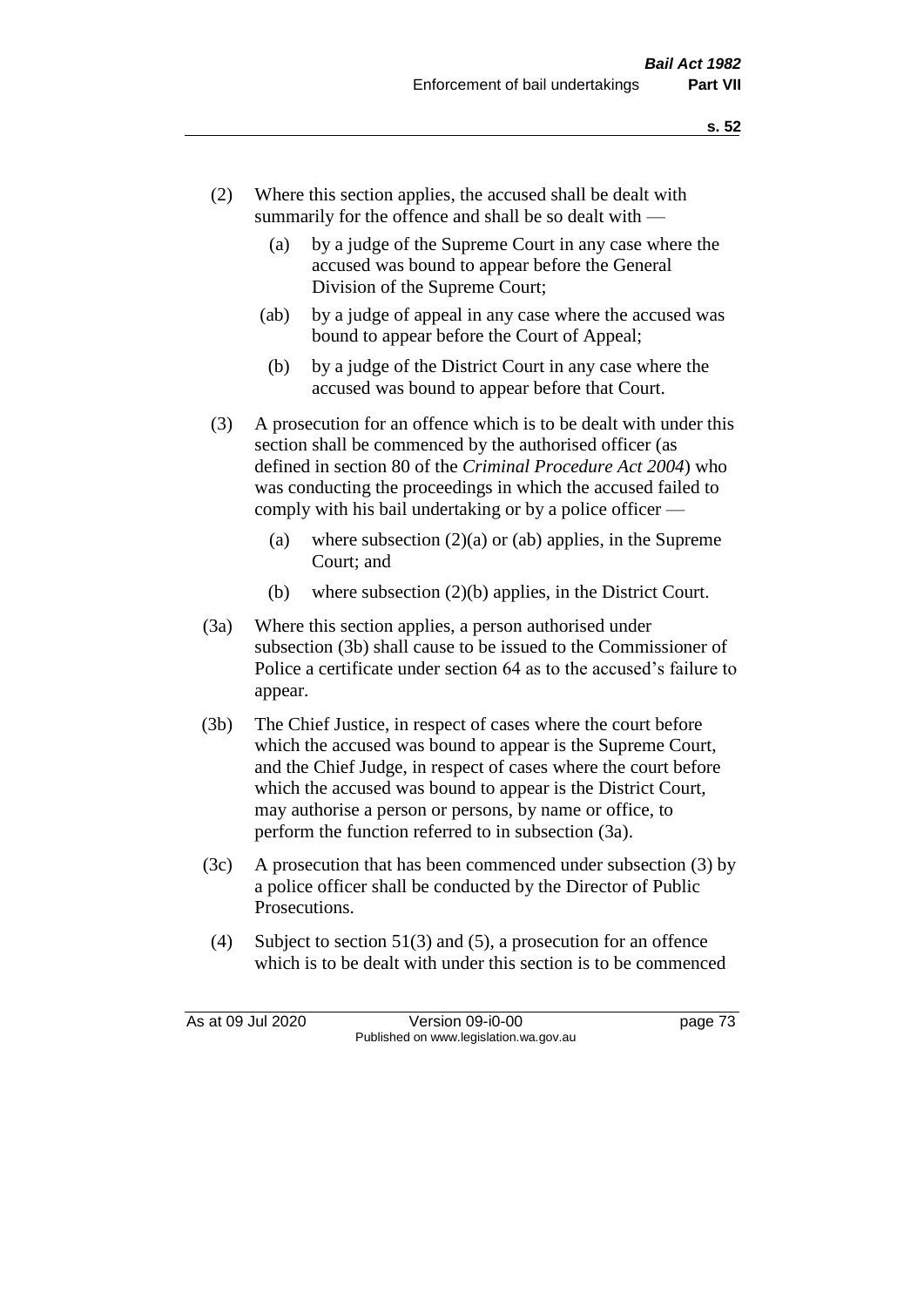and conducted under the *Criminal Procedure Act 2004* as if it were a prosecution of a simple offence in a court of summary jurisdiction, but —

- (a) no fees shall be charged by the Supreme Court or District Court for or in respect of any act or proceeding that relates to the prosecution; and
- (b) the Supreme Court or District Court cannot order a party to the prosecution to pay another party's costs of or relating to the prosecution, except under section 166(2) of the *Criminal Procedure Act 2004*.
- (5) If under section 51(6) or (7) the Supreme Court or the District Court imposes a pecuniary penalty the court may make an order under section 59 of the *Sentencing Act 1995* in respect of the amount payable.

*[Section 52 amended: No. 92 of 1994 s. 6; No. 78 of 1995 s. 8; No. 54 of 1998 s. 10; No. 45 of 2004 s. 28(2) and (4); No. 59 of 2004 s. 141; No. 84 of 2004 s. 11 and 82; No. 2 of 2008 s. 56(5); No. 6 of 2008 s. 32(1) and (2).]* 

# **53. Appeal against decision made under s. 52**

- (1) A person who is dissatisfied with a decision (as defined in section 6 of the *Criminal Appeals Act 2004*) made under section 52 may, with the leave of the Court of Appeal, appeal against it.
- (2) For the purposes of subsection (1), Part 2 of the *Criminal Appeals Act 2004*, with any necessary changes, applies as if —
	- (a) the decision referred to in subsection (1) were a decision of a court of summary jurisdiction; and
	- (b) a reference in that Part to a court of summary jurisdiction were a reference to the court that made the decision referred to in subsection (1); and
	- (c) a reference in that Part to commencing an appeal were a reference to applying for leave to appeal.

**s. 53**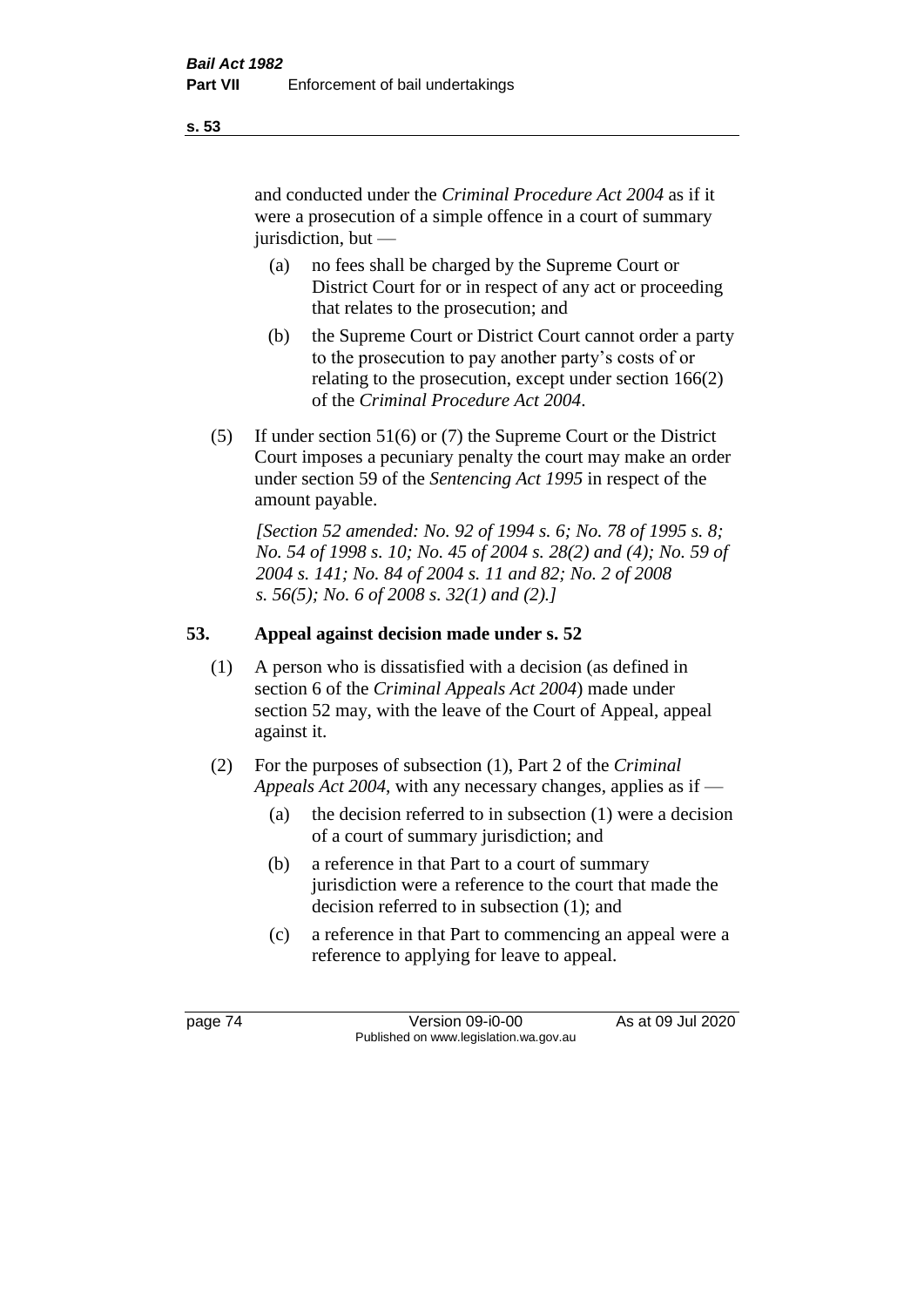(3) Despite section 13(1) of the *Criminal Appeals Act 2004*, the appeal is to be dealt with by the Court of Appeal.

*[Section 53 inserted: No. 45 of 2004 s. 28(3); amended: No. 84 of 2004 s. 11 and 82.]*

#### **54. Bailed accused may be taken before judicial officer to show cause against variation or revocation of bail**

 $(1a)$  In this section —

*relevant officer* means —

- (a) if the court before which the accused is required to appear is the District Court, the Supreme Court or the Court of Appeal — the prosecutor; or
- (b) in any other case the prosecutor or a police officer.
- (1) Where an accused has been released on bail the relevant officer may cause the accused to appear before an appropriate judicial officer to show cause why the accused's bail should not be varied or revoked if the relevant officer —
	- (a) has reasonable grounds to believe, or is notified in writing by a surety for the accused that the surety has reasonable grounds to believe, that the accused —
		- (i) is not likely to comply with any requirement of his bail undertaking mentioned in section  $28(2)(a)$  or (b); or
		- (ii) is, or has been, or is likely to be in breach of any condition of his bail undertaking mentioned in section  $28(2)(c)$ ; or
		- (iii) is, or has been, in breach of a home detention condition mentioned in section 28(2)(d);
	- (b) has reasonable grounds to believe that
		- (i) any surety for the accused's appearance is no longer suitable under section 39 to be a surety, or is dead; or

As at 09 Jul 2020 Version 09-i0-00 page 75 Published on www.legislation.wa.gov.au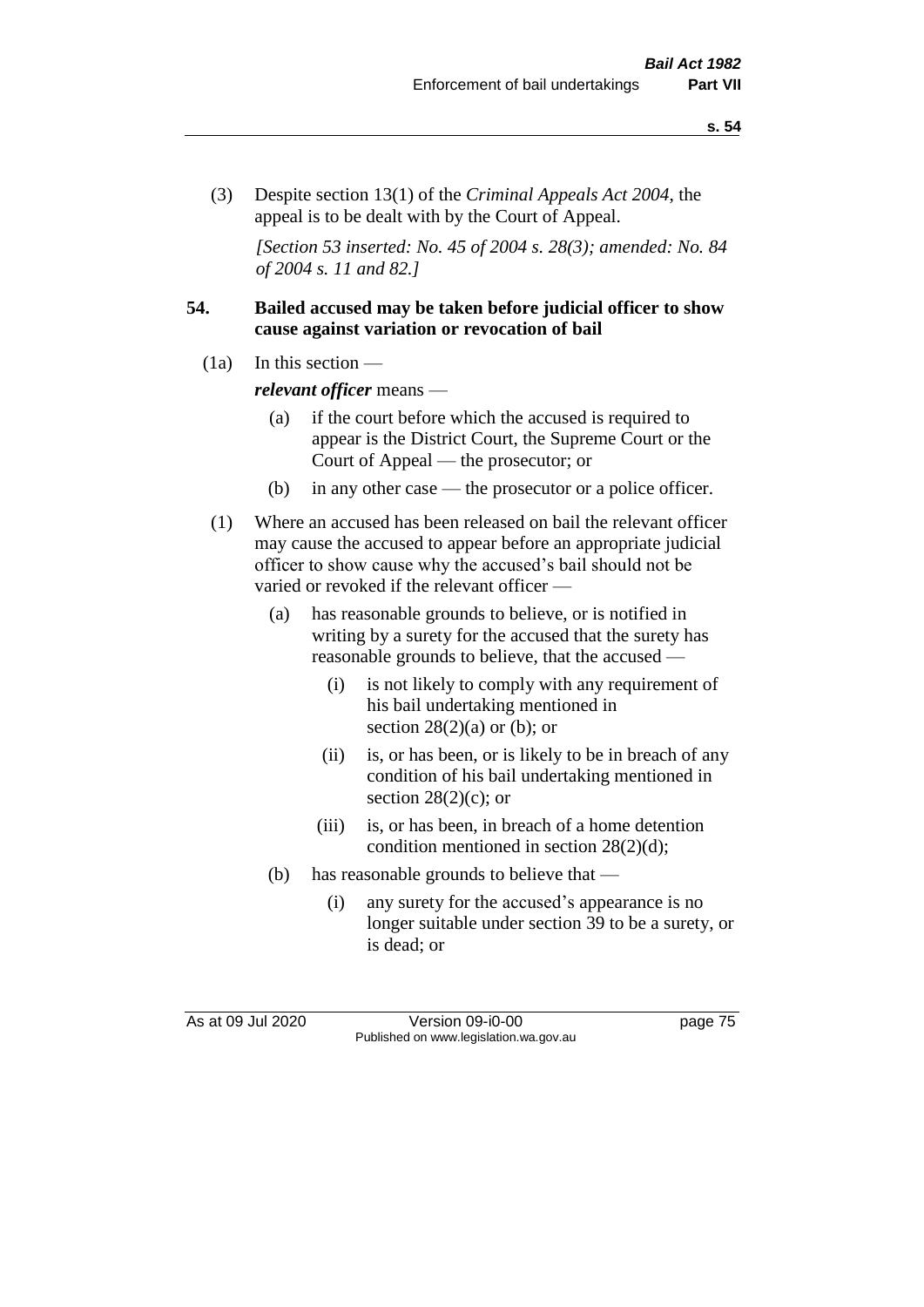| (ii) for any reason any security required under Part D |
|--------------------------------------------------------|
| of Schedule 1 is no longer sufficient; or              |

- (iii) in a case where the accused has been granted bail for the purposes of an appeal, the accused has discontinued the appeal or has not prosecuted it with all due diligence; or
- (iv) new facts have been discovered, new circumstances have arisen or the circumstances have changed since bail was granted (including that the accused is, or has become, a person linked to terrorism).
- (2) For the purposes of causing an accused to appear before an appropriate judicial officer as provided in subsection  $(1)$  —
	- (a) a police officer may arrest the accused without warrant and bring the accused before an appropriate judicial officer; or
	- (b) the relevant officer may apply to an appropriate judicial officer for a summons or warrant on any ground specified in subsection (1).
- (2a) A police officer shall not exercise the power conferred by subsection (2)(a) unless the police officer is the relevant officer or is requested in writing to do so by the relevant officer.
- (3) An application under subsection (2)(b) must be made, and proceedings on it are to be conducted —
	- (a) in a court of summary jurisdiction in accordance with regulations made under the *Criminal Procedure Act 2004*;
	- (b) in the Supreme Court or the District Court  $-\text{in}$ accordance with rules of court made under the *Criminal Procedure Act 2004*.
- (4) An accused arrested under this section shall be taken as soon as is practicable before an appropriate judicial officer unless he is arrested less than 24 hours before the time at which he is due to

page 76 Version 09-i0-00 As at 09 Jul 2020 Published on www.legislation.wa.gov.au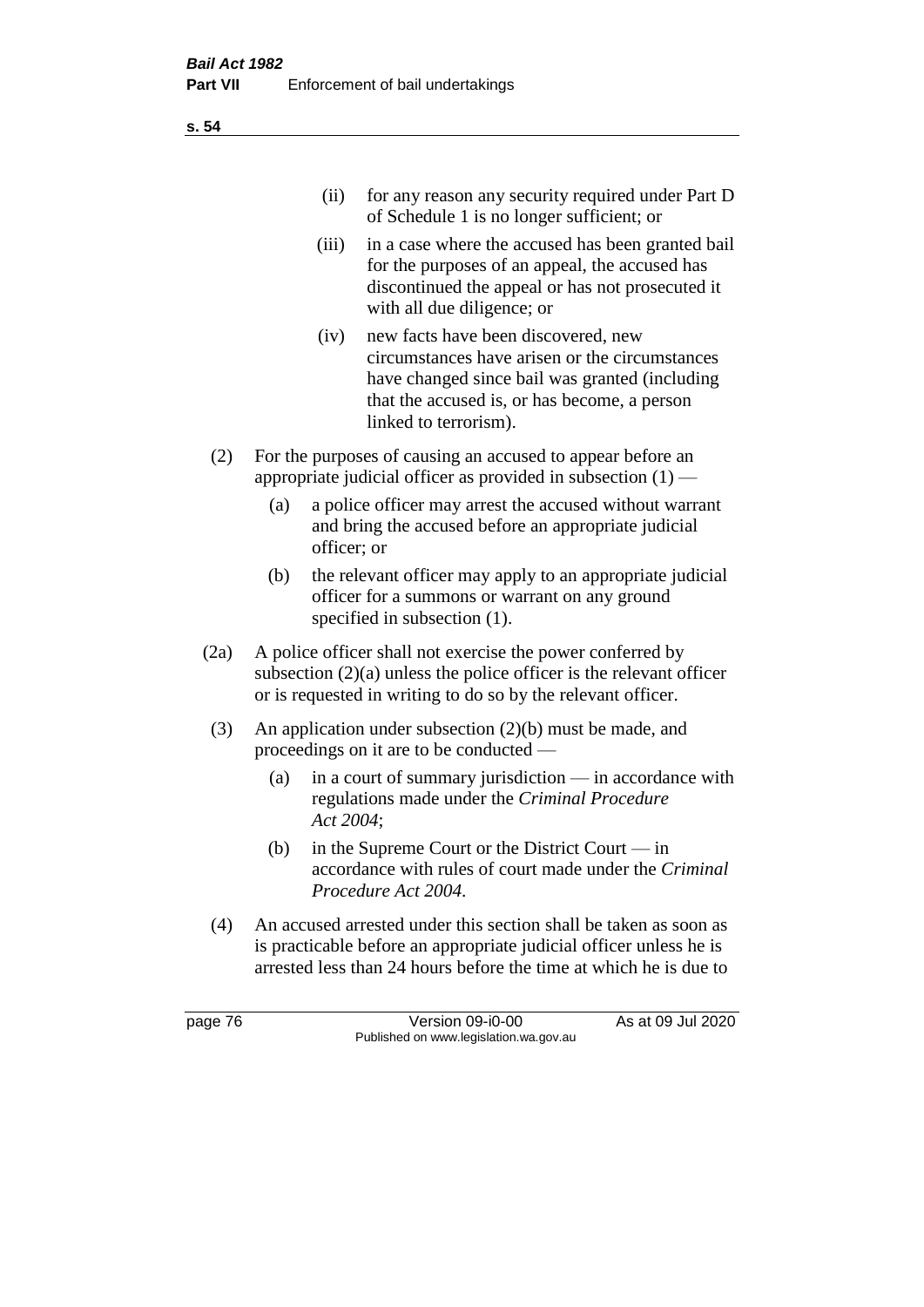appear in accordance with his bail undertaking, in which case he shall be held in custody and brought before an appropriate judicial officer at that time.

- $(5)$  If
	- (a) the court before which the accused is required to appear is the District Court, the Supreme Court or the Court of Appeal; and
	- (b) a police officer is satisfied that because of the urgency of the case it is not practicable for the prosecutor to exercise the power conferred by subsection (1),

the police officer may exercise that power.

(6) If a police officer, acting under subsection (5), exercises the power conferred by subsection (1), the police officer is to be regarded as the relevant officer for the purposes of this section.

*[Section 54 amended: No. 33 of 1989 s. 18; No. 61 of 1990 s. 12; No. 45 of 1993 s. 12; No. 59 of 2004 s. 141; No. 84 of 2004 s. 9, 11 and 82; No. 6 of 2008 s. 33(1)-(4); No. 15 of 2019 s. 10.]* 

#### **54A. Accused on committal may be taken for purposes of s. 54 before judicial officer by which committed**

- (1) This section applies to an accused
	- (a) who has been released on bail following the accused's committal to the District Court or the Supreme Court to be tried (otherwise than for murder) or sentenced or otherwise dealt with; and
	- (b) who has not made an appearance in that court on the committal; and
	- (c) who, in the opinion of the relevant officer under section 54, should be made to show cause in terms of subsection (1) of that section.
- (2) The relevant officer may, under section 54, cause an accused to whom this section applies to appear before a judicial officer

As at 09 Jul 2020 Version 09-i0-00 page 77 Published on www.legislation.wa.gov.au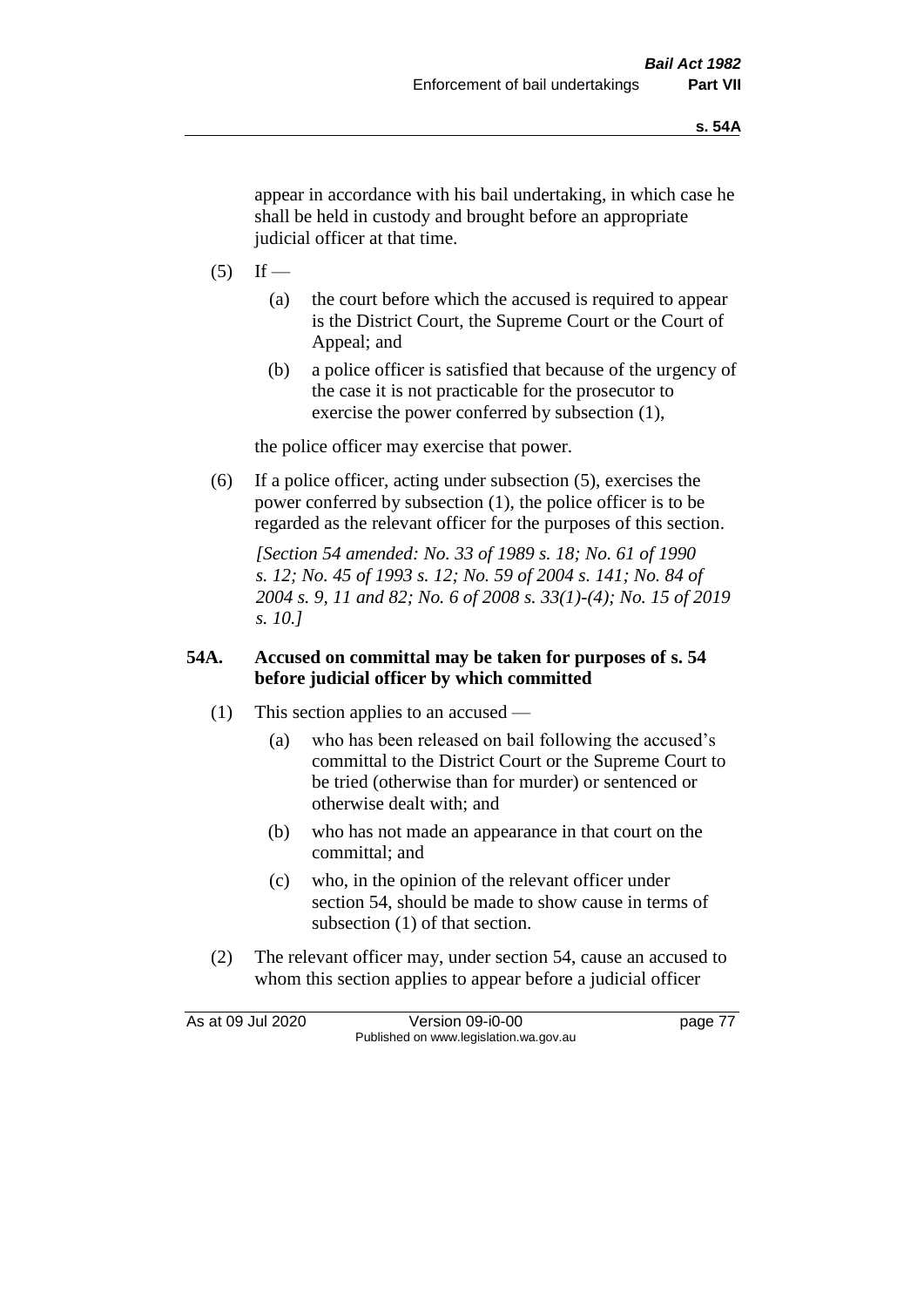**s. 55**

who is empowered to exercise jurisdiction in the court in which the committal order was made, instead of before an appropriate judicial officer.

- (3) A judicial officer before whom an accused so appears is to be regarded as an appropriate judicial officer for the purposes of section 54(2).
- (4) A judicial officer before whom an accused so appears is not obliged to exercise any power conferred by section 55 but may refuse to do so and direct the relevant officer to cause the accused to appear before an appropriate judicial officer.
- (5) A relevant officer shall comply with a direction given to that officer under subsection (4).

*[Section 54A inserted: No. 6 of 2008 s. 34; amended: No. 29 of 2008 s. 24(6).]*

#### **55. Accused before court under s. 54, judicial officer may revoke bail of etc.**

- (1) If the judicial officer before whom an accused appears under section 54 is satisfied that —
	- (a) the accused is not likely to comply with any requirement of his bail undertaking mentioned in section 28(2)(a) or  $(b)$ ; or
	- (b) he is, or has been, or is likely to be, in breach of any condition of his bail undertaking mentioned in section  $28(2)(c)$ ; or
	- (ba) he is, or has been, in breach of a home detention condition mentioned in section 28(2)(d); or
		- (c) any of the grounds set out in section  $54(1)(b)$  has been established,

he may —

(d) revoke the bail and remand the accused in custody to appear at the time and place specified, or deemed by section 31(3) to be specified, in his bail undertaking; or

page 78 Version 09-i0-00 As at 09 Jul 2020 Published on www.legislation.wa.gov.au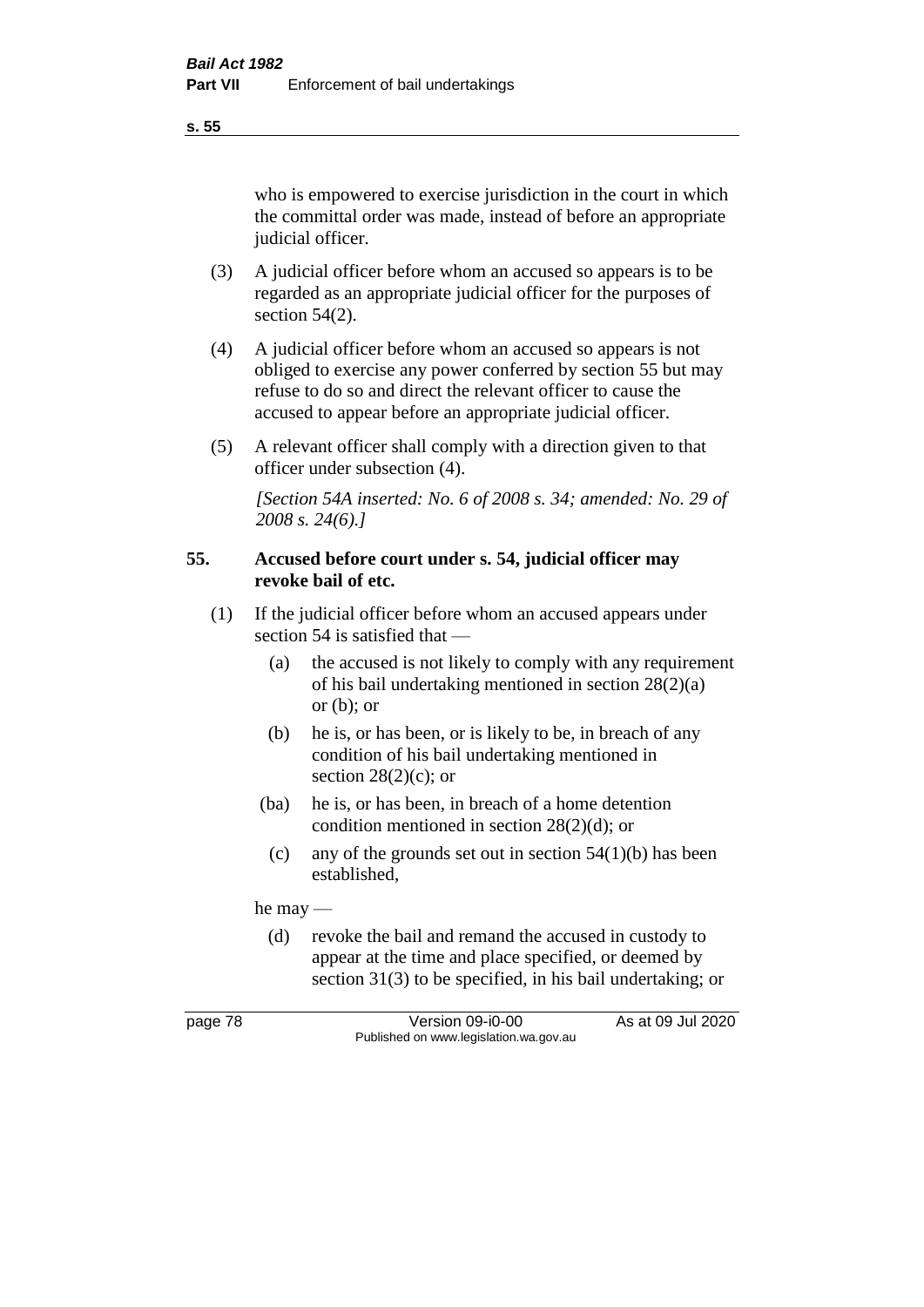- (e) revoke the bail and grant fresh bail to the accused in accordance with this Act, other than clause 2 of Part B of Schedule 1.
- (2) If the judicial officer before whom the accused so appears is not satisfied as to any of the matters mentioned in subsection (1)(a), (b), or (c) he shall release the accused on his existing bail undertaking and, with the consent in writing of the surety, on any existing surety undertaking.

*[Section 55 amended: No. 61 of 1990 s. 13; No. 45 of 1993 s. 12; No. 84 of 2004 s. 82.]* 

*[56. Deleted: No. 6 of 2008 s. 35.]*

#### **57. Offence under s. 51, court to order forfeiture of money under bail undertaking**

- (1) Where an accused is convicted of an offence against section  $51(1)$ ,  $(2)$  or  $(2a)$ , the court by which he is convicted shall, whether or not an application is made therefor by the prosecutor, order that the full amount agreed to be forfeited, in the accused's bail undertaking, be forfeited to the State.
- (2) Notwithstanding subsection (1), the court may decline to make an order thereunder or may order forfeiture in part only where the accused shows to the satisfaction of the judicial officer —
	- (a) that, by reason of a change of circumstances since the bail undertaking was entered into, an order for forfeiture, or for forfeiture in full (as the case may be), would cause excessive hardship to the accused or his dependants; and
	- (b) that such hardship would not be relieved by the exercise of one of the powers conferred by section 59.
- (3) Without prejudice to the recovery of such an amount as a civil debt due to the State, any amount to be paid under an order made under this section is to be paid, and its payment may be enforced under Part 5 of the *Fines, Penalties and Infringement*

As at 09 Jul 2020 Version 09-i0-00 page 79 Published on www.legislation.wa.gov.au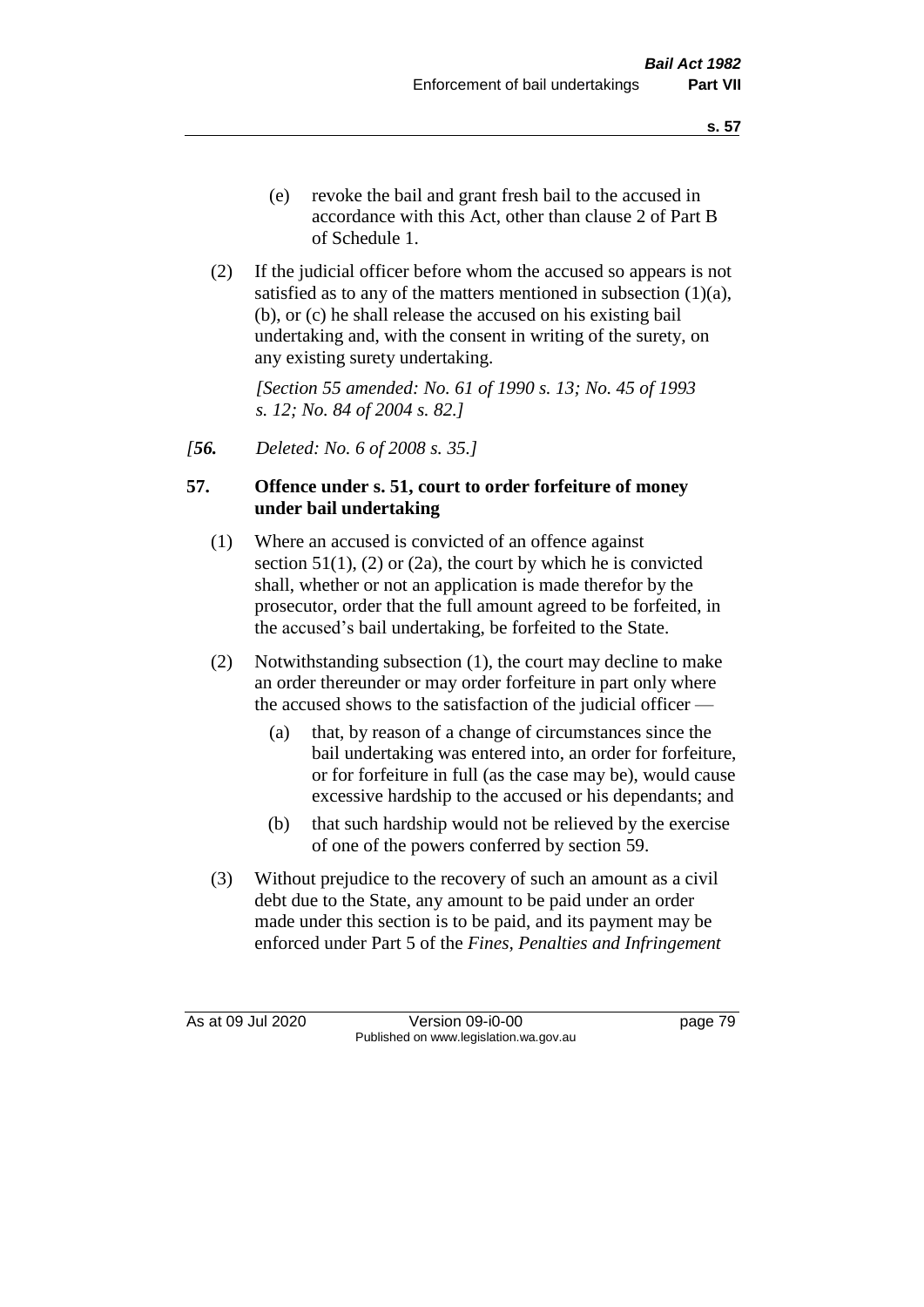**s. 58**

*Notices Enforcement Act 1994*, unless an order has been made under subsection (4).

(4) If under this section the Supreme Court or the District Court makes an order requiring the payment of money, the court may make an order under section 59 of the *Sentencing Act 1995* in respect of the amount payable and for that purpose that section, with any necessary changes, applies as if the amount were a fine imposed on the accused.

*[Section 57 amended: No. 74 of 1984 s. 19; No. 92 of 1994 s. 7; No. 78 of 1995 s. 8; No. 54 of 1998 s. 11; No. 65 of 2003 s. 121(3); No. 84 of 2004 s. 82.]* 

# **58. Automatic forfeiture of money on expiration of one year after absconding**

- (1) If after the expiration of one year from the day on which the accused is required to appear in court in accordance with the requirement of his bail undertaking mentioned in section  $28(2)(a)$  he has not —
	- (a) been arrested under section 59B; or
	- (b) appeared in court in accordance with the requirement of his bail undertaking mentioned in section 28(2)(b); or
	- (c) otherwise surrendered himself or been taken into custody to be dealt with on the charge or charges for which the bail undertaking was entered into,

the full amount specified in the bail undertaking shall, on the expiration of the said period, be forfeited to the State by virtue of this section without any order of the court or other formality.

(2) Upon the occurrence of a forfeiture under subsection (1) any security given by the accused may be resorted to by the State as if an order of forfeiture had been made under section 57(1).

*[Section 58 amended: No. 65 of 2003 s. 121(3); No. 84 of 2004 s. 82; No. 6 of 2008 s. 18(3) and 36(2).]*

page 80 Version 09-i0-00 As at 09 Jul 2020 Published on www.legislation.wa.gov.au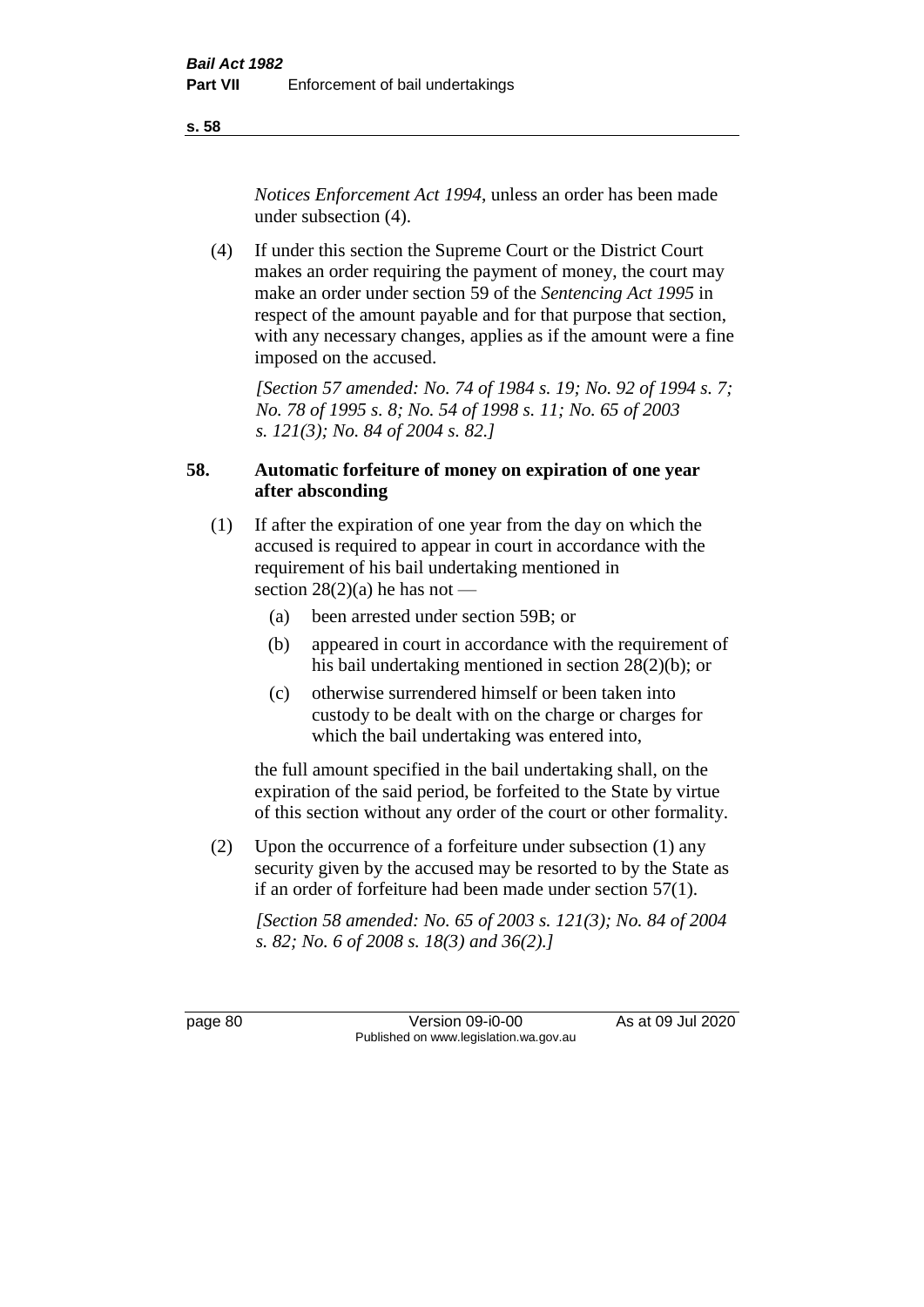**s. 59**

# **Part VIII — Miscellaneous**

# **59. Order for forfeiture, court's additional powers as to**

A court or an appropriate judicial officer who makes an order for forfeiture under section 49 or 57 may, when doing so, or at any time thereafter, further order —

- (a) that payment of any sum be made by specified instalments or be postponed to a specified date; or
- (b) that any security given be applied in or towards payment of the sum forfeited; or
- (c) that the accused or the surety, as the case may be, do all such things and execute all such documents as may be necessary, or as may be specified in the order, for the purpose of vesting any security in the State or enabling the State to realize the same or to resort thereto to recover the sum forfeited,

and the court or an appropriate judicial officer may at any time vary or revoke an order made under paragraph (a), (b), or (c).

*[Section 59 amended: No. 65 of 2003 s. 121(3); No. 84 of 2004 s. 82.]*

# **59A. If bail dispensed with, accused may be taken before judicial officer for reconsideration of matter**

 $(1)$  In this section —

*relevant officer* has the meaning given in section 54(1a).

(2) Where the requirement for bail has been dispensed with for an accused under section 7A, the relevant officer may cause the accused to appear before an appropriate judicial officer for reconsideration of the matter, if the relevant officer has reasonable grounds to believe that the accused is not likely to appear at the time and place specified in a notice under section 13A(3).

As at 09 Jul 2020 Version 09-i0-00 page 81 Published on www.legislation.wa.gov.au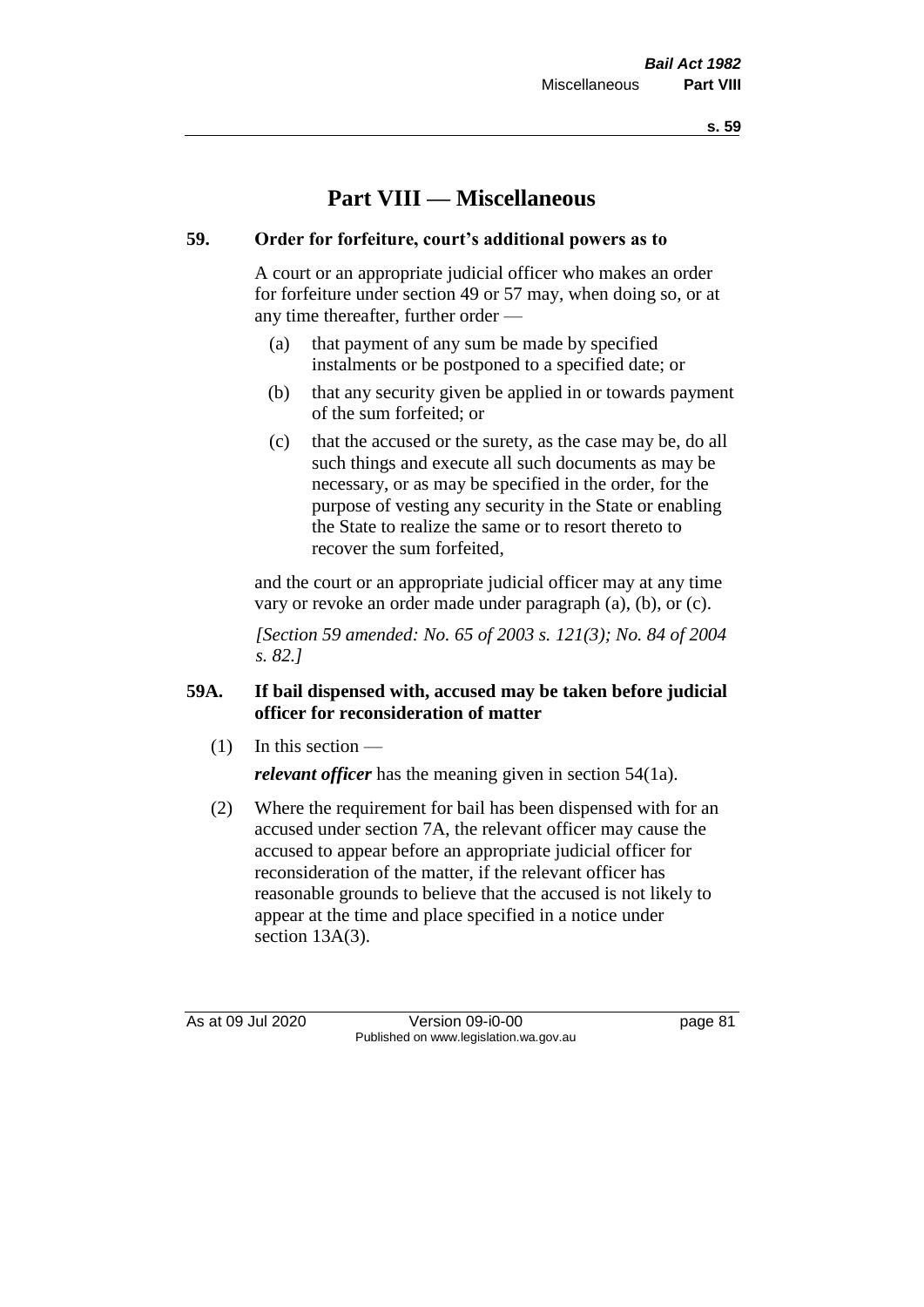- (3) Section 54(2), (2a), (3) and (4) apply, with necessary modifications, for the purposes of subsection (2).
- (4) The judicial officer before whom an accused appears under subsection (2) shall reconsider the accused's case and may, notwithstanding section 13 —
	- (a) again dispense with the requirement for bail; or
	- (b) grant bail; or
	- (c) refuse to grant bail,

in accordance with this Act, for the accused's appearance in court.

- $(5)$  If
	- (a) the court before which the accused is required to appear is the District Court, the Supreme Court or the Court of Appeal; and
	- (b) a police officer is satisfied that because of the urgency of the case it is not practicable for the prosecutor to exercise the power conferred by subsection (2),

the police officer may exercise that power.

(6) If a police officer, acting under subsection (5), exercises the power conferred by subsection (2), the police officer is to be regarded as the relevant officer for the purposes of this section.

*[Section 59A inserted: No. 6 of 2008 s. 36(1).]*

#### **59B. Absconding accused, warrant for arrest of**

#### Where —

(a) at any time after that specified in an accused's bail undertaking for an accused's appearance the accused has failed to comply with the requirements of the accused's bail undertaking mentioned in section  $28(2)(a)$  or (b); or

page 82 Version 09-i0-00 As at 09 Jul 2020 Published on www.legislation.wa.gov.au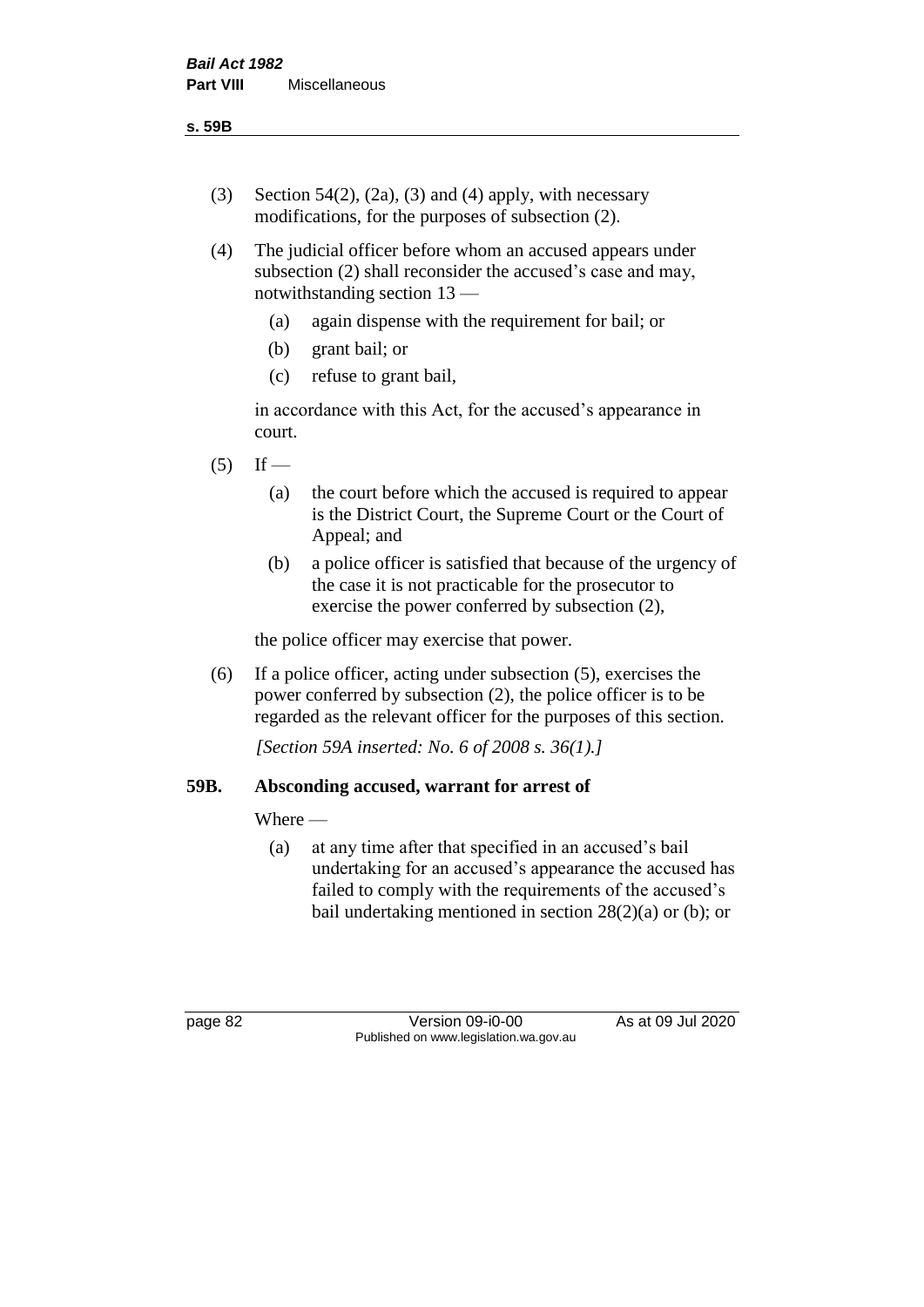(b) an accused has failed to appear at the time and place specified in a notice under section 13A(3),

the court before which the accused was required to appear may issue a warrant to arrest the accused and bring the accused before that court or a court of like jurisdiction.

*[Section 59B inserted: No. 6 of 2008 s. 36(1).]*

# **60. Change of address, accused and surety to notify**

Where the residential address of —

- (a) an accused who has been released on bail or for whom the requirement for bail has been dispensed with; or
- (b) a surety,

changes from that appearing on his bail undertaking, surety undertaking or notice under section 13A(3), as the case may be, he shall forthwith, in writing, notify details of the change to the registrar of the court before which, at the time when the change occurs, the accused is required to appear, and if without reasonable cause he fails to do so he commits an offence.

Penalty: \$1 000.

*[Section 60 amended: No. 50 of 2003 s. 37(5); No. 59 of 2004 s. 141; No. 84 of 2004 s. 82; No. 6 of 2008 s. 37.]*

# **61. Failing to bring arrested person before court or person able to grant bail, offence**

- (1) A person to whom this section applies commits an offence if, having arrested another for an offence, he wilfully and without reasonable excuse fails to take that other person, or cause him to be taken, as soon as is practicable —
	- (a) before an authorised officer or judicial officer empowered by this Act to grant bail for that offence; or
	- (b) before a court.

Penalty: \$1 000 or imprisonment for 12 months or both.

As at 09 Jul 2020 Version 09-i0-00 page 83 Published on www.legislation.wa.gov.au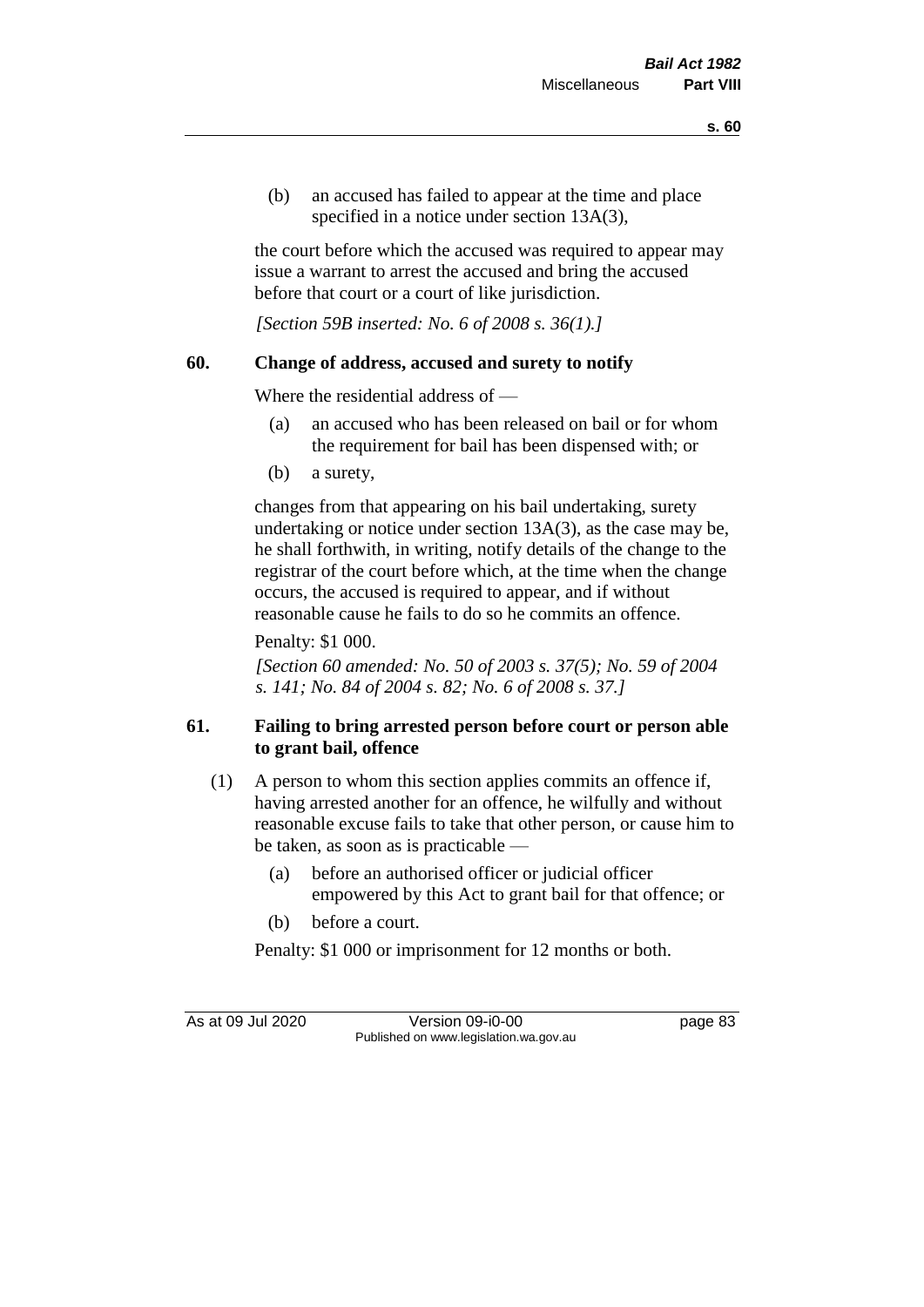#### **s. 62**

- (2) This section applies to a person who
	- (a) is not empowered by this Act to grant bail for the offence; or
	- (b) being so empowered, elects to act under section 6(7).

*[Section 61 amended: No. 15 of 1988 s. 17; No. 59 of 2006 s. 4(4); No. 6 of 2008 s. 38.]* 

# **62. Giving false information for bail purposes, offence**

A person who for the purpose of obtaining —

- (a) a grant of bail for himself or a variation of the terms and conditions thereof; or
- (b) approval of himself as a surety,

makes any statement which he knows is false in a material particular, or recklessly makes any statement which is false in a material particular, commits an offence.

Penalty: \$1 000 or imprisonment for 12 months or both.

# **63. Protection from personal liability**

A person shall not be liable in civil proceedings on account of anything done, or omitted to be done, by him in good faith in the course of carrying out any provision of this Act, or purporting to be so done or omitted; but the liability (if any) of any other person (including the State or the Commonwealth) as his employer is not affected by this section and shall be determined as if it had not been passed.

*[Section 63 amended: No. 65 of 2003 s. 121(4).]*

#### **64. Proving appearance or non-appearance by accused**

Where it is required for the purposes of this Act to prove —

(a) that an accused did not appear before a particular court, at a particular place, on a particular day, at a particular time or during a particular period; or

page 84 Version 09-i0-00 As at 09 Jul 2020 Published on www.legislation.wa.gov.au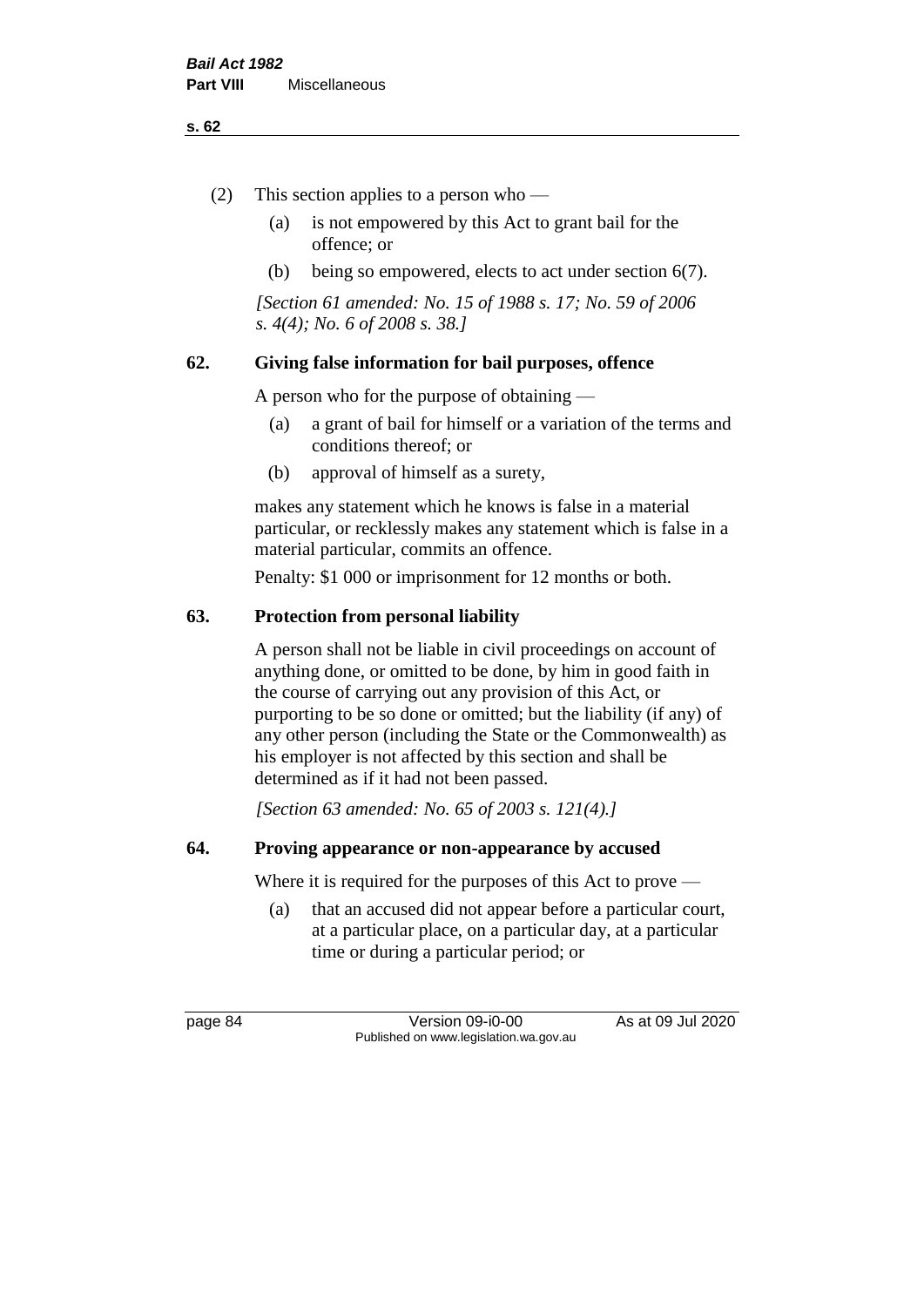(b) the day, time or period when or during which an accused did appear before a particular court at a particular place,

a certificate as to any such matter, purporting to be signed by a judicial officer or registrar of the court before which the accused was required to appear, shall be evidence of the matter so certified.

*[Section 64 amended: No. 59 of 2004 s. 141; No. 84 of 2004 s. 82.]* 

# **65. Bail undertakings by child, effect of**

A bail undertaking entered into by a person who is under the age of 18 years shall bind him as if he were of full age.

# **66. Other powers or duties to grant bail abolished**

- (1) Any power or duty that, at the commencement of this Act, exists apart from statute to grant bail to an accused awaiting an appearance in court for an offence, is abolished.
- (2) Subsection (1) has effect notwithstanding anything in section 16 of the *Supreme Court Act 1935*.
- (3) In subsection (1) *statute* means an Act of the Parliament of Western Australia, other than the *Supreme Court Act 1935*.

*[Section 66 amended: No. 84 of 2004 s. 82.]*

#### **66A. Delegation by registrar of court**

- (1) The registrar of a court may, either generally or as otherwise provided by the instrument of delegation, by instrument signed by him, delegate to an officer of that court any function conferred on him by or under this Act other than —
	- (a) this power of delegation; or
	- (aa) a function conferred by section  $11(3)$  or  $36(1)(a)$ ; or
	- (b) any function that a judicial officer has required him to perform personally.

As at 09 Jul 2020 Version 09-i0-00 page 85 Published on www.legislation.wa.gov.au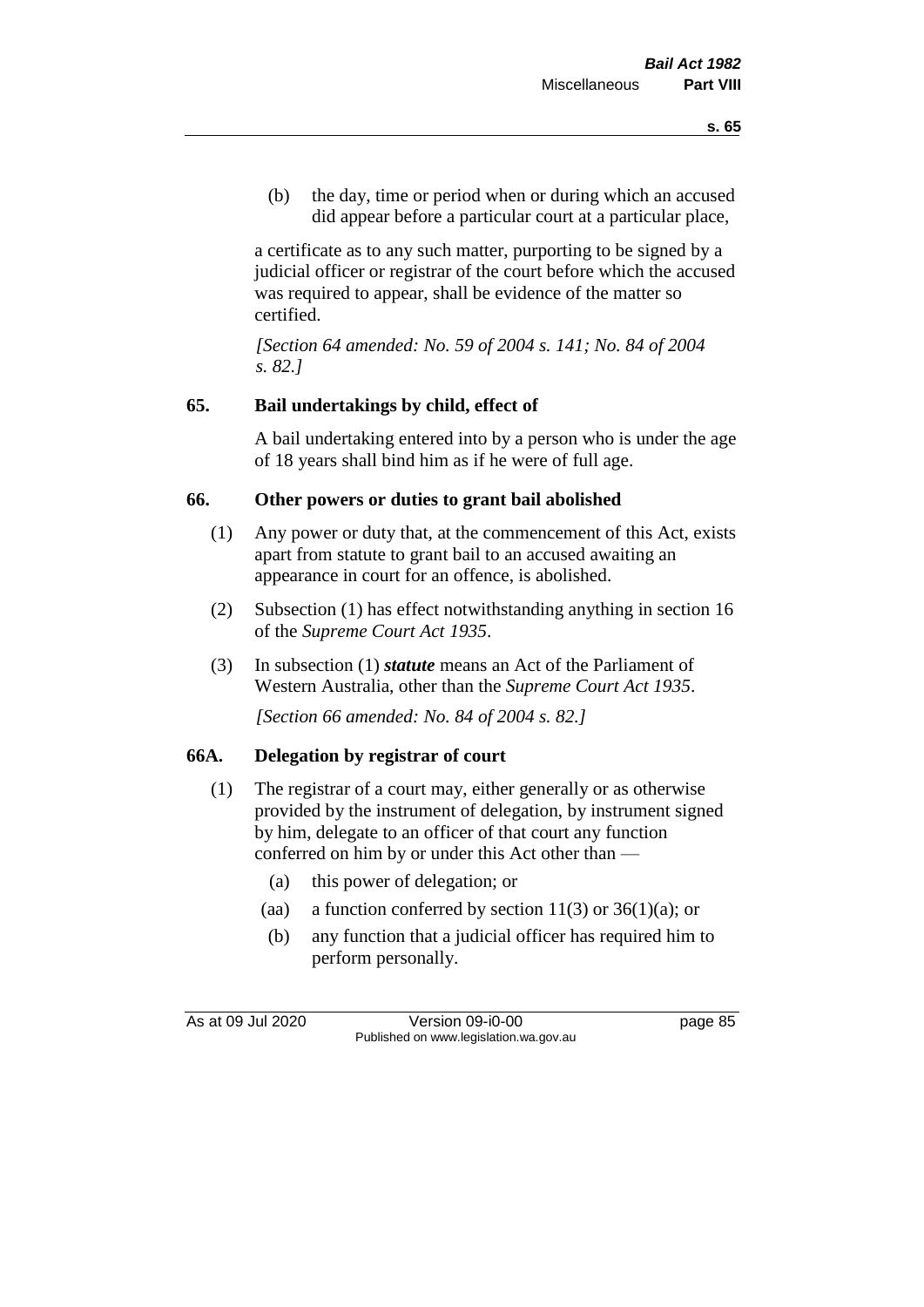**s. 66B**

(2) The superintendent of a detention centre under the *Young Offenders Act 1994* may, either generally or as otherwise provided by the instrument of delegation, by instrument signed by him, delegate to an officer of the Public Sector agency principally assisting the Minister administering that Act in its administration any function conferred on him by or under this Act, other than this power of delegation.

*[Section 66A inserted: No. 15 of 1988 s. 18; amended: No. 49 of 1988 s. 89; No. 31 of 1993 s. 8; No. 59 of 2004 s. 141; No. 65 of 2006 s. 52; No. 6 of 2008 s. 39.]* 

# **66B. Video link or audio link, use of in bail proceedings**

 $(1)$  In this section —

*audio link* means facilities (including telephone) that enable, at the same time, a judicial officer or authorised officer at one place to hear the accused at another place and vice versa;

*bail proceedings* means any proceedings under this Act including —

- (a) proceedings on a case for bail;
- (b) proceedings relating to the variation or revocation of bail;
- (c) proceedings on an application under section 48 or 49;
- (d) proceedings on an appeal under section 15A or 53;

*video link* means facilities (including closed circuit television) that enable, at the same time, a judicial officer or authorised officer at one place to see and hear the accused at another place and vice versa.

- (2) Bail proceedings may be conducted by means of a video link or an audio link.
- (3) Without limiting subsection (2), if a provision of this Act requires or authorises an accused to be brought before, or appear before, a court, judicial officer or authorised officer, the accused

page 86 Version 09-i0-00 As at 09 Jul 2020 Published on www.legislation.wa.gov.au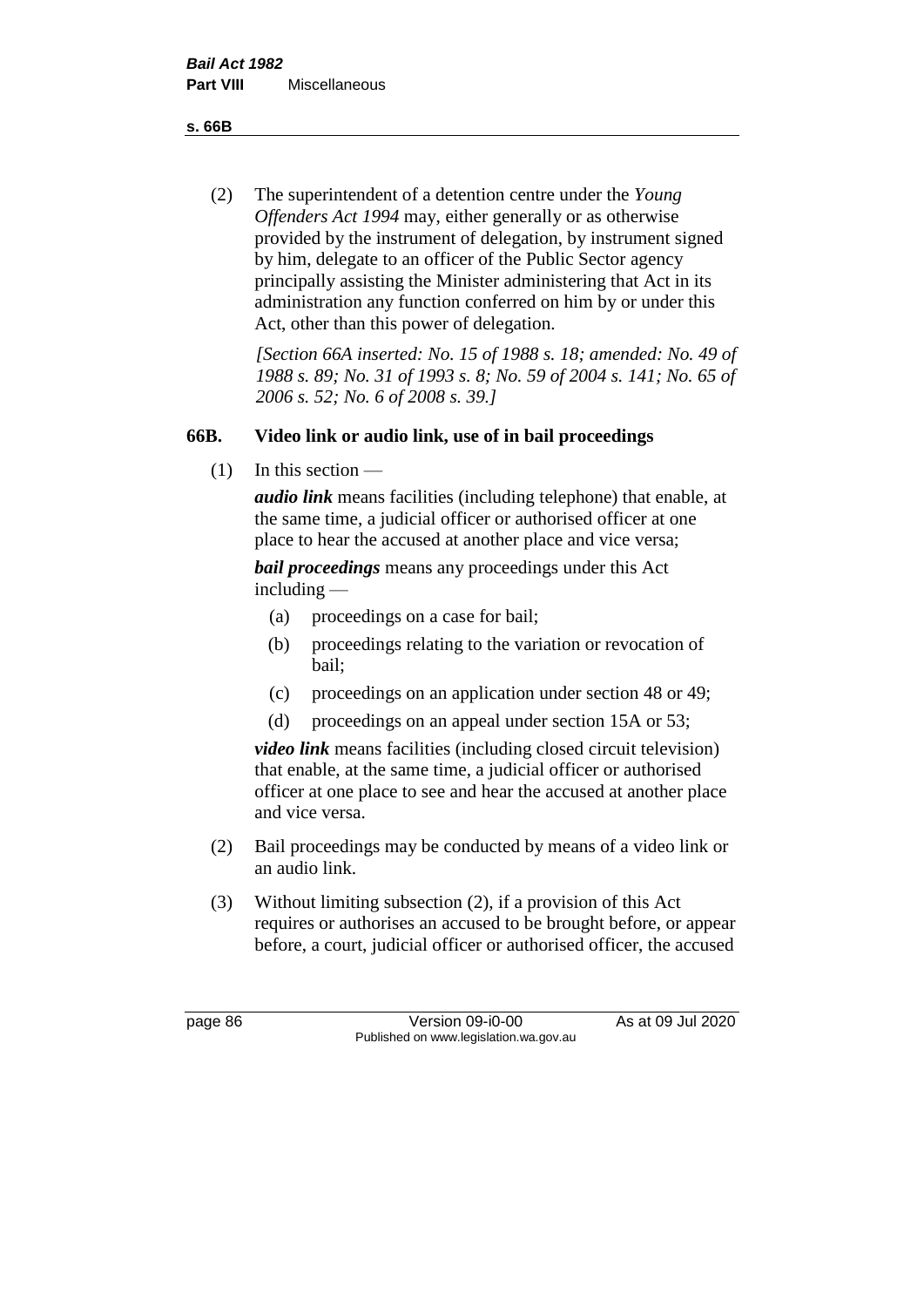may be brought before, or appear before, the court or officer by means of a video link or an audio link.

- (4) An audio link is not to be used under this section unless a video link is not available and cannot reasonably be made available.
- (5) Nothing in this section prevents a court, judicial officer or authorised officer from requiring that an accused be brought before, or appear before, the court or officer in person for the purposes of bail proceedings.

*[Section 66B inserted: No. 6 of 2008 s. 40(1).]*

#### **66C. Protection of terrorist intelligence information in bail proceedings**

- (1) In proceedings on a case for bail, the judicial officer must take all reasonable steps to maintain the confidentiality of information that the judicial officer considers is terrorist intelligence information, including steps —
	- (a) to receive evidence and hear argument about the information in private and in the absence of any person other than the prosecutor and any other person to whose presence the prosecutor consents; and
	- (b) to prohibit the publication of, or a reference to, terrorist intelligence information; and
	- (c) to order that the following documents must be provided in a redacted form —
		- (i) an approved form given under section 8;
		- (ii) a report made in accordance with section 24 or 24A.
- (2) If the judicial officer considers that the information is not terrorist intelligence information, the judicial officer must —
	- (a) give the prosecutor the opportunity to withdraw the information from consideration; and
	- (b) if the information is withdrawn, prohibit the publication of, or a reference to, the information.

As at 09 Jul 2020 Version 09-i0-00 page 87 Published on www.legislation.wa.gov.au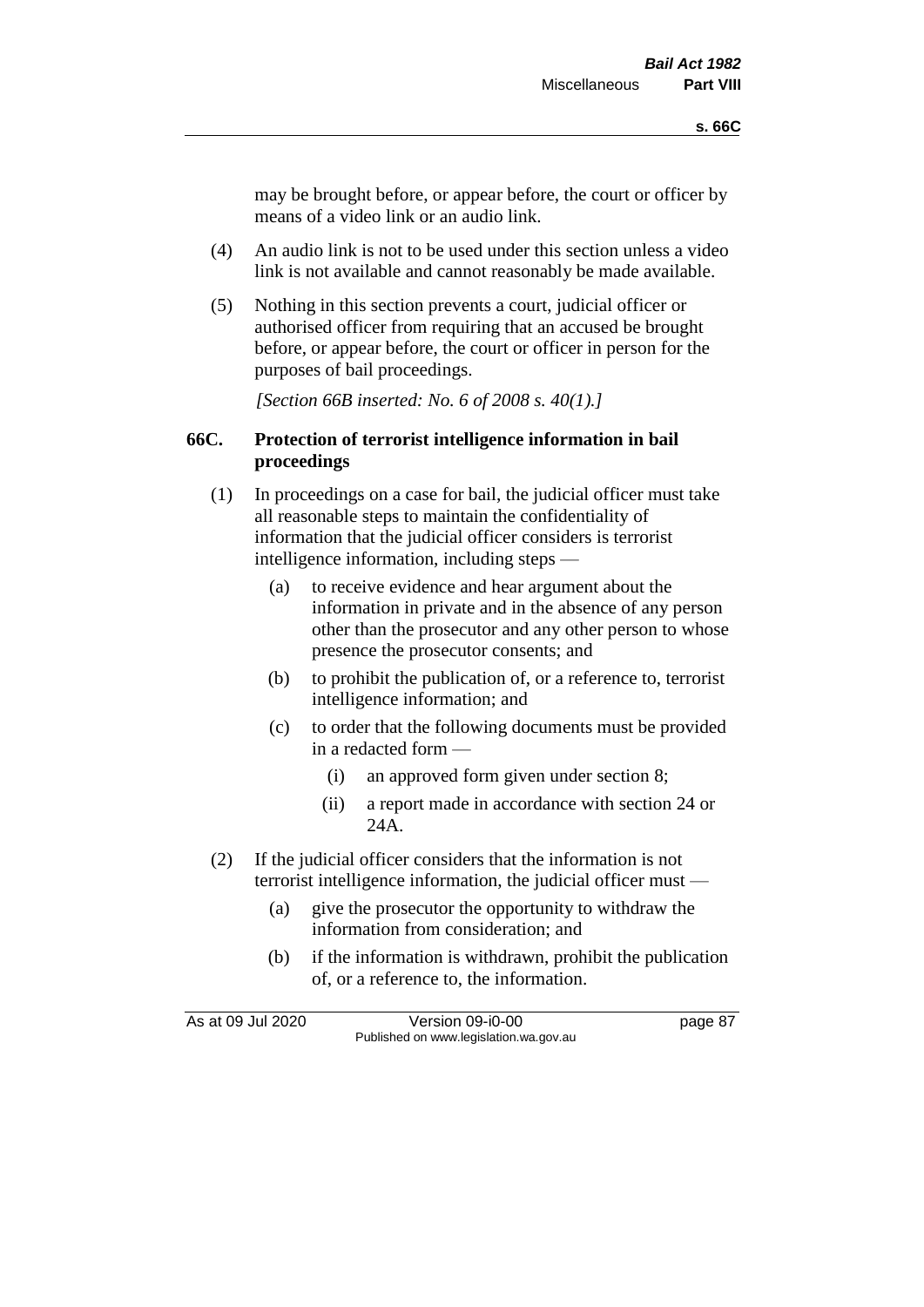**s. 66D**

- (3) Despite subsections (1) and (2), the judicial officer may disclose terrorist intelligence information or information withdrawn under subsection  $(2)$  to any of the following —
	- (a) the Attorney General;
	- (b) a court;
	- (c) a person to whom the prosecutor authorises disclosure.

*[Section 66C inserted: No. 15 of 2019 s. 11.]*

# **66D. Annual report to include information about application of s. 66C**

 $(1)$  In this section —

*accountable authority* means the accountable authority, as defined in the *Financial Management Act 2006* section 3, of the department of the Public Service principally assisting in the administration of this Act;

*protected information* means information the disclosure of which would contravene a written law or an order of a court;

*sensitive information* means information the disclosure of which could reasonably be expected —

- (a) to prejudice national security; or
- (b) to endanger a person's life or physical safety; or
- (c) to threaten significant damage to infrastructure or property; or
- (d) to prejudice a criminal investigation; or
- (e) to reveal intelligence gathering methodologies, investigative techniques or technologies or covert practices; or
- (f) to enable the discovery of the existence or identity of a confidential source of information relevant to law enforcement.

page 88 Version 09-i0-00 As at 09 Jul 2020 Published on www.legislation.wa.gov.au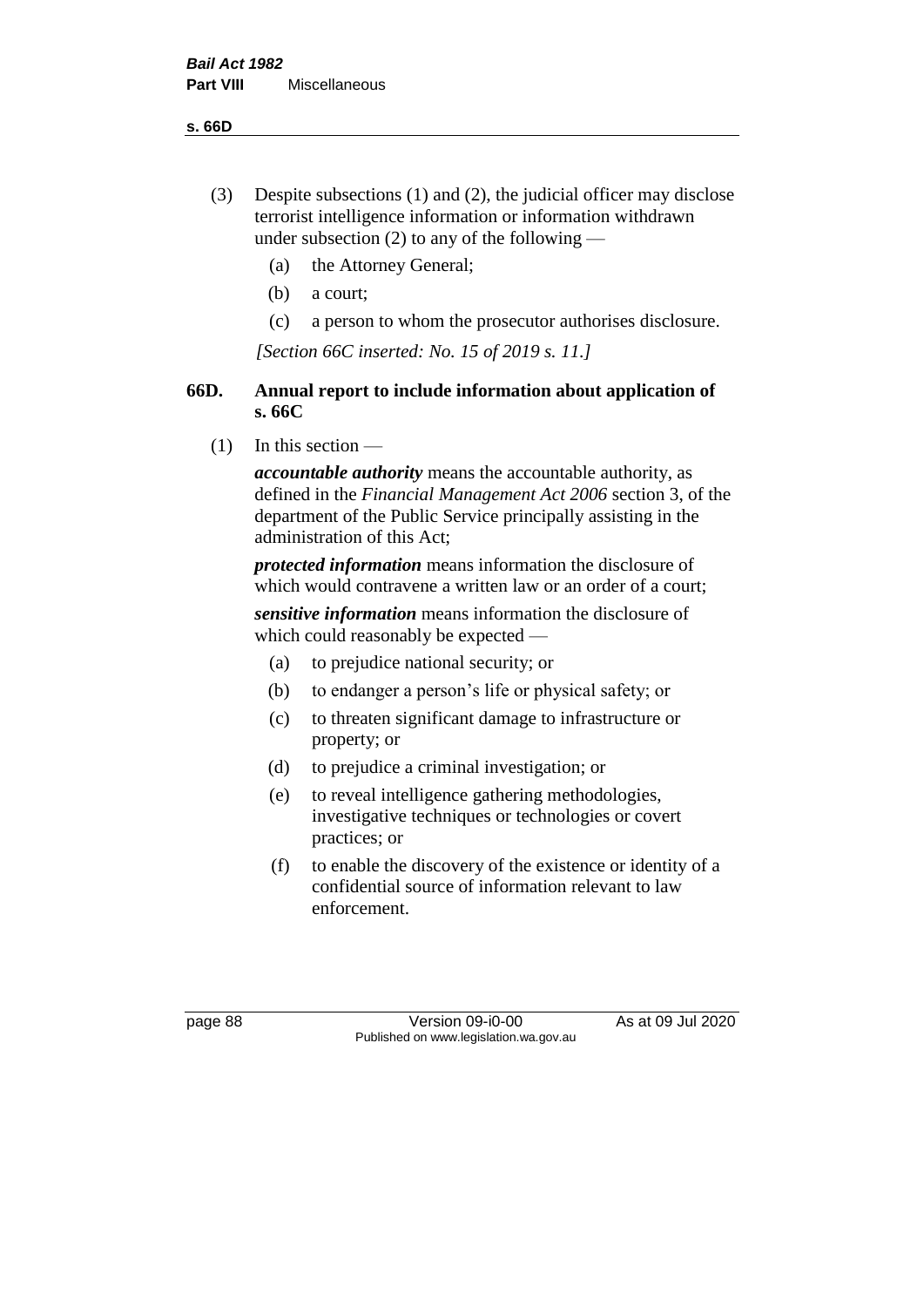- (2) Subject to subsections (7) and (8), the accountable authority must, in each annual report submitted under the *Financial Management Act 2006* Part 5 Division 2, include information relating to action taken under section  $66C(1)$  in proceedings on a case for bail in the financial year to which the annual report relates (*reportable information*).
- (3) Reportable information must, without disclosing terrorist intelligence information, specify —
	- (a) the number of proceedings in which action was taken under section  $66C(1)$ ; and
	- (b) in each of those proceedings whether the accused had access to the terrorist intelligence information received by the judicial officer and whether —
		- (i) evidence by or on behalf of the accused was received; and
		- (ii) argument by or on behalf of the accused was heard.
- (4) Prior to submitting an annual report, the accountable authority must give a copy of the reportable information they propose to include in the annual report to the Attorney General and the Commissioner of Police.
- (5) The Commissioner of Police must advise the Attorney General whether any of the reportable information, in the Commissioner's opinion, is or is likely to be sensitive information.
- (6) A judicial officer may advise the Attorney General of any reportable information that, in the judicial officer's opinion, is or is likely to be protected information.

As at 09 Jul 2020 Version 09-i0-00 page 89 Published on www.legislation.wa.gov.au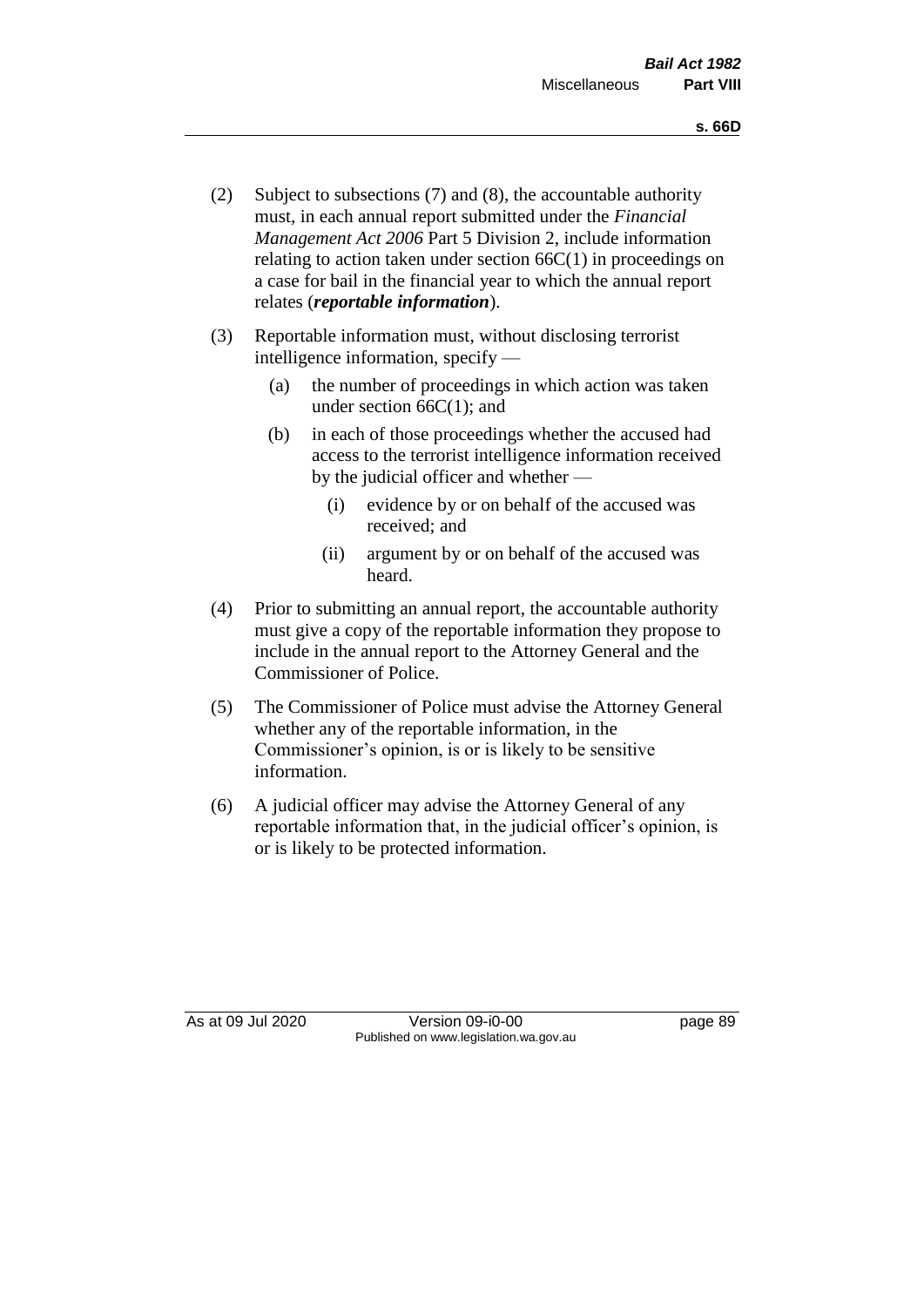**s. 66E**

- (7) If the Attorney General is, on advice provided under subsection (5) or (6), satisfied that some or all of the reportable information is sensitive information or protected information, the Attorney General must direct the accountable authority to —
	- (a) exclude the information from the annual report; and
	- (b) insert a statement in the annual report to the effect that information has been excluded from the report under this section.
- (8) The accountable authority must comply with a direction under subsection (7).

*[Section 66D inserted: No. 15 of 2019 s. 11.]*

# **66E. Retrieving monitoring equipment**

The *Sentence Administration Act 2003* section 118 applies if, under this Act, any approved electronic monitoring device has been required to be worn by a person, or has been installed at a place, in connection with keeping an accused under surveillance or to monitor an accused.

*[Section 66E inserted: No. 13 of 2020 s. 27.]*

# **67. Regulations**

- (1) The Governor may make regulations, not inconsistent with this Act, prescribing such things as are required or permitted by this Act to be prescribed or as it is necessary or expedient to prescribe for the purposes thereof.
- (2) Without limiting the generality of subsection (1) regulations  $may -$ 
	- (a) make provision for or with respect to the making of applications —
		- (i) for or in relation to bail;
		- (ii) for the approval of sureties;
		- (iii) for the approval of security to be given by accused persons and sureties;

page 90 Version 09-i0-00 As at 09 Jul 2020 Published on www.legislation.wa.gov.au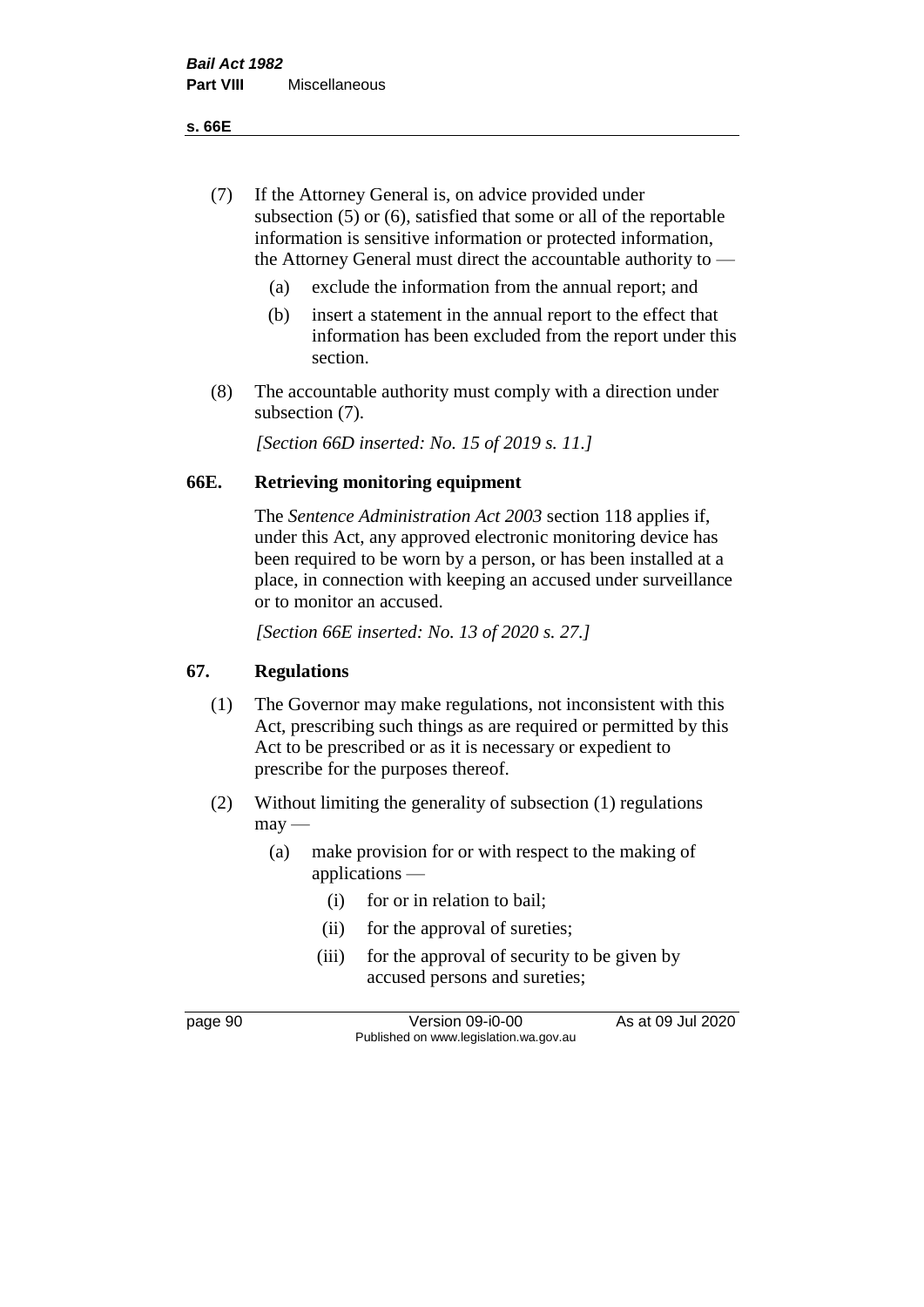- (iv) for the cancellation of a surety undertaking;
- (v) for an order under section 49,

and for the manner in which such applications are to be made and the procedure to be followed on such applications;

- (ba) in any case where the regulations provide that any information, document or record, or a copy of any document or record, is to be or can be provided to a person in electronic form, determine when information or a document, record or copy provided to a person in that form is to be taken to be, or to be presumed to be, received by, or brought to the attention of, the person;
	- (b) for the purposes of clause 5 of Part A of Schedule 1, prescribe the officer or officers who may grant bail for any prescribed appearance or class of appearance in court by an accused who is in custody;
	- (c) make provision for, or with respect to the management, control, supervision and good order of premises established for the accommodation of persons to whom bail has been granted.
- (3) Regulations made under this section may provide that a contravention or failure to comply with a regulation constitutes an offence and may provide for penalties not exceeding a fine of \$500 for offences against the regulations.

*[Section 67 amended: No. 45 of 1993 s. 12; No. 84 of 2004 s. 83(3); No. 2 of 2008 s. 56(6); No. 6 of 2008 s. 30(3); No. 20 of 2013 s. 31.]* 

As at 09 Jul 2020 Version 09-i0-00 page 91 Published on www.legislation.wa.gov.au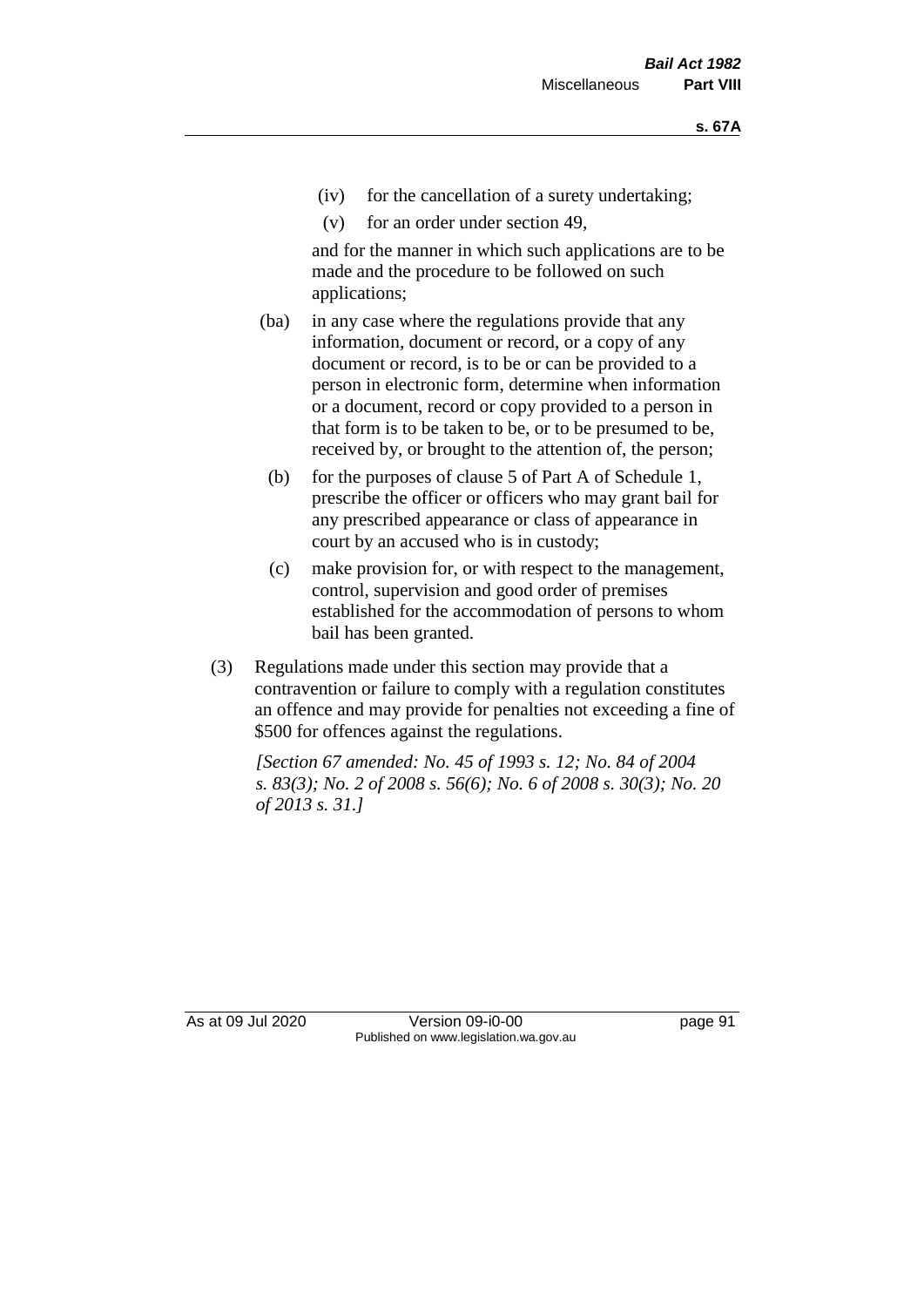**s. 67A**

#### **67A. Review of amendments made by** *Bail Amendment (Persons Linked to Terrorism) Act 2019*

- (1) The Minister must review the operation and effectiveness of the amendments made to this Act by the *Bail Amendment (Persons Linked to Terrorism) Act 2019* and prepare a report based on the review —
	- (a) as soon as practicable after the 3rd anniversary of the day on which the *Bail Amendment (Persons Linked to Terrorism) Act 2019* section 12 comes into operation; and
	- (b) after that, at intervals of not more than 3 years.
- (2) The Minister must cause the report to be laid before each House of Parliament as soon as practicable after it is prepared, but not later than 90 days after the 3rd anniversary or the expiry of the period of 3 years, as the case may be.

*[Section 67A inserted: No. 15 of 2019 s. 12.]*

*[68. Omitted under the Reprints Act 1984 s. 7(4)(g).]*

page 92 Version 09-i0-00 As at 09 Jul 2020 Published on www.legislation.wa.gov.au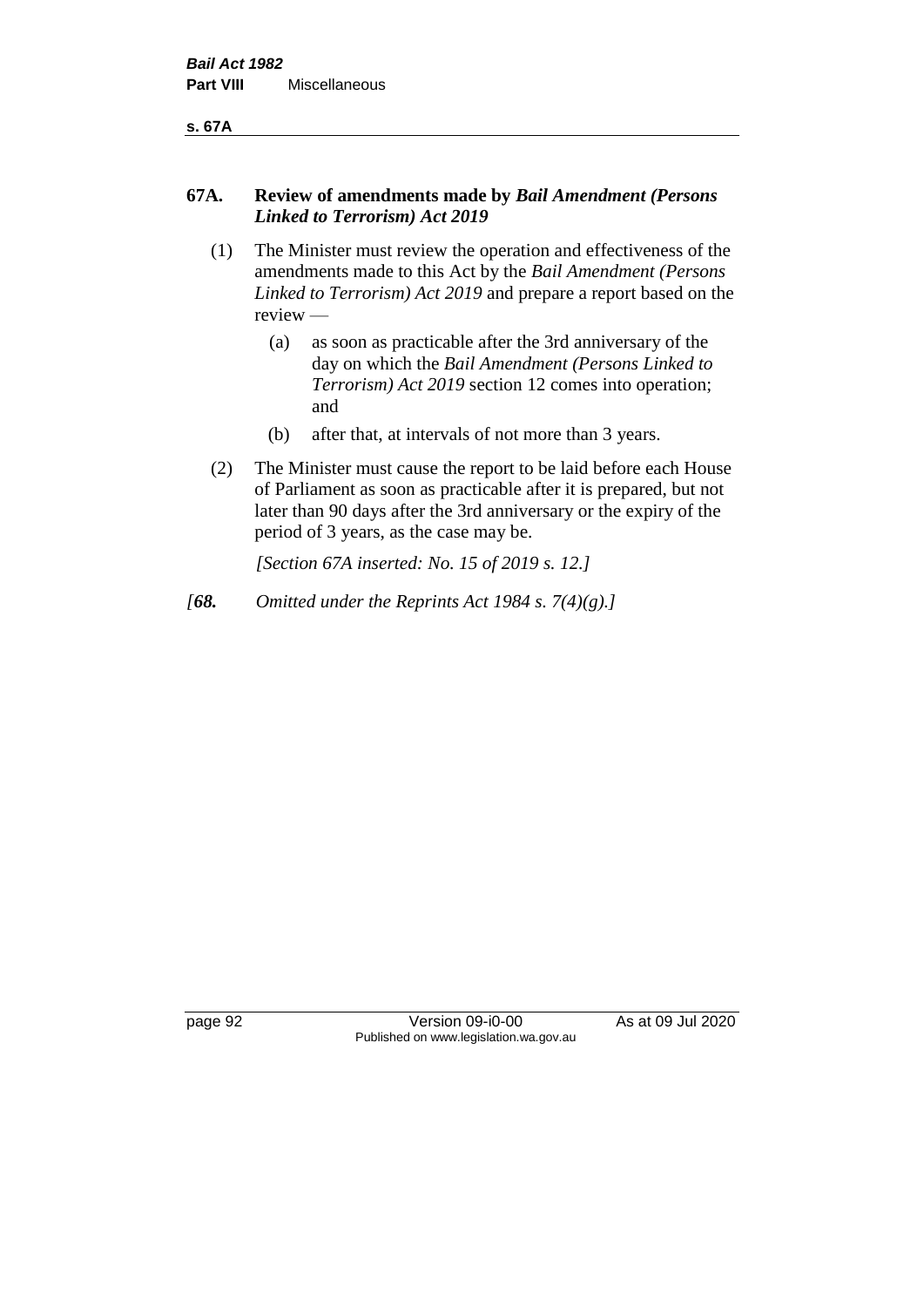# **Schedule 1 — Jurisdiction as to bail and related matters**

[s. 13, 17]

*[Heading inserted: No. 6 of 2008 s. 41(1).]*

#### **Part A** — **Jurisdiction relating to bail**

*[Heading inserted: No. 6 of 2008 s. 41(2)(a).]*

#### **First Column**

**Second Column**

*Appearances in court*

*By whom bail may be granted or (where applicable) dispensed with*

*[Heading amended: No. 6 of 2008 s. 41(2)(b) and (c).]*

#### **1. Initial appearance**

(1) The initial appearance in a court of summary jurisdiction or the Children's Court by an accused in, or in connection with, proceedings for an offence.

In any case —

- (a) a justice; or
- (b) an authorised police officer; and

in addition, in the case of a child, an authorised community services officer.

(2) The initial appearance in the District Court or the Supreme Court, not being the initial appearance to which clause 3 applies. A judge of the District Court or a judge of the Supreme Court, as the case requires.

*[Clause 1 amended: No. 15 of 1988 s. 19; No. 49 of 1988 s. 90(a)(i); No. 59 of 2004 s. 141; No. 84 of 2004 s. 10(1) and 82.]*

As at 09 Jul 2020 Version 09-i0-00 page 93 Published on www.legislation.wa.gov.au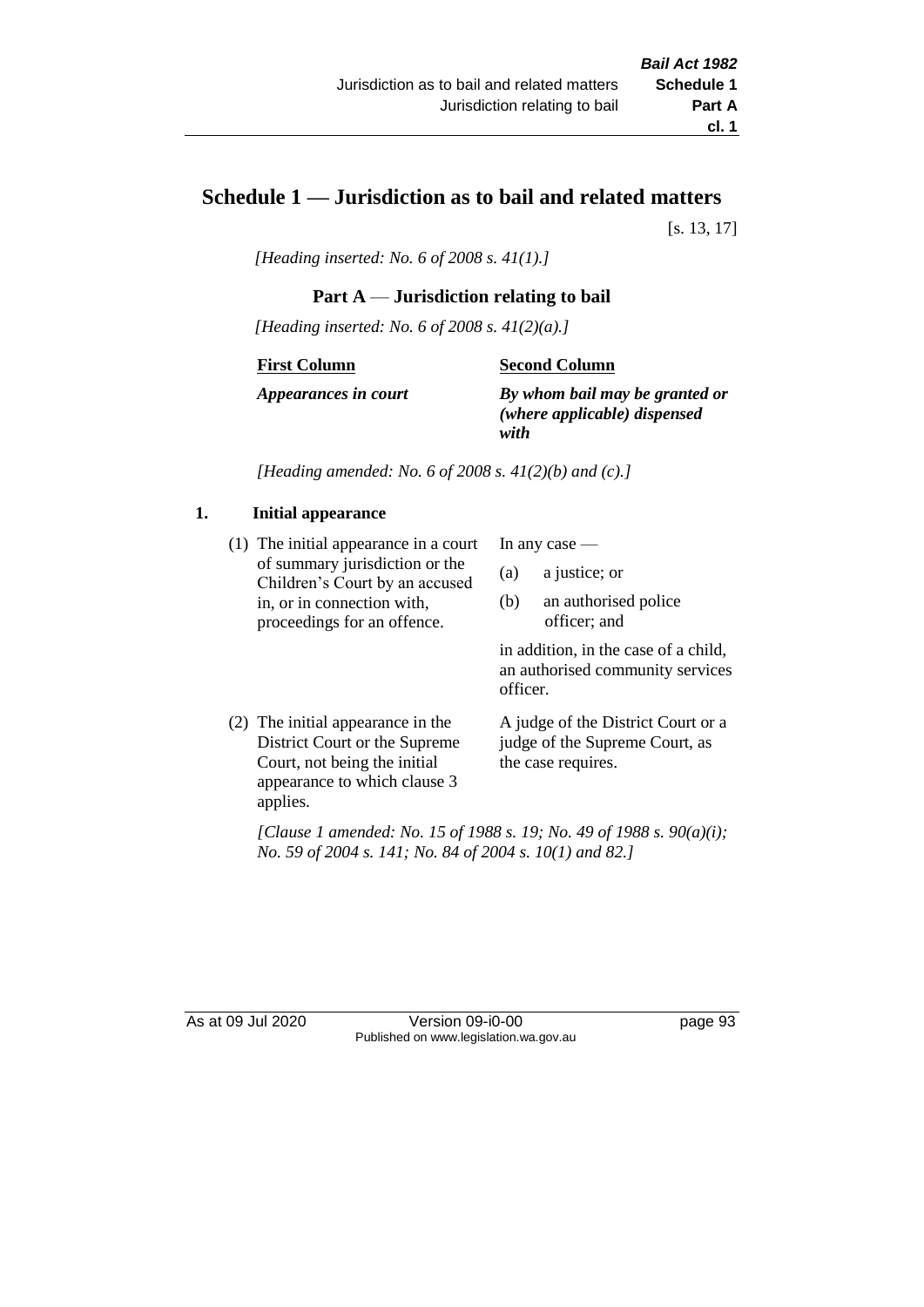| <b>First Column</b>  | <b>Second Column</b>                                                   |
|----------------------|------------------------------------------------------------------------|
| Appearances in court | By whom bail may be granted or<br>(where applicable) dispensed<br>with |

#### **2. Appearance after adjournment**

Appearance in any court or before The judicial officer who orders a judicial officer by an accused after any adjournment of proceedings for an offence, not being a committal under clause 3.

the adjournment.

*[Clause 2 amended: No. 84 of 2004 s. 82.]*

# **3. Appearance on committal to Supreme Court or District Court**

The initial appearance by an accused in the Supreme Court or District Court after he has been committed thereto under any Act to be tried or sentenced or otherwise dealt with. The judicial officer who orders the committal.

*[Clause 3 amended: No. 84 of 2004 s. 82.]*

#### **4. Appearance in connection with appeal, rehearing etc.**

| (1) Appearance in connection with an If the appeal is being determined<br>application or appeal made under<br>the Criminal Appeals Act 2004 or<br>with any order made in<br>determining the application or<br>appeal. | by a single judge of the Supreme<br>Court, a single judge of the<br>Supreme Court;<br>If the appeal is being determined<br>by the Court of Appeal, the Court<br>of Appeal or a single judge of<br>appeal. |
|-----------------------------------------------------------------------------------------------------------------------------------------------------------------------------------------------------------------------|-----------------------------------------------------------------------------------------------------------------------------------------------------------------------------------------------------------|
| (2) Appearance in connection with a<br>rehearing of proceedings ordered<br>under section 28 of the<br>Children's Court of Western<br>Australia Act 1988.                                                              | The Children's Court.                                                                                                                                                                                     |

page 94 Version 09-i0-00 As at 09 Jul 2020 Published on www.legislation.wa.gov.au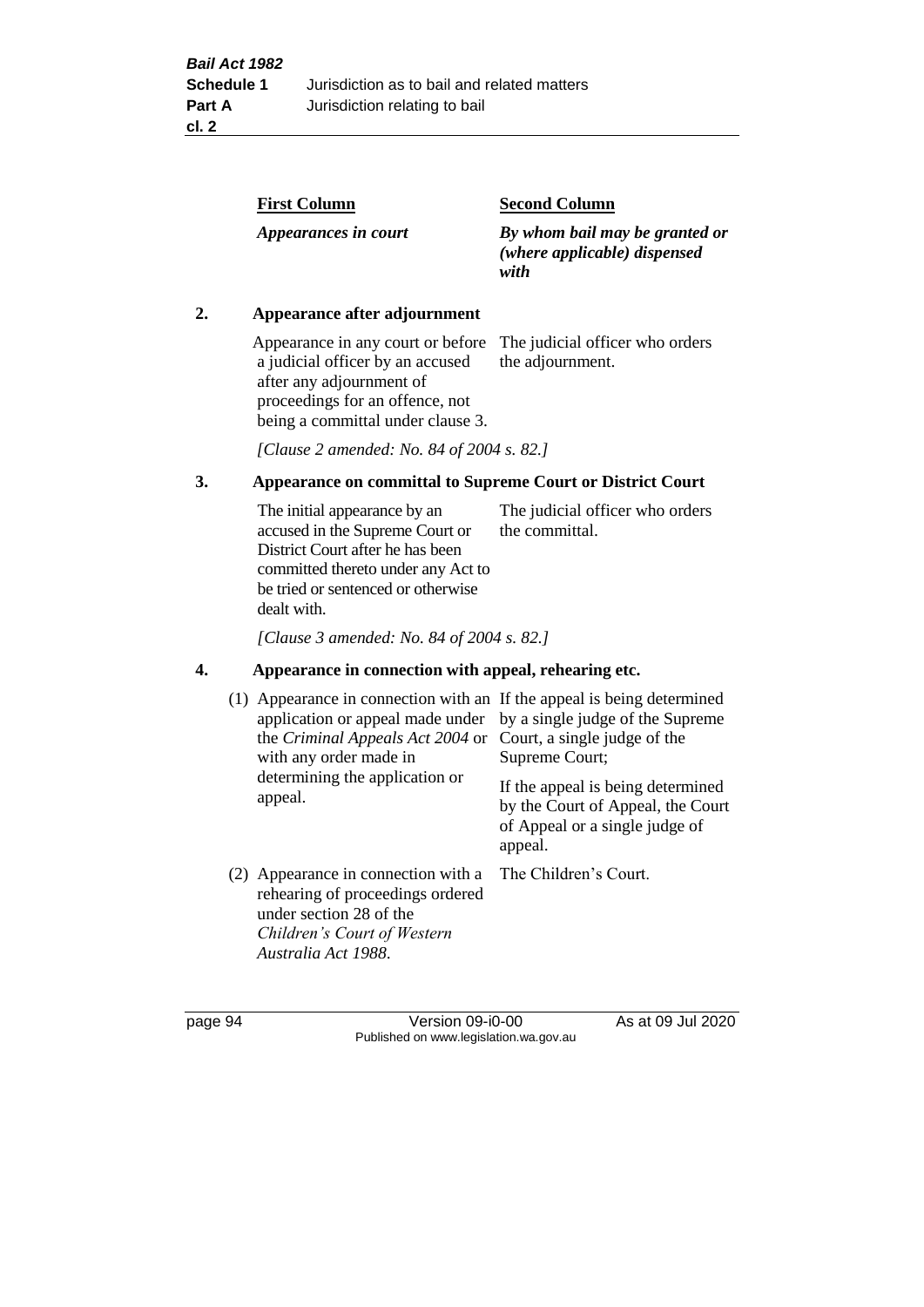| <b>First Column</b>                                                  | <b>Second Column</b>                                                   |  |
|----------------------------------------------------------------------|------------------------------------------------------------------------|--|
| Appearances in court                                                 | By whom bail may be granted or<br>(where applicable) dispensed<br>with |  |
| (3) Appearance in connection with<br>the reconsideration of an order | The Children's Court constituted<br>by the President.                  |  |

*[Clause 4 inserted: No. 84 of 2004 s. 10(2).]*

#### **5. Appearance prescribed by regulation**

under section 40 of the *Children's Court of Western* 

*Australia Act 1988*.

| Appearance in a court for any  | The judicial or other officer   |
|--------------------------------|---------------------------------|
| other purpose or following any | prescribed by such regulations. |
| other occurrence prescribed by |                                 |
| regulations under this Act.    |                                 |

#### **6. Appearances not otherwise provided for**

Any appearance in a court not otherwise provided for in this Part or by regulations under this Act.

The judicial officer who, or court which, orders the appearance.

#### **7. Term used: proceedings for an offence**

In this Part, unless the contrary intention appears —

*proceedings for an offence* in clause 2 (but not in clause 1) includes any of the following proceedings relating to that offence —

- (a) appeal proceedings; and
- (b) proceedings on a writ of *habeas corpus*; and
- (c) proceedings on the re-appearance of an offender under section 50 of the *Sentencing Act 1995*.

*[Clause 7 inserted: No. 84 of 2004 s. 10(3).]*

As at 09 Jul 2020 Version 09-i0-00 page 95 Published on www.legislation.wa.gov.au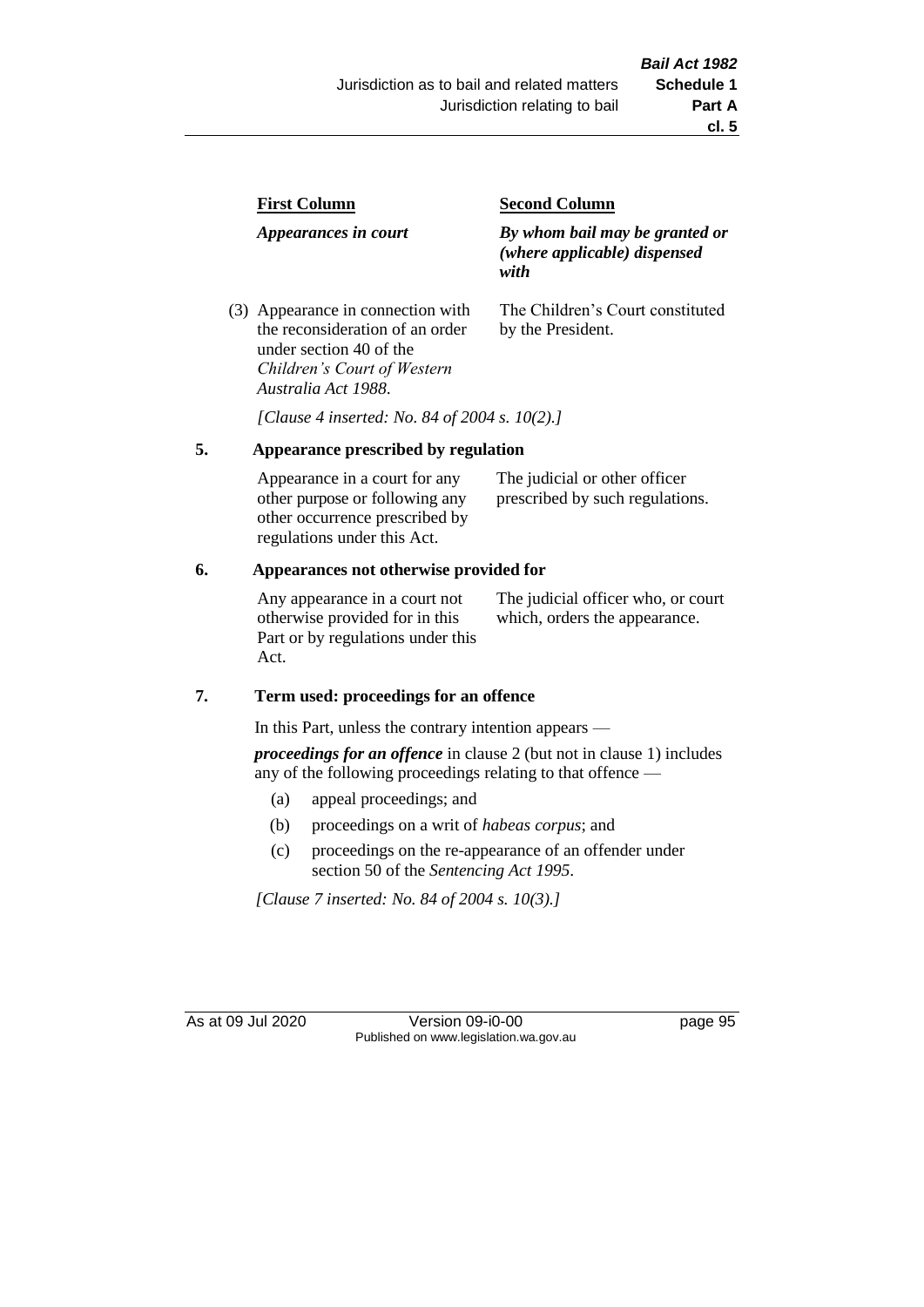#### **Part B** — **Cessation of powers relating to bail**

*[Heading inserted: No. 6 of 2008 s. 41(3)(a).]*

#### **1. Upon decision by judge, power of other officers ceases**

(1) In this clause —

*judge* means a judge of the Supreme Court, the Children's Court or the District Court.

- (2) After a judge has granted or refused bail for an appearance by an accused the power to grant bail for that appearance ceases to be vested  $in -$ 
	- (a) any judicial officer whose jurisdiction is inferior to that of the judge; or
	- (b) any authorised officer.
- (3) After a judge has dispensed with the requirement for bail for an appearance by an accused the power to grant or refuse bail for that appearance ceases to be vested in any officer referred to in subclause  $(2)(a)$  or  $(b)$ .

*[Clause 1 inserted: No. 6 of 2008 s. 41(3)(b).]*

#### **1A. Upon decision by Court of Appeal, other powers cease**

After the Court of Appeal on an appeal under section 15A —

- (a) has granted or refused bail for an appearance by an accused, the power to grant or refuse bail for that appearance; or
- (b) has dispensed with the requirement for bail for an appearance by an accused, the power to grant or refuse bail for that appearance,

ceases to be vested in any judicial officer or in any authorised officer.

*[Clause 1A inserted: No. 6 of 2008 s. 41(3)(b).]*

#### **2. Upon decision by judicial officer, his power and that of his peers ceases**

Except where clause 4 applies, the power to grant, refuse or dispense with bail for an appearance by an accused ceases to be vested in any judicial officer (including a judge of the Supreme Court) after he, or

page 96 Version 09-i0-00 As at 09 Jul 2020 Published on www.legislation.wa.gov.au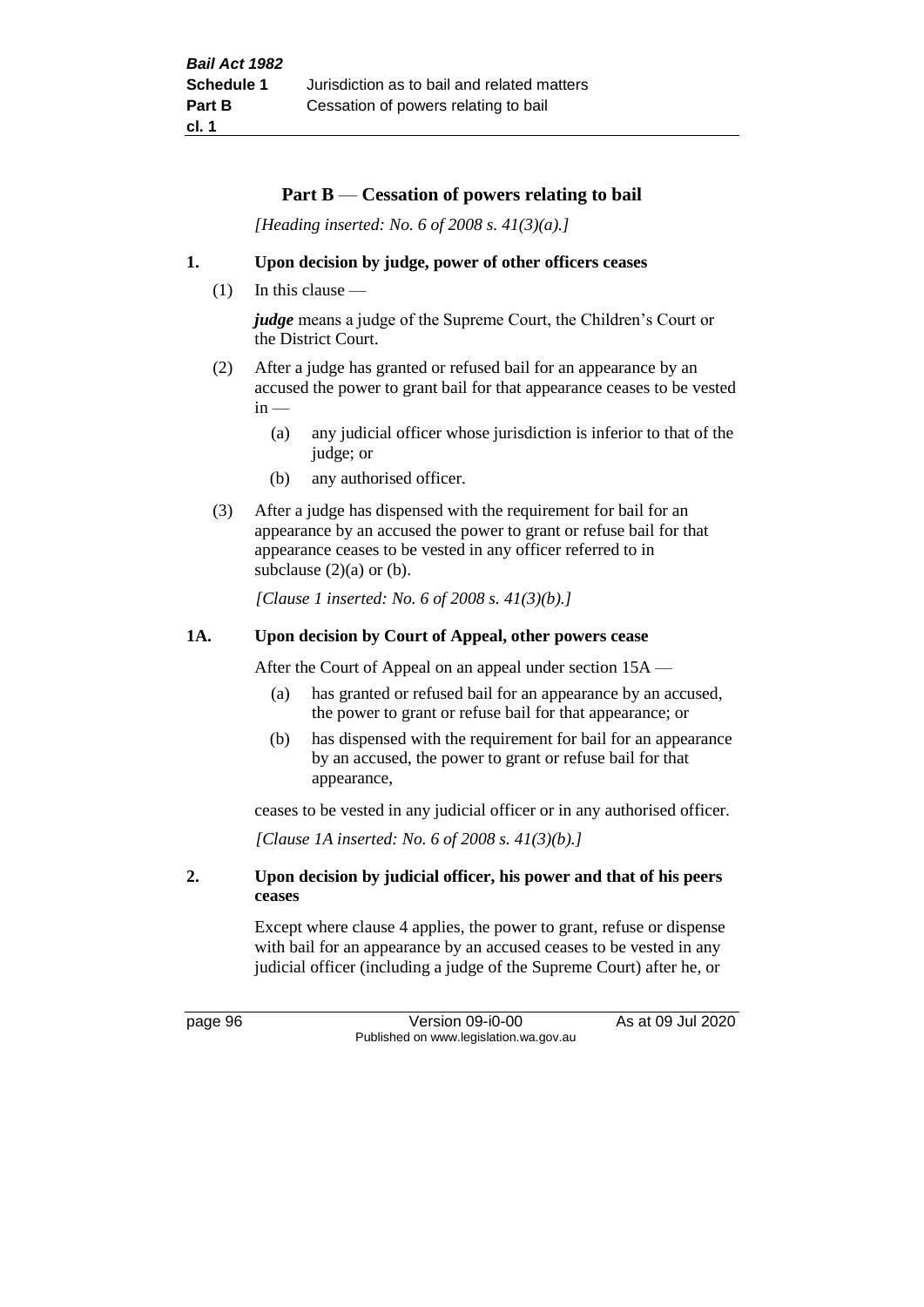another judicial officer whose jurisdiction is co-extensive with his, has granted, refused or dispensed with bail for that appearance.

*[Clause 2 amended: No. 84 of 2004 s. 82; No. 6 of 2008 s. 41(3)(c) and (d).]*

#### **3. Upon refusal of bail for initial appearance, certain powers cease**

- (1) After an authorised officer has refused bail for an initial appearance by an accused, the power to grant bail for that appearance ceases to be vested in another authorised officer, but a justice may nevertheless grant bail for that appearance.
- (2) After a justice has refused bail for an initial appearance by an accused, the power to grant bail for that appearance ceases to be vested in an authorised officer or another justice.

*[Clause 3 inserted: No. 6 of 2008 s. 41(3)(e).]*

#### **4. Judicial officer's powers if accused proves new facts or changed circumstances**

Notwithstanding clause 2, where an accused has been refused bail for an appearance or has been granted bail therefor on terms or conditions with which he is unable or unwilling to comply, the judicial officer who granted or refused bail or another judicial officer whose jurisdiction is co-extensive with his has power to grant bail for that appearance or to vary the terms or conditions of bail previously granted therefor if the accused makes application and satisfies him that —

- (a) new facts have been discovered, new circumstances have arisen or the circumstances have changed since bail was previously granted or refused for that appearance; or
- (b) he failed to adequately present his case for bail on the previous occasion when it was considered; or
- (c) where bail was granted subject to a home detention condition, he has, since the previous occasion when his case for bail was considered, complied with the home detention condition for a period of one month or more.

*[Clause 4 amended: No. 61 of 1990 s. 14; No. 84 of 2004 s. 82.]*

As at 09 Jul 2020 Version 09-i0-00 Published on www.legislation.wa.gov.au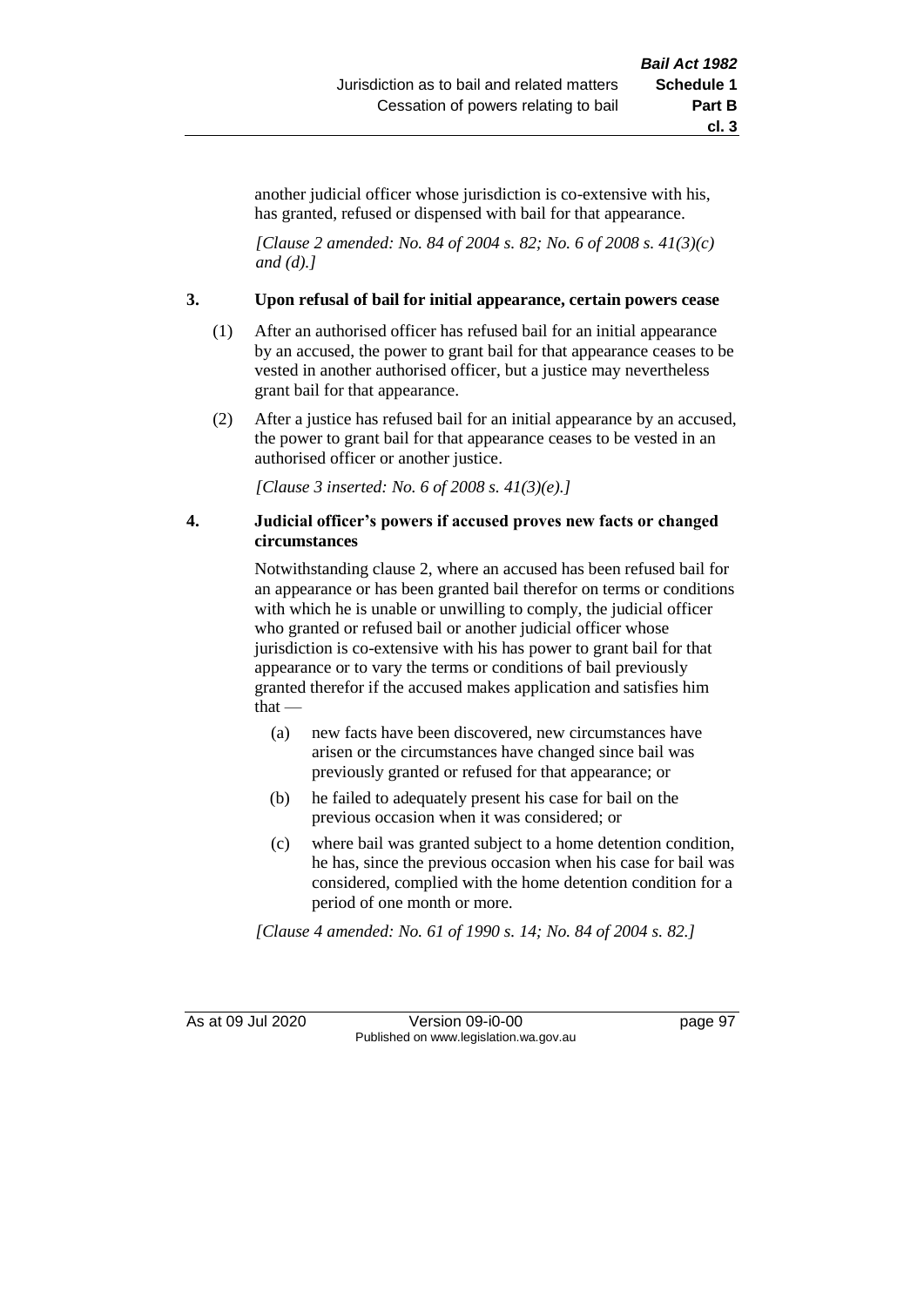#### **Part C — Manner in which jurisdiction to be exercised**

*[Heading deleted: No. 6 of 2008 s. 41(4)(a).]*

#### **1. Bail before conviction at discretion of court or judicial officer except for child**

Subject to clauses 3A, 3C, 3D and 3E, the grant or refusal of bail to an accused, other than a child, who is in custody awaiting an appearance in court before conviction for an offence shall be at the discretion of the judicial officer or authorised officer in whom jurisdiction is vested, and that discretion shall be exercised having regard to the following questions as well as to any others which he considers relevant —

- (a) whether, if the accused is not kept in custody, he may  $-$ 
	- (i) fail to appear in court in accordance with his bail undertaking; or
	- (ii) commit an offence; or
	- (iii) endanger the safety, welfare, or property of any person; or
	- (iv) interfere with witnesses or otherwise obstruct the course of justice, whether in relation to himself or any other person;
- (b) whether the accused needs to be held in custody for his own protection;
- (c) whether the prosecutor has put forward grounds for opposing the grant of bail;
- (d) whether, as regards the period when the accused is on trial, there are grounds for believing that, if he is not kept in custody, the proper conduct of the trial may be prejudiced;
- (e) whether there is any condition which could reasonably be imposed under Part D which would —
	- (i) sufficiently remove the possibility referred to in paragraphs (a) and (d); or
	- (ii) obviate the need referred to in paragraph (b); or
	- (iii) remove the grounds for opposition referred to in paragraph (c);

page 98 Version 09-i0-00 As at 09 Jul 2020 Published on www.legislation.wa.gov.au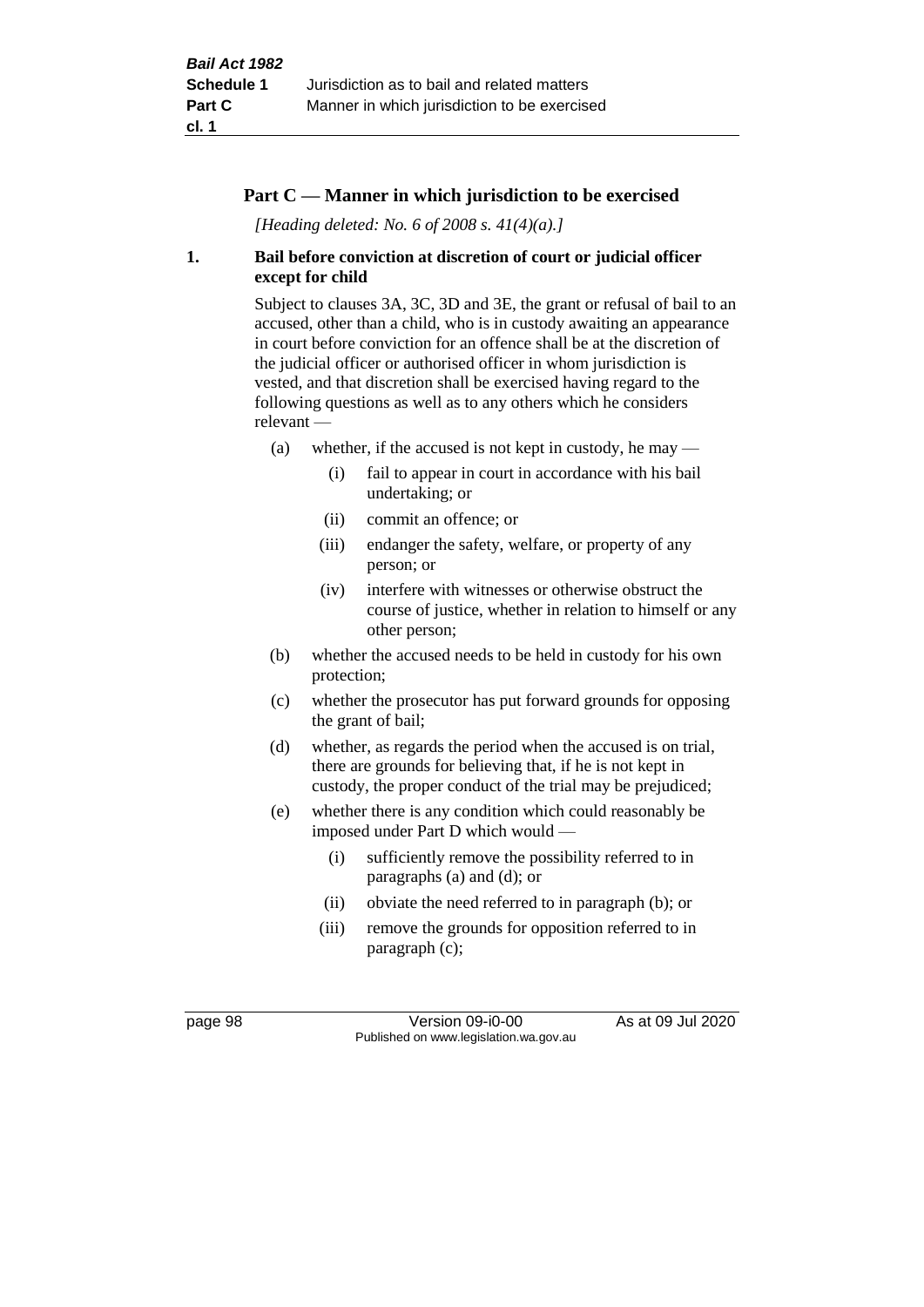- (f) where the accused is charged with an offence that is alleged to have been committed in respect of a child, whether a condition should be imposed under Part D requiring the accused to reside at a place other than the place where the child resides;
- (g) whether the alleged circumstances of the offence or offences amount to wrongdoing of such a serious nature as to make a grant of bail inappropriate.

*[Clause 1 amended: No. 14 of 1992 s. 11; No. 45 of 1993 s. 10(2)(a); No. 54 of 1998 s. 8(a) and (b); No. 84 of 2004 s. 82; No. 6 of 2008 s. 41(4)(b); No. 21 of 2017 s. 7; No. 15 of 2019 s. 13(1).]*

## **2. Child to have qualified right to bail**

(1) In this clause —

*responsible person* means a parent, relative, employer or other person who, in the opinion of the judicial officer or authorised officer, is in a position to both influence the conduct of the child and provide the child with support and direction.

- (2) Subject to subclause (3), a child accused who is in custody awaiting an appearance in court before conviction for an offence has a right to be granted bail unless —
	- (a) in the opinion of the judicial officer or authorised officer in whom jurisdiction is vested —
		- (i) one or more of the questions set out in clause  $1(a)$ , (b), (d) and (g) must be answered in the affirmative; and
		- (ii) there is no condition which he could reasonably impose under Part D which would satisfy the relevant provision of clause 1(e);

or

(b) there is no responsible person willing to enter into an undertaking of the kind described in subclause (3)(c),

and if the child is refused bail he shall be dealt with in accordance with section 19(2) of the *Young Offenders Act 1994*.

As at 09 Jul 2020 Version 09-i0-00 page 99 Published on www.legislation.wa.gov.au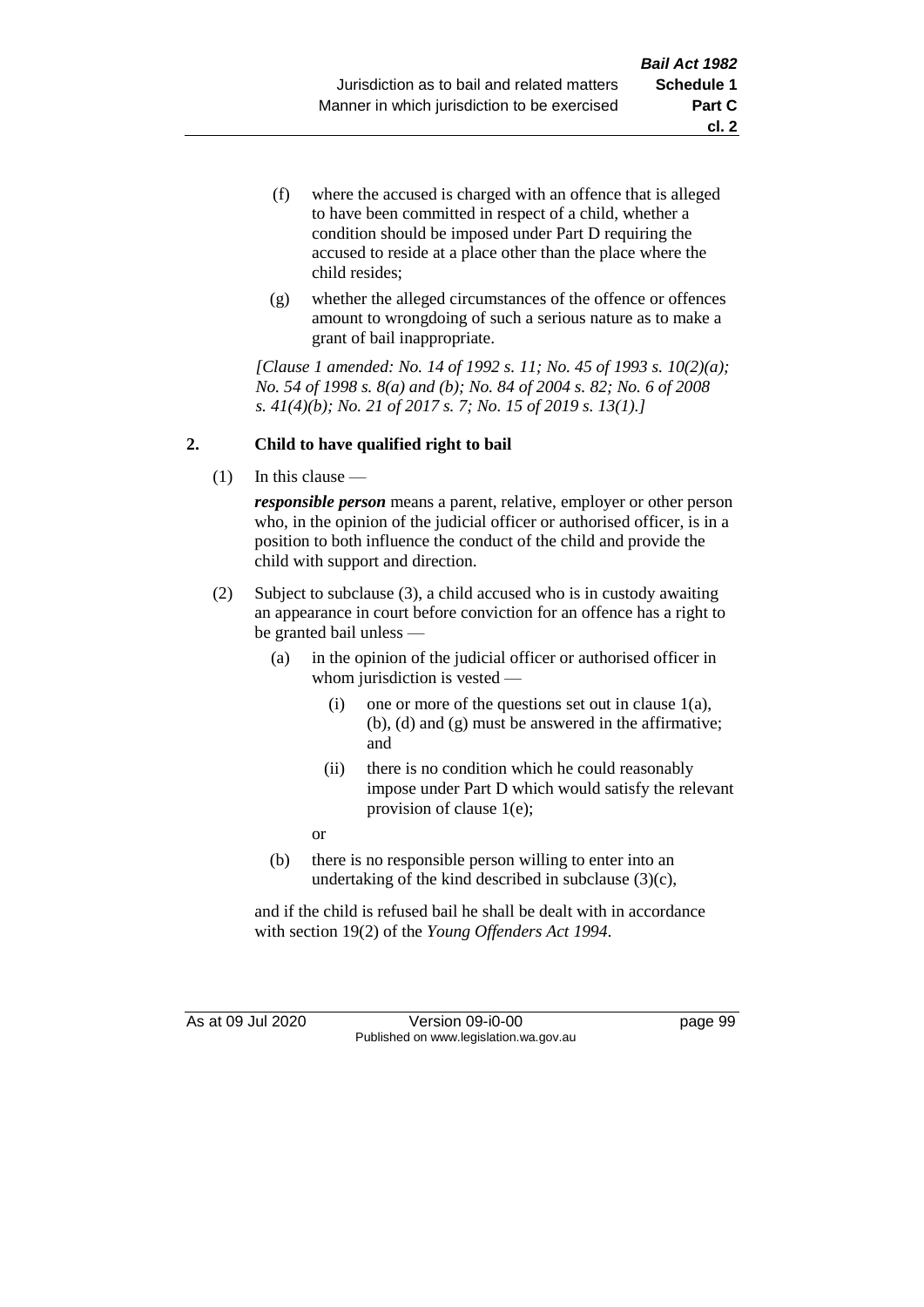- (3) The right of a child accused under subclause (2) is subject to  $-$ 
	- (a) clauses 3A, 3C, 3D and 3E; and
	- *[(b) deleted]*
	- (c) there being imposed as a condition on the grant of bail a requirement that before the release of the child on bail a responsible person undertakes in writing in the approved form to ensure that the child complies with any requirement of his bail undertaking mentioned in section  $28(2)(a)$ , (b), (c) and (d).
- (4) Subclauses (2)(b) and (3)(c) do not apply to a child accused if it appears to the judicial officer or authorised officer that the accused —
	- (a) is over the age of 17 years; and
	- (b) has sufficient maturity to live independently without the guidance or control of a parent or guardian.
- (5) For the purposes of this clause, the provisions of sections 46, 47, 48, 54, 55(2), 60 and  $67(2)(a)(iv)$  apply with all necessary changes as  $if -$ 
	- (a) references in those provisions to a surety and a surety undertaking were references to a responsible person and to an undertaking referred to in subclause (3)(c) respectively; and
	- (b) section  $54(1)(b)(i)$  read as follows
		- (i) a person who has entered into an undertaking referred to in clause 2(3)(c) of Part C of Schedule 1 should no longer be regarded as a responsible person for the purposes of that clause, or is dead;
- (6) Where a child accused is released on bail his right to be at liberty is subject to the exercise of the powers in section 17A.

*[Clause 2 inserted: No. 45 of 1993 s. 10(2)(b); amended: No. 57 of 1997 s. 21(3)(a); No. 54 of 1998 s. 8(c); No. 34 of 2004 Sch. 2 cl. 3(3); No. 84 of 2004 s. 82; No. 6 of 2008 s. 41(4)(c) and 43(4); No. 21 of 2017 s. 8; No. 15 of 2019 s. 13(2).]*

page 100 Version 09-i0-00 As at 09 Jul 2020 Published on www.legislation.wa.gov.au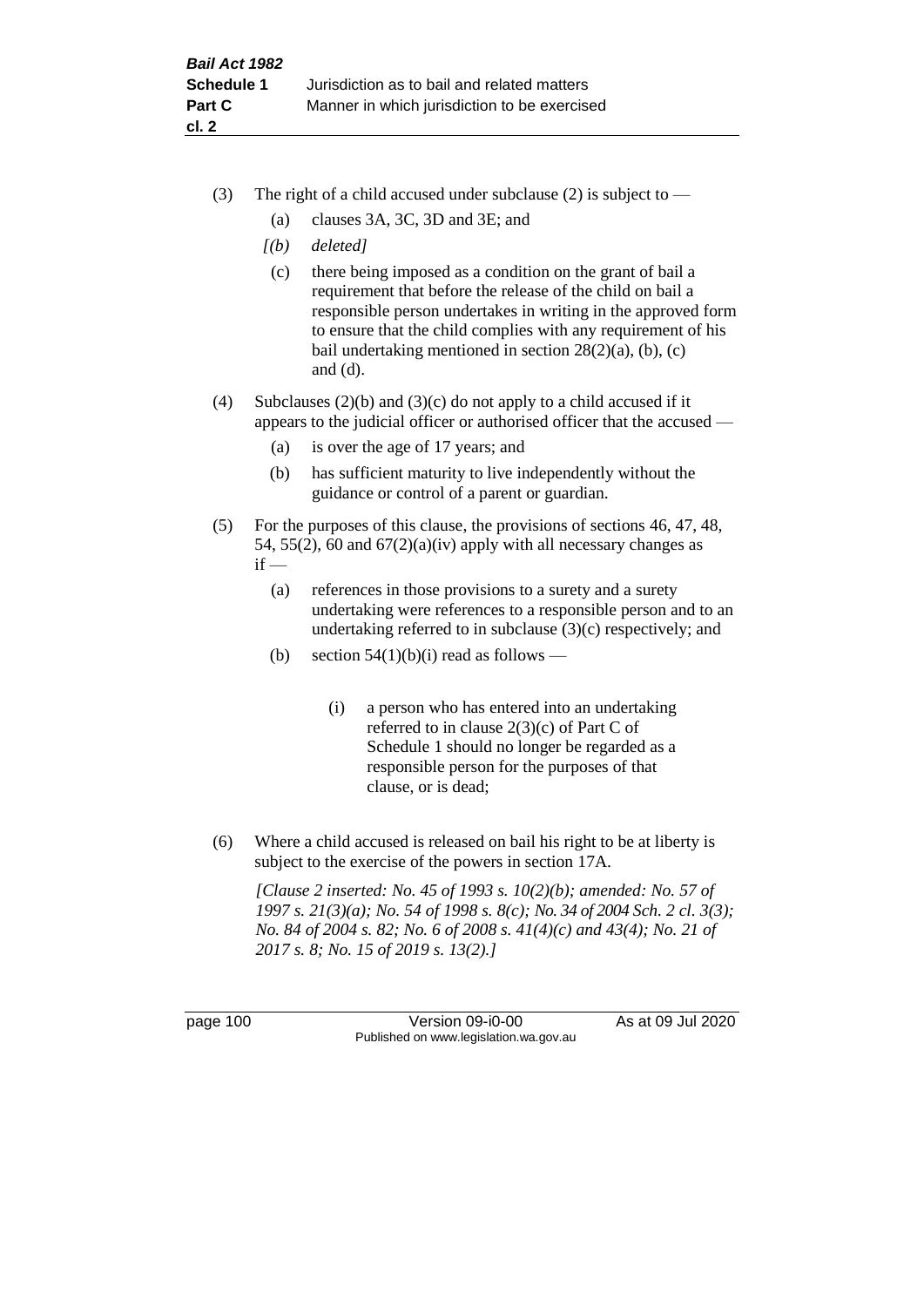#### **3. Matters relevant to cl. 1(a)**

In considering whether an accused may do any of the things mentioned in clause 1(a), the judicial officer or authorised officer shall have regard to the following matters, as well as to any others which he considers relevant —

- (a) the nature and seriousness of the offence or offences (including any other offence or offences for which he is awaiting trial) and the probable method of dealing with the accused for it or them, if he is convicted; and
- (b) the character, previous convictions, antecedents, associations, home environment, background, place of residence, and financial position of the accused; and
- (c) the history of any previous grants of bail to him; and
- (d) the strength of the evidence against him.

*[Clause 3 amended: No. 84 of 2004 s. 82.]*

#### **3A. Bail for accused charged with serious offence committed while on bail or early release for another serious offence**

- (1) Notwithstanding clause 1, 2 or 4 or any other provision of this Act, where —
	- (a) an accused is in custody
		- (i) awaiting an appearance in court before conviction for a serious offence; or
		- (ii) waiting to be sentenced or otherwise dealt with for a serious offence of which the accused has been convicted;

and

- (b) the serious offence is alleged to have been committed while the accused was —
	- (i) on bail for; or
	- (ii) at liberty under an early release order made in respect of,

another serious offence,

the judicial officer or (if section 16A does not apply) the authorised officer in whom jurisdiction is vested shall refuse to grant bail for the

As at 09 Jul 2020 Version 09-i0-00 page 101 Published on www.legislation.wa.gov.au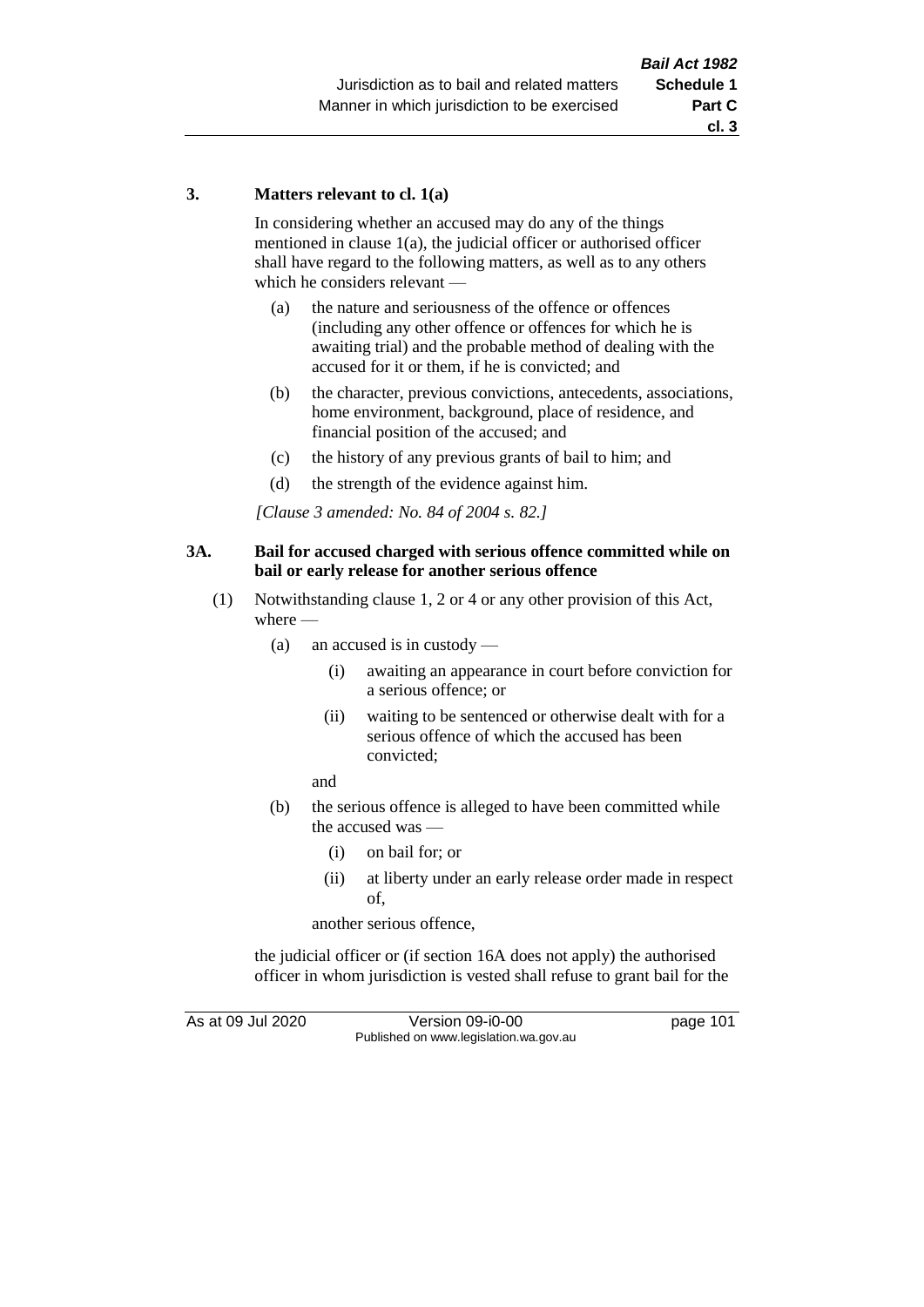serious offence referred to in paragraph (a) unless the judicial officer or authorised officer —

- (c) is satisfied that there are exceptional reasons why the accused should not be kept in custody and, if clause 3B applies, is so satisfied only after complying with that clause; and
- (d) is also satisfied that bail may properly be granted having regard to the provisions of clauses 1 and 3 or, in the case of a child accused, clauses 2 and 3.
- (2) Notwithstanding section 7(1), where an accused is refused bail under subclause (1) for an appearance for a serious offence his case for bail need not be considered again under that subsection for an appearance for that offence unless he satisfies the judicial officer who may order his detention that —
	- (a) new facts have been discovered, new circumstances have arisen or the circumstances have changed since bail was refused; or
	- (b) he failed to adequately present his case for bail on the occasion of that refusal.
- (3) Where a child accused is refused bail under subclause (1) he shall be dealt with in accordance with section 19(2) of the *Young Offenders Act 1994*.

*[Clause 3A inserted: No. 45 of 1993 s. 10(2)(c); amended: No. 57 of 1997 s. 21(3)(b); No. 54 of 1998 s. 7 and 13(1); No. 84 of 2004 s. 82; No. 6 of 2008 s. 41(4)(d).]*

## **3B. Exceptional reasons under cl. 3A(1), determining**

- (1) This clause applies where it appears to the judicial officer or (if section 16A does not apply) the authorised officer that all or any of the acts alleged to constitute a serious offence referred to in clause 3A(1)(b) would, if proved in the appropriate proceedings, amount to a breach by the accused of a protective condition or order.
- (2) The judicial officer or authorised officer shall, before making a decision that there are exceptional reasons for the purposes of clause 3A(1)(c), make enquiry, or cause enquiry to be made, whether there has already been —
	- (a) any breach by the accused of the protective condition or order that has been proved in proceedings; or

page 102 Version 09-i0-00 As at 09 Jul 2020 Published on www.legislation.wa.gov.au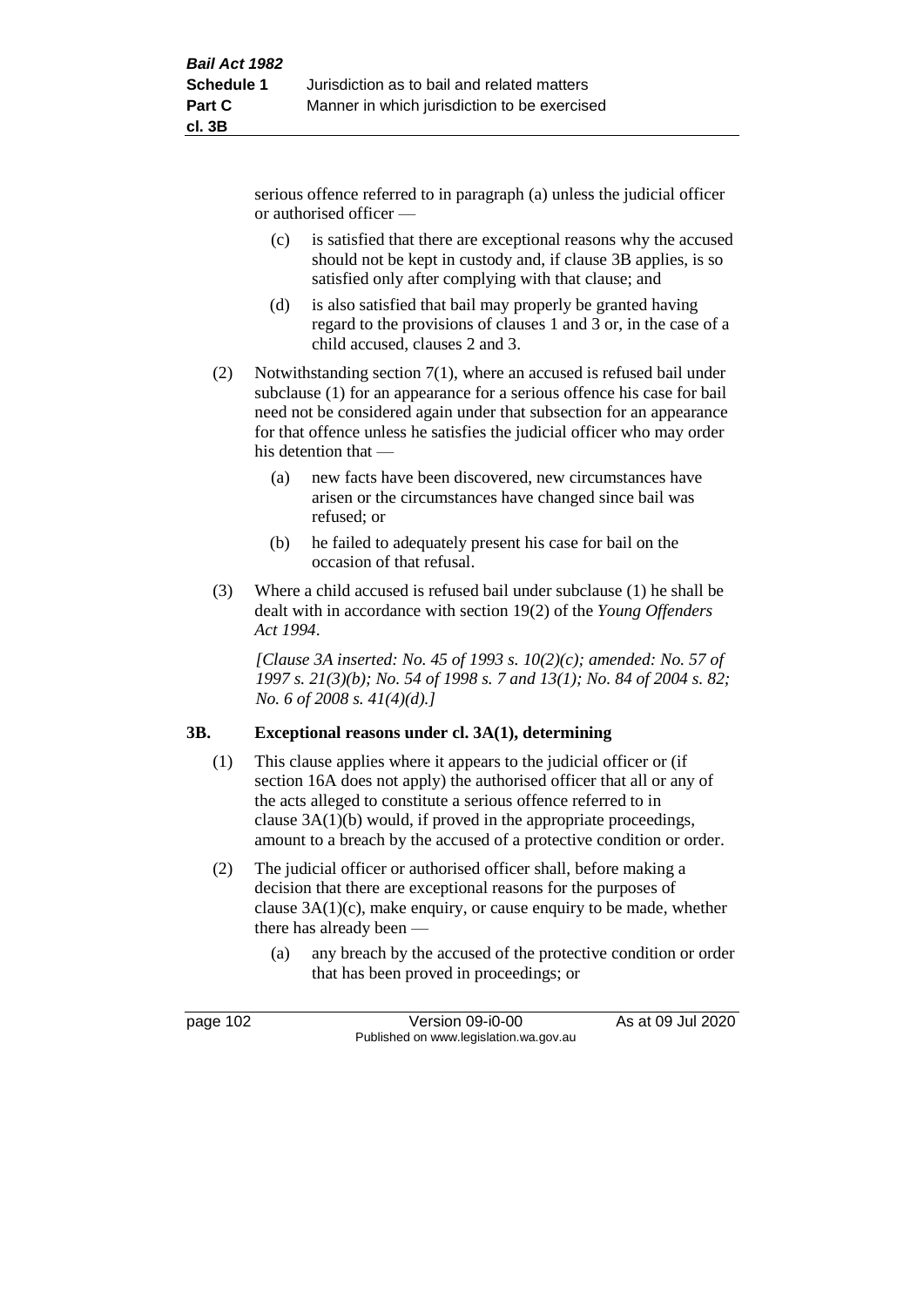- (b) any alleged breach by the accused of the protective condition or order that has not been so proved, including an allegation that has not been the subject of a prosecution or any other communication to any relevant official; or
- (c) any alleged breach by the accused of any other protective condition or order that has been the subject of a prosecution.
- (3) On becoming aware of any such alleged breach, the judicial officer or authorised officer shall give each person for whose protection a protective condition or order referred to in subclause (2) was imposed or made (a *relevant person*) a reasonable opportunity to give evidence by affidavit on matters relating to that protective condition or order.
- (4) The judicial officer or authorised officer shall in making any decision for the purposes of clause  $3A(1)(c)$  —
	- (a) give due weight to  $-$ 
		- (i) any evidence given under subclause (3); and
		- (ii) any adverse effect that a grant of bail to the accused would have on a relevant person; and
		- (iii) any difficulty that a relevant person might have in proving any future breach of a protective condition or order;

and

- (b) consider whether it would be appropriate to refuse bail and make a hospital order under section 5 of the *Criminal Law (Mentally Impaired Accused) Act 1996*; and
- (c) in the case of a condition imposed for a purpose mentioned in clause  $2(2)(c)$  or (d) of Part D, treat any alleged breach of the condition as a serious matter even if the conduct alleged to amount to the breach in itself appears to be trivial; and
- (d) consider whether any alleged breach of a protective condition or order that has occurred shows that the purpose of the condition or order has not been achieved and that the accused should be kept in custody.
- (5) The provisions of this clause do not limit the matters that the judicial officer or authorised officer may take into account for the purposes of clause  $3A(1)(c)$ .

As at 09 Jul 2020 Version 09-i0-00 page 103 Published on www.legislation.wa.gov.au

**cl. 3B**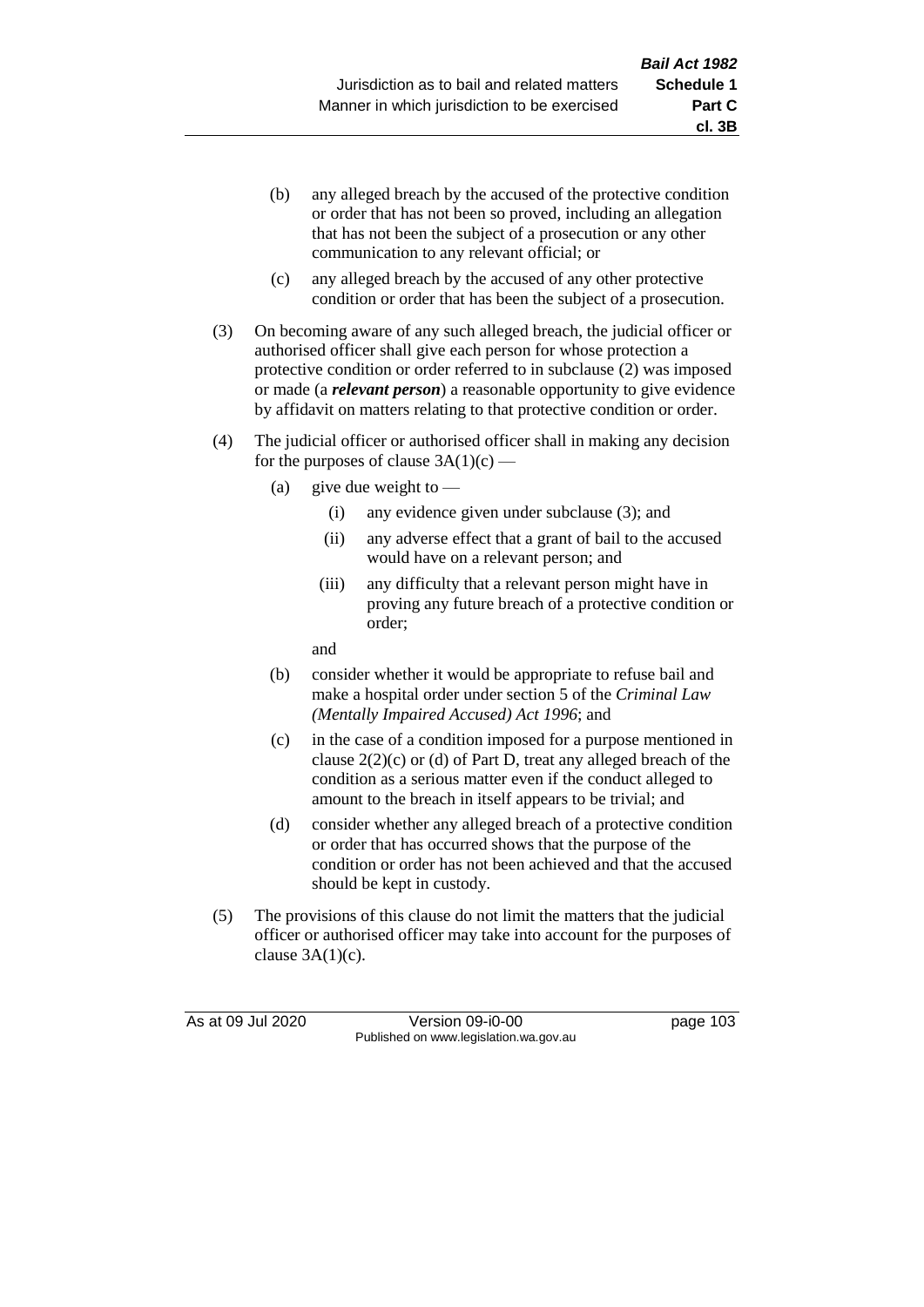(6) In this clause —

#### *protective condition or order* means —

- (a) a condition imposed for a purpose mentioned in clause  $2(2)(c)$ or (d) of Part D; or
- (b) a family violence restraining order or a violence restraining order or a police order under the *Restraining Orders Act 1997*; or
- (c) a Part VII order under the *Justices Act 1902* <sup>2</sup>
	- (i) that under section 86 of the *Restraining Orders Act 1997* is taken to be a misconduct restraining order under that Act; and
	- (ii) that shows on the face of the order that the causing or threatening of personal injury by the accused was a ground for the making of the order.

*[Clause 3B inserted: No. 54 of 1998 s. 13(2); amended: No. 38 of 2004 s. 60; No. 59 of 2004 s. 141; No. 84 of 2004 s. 11 and 82; No. 49 of 2016 s. 89.]*

## **3C. Bail in murder cases**

Notwithstanding clause 1, 2 or 4 or any other provision of this Act, where an accused is in custody —

- (a) awaiting an appearance in court before conviction for an offence of murder; or
- (b) waiting to be sentenced or otherwise dealt with for an offence of murder of which the accused has been convicted,

the judicial officer in whom jurisdiction is vested shall refuse to grant bail for the offence unless the judicial officer is satisfied that —

- (c) there are exceptional reasons why the accused should not be kept in custody; and
- (d) bail may properly be granted having regard to the provisions of clauses 1 and 3 or, in the case of a child, clauses 2 and 3.

*[Clause 3C inserted: No. 6 of 2008 s. 41(4)(e); amended: No. 29 of 2008 s. 24(7).]*

page 104 Version 09-i0-00 As at 09 Jul 2020 Published on www.legislation.wa.gov.au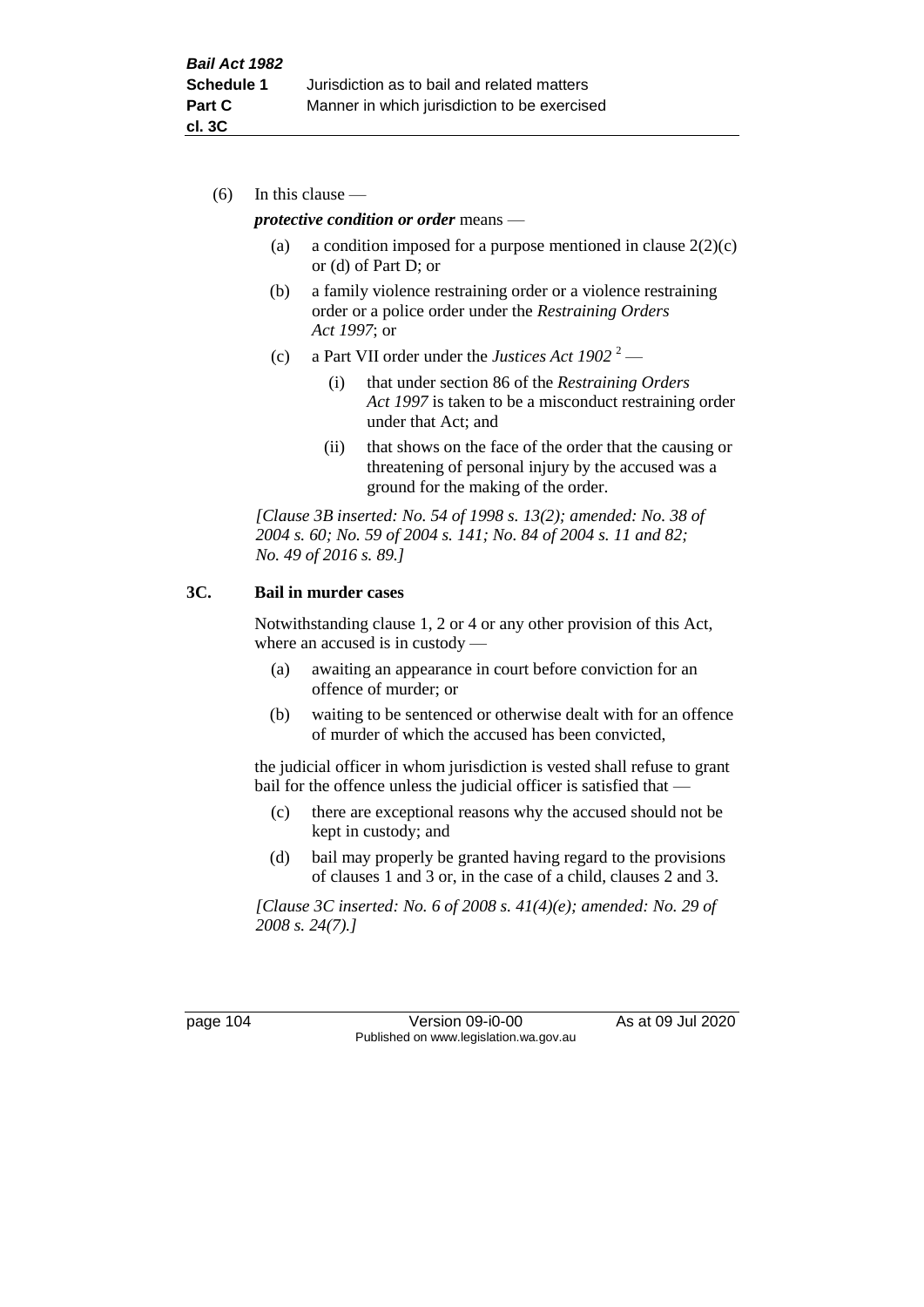## **3D. Bail in cases of offence under** *Dangerous Sexual Offenders Act 2006* **section 40A**

(1) In this clause —

*section 40A offence* means the offence under the *Dangerous Sexual Offenders Act 2006* section 40A of contravening a requirement of a supervision order;

*victim* has the meaning given in the *Dangerous Sexual Offenders Act 2006* section 3(1).

- (2) This clause applies where an accused is in custody
	- (a) awaiting an appearance in court before conviction for a section 40A offence; or
	- (b) waiting to be sentenced or otherwise dealt with for a section 40A offence of which the accused has been convicted.
- (3) Despite clause 1, 2 or 4 or any other provision of this Act, where this clause applies the judicial officer or (if section 16A does not apply) the authorised officer in whom jurisdiction is vested must refuse to grant bail for the section 40A offence unless the judicial officer or authorised officer —
	- (a) is satisfied that there are exceptional reasons why the accused should not be kept in custody; and
	- (b) is satisfied that bail may properly be granted having regard to the provisions of clauses 1 and 3 or, in the case of a child, clauses 2 and 3.
- (4) The judicial officer or authorised officer must in making any decision for the purposes of subclause  $(3)$  —
	- (a) have regard to
		- (i) any history of proven or alleged contraventions of supervision orders by the accused; and
		- (ii) any adverse effect that a grant of bail to the accused would have on a victim of the accused;

and

(b) consider whether it would be appropriate to refuse bail and make a hospital order under the *Criminal Law (Mentally Impaired Accused) Act 1996* section 5; and

As at 09 Jul 2020 Version 09-i0-00 page 105 Published on www.legislation.wa.gov.au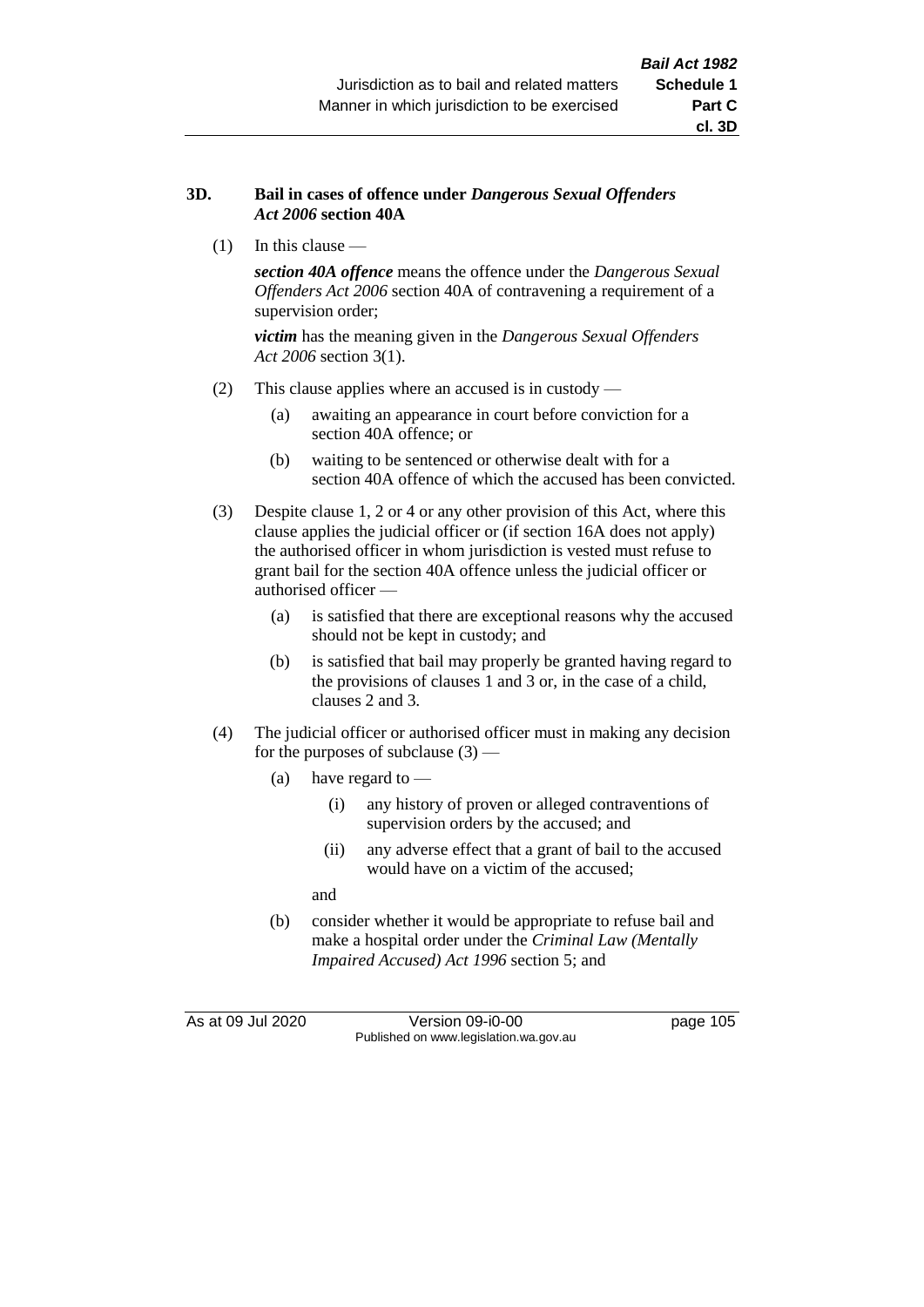- (c) consider whether the conduct alleged to amount to the contravention in itself appears to be minor or trivial.
- (5) Subclause (4) does not limit the matters that the judicial officer or authorised officer may take into account for the purposes of subclause (3).
- (6) Despite section 7(1), where an accused is refused bail under subclause (3) for an appearance for a section 40A offence the accused's case for bail need not be considered again under that subsection for an appearance for that offence unless the accused satisfies the judicial officer who may order detention that —
	- (a) new facts have been discovered, new circumstances have arisen or the circumstances have changed since bail was refused; or
	- (b) the accused failed adequately to present the case for bail on the occasion of that refusal.
- (7) A child accused who is refused bail under subclause (3) must be dealt with in accordance with the *Young Offenders Act 1994* section 19(2).

*[Clause 3D inserted: No. 21 of 2017 s. 9.]*

## **3E. Bail in cases of person linked to terrorism**

- (1) This clause applies where an accused who is a person linked to terrorism is in custody —
	- (a) awaiting an appearance in court before conviction for an offence; or
	- (b) waiting to be sentenced or otherwise dealt with for an offence of which the accused has been convicted.
- (2) Despite clause 1, 2 or 4 or any other provision of this Act, and in addition to clauses 3A to 3D, where this clause applies the judicial officer in whom jurisdiction is vested must refuse to grant bail for the offence unless the judicial officer is satisfied that —
	- (a) there are exceptional reasons why the accused should not be kept in custody; and
	- (b) bail may properly be granted having regard to the provisions of clauses 1 and 3 or, in the case of a child, clauses 2 and 3.

page 106 Version 09-i0-00 As at 09 Jul 2020 Published on www.legislation.wa.gov.au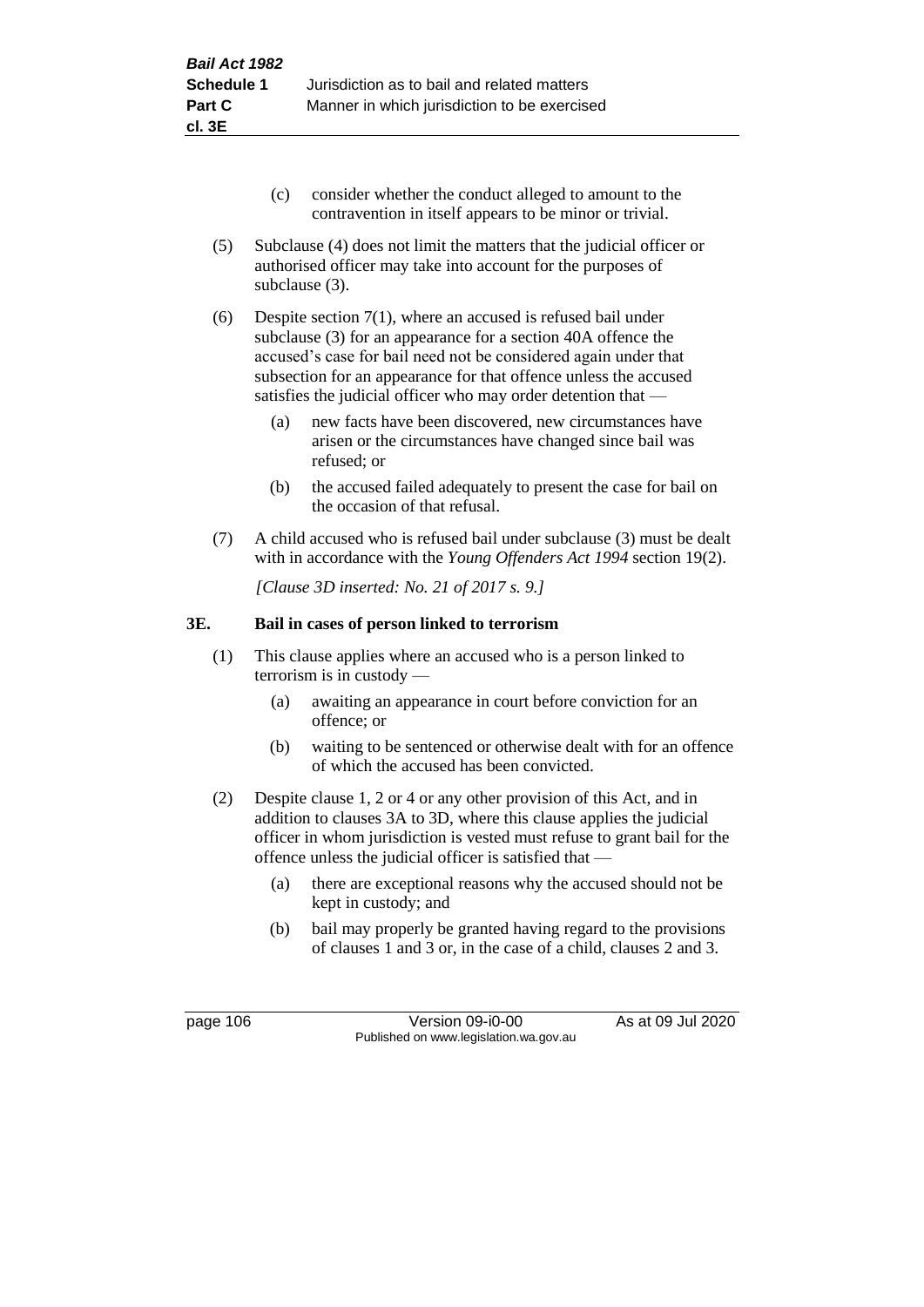- (3) The judicial officer must, in making any decision for the purposes of subclause  $(2)(a)$  —
	- (a) have regard to the nature and seriousness of the offence or offences (including any other offence or offences for which the accused is awaiting trial) and the probable method of dealing with the accused for it or them, if the accused is convicted; and
	- (b) have regard to the conduct of the accused since the accused was —
		- (i) charged with or convicted of a terrorism offence; or
		- (ii) made the subject of the relevant interim control order or confirmed control order;

and

- (c) consider whether it would be appropriate to refuse bail and make a hospital order under the *Criminal Law (Mentally Impaired Accused) Act 1996* section 5; and
- (d) in the case of a child, consider the *Young Offenders Act 1994* section 6(d) as an objective of this Act with the safety of the community being an overriding objective.
- (4) Subclause (3) does not limit the matters that the judicial officer may take into account for the purposes of subclause (2)(a).
- (5) Despite section 7(1), where an accused is refused bail under subclause (2) the accused's case for bail need not be considered again under that subsection for an appearance for that offence unless the accused satisfies the judicial officer who may order detention that —
	- (a) new facts have been discovered, new circumstances have arisen or the circumstances have changed since bail was refused; or
	- (b) the accused failed adequately to present the case for bail on the occasion of that refusal.
- (6) Where an accused is granted bail under subclause (2), on any subsequent appearance in the same case a judicial officer may order that bail is to continue on the same terms and conditions.

As at 09 Jul 2020 Version 09-i0-00 page 107 Published on www.legislation.wa.gov.au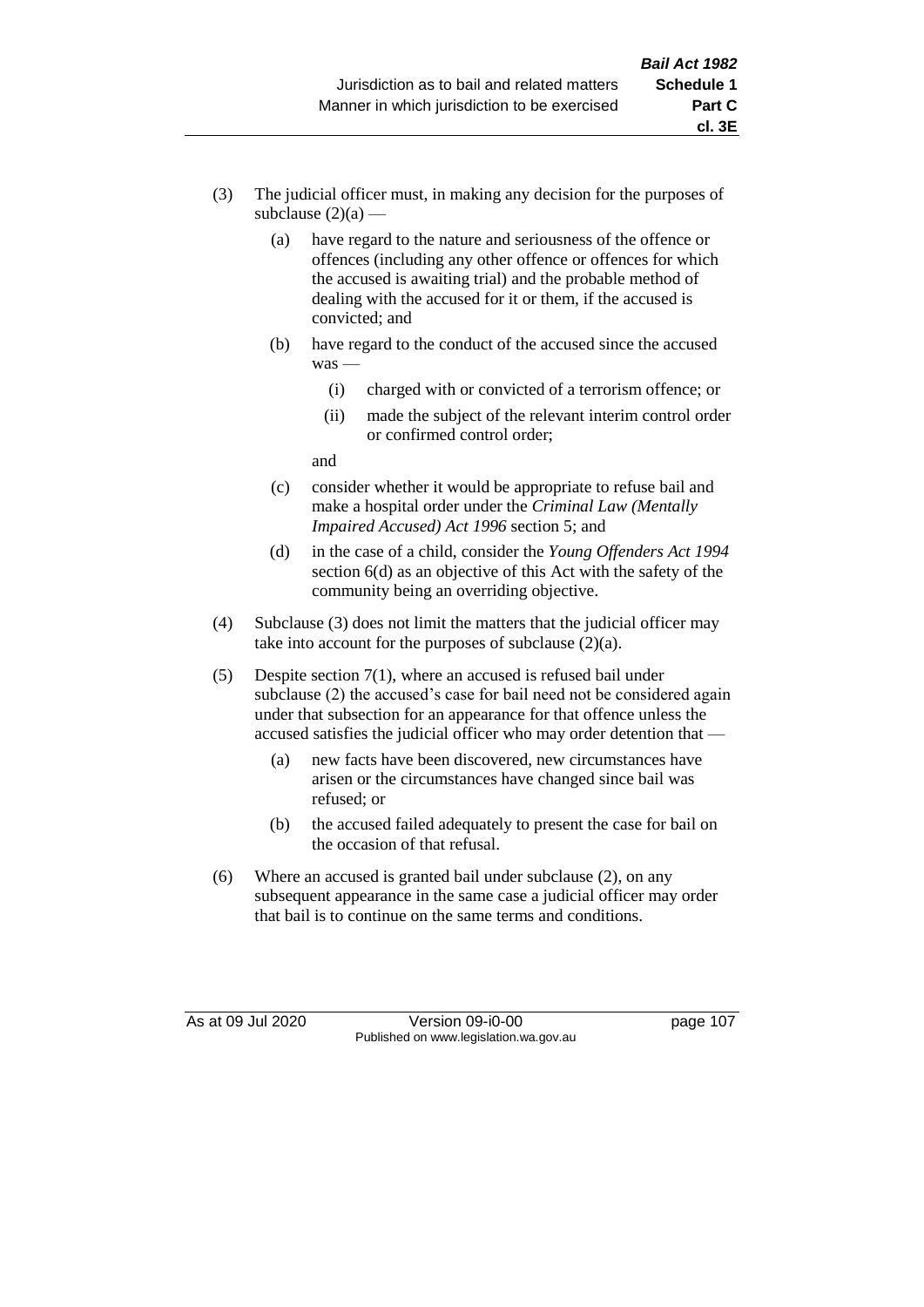(7) Where a child accused is refused bail under subclause (2), the child accused shall be dealt with in accordance with the *Young Offenders Act 1994* section 19(2).

Note for this clause:

The *Crimes Act 1914* (Commonwealth) section 15AA provides that a bail authority must not grant bail to a person charged with, or convicted of, a terrorism offence as defined in section 3(1) of that Act unless the bail authority is satisfied that exceptional circumstances exist to justify bail.

*[Clause 3E inserted: No. 15 of 2019 s. 13(3).]*

#### **4. Bail after conviction for accused awaiting sentence**

- (1) Subject to clauses 3A, 3C, 3D and 3E, the grant or refusal of bail to an accused, other than a child, who is in custody waiting to be sentenced or otherwise dealt with for an offence of which the accused has been convicted shall be at the discretion of the judicial officer in whom jurisdiction is vested, and that discretion shall be exercised having regard to the questions set out in clause 1 as well as to any others which the judicial officer considers relevant.
- (2) A child accused who is in custody waiting to be sentenced or otherwise dealt with for an offence of which the child accused has been convicted has the same right to be granted bail as a child accused referred to in clause 2(2), and the provisions of clause 2 apply accordingly.

*[Clause 4 inserted: No. 6 of 2008 s. 41(4)(f); amended: No. 21 of 2017 s. 10; No. 15 of 2019 s. 13(4).]*

#### **4A. Bail after conviction for accused awaiting disposal of appeal**

In deciding whether or not to grant bail to an accused who is in custody waiting for the disposal of appeal proceedings, the judicial officer shall consider whether there are exceptional reasons why the accused should not be kept in custody, and shall only grant bail to the accused if satisfied that —

- (a) exceptional reasons exist; and
- (b) it is proper to do so having regard to the provisions of clauses 1 and 3 or, in the case of a child, clauses 2 and 3.

*[Clause 4A inserted: No. 6 of 2008 s. 41(4)(f).]*

page 108 Version 09-i0-00 As at 09 Jul 2020 Published on www.legislation.wa.gov.au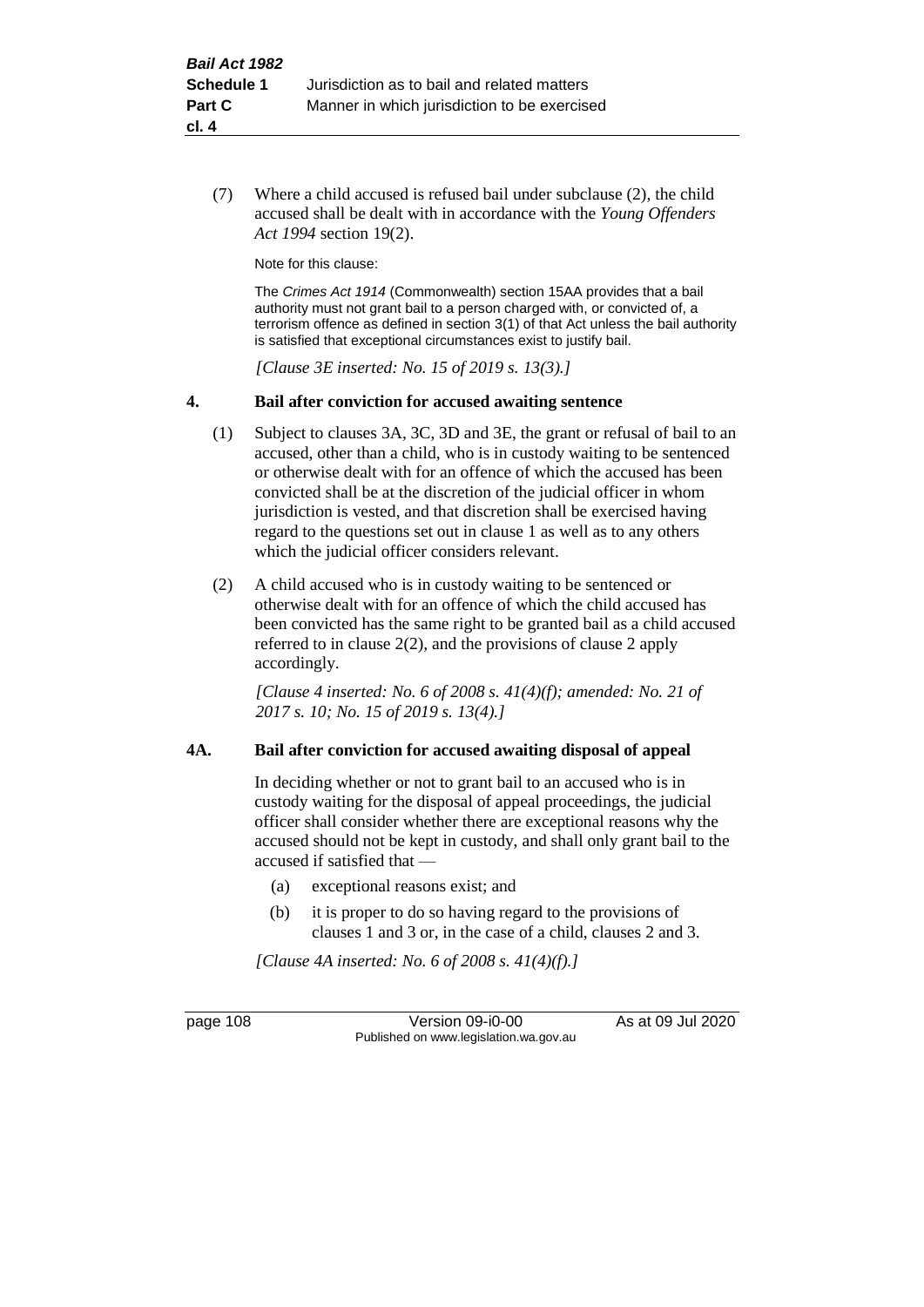## **5. Exception to cl. 4A for bail in appeal under** *Criminal Appeals Act 2004* **Part 2**

Clause 4A does not apply to the bail of a person who is awaiting the disposal of appeal proceedings under Part 2 of the *Criminal Appeals Act 2004*; such a person shall be deemed for the purposes of this Part to be awaiting an appearance in court before conviction for an offence.

*[Clause 5 inserted: No. 33 of 1989 s. 18; amended: No. 59 of 2004 s. 141; No. 84 of 2004 s. 11; No. 6 of 2008 s. 41(4)(g).]*

## **6. Bail of people on community or similar orders**

For the purpose of determining whether clause 4 applies, a person in custody —

- (a) under section 50, 79, 84E, 128, 129 or 132 of the *Sentencing Act 1995* in connection with a possible breach of a conditional release order, a sentence of suspended imprisonment or conditional suspended imprisonment or a community order imposed under that Act; or
- (b) under section 43 of the *Young Offenders Act 1994* in respect of an alleged breach of a youth community based order, an intensive youth supervision order or a conditional release order made under that Act,

is to be taken as not having been convicted of the offence for which the sentence was imposed.

*[Clause 6 inserted: No. 78 of 1995 s. 8; amended: No. 27 of 2004 s. 13(3).]*

*[Heading deleted: No. 6 of 2008 s. 41(4)(h).]*

## **7. Bail for initial appearance to be for not more than 30 days**

In fixing the terms of bail of an accused for his initial appearance in court for an offence, a justice or an authorised officer shall require him to make the appearance within the period of 30 days commencing on and including the day on which the accused was arrested for the offence.

*[Clause 7 amended: No. 84 of 2004 s. 82; No. 6 of 2008 s. 41(4)(i).]*

As at 09 Jul 2020 Version 09-i0-00 page 109 Published on www.legislation.wa.gov.au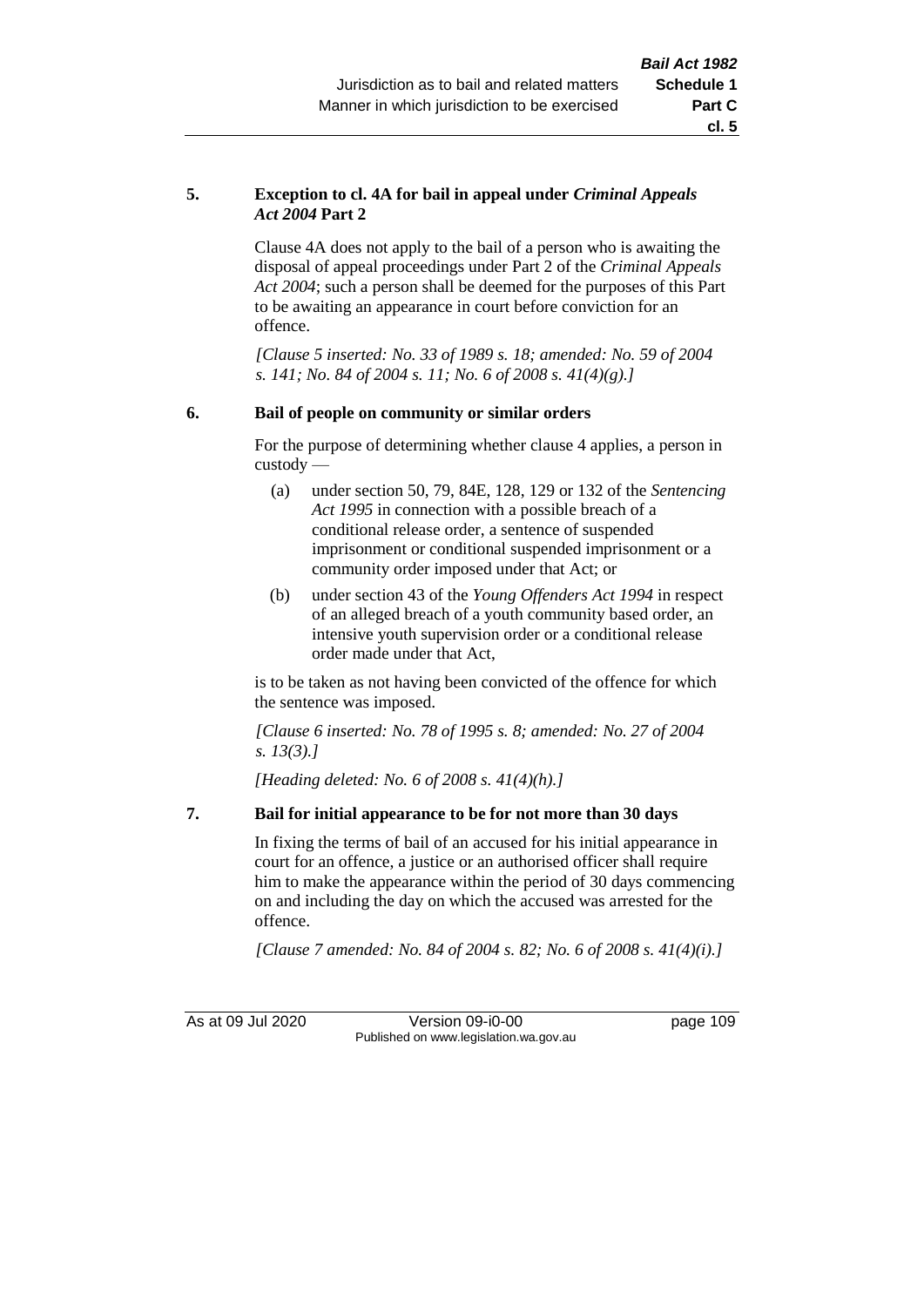#### **8. Bail on adjournment in court of summary jurisdiction to be for not more than 30 days except by consent**

In fixing the terms of bail of an accused for an appearance in court after an adjournment of proceedings for an offence, a judicial officer sitting as a court of summary jurisdiction shall require him to make the appearance within the period of 30 days commencing on and including the day on which the proceedings are adjourned, unless the accused consents to appear on a later day.

*[Clause 8 amended: No. 49 of 1988 s. 90(c); No. 59 of 2004 s. 141; No. 84 of 2004 s. 82.]*

## **9. Calculating periods for cl. 7 and 8**

The periods specified in clauses 7 and 8 shall be calculated to include any Sunday or public holiday.

## **Part D — Conditions which may be imposed on a grant of bail**

## **1. Conditions as to forfeiture, sureties, security etc.**

- (1) A judicial officer or authorised officer, on a grant of bail, may impose conditions under this clause if he considers that it is desirable to do so to ensure the performance of the accused's bail undertaking.
- (2) If a judicial officer or authorised officer considers that it is desirable as mentioned in subclause (1), he may in addition to releasing the accused on his bail undertaking impose any one or more of the following conditions —
	- (a) that the accused in his bail undertaking agree to forfeit a specified amount of money if he fails to comply with any requirement of his bail undertaking mentioned in section  $28(2)(a)$  or (b); or
	- (b) that a surety or a specified number of sureties enter into a surety undertaking or surety undertakings whereby he or they agree to forfeit a specified amount or specified amounts of money if the accused fails to comply with any requirement of his bail undertaking mentioned in section 28(2)(a) or (b); or
	- (c) that any of them the accused and the surety or sureties give security of a specified value, including the deposit of a

page 110 Version 09-i0-00 As at 09 Jul 2020 Published on www.legislation.wa.gov.au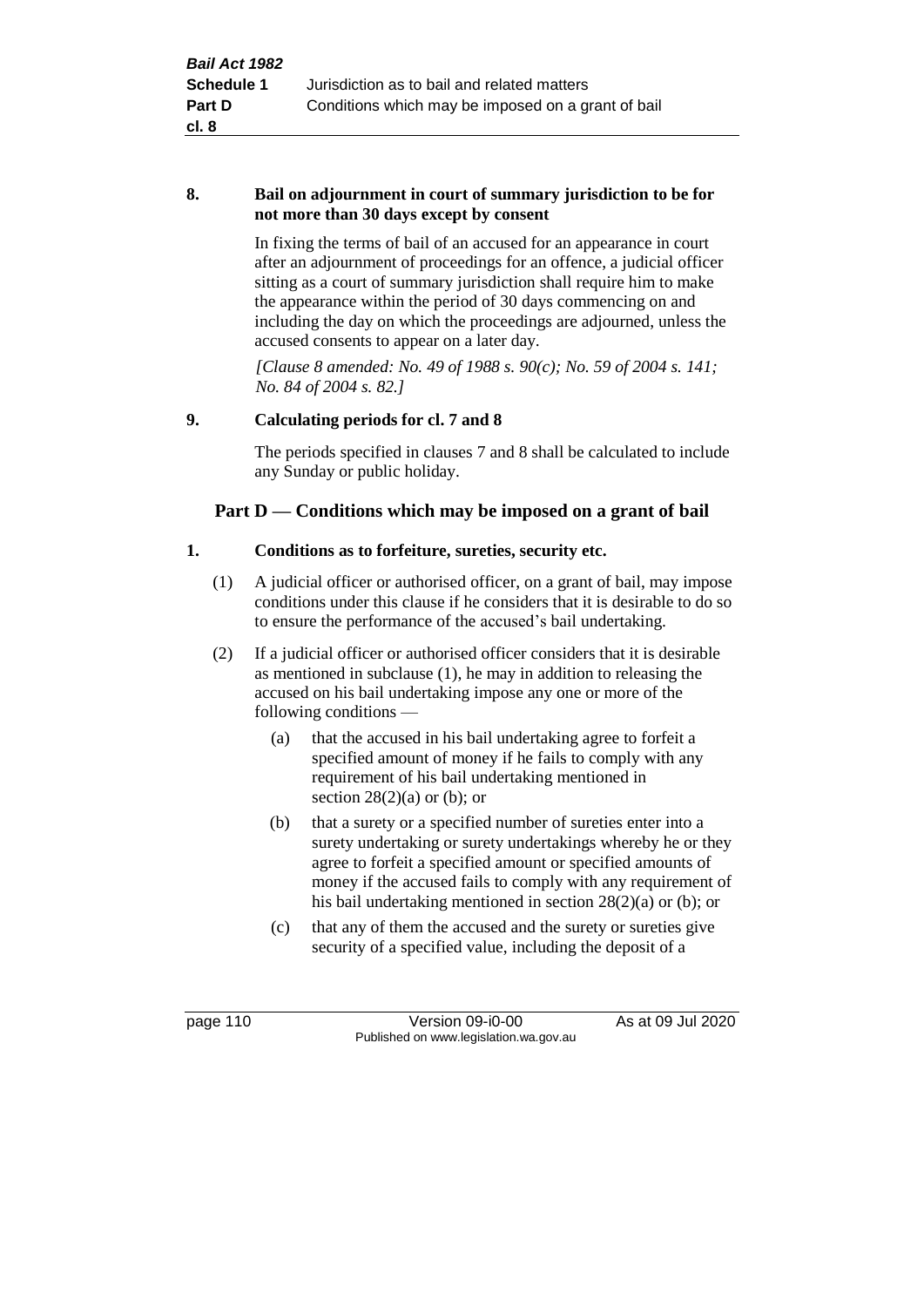specified amount of cash, for the performance of their respective obligations; or

- (d) that any of them the accused and the surety or sureties deposit with a specified officer any specified passbook or document relating to the title to, or ownership of, any account or other asset offered as security for the performance of their respective obligations; or
- (e) that any of them the accused and the surety or sureties, at his or their own expense or otherwise, enter into such mortgage, charge, assignment or other transaction, or take such other step, as may be required, including completion of the necessary documents, to render any security effective and enforceable by the State.
- (3) The nature and sufficiency of any security, and the documentation therefor, required under subclause (2) shall be determined by the judicial officer or authorised officer who imposed the condition or, if no determination is so made —
	- (a) by the person before whom the bail undertaking is entered into, where the security is to be given by the accused; and
	- (b) where the security is to be given by a surety, by any person authorised under section 36 to approve the surety or before whom the surety undertaking is entered into.
- (4) When a bail undertaking ceases to have effect as provided in section 34(a) to (d), or upon an accused being acquitted of a charge under section  $51(1)$  or (2) or discharged from further proceedings therefor, each of them the accused, or where section 34(b) applies his personal representative, and any surety is entitled to have returned to him any security given under subclause (2).
- (5) When a surety undertaking ceases to have effect as provided in section 47(a) to (f), a surety is entitled to have returned to him any security given under subclause (2).

*[Clause 1 amended: No. 65 of 2003 s. 121(3); No. 84 of 2004 s. 82; No. 6 of 2008 s. 18(3).]*

As at 09 Jul 2020 Version 09-i0-00 page 111 Published on www.legislation.wa.gov.au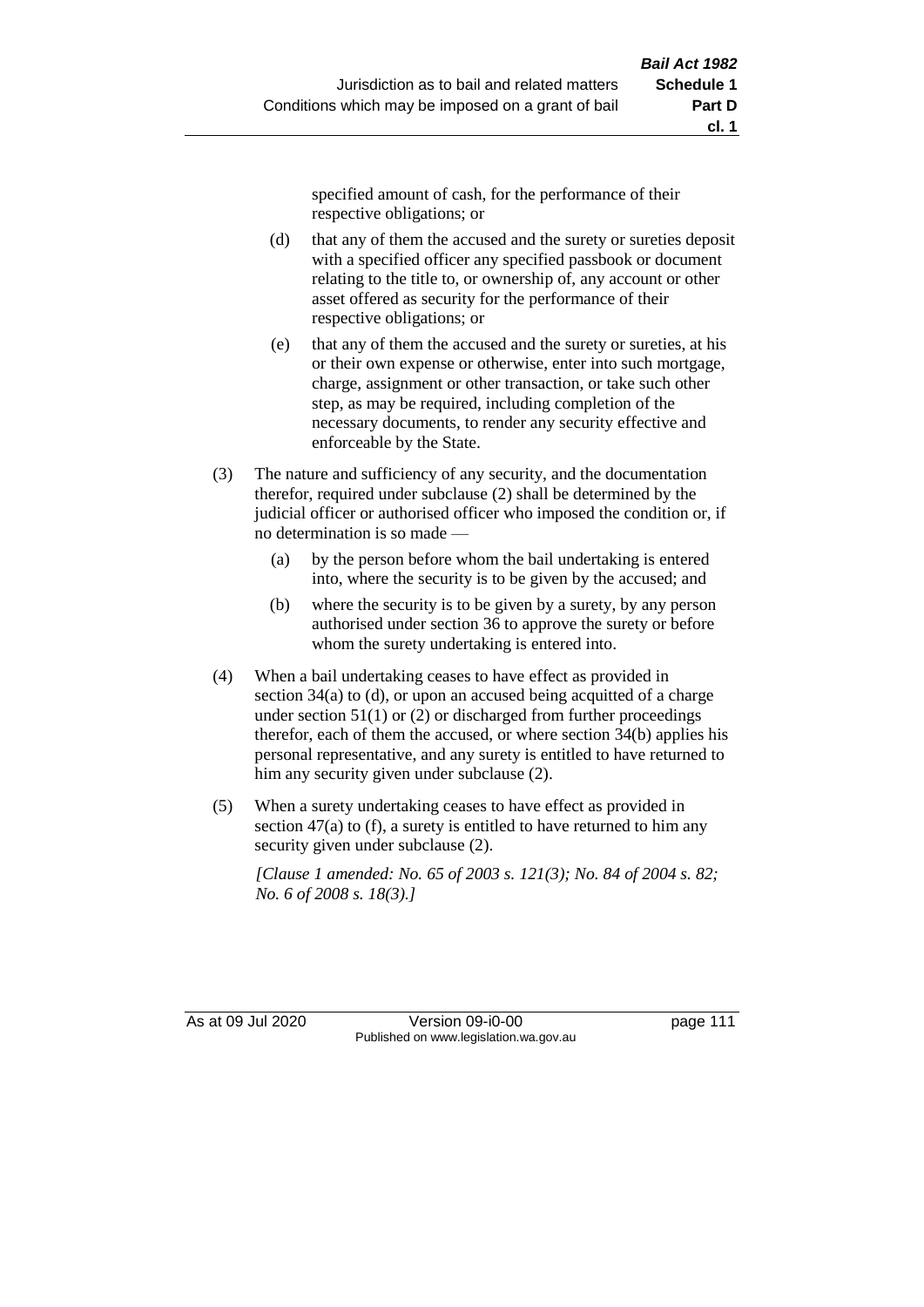## **2. Other conditions**

- (1) A judicial officer or authorised officer, on a grant of bail, may impose conditions —
	- (a) to be complied with before the accused is released on bail or while the accused is on bail; or
	- (b) as to the accused's conduct while on bail; or
	- (c) as to where the accused shall reside while on bail,

if he considers that it is desirable for any purpose mentioned in subclause (2), (2b), (3) or (4).

(1a) Without limiting subclause (1), a judicial officer or authorised officer shall, on a grant of bail to a child accused, consider whether it is desirable for any purpose mentioned in subclause (2) to impose a condition as to —

- (a) any period in each day during which the child is to remain at a particular place; or
- (b) any person with whom the child is not to associate or communicate; or
- (c) any place that the child is not to frequent; or
- (d) the attendance by the child at a school or other educational institution; or
- (e) any other matter,

and the judicial officer or authorised officer may impose any such condition.

- (2) Any condition may be imposed under subclause (1) or (1a) to ensure that an accused —
	- (a) appears in court in accordance with his bail undertaking; or
	- (b) does not while on bail commit an offence; or
	- (c) does not endanger the safety, welfare or property of any person; or
	- (d) does not interfere with witnesses or otherwise obstruct the course of justice, whether in relation to himself or any other person; or
	- (e) as regards the period when the accused is on trial, does not prejudice the proper conduct of the trial.

page 112 Version 09-i0-00 As at 09 Jul 2020 Published on www.legislation.wa.gov.au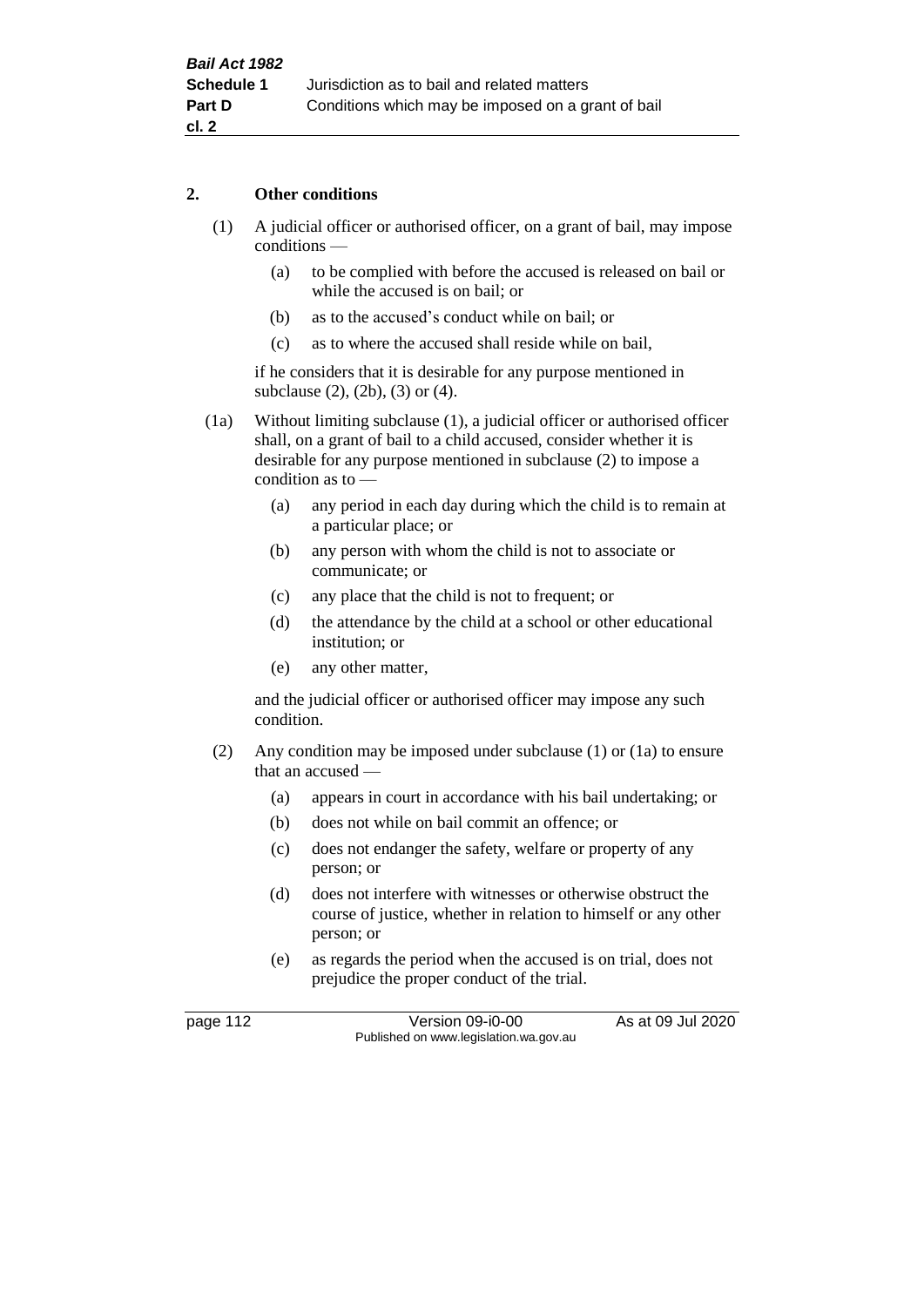- (2a) Before imposing a condition on a grant of bail for a purpose mentioned in subclause (2)(c) or (d) a judicial officer or authorised officer is to consider whether that purpose would be better served, or could be better assisted, by a restraining order made under the *Restraining Orders Act 1997* and whether, in the case of a judicial officer, to exercise the power in section 63 of that Act or, in the case of an authorised officer, to make a telephone application under that Act.
- (2b) Where a judicial officer is of the opinion that the accused should while on bail —
	- (a) be counselled for a behavioural problem; or
	- (b) attend a course or programme that may assist with such a problem,

the judicial officer may under subclause (1) impose a condition for that purpose that requires the accused to —

- (c) attend a prescribed person to be counselled; or
- (d) attend a prescribed course or programme,

that is specified by the judicial officer in the condition.

- (3) Where a judicial officer who grants bail to an accused is of the opinion that the accused's physical condition ought to be examined the officer may, under subclause (1), impose any condition which the officer considers desirable for the purpose of ensuring that the accused is examined by a medical practitioner.
- (3a) Where a judicial officer who grants bail to an accused is of the opinion that the accused's mental condition ought to be assessed or examined the officer may, under subclause (1), impose any condition which the officer considers desirable for the purpose of ensuring that the accused's mental condition is assessed or examined including a condition —
	- (a) that the accused be assessed, either by a medical practitioner or by an authorised mental health practitioner as defined in the *Mental Health Act 2014* section 4, for the purpose of deciding whether to make a referral under section 26 of that Act;

As at 09 Jul 2020 Version 09-i0-00 page 113 Published on www.legislation.wa.gov.au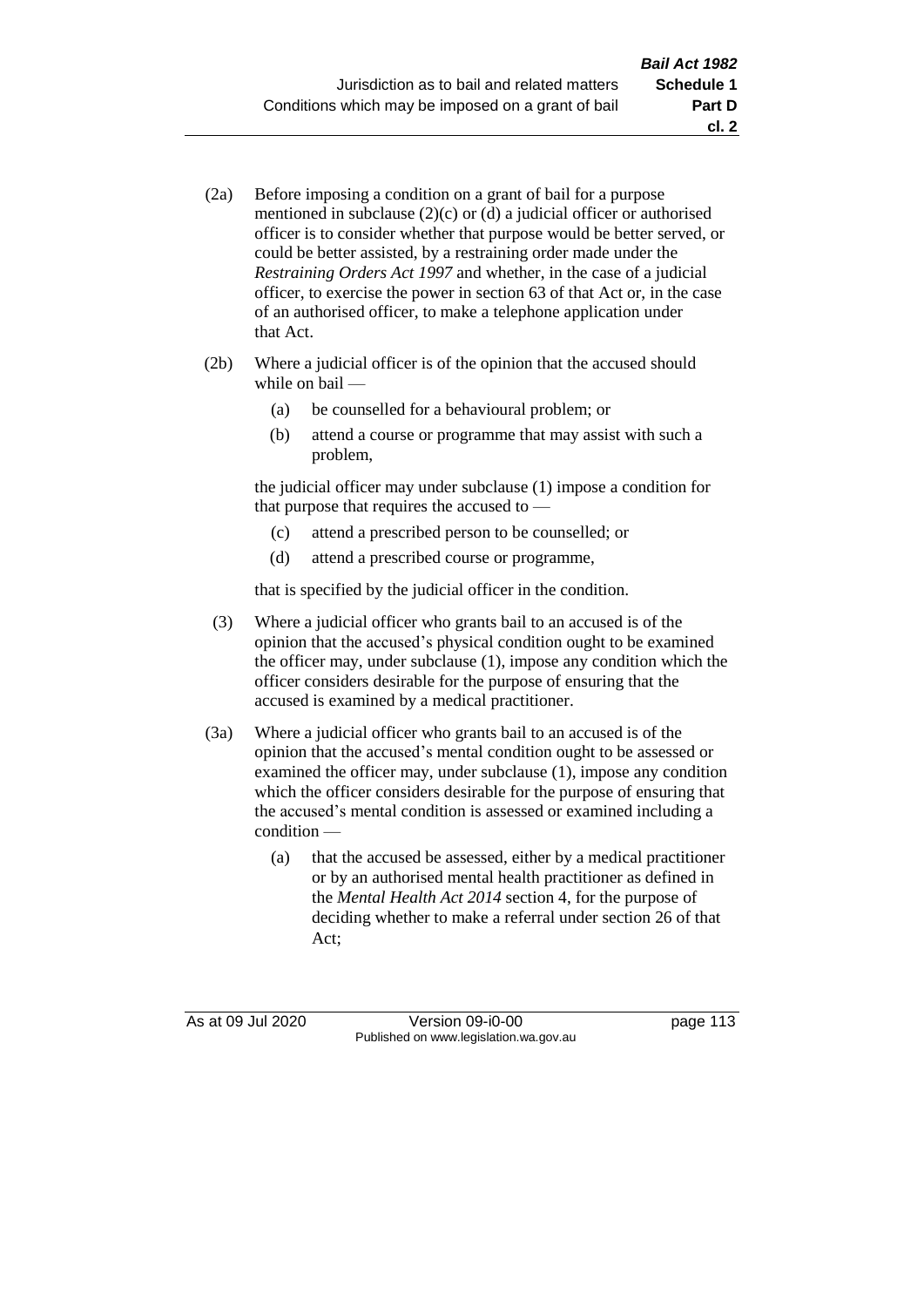- (b) that the accused be admitted to an authorised hospital (as defined in the *Mental Health Act 2014* section 4);
- (c) that the accused be examined by a psychiatrist.
- (4) Where a judicial officer is of the opinion that an accused is suffering from alcohol or drug abuse and is in need of care or treatment either on that account, or to enable him to be prepared for his trial, the judicial officer may, under subclause (1), impose any condition which he considers desirable for the purpose of ensuring that the accused receives such care or treatment, including that he lives in, or from time to time attends at, a specified institution or place in order to receive such care or treatment.
- (5) Where a judicial officer imposes a condition for a purpose mentioned in subclause (2b), (3), (3a) or (4), the judicial officer shall cause to be sent to the person who is to counsel, assess or examine the accused, or the place at which the accused is to attend, a statement of the reasons for imposing the condition.
- (6) Where a condition is imposed under this clause that an accused shall reside in premises established for the accommodation of persons to whom bail has been granted, that condition shall be deemed to include a further condition that the accused shall comply with such rules as are for the time being laid down for the maintenance of the good order of those premises, whether such rules are made under section 67 or by the authority responsible for the good order of the premises.
- (7) In this clause —

*medical practitioner* means a person registered under the *Health Practitioner Regulation National Law (Western Australia)* in the medical profession;

*psychiatrist* has the meaning given in the *Mental Health Act 2014* section 4.

*[Clause 2 amended: No. 45 of 1993 s. 10(3); No. 69 of 1996 s. 3; No. 54 of 1998 s. 12; No. 84 of 2004 s. 82; No. 22 of 2008 Sch. 3 cl. 4; No. 35 of 2010 s. 29; No. 25 of 2014 s. 35.]*

*[Clause 2. Modifications to be applied in order to give effect to Cross-border Justice Act 2008: clause altered 1 Nov 2009. See endnote 1M.]*

page 114 Version 09-i0-00 As at 09 Jul 2020 Published on www.legislation.wa.gov.au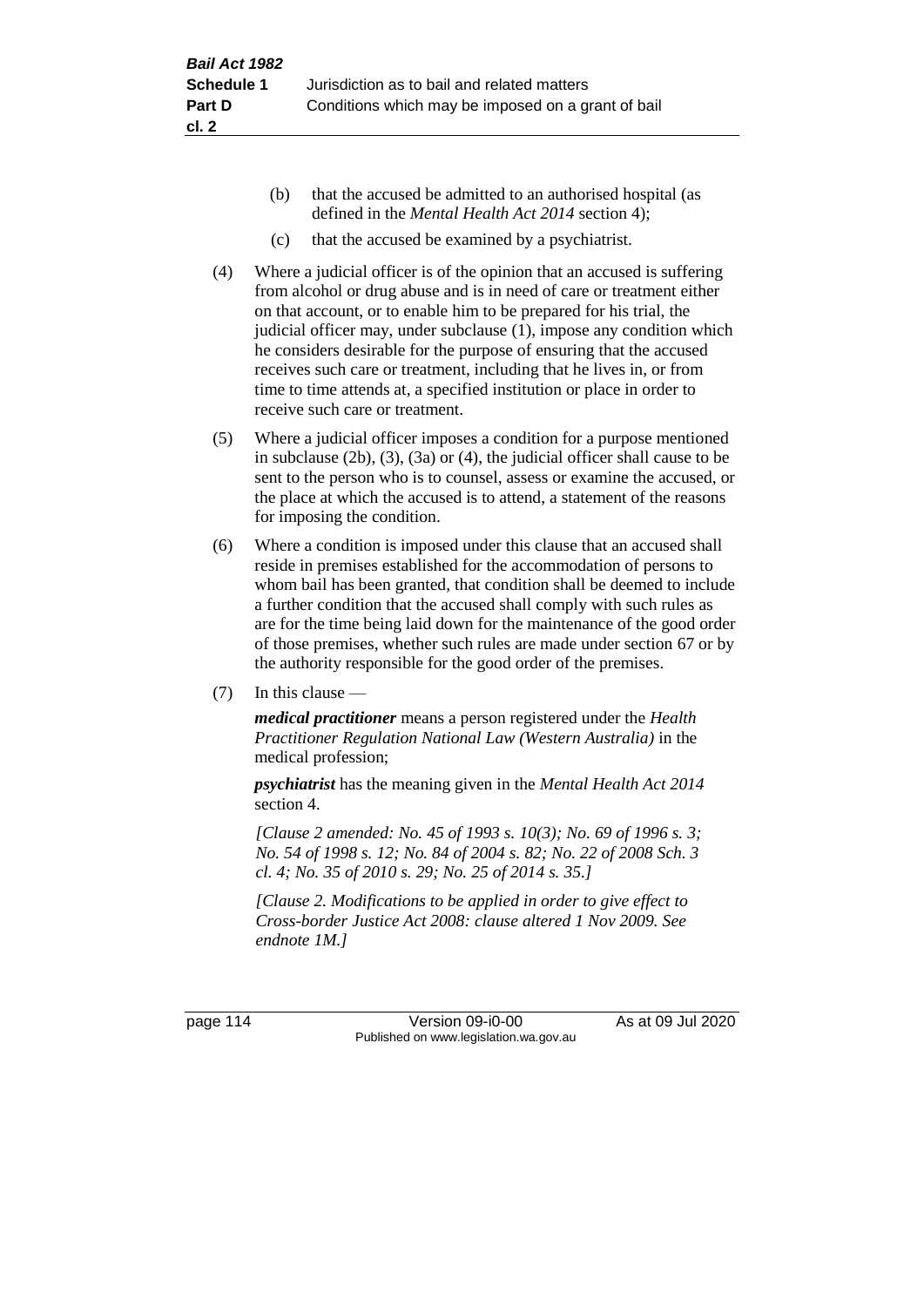#### **3. Home detention condition**

- (1) A judicial officer may, subject to this clause, impose a home detention condition as a condition on a grant of bail.
- (2) A home detention condition shall not be imposed unless the accused is over the age of 17 years and the judicial officer is satisfied —
	- (a) after considering a report from a community corrections officer about the accused and his circumstances, that the accused is suitable to be subject to a home detention condition; and
	- (b) that the place where it is proposed the accused will remain while subject to the home detention condition is a suitable place; and
	- (c) that unless a home detention condition is imposed, the accused will not be released on bail.
- (3) A home detention condition is a condition that while the accused is on bail the accused shall —
	- (a) remain at and not leave the place specified in the bail record form and in the bail undertaking (or in a notice under section 50E) until the time specified, or deemed by section 31(3) to be specified, in the bail undertaking except —
		- (i) to work in gainful employment approved by a community corrections officer; or
		- (ii) with the approval of a community corrections officer, to seek gainful employment; or
		- (iii) to obtain urgent medical or dental treatment for the accused; or
		- (iv) for the purpose of averting or minimizing a serious risk of death or injury to the accused or to another person; or
		- (v) to obey an order issued under a written law (such as a summons) requiring the accused's presence elsewhere; or
		- (vi) for a purpose approved of by a community corrections officer; or

As at 09 Jul 2020 Version 09-i0-00 page 115 Published on www.legislation.wa.gov.au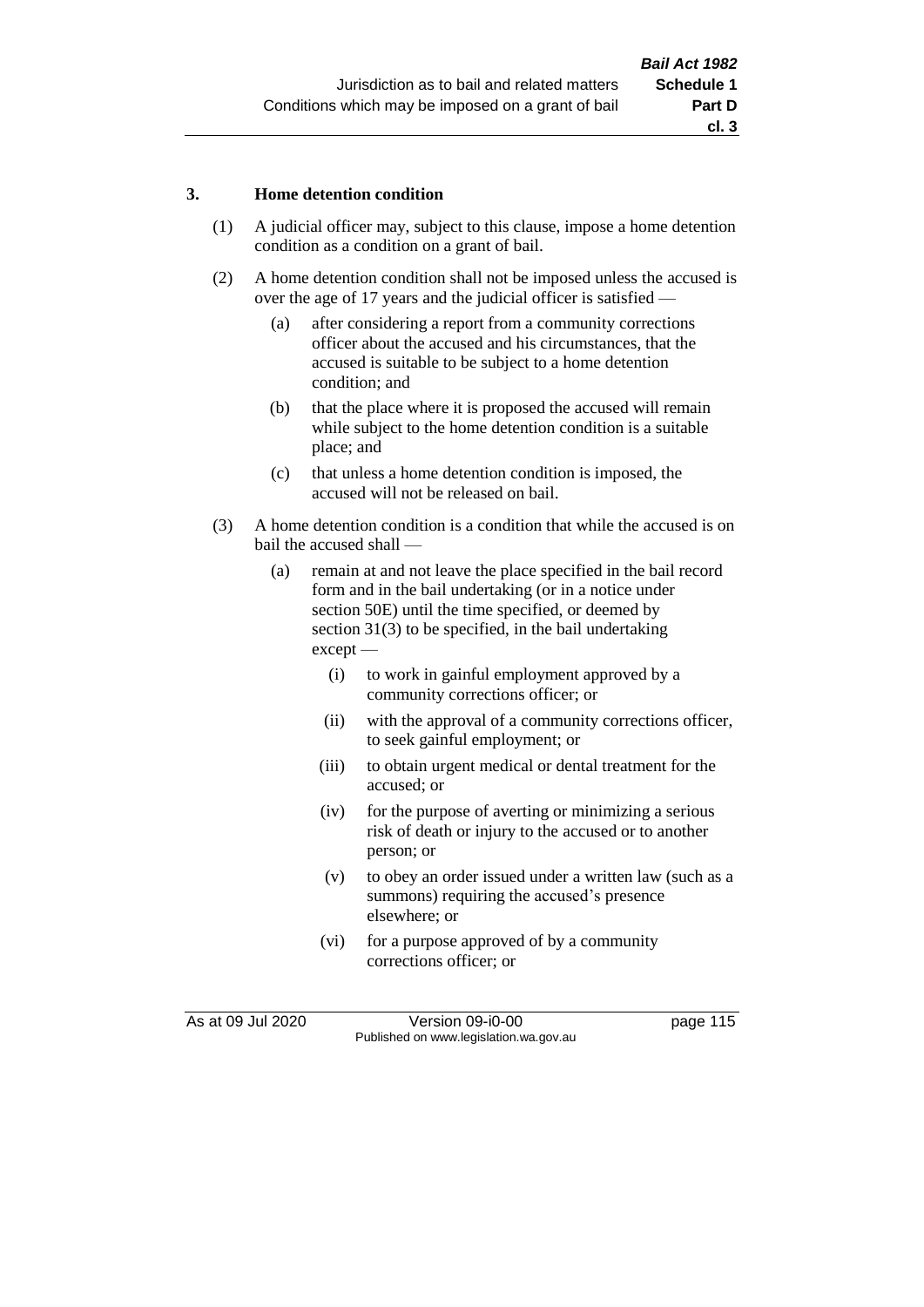- (vii) on the direction of a community corrections officer; and
- (b) not leave the State; and
- (c) comply with every reasonable direction of a community corrections officer; and
- (ca) if relevant, comply with any direction under subclause (4); and
- (d) comply with such of the conditions specified in the list provided under section 24A(4) as may be specified in a notice given under section 50E(b); and
- (e) when requested to do so, produce a copy of his bail undertaking and any notice by the CEO (corrections) under section 50E for inspection by a community corrections officer or a member of the Police Force.
- (4) A judicial officer who imposes a home detention condition under this clause may, if a community corrections officer under section 24A(4)(a) recommends that the accused is suitable for electronic monitoring, direct that the accused, while subject to a home detention condition —
	- (a) be subject to electronic monitoring under subclause (5) so as to allow the location of the accused to be monitored; and
	- (b) be under the supervision of a community corrections officer and comply with the directions of the community corrections officer under subclause (5).
- (5) For the purpose of the electronic monitoring of an accused, a community corrections officer may do any or all of the following —
	- (a) direct the accused to wear an approved electronic monitoring device; and
	- (b) direct the accused to permit the installation of an approved electronic monitoring device at the place where the accused is to remain; and
	- (c) give any other reasonable direction to the accused necessary for the proper administration of the electronic monitoring of the accused.

page 116 Version 09-i0-00 As at 09 Jul 2020 Published on www.legislation.wa.gov.au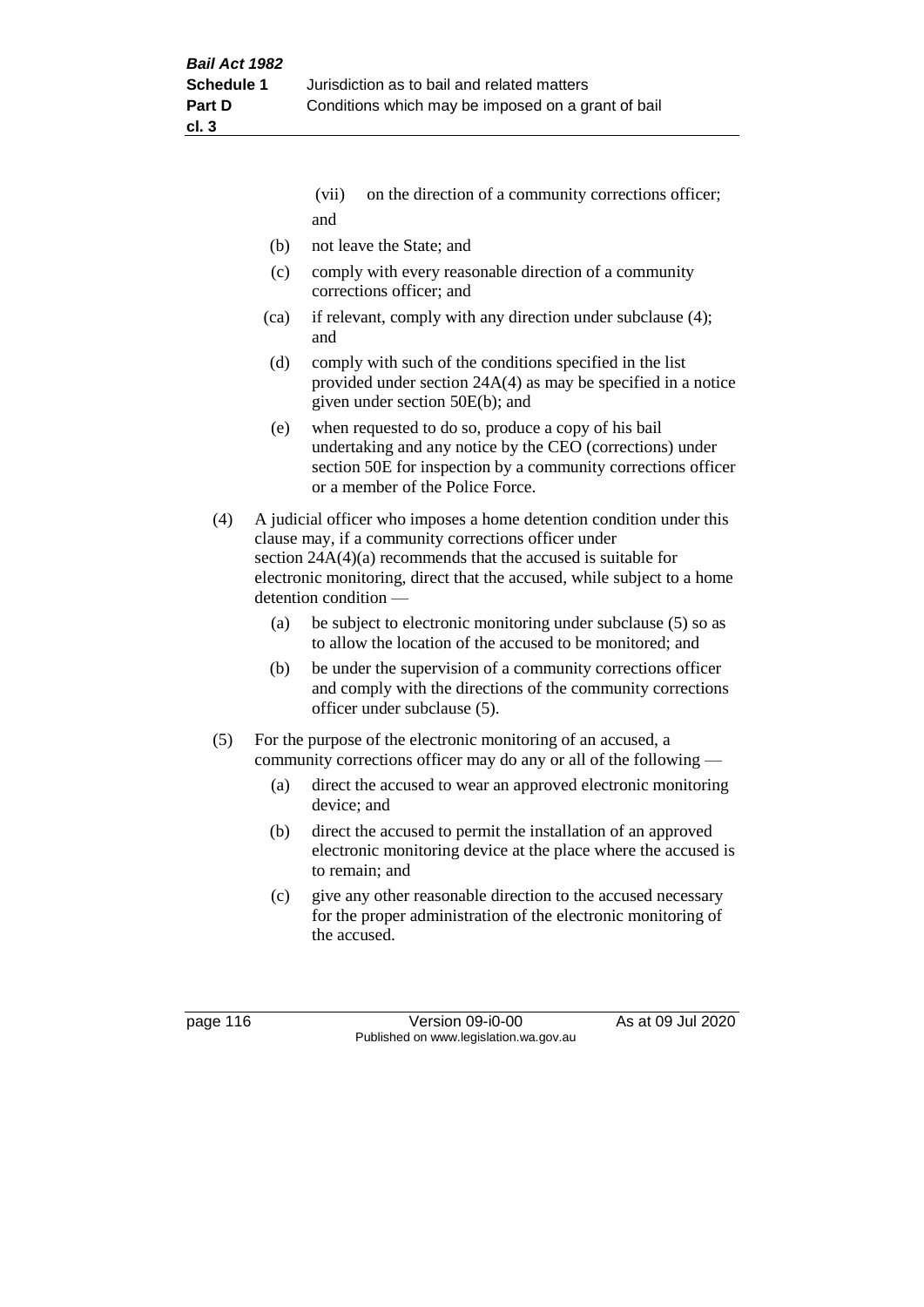- (6) A community corrections officer may suspend the electronic monitoring of an accused subject to direction under subclause (4) —
	- (a) while satisfied that it is not practicable to subject the accused to electronic monitoring; or
	- (b) while satisfied that it is not necessary for the accused to be subject to electronic monitoring.
- (7) A requirement that an accused subject to a home detention condition while on bail wear an electronic monitoring device cannot apply to a person who is under 18 years of age.

*[Clause 3 inserted: No. 61 of 1990 s. 15; amended: No. 31 of 1993 s. 9; No. 84 of 2004 s. 82; No. 65 of 2006 s. 53; No. 13 of 2020 s. 28.]*

*[Clause 3. Modifications to be applied in order to give effect to Cross-border Justice Act 2008: clause altered 1 Nov 2009. See endnote 1M.]*

As at 09 Jul 2020 Version 09-i0-00 page 117 Published on www.legislation.wa.gov.au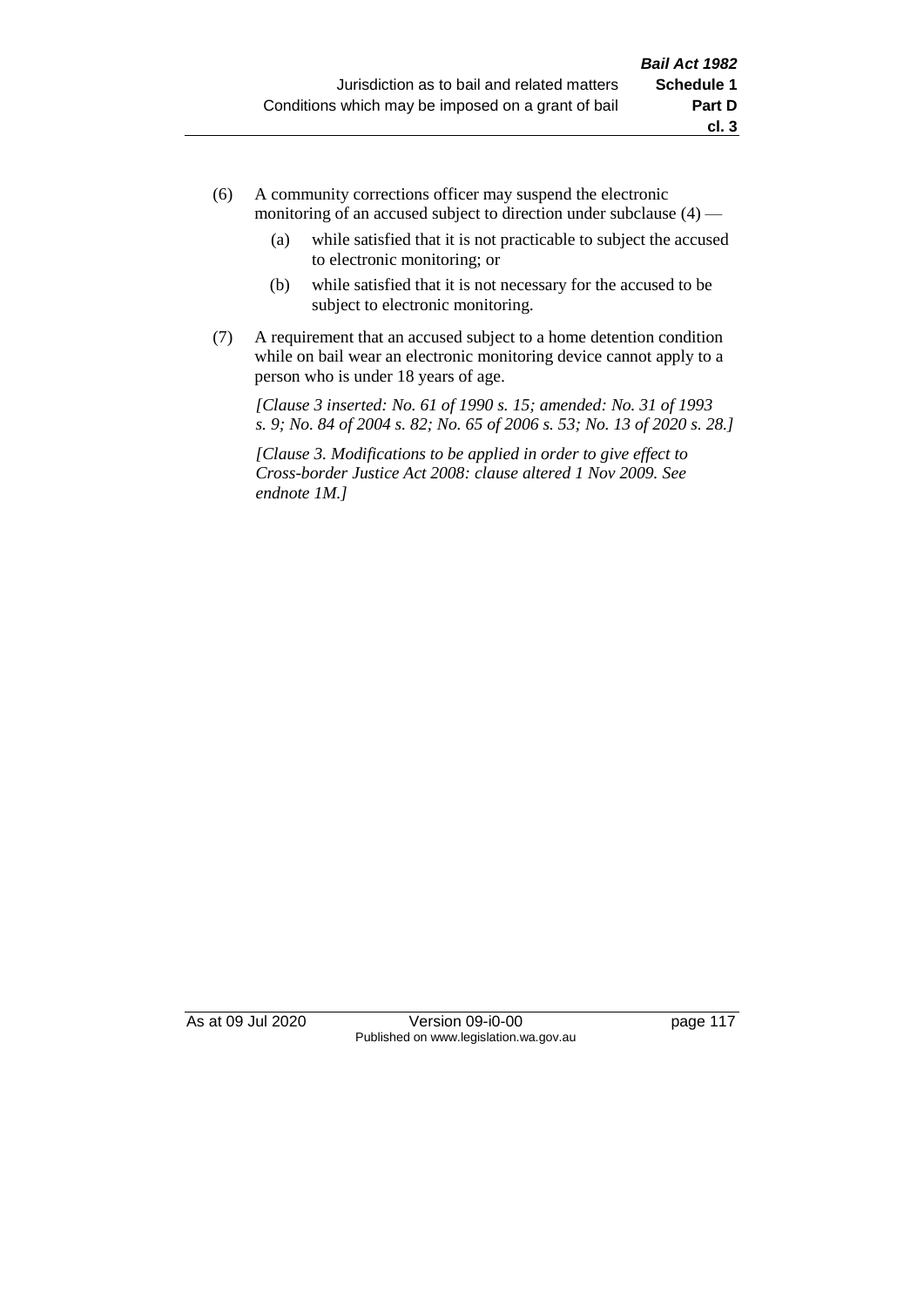**cl. 1**

## **Schedule 2 — Serious offences**

 $[s. 3(1)]$ 

*[Heading inserted: No. 6 of 2008 s. 42(1).]*

|    | <b>Enactment</b>         | <b>Description of offence</b>                                                    |
|----|--------------------------|----------------------------------------------------------------------------------|
| 1. | <b>The Criminal Code</b> |                                                                                  |
|    | s. $221E(1)$             | Participating in activities of<br>criminal organisation                          |
|    | s. $221F(1)$             | Instructing commission of offence<br>for benefit of criminal organisation        |
|    | s. 279                   | Murder                                                                           |
|    | s. 280                   | Manslaughter                                                                     |
|    | s. 281                   | Unlawful assault causing death                                                   |
|    | s. 283                   | Attempt to murder                                                                |
|    | s. 292                   | Disabling in order to commit<br>indictable offence                               |
|    | s. 294                   | Acts intended to cause grievous<br>bodily harm or to resist or prevent<br>arrest |
|    | s. 297                   | Grievous bodily harm                                                             |
|    | s. 301                   | Wounding and similar acts                                                        |
|    | s. $304(2)$              | Acts or omissions, with intent to<br>harm, causing bodily harm or<br>danger      |
|    | s. 317                   | Assault occasioning bodily harm                                                  |
|    | s. $317A(a)$             | Assault with intent to commit or<br>facilitate a crime                           |
|    | s. $317A(b)$             | Assault with intent to do grievous<br>bodily harm                                |
|    | s. 318                   | Serious assaults                                                                 |
|    | s. 323                   | Indecent assault                                                                 |
|    |                          |                                                                                  |

page 118 Version 09-i0-00 As at 09 Jul 2020 Published on www.legislation.wa.gov.au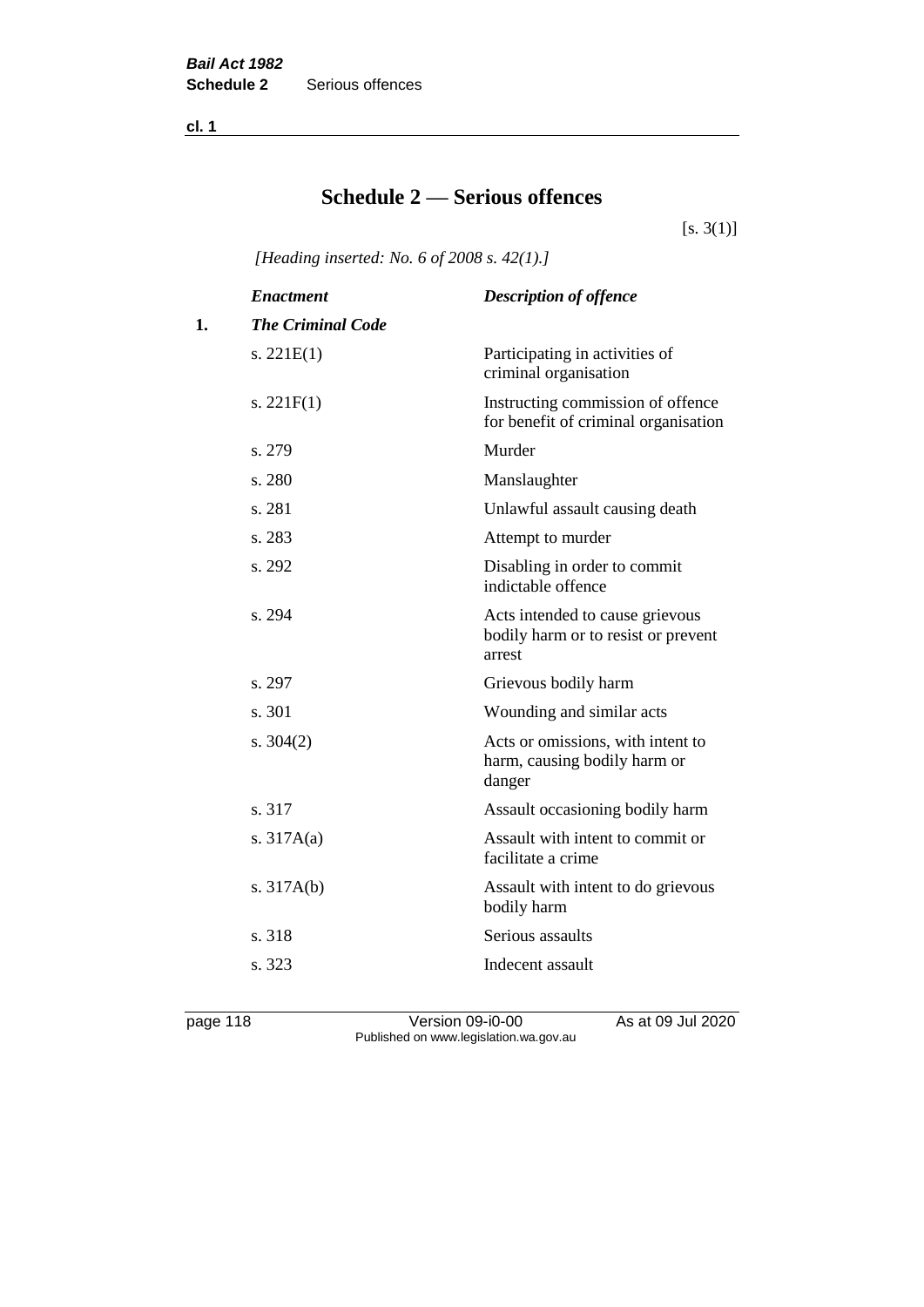|      | <b>Enactment</b>                               | <b>Description of offence</b>                                                                                                                      |
|------|------------------------------------------------|----------------------------------------------------------------------------------------------------------------------------------------------------|
|      | s. 324                                         | Aggravated indecent assault                                                                                                                        |
|      | s. 325                                         | Sexual penetration without consent                                                                                                                 |
|      | s. 326                                         | Aggravated sexual penetration<br>without consent                                                                                                   |
|      | s. 331B                                        | Sexual servitude                                                                                                                                   |
|      | s. 331C                                        | Conducting business involving<br>sexual servitude                                                                                                  |
|      | s. 331D                                        | Deceptive recruiting for<br>commercial sexual services                                                                                             |
|      | s. 332                                         | Kidnapping                                                                                                                                         |
|      | s. 333                                         | Deprivation of liberty                                                                                                                             |
|      | s. 338E                                        | <b>Stalking</b>                                                                                                                                    |
|      | s. 378                                         | Stealing a motor vehicle                                                                                                                           |
|      | s. 392                                         | Robbery                                                                                                                                            |
|      | s. 393                                         | Assault with intent to rob                                                                                                                         |
|      | s. 401                                         | <b>Burglary</b>                                                                                                                                    |
|      | s. 444                                         | Criminal damage, if the property is<br>destroyed or damaged by fire                                                                                |
| 2.   | <b>Bush Fires Act 1954</b>                     |                                                                                                                                                    |
|      | s. 32                                          | Wilfully lighting a fire or causing a<br>fire to be lit under such<br>circumstances as to be likely to<br>injure or damage a person or<br>property |
| 2AA. | <b>Criminal Organisations Control Act 2012</b> |                                                                                                                                                    |
|      | s. $99(1)$                                     | Association by controlled person<br>with another controlled person                                                                                 |
|      | s. $99(3)$                                     | Association by controlled person<br>with another controlled person<br>on 3 or more occasions within<br>3 month period                              |
|      |                                                |                                                                                                                                                    |

As at 09 Jul 2020 Version 09-i0-00 page 119 Published on www.legislation.wa.gov.au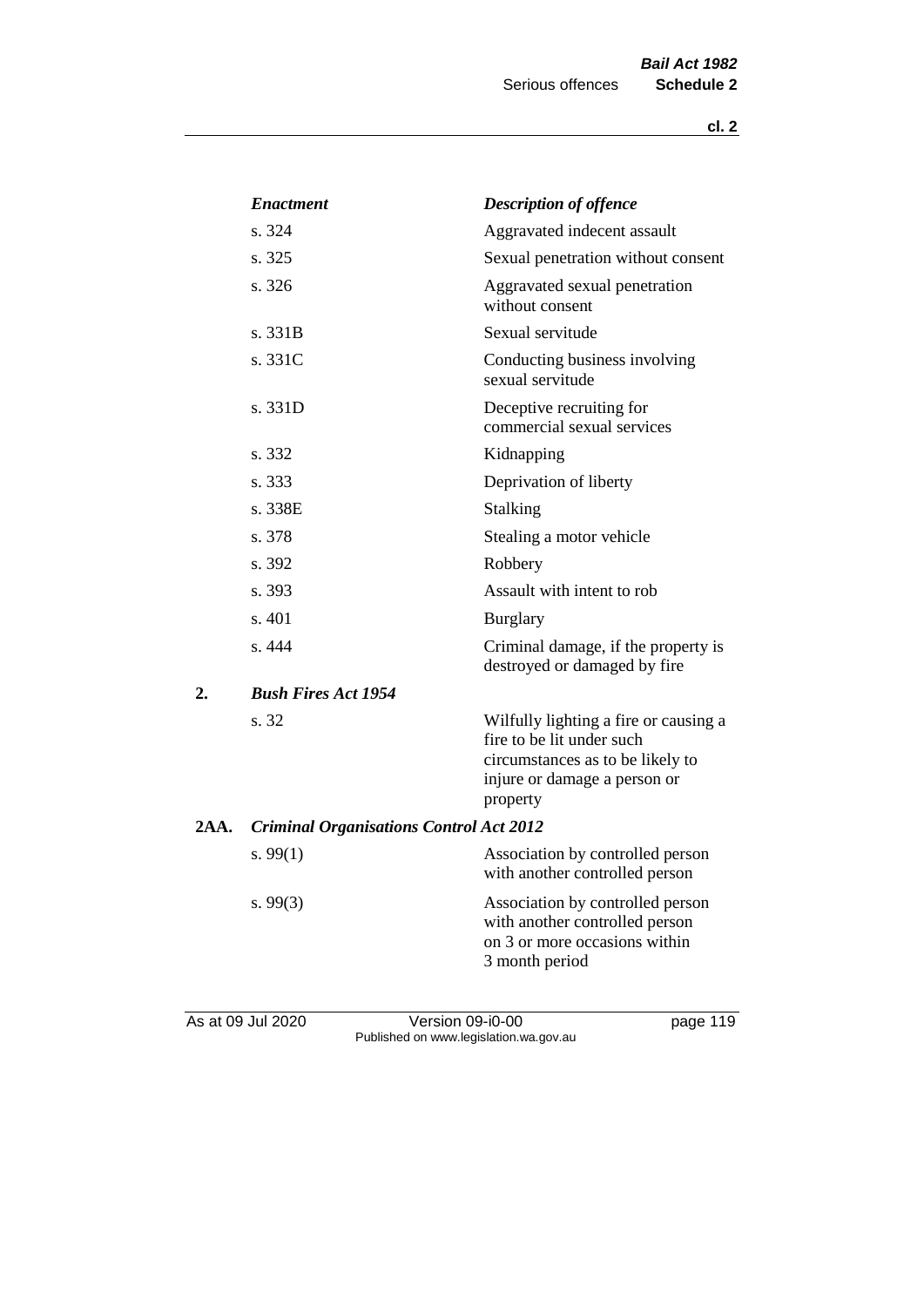**cl. 2a**

|     | <b>Enactment</b>                | <b>Description of offence</b>                                                                                                                                                                                                                                                                                                             |
|-----|---------------------------------|-------------------------------------------------------------------------------------------------------------------------------------------------------------------------------------------------------------------------------------------------------------------------------------------------------------------------------------------|
|     | s. 102                          | Offence for controlled person to<br>get funds to, from or for declared<br>criminal organisation                                                                                                                                                                                                                                           |
|     | s. 103                          | Other contravention of interim<br>control order or control order                                                                                                                                                                                                                                                                          |
|     | s. 106                          | Recruiting members for declared<br>criminal organisation                                                                                                                                                                                                                                                                                  |
|     | s. $107(2)$                     | Permitting premises to be<br>habitually used as place of resort<br>by members of declared criminal<br>organisation                                                                                                                                                                                                                        |
|     | s. $107(3)$                     | Being knowingly concerned in the<br>management of premises<br>habitually used as place of resort<br>by members of declared criminal<br>organisation                                                                                                                                                                                       |
| 2a. | <b>Misuse of Drugs Act 1981</b> |                                                                                                                                                                                                                                                                                                                                           |
|     | s. $6(1)$                       | Offences concerned with<br>prohibited drugs generally                                                                                                                                                                                                                                                                                     |
|     | s. $7(1)$                       | Offences concerned with<br>prohibited plants generally                                                                                                                                                                                                                                                                                    |
|     | s. $14(1)$                      | Possessing a quantity of a<br>category 1 item or a category 2<br>item in circumstances where the<br>life, health or safety of a child<br>under 16 years of age was<br>endangered, or bodily harm (as<br>defined in The Criminal Code<br>section $1(1)$ and $(4)$ ) was caused to<br>such a child, by the acts<br>constituting the offence |
|     | s. $33(1)(a)$                   | Attempting to commit an offence<br>under section $6(1)$ or $7(1)$                                                                                                                                                                                                                                                                         |

page 120 Version 09-i0-00 As at 09 Jul 2020 Published on www.legislation.wa.gov.au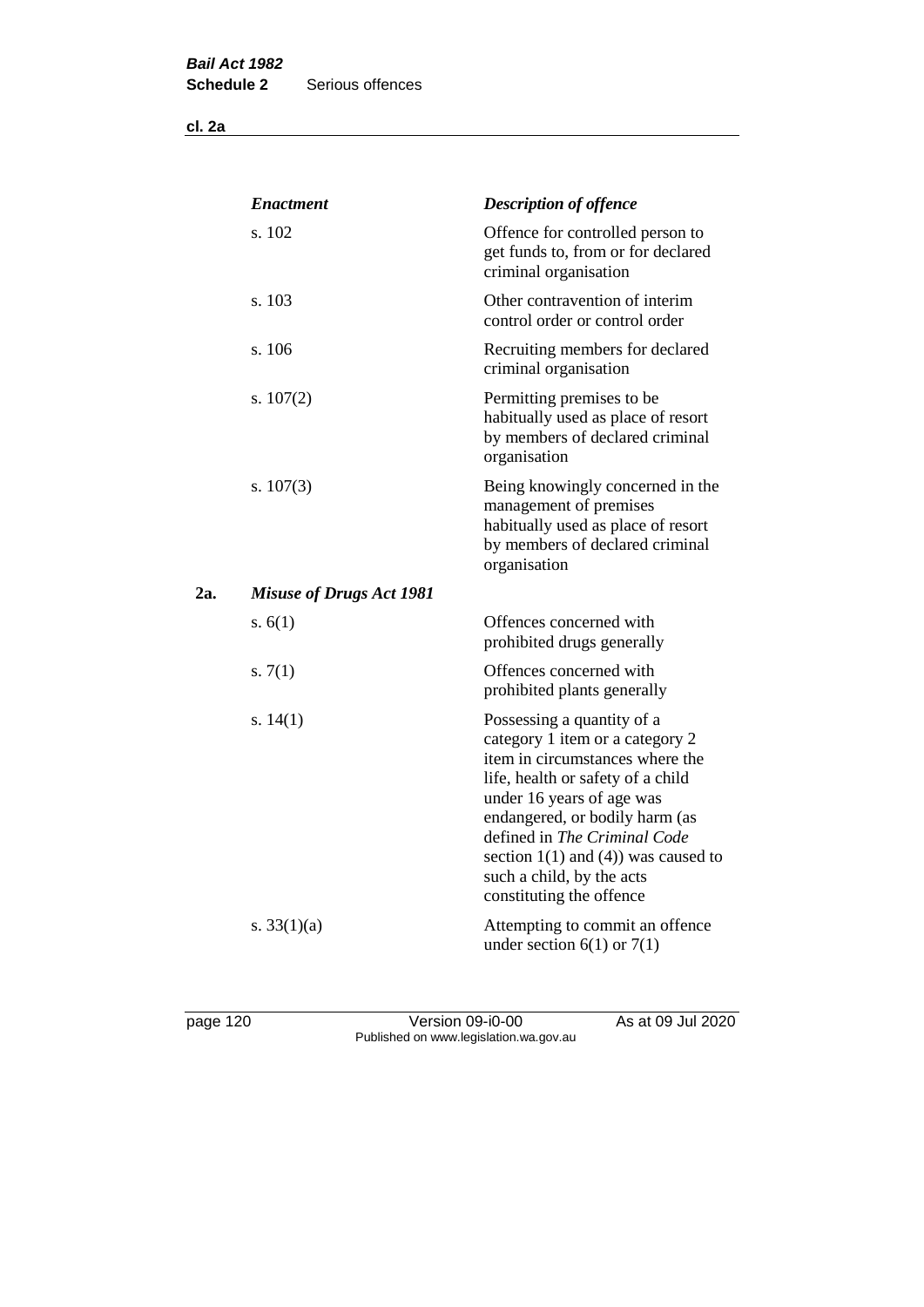|     | <b>Enactment</b>                   |       | <b>Description of offence</b>                                                                                                                                  |
|-----|------------------------------------|-------|----------------------------------------------------------------------------------------------------------------------------------------------------------------|
|     | s. $33(2)(a)$                      |       | Conspiracy to commit an offence<br>under s. $6(1)$ or $7(1)$                                                                                                   |
| 2b. | <b>Restraining Orders Act 1997</b> |       |                                                                                                                                                                |
|     | s. $61(1)$                         | order | Breach of a violence restraining                                                                                                                               |
|     | s. $61(2a)$                        |       | Breach of a police order                                                                                                                                       |
|     | s. $86(2)$                         |       | Breach of a Part VII order under<br>the Justices Act 1902 <sup>2</sup> —                                                                                       |
|     |                                    | (a)   | that under section 86 of the<br>Restraining Orders Act 1997<br>is taken to be a misconduct<br>restraining order under that<br>Act; and                         |
|     |                                    | (b)   | that shows on the face of the<br>order that the causing or<br>threatening of personal<br>injury by the accused was a<br>ground for the making of the<br>order. |
| 3.  | Road Traffic Act 1974              |       |                                                                                                                                                                |
|     | s. 59                              |       | Dangerous driving causing death,<br>injury, etc.                                                                                                               |
|     | s. 59A                             | harm  | Dangerous driving causing bodily                                                                                                                               |
|     |                                    |       |                                                                                                                                                                |

*[Schedule 2 inserted: No. 45 of 1993 s. 11; amended: No. 82 of 1994 s. 13; No. 38 of 1998 s. 4(2); No. 54 of 1998 s. 15; No. 23 of 2001 s. 10(1); No. 4 of 2004 s. 24 and 26; No. 38 of 2004 s. 61; No. 62 of 2004 s. 9(1); No. 84 of 2004 s. 82; No. 6 of 2008 s. 42(2); No. 29 of 2008 s. 24(8); No. 47 of 2011 s. 19; No. 56 of 2011 s. 11; No. 49 of 2012 s. 172.]* 

As at 09 Jul 2020 Version 09-i0-00 page 121 Published on www.legislation.wa.gov.au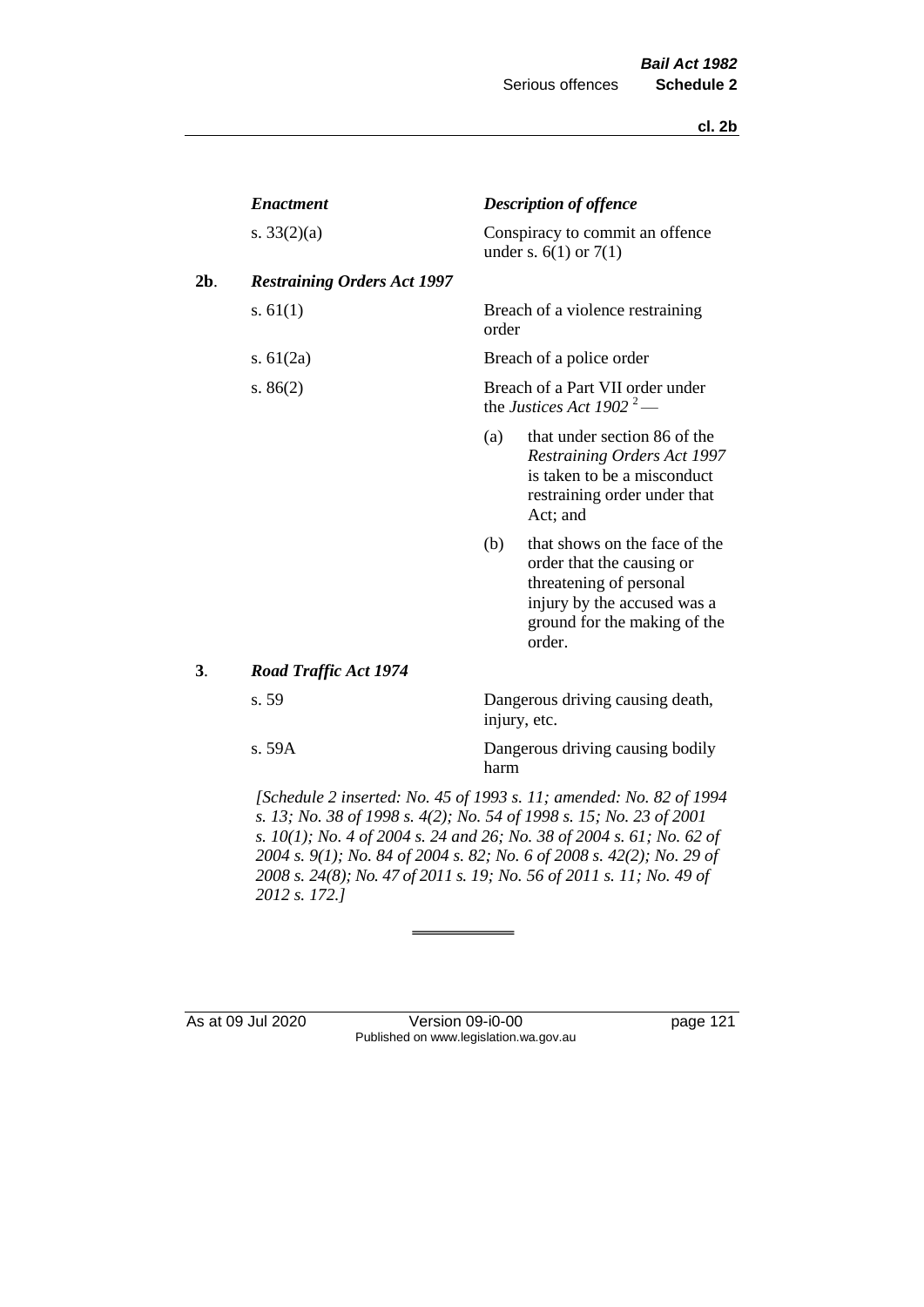# **Notes**

This is a compilation of the *Bail Act 1982* and includes amendments made by other written laws  $1M$ ,  $3, 4$ . For provisions that have come into operation, and for information about any reprints, see the compilation table. For provisions that have not yet come into operation see the uncommenced provisions table.

## **Compilation table**

| <b>Short title</b>                                                                                                                       | <b>Number</b><br>and year                              | <b>Assent</b> | <b>Commencement</b>                                                 |
|------------------------------------------------------------------------------------------------------------------------------------------|--------------------------------------------------------|---------------|---------------------------------------------------------------------|
| Bail Act 1982                                                                                                                            | 86 of 1982                                             | 18 Nov 1982   | 6 Feb 1989 (see s. 2 and<br>Gazette 27 Jan 1989 p. 263)             |
| <b>Acts Amendment</b><br>(Abolition of Capital<br>Punishment) Act 1984<br>Pt. III                                                        | 52 of 1984                                             | 5 Sep 1984    | 3 Oct 1984                                                          |
| <b>Bail Amendment</b><br>Act 1984 <sup>5</sup>                                                                                           | 74 of 1984<br>(as amended<br>by $15$ of<br>1988 s. 20) |               | 29 Nov 1984 6 Feb 1989 (see s. 2 and<br>Gazette 27 Jan 1989 p. 263) |
| <b>Bail Amendment</b><br>Act 1988                                                                                                        | 15 of 1988                                             | 6 Sep 1988    | 6 Feb 1989 (see s. 2 and<br>Gazette 27 Jan 1989 p. 263)             |
| Reprint of the Bail Act 1982 under the Reprints Act 1984 and the Bail Amendment<br>Act 1988 s. $21^6$ (includes amendments listed above) |                                                        |               |                                                                     |
| Criminal Law<br>Amendment Act 1988<br>Pt.4                                                                                               | 70 of 1988                                             | 15 Dec 1988   | 6 Feb 1989 (see s. 2(2)(b) and<br>Gazette 27 Jan 1989 p. 263)       |
| <b>Acts Amendment</b><br>(Children's Court)<br>Act 1988 Pt. 13                                                                           | 49 of 1988                                             | 22 Dec 1988   | 1 Dec 1989 (see s. 2 and<br>Gazette 24 Nov 1989 p. 4327)            |
| Justices Amendment<br>Act 1989 s. 18                                                                                                     | 33 of 1989                                             | 22 Dec 1989   | 1 Jun 1991 (see s. 2 and<br>Gazette 17 May 1991 p. 2455)            |
| <b>Community Corrections</b><br><b>Legislation Amendment</b><br>Act 1990 Pt. 2                                                           | 61 of 1990                                             | 17 Dec 1990   | 3 Apr 1991 (see s. 2 and<br>Gazette 22 Mar 1991 p. 1209)            |
| Child Welfare<br>Amendment Act<br>$(No. 2)$ 1990 s. 15                                                                                   | 83 of 1990                                             | 22 Dec 1990   | 1 Aug 1991 (see s. 2 and<br>Gazette 1 Aug 1991 p. 3983)             |

page 122 Version 09-i0-00 As at 09 Jul 2020 Published on www.legislation.wa.gov.au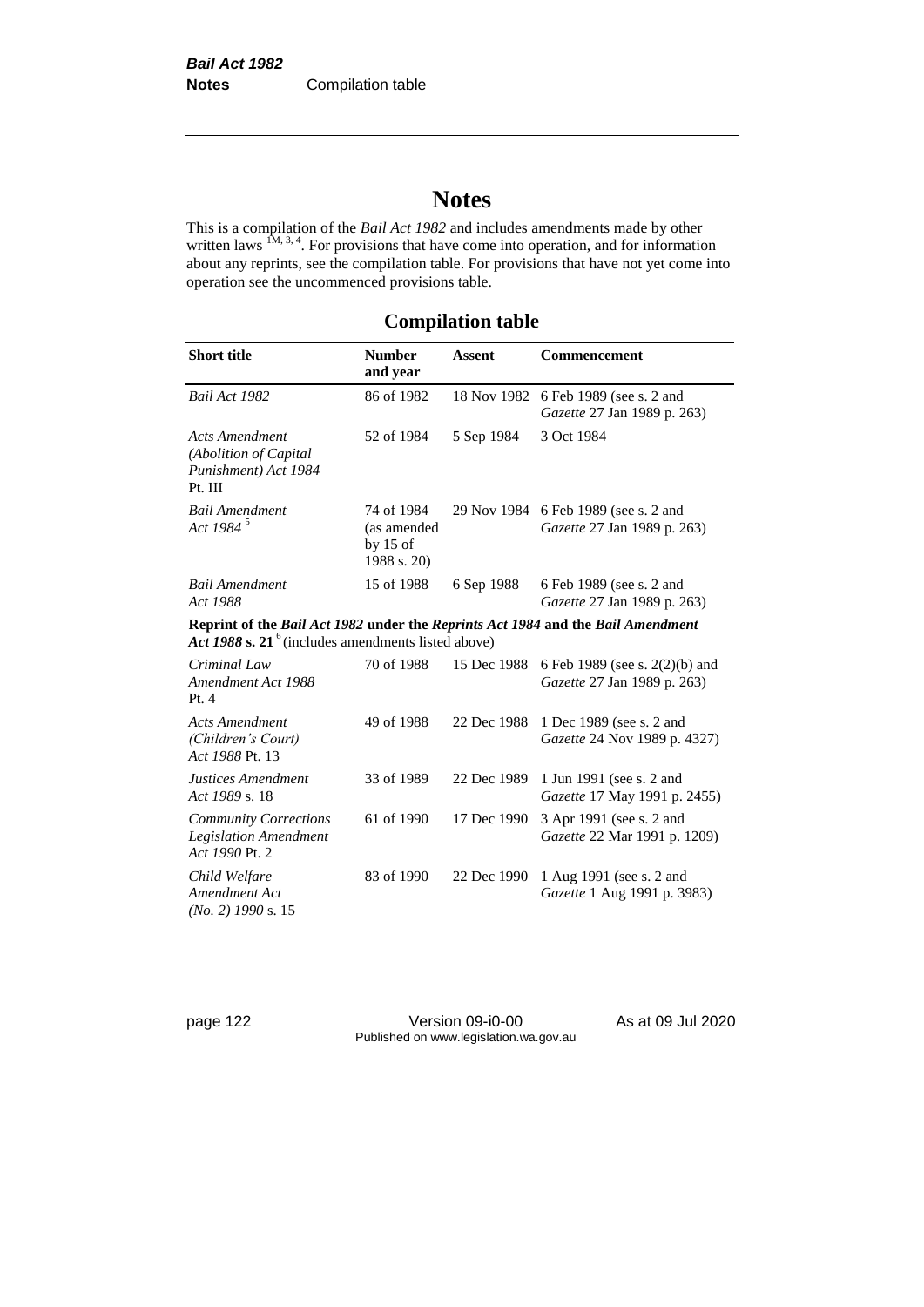| <b>Short title</b>                                                                                                                                                                                                                                           | <b>Number</b> | <b>Assent</b> | Commencement                                                                                                                                                          |  |  |
|--------------------------------------------------------------------------------------------------------------------------------------------------------------------------------------------------------------------------------------------------------------|---------------|---------------|-----------------------------------------------------------------------------------------------------------------------------------------------------------------------|--|--|
|                                                                                                                                                                                                                                                              | and year      |               |                                                                                                                                                                       |  |  |
| Children's Court of<br>Western Australia<br>Amendment Act<br>$(No. 2)$ 1991 s. 21                                                                                                                                                                            | 15 of 1991    | 21 Jun 1991   | 9 Aug 1991 (see s. 2(2) and<br>Gazette 9 Aug 1991 p. 4101)                                                                                                            |  |  |
| Reprint of the <i>Bail Act 1982</i> as at 17 Oct 1991 (includes amendments listed above)                                                                                                                                                                     |               |               |                                                                                                                                                                       |  |  |
| <b>Acts Amendment (Sexual</b><br>Offences) Act 1992 Pt. 3                                                                                                                                                                                                    | 14 of 1992    | 17 Jun 1992   | 1 Aug 1992 (see s. 2 and<br>Gazette 28 Jul 1992 p. 3671)                                                                                                              |  |  |
| Acts Amendment<br>(Ministry of Justice)<br>Act 1993 Pt. 3 <sup>7</sup>                                                                                                                                                                                       | 31 of 1993    | 15 Dec 1993   | 1 Jul 1993 (see s. 2)                                                                                                                                                 |  |  |
| Criminal Procedure<br>Amendment Act 1993<br>Pt. $2^8$                                                                                                                                                                                                        | 45 of 1993    | 20 Dec 1993   | Act other than s. 7-9 and<br>10(2)(b): 17 Jan 1994<br>(see s. $2(1)$ );<br>s. 7-9 and 10(2)(b): 4 Mar 1994<br>(see s. $2(2)$ and <i>Gazette</i><br>4 Mar 1994 p. 915) |  |  |
| Criminal Law<br>Amendment Act 1994<br>s. $13(1)$ and $(2)$                                                                                                                                                                                                   | 82 of 1994    | 23 Dec 1994   | 20 Jan 1995 (see s. 2(2))                                                                                                                                             |  |  |
| Acts Amendment (Fines,<br>Penalties and<br><b>Infringement Notices</b> )<br>Act 1994 Pt. 3                                                                                                                                                                   | 92 of 1994    | 23 Dec 1994   | 1 Jan 1995 (see s. 2(1) and<br>Gazette 30 Dec 1994 p. 7211)                                                                                                           |  |  |
| Sentencing<br>(Consequential<br>Provisions) Act 1995 Pt. 5                                                                                                                                                                                                   | 78 of 1995    | 16 Jan 1996   | 4 Nov 1996 (see s. 2 and<br>Gazette 25 Oct 1996 p. 5632)                                                                                                              |  |  |
| Coroners Act 1996 s. 61                                                                                                                                                                                                                                      | 2 of 1996     |               | 24 May 1996 7 Apr 1997 (see s. 2 and<br>Gazette 18 Mar 1997 p. 1529)                                                                                                  |  |  |
| <b>Mental Health</b><br>(Consequential<br>Provisions) Act 1996 Pt. 2                                                                                                                                                                                         | 69 of 1996    |               | 13 Nov 1996 13 Nov 1997 (see s. 2)                                                                                                                                    |  |  |
| Reprint of the Bail Act 1982 as at 13 Mar 1997 (includes amendments listed above<br>except those in the Coroners Act 1996 and the Mental Health (Consequential Provisions)<br>Act 1996) (corrections in Gazette 25 Jul 1997 p. 3909 and 14 Nov 1997 p. 6426) |               |               |                                                                                                                                                                       |  |  |

| Statutes (Repeals and<br>Minor Amendments)<br><i>Act 1997 s.</i> 21 |            |                         | 57 of 1997 15 Dec 1997 15 Dec 1997 (see s. 2(1)) |
|---------------------------------------------------------------------|------------|-------------------------|--------------------------------------------------|
| Criminal Law<br>Amendment Act<br>$(No. 1)$ 1998 s. 4(2)             | 38 of 1998 | 25 Sep 1998 23 Oct 1998 |                                                  |

As at 09 Jul 2020 Version 09-i0-00 page 123 Published on www.legislation.wa.gov.au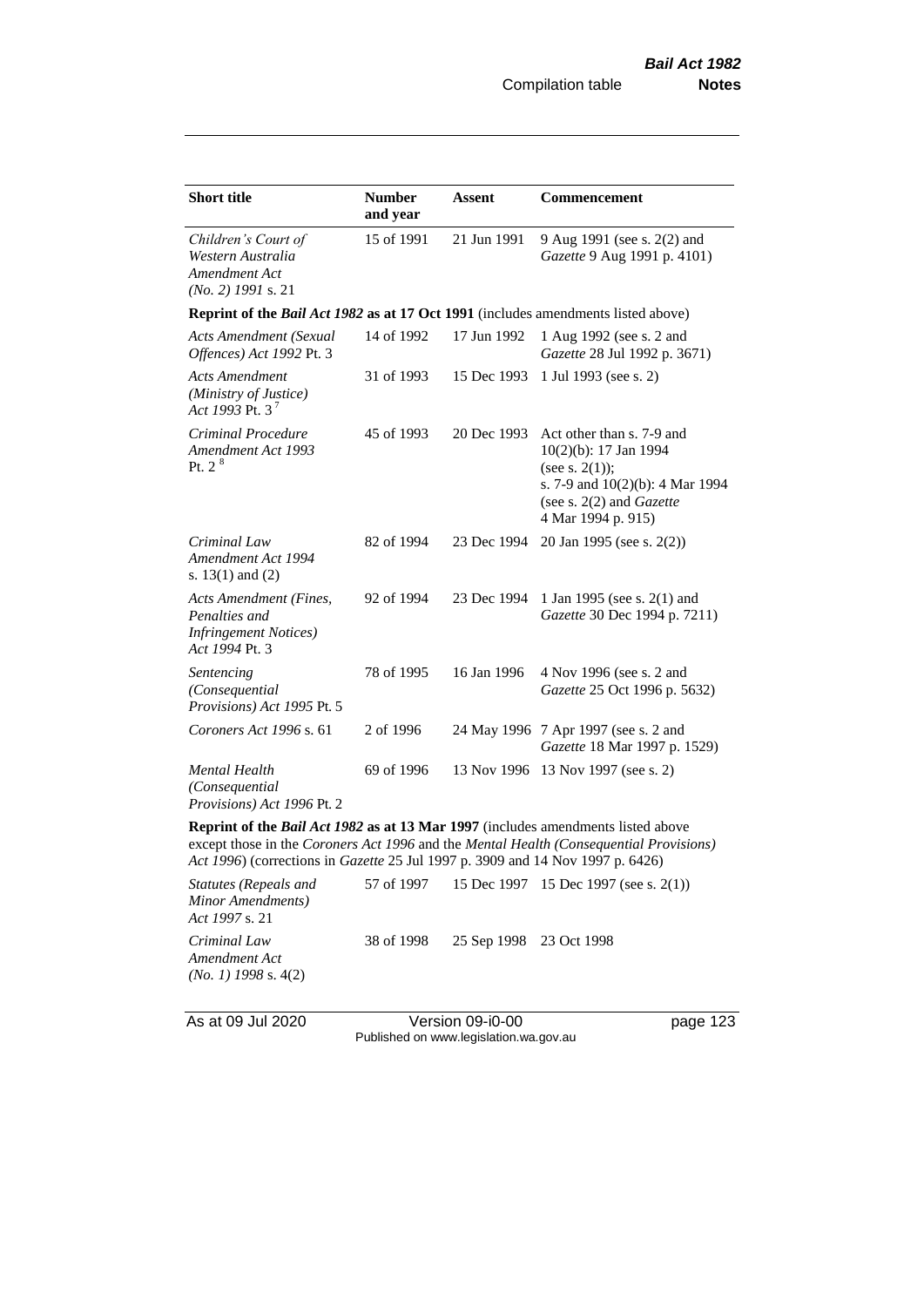| <b>Short title</b>                                                                                                                                 | <b>Number</b><br>and year | Assent      | <b>Commencement</b>                                                                                                                                                                                                                  |
|----------------------------------------------------------------------------------------------------------------------------------------------------|---------------------------|-------------|--------------------------------------------------------------------------------------------------------------------------------------------------------------------------------------------------------------------------------------|
| Bail Amendment<br>Act 1998 <sup>9</sup>                                                                                                            | 54 of 1998                | 11 Jan 1999 | s. 1 and 2: 11 Jan 1999;<br>Pt. 4 and 7: 15 May 1999<br>(see s. 2 and Gazette<br>11 May 1999 p. 1905);                                                                                                                               |
|                                                                                                                                                    |                           |             | Pt. 2, 3 and 5 (other than s. 12):<br>8 Mar 2000 (see s. 2 and<br>Gazette 7 Mar 2000 p. 1039);<br>s. 12: 1 Sep 2000 (see s. 2 and<br>Gazette 29 Aug 2000 p. 4985);<br>Pt. 6: 4 Dec 2000 (see s. 2 and<br>Gazette 4 Dec 2000 p. 6799) |
| Reprint of the Bail Act 1982 as at 27 Aug 1999 (includes amendments listed above<br>except those in the Bail Amendment Act 1998 Pt. 2, 3, 5 and 6) |                           |             |                                                                                                                                                                                                                                      |
| Court Security and<br><b>Custodial Services</b><br>(Consequential<br>Provisions) Act 1999 Pt. 3                                                    | 47 of 1999                | 8 Dec 1999  | 18 Dec 1999 (see s. 2 and<br>Gazette 17 Dec 1999 p. 6175-6)                                                                                                                                                                          |
| Criminal Law Amendment<br>Act 2001 s. $10(1)$                                                                                                      | 23 of 2001                | 26 Nov 2001 | 24 Dec 2001                                                                                                                                                                                                                          |
| Criminal Investigation<br>(Identifying People)<br>Act 2002 Sch. 2 cl. 1                                                                            | 6 of 2002                 | 4 Jun 2002  | 20 Nov 2002 (see s. 2 and<br>Gazette 19 Nov 2002 p. 5505)                                                                                                                                                                            |
| Criminal Law (Procedure)<br>Amendment Act 2002 Pt. 4<br>Div. 1                                                                                     | 27 of 2002                | 25 Sep 2002 | 27 Sep 2002 (see s. 2 and<br>Gazette 27 Sep 2002 p. 4875)                                                                                                                                                                            |
| Sentencing Legislation<br>Amendment and Repeal<br>Act 2003 s. 29(3) and 37                                                                         | 50 of 2003                | 9 Jul 2003  | s. 29(3): 31 Aug 2003 (see s. 2<br>and Gazette 29 Aug 2003<br>p. 3833);<br>s. 37: 15 May 2004 (see s. 2 and<br>Gazette 14 May 2004 p. 1445)                                                                                          |
| Acts Amendment and<br>Repeal (Courts and Legal<br>Practice) Act 2003 s. 88<br>and 121 <sup>10</sup>                                                | 65 of 2003                | 4 Dec 2003  | 1 Jan 2004 (see s. 2 and Gazette<br>30 Dec 2003 p. 5722)                                                                                                                                                                             |
| <b>Statutes (Repeals and</b><br>Minor Amendments)<br>Act 2003 s. 29                                                                                | 74 of 2003                | 15 Dec 2003 | 15 Dec 2003 (see s. 2)                                                                                                                                                                                                               |
| Criminal Code Amendment<br>Act 2004 s. 24, 26 and 58                                                                                               | 4 of 2004                 | 23 Apr 2004 | 21 May 2004 (see s. 2)                                                                                                                                                                                                               |

page 124 Version 09-i0-00 As at 09 Jul 2020 Published on www.legislation.wa.gov.au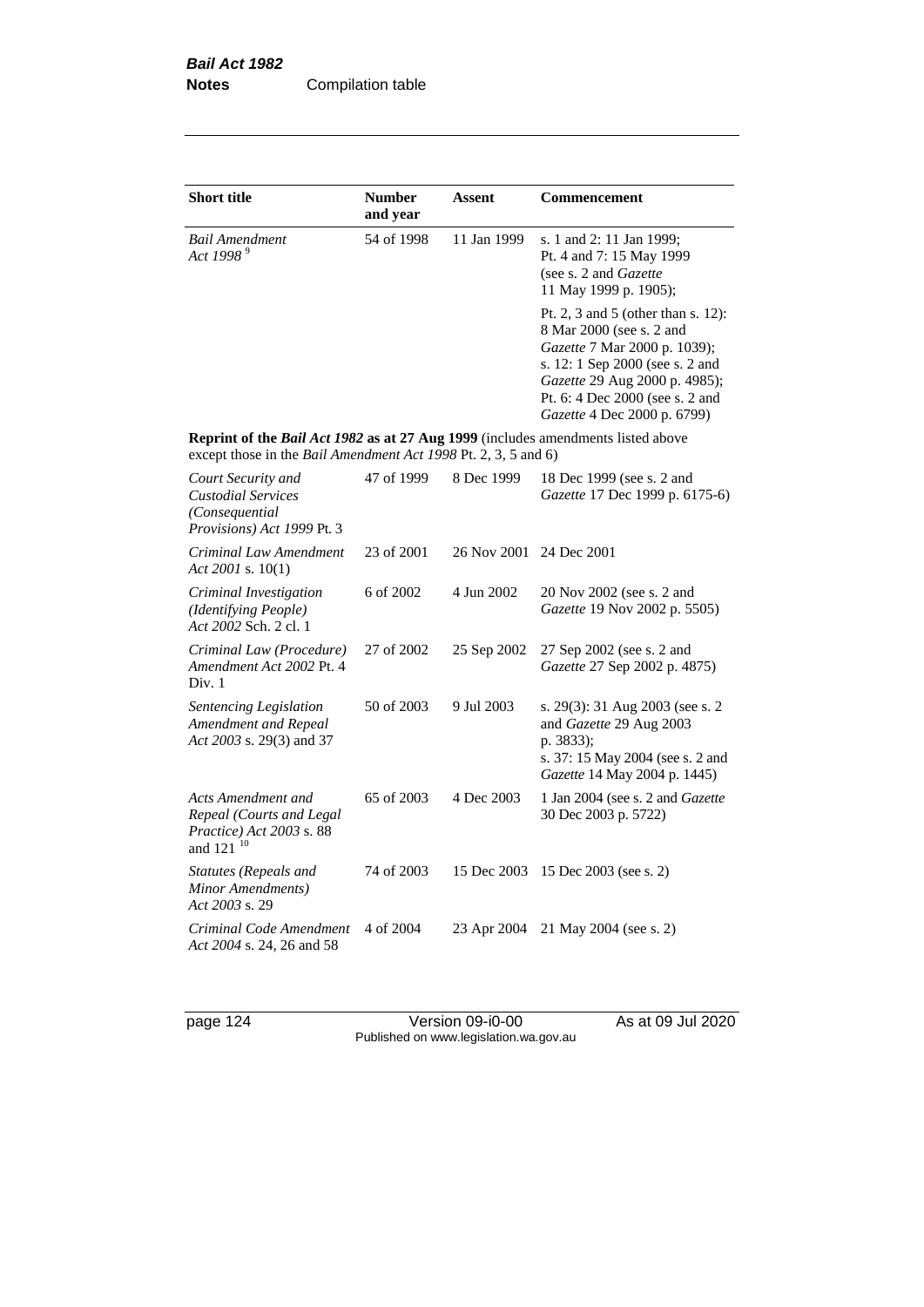| <b>Short title</b>                                                                                                                                                                                                                                                                                                                                                                                                                                                                                                                                   | <b>Number</b><br>and year | <b>Assent</b> | <b>Commencement</b>                                                                                                                                                                                                                                      |  |
|------------------------------------------------------------------------------------------------------------------------------------------------------------------------------------------------------------------------------------------------------------------------------------------------------------------------------------------------------------------------------------------------------------------------------------------------------------------------------------------------------------------------------------------------------|---------------------------|---------------|----------------------------------------------------------------------------------------------------------------------------------------------------------------------------------------------------------------------------------------------------------|--|
| Sentencing Legislation<br>Amendment Act 2004 s. 13                                                                                                                                                                                                                                                                                                                                                                                                                                                                                                   | 27 of 2004                | 14 Oct 2004   | 31 May 2006 (see s. 2 and<br>Gazette 30 May 2006 p. 1965)                                                                                                                                                                                                |  |
| Children and Community<br>Services Act 2004 Sch. 2<br>cl.3                                                                                                                                                                                                                                                                                                                                                                                                                                                                                           | 34 of 2004                | 20 Oct 2004   | 1 Mar 2006 (see s. 2 and<br>Gazette 14 Feb 2006 p. 695)                                                                                                                                                                                                  |  |
| <b>Acts Amendment (Family</b><br>and Domestic Violence)<br>Act 2004 Pt. 3                                                                                                                                                                                                                                                                                                                                                                                                                                                                            | 38 of 2004                | 9 Nov 2004    | 1 Dec 2004 (see s. 2 and<br>Gazette 26 Nov 2004 p. 5309)                                                                                                                                                                                                 |  |
| Acts Amendment (Court of<br>Appeal) Act 2004 s. 28                                                                                                                                                                                                                                                                                                                                                                                                                                                                                                   | 45 of 2004                | 9 Nov 2004    | s. $28(1)$ , (2) and (4) (other than<br>the amendment to s. $7A(1)$ :<br>1 Feb 2005 (see. s. 2 and<br>Gazette 14 Jan 2005 p. 163);<br>s. $28(3)$ and $(4)$ (the<br>amendment to s. $7A(1)$ :<br>2 May 2005 (see. s. 2 and<br>Gazette 14 Jan 2005 p. 163) |  |
| <b>Courts Legislation</b><br>Amendment and Repeal<br>Act 2004 s. 141 <sup>11</sup>                                                                                                                                                                                                                                                                                                                                                                                                                                                                   | 59 of 2004                | 23 Nov 2004   | 1 May 2005 (see s. 2 and<br>Gazette 31 Dec 2004 p. 7128)                                                                                                                                                                                                 |  |
| Misuse of Drugs<br>Amendment Act 2004 s. 9(1)                                                                                                                                                                                                                                                                                                                                                                                                                                                                                                        | 62 of 2004                | 24 Nov 2004   | 1 Jan 2005 (see s. 2 and <i>Gazette</i><br>10 Dec 2004 p. 5965)                                                                                                                                                                                          |  |
| Criminal Procedure and<br>Appeals (Consequential and<br>Other Provisions) Act 2004<br>Pt. 3 and s. 82 and 83                                                                                                                                                                                                                                                                                                                                                                                                                                         | 84 of 2004                | 16 Dec 2004   | 2 May 2005 (see s. 2 and<br>Gazette 31 Dec 2004 p. 7129<br>(correction in Gazette<br>7 Jan 2005 p. 53))                                                                                                                                                  |  |
| <b>Reprint 5: The Bail Act 1982 as at 1 Apr 2005</b> (includes amendments listed above except<br>those in the Sentencing Legislation Amendment Act 2004, the Children and Community<br>Services Act 2004, the Acts Amendment (Court of Appeal) Act 2004 s. 28(3) and (4) (the<br>amendment to s. $7A(1)$ , the <i>Courts Legislation Amendment and Repeal Act</i> 2004 and the<br>Criminal Procedure and Appeals (Consequential and Other Provisions) Act 2004)<br>Planning and Development<br>38 of 2005<br>12 Dec 2005<br>9 Apr 2006 (see s. 2 and |                           |               |                                                                                                                                                                                                                                                          |  |

| $\mu$ randomly and Development - 50 of 2005 - - 12 Dee 2005 - 7 Hpt 2000 (500 s. 2 and<br>(Consequential and<br><i>Transitional Provisions</i> )<br>Act 2005 s. 15 |            |            | <i>Gazette</i> 21 Mar 2006 p. 1078)                                         |
|--------------------------------------------------------------------------------------------------------------------------------------------------------------------|------------|------------|-----------------------------------------------------------------------------|
| Criminal Investigation<br>(Consequential Provisions)<br>Act 2006 Pt. 2                                                                                             | 59 of 2006 |            | 16 Nov 2006 1 Jul 2007 (see s. 2 and <i>Gazette</i><br>22 Jun 2007 p. 2838) |
| <b>Prisons and Sentencing</b><br>Legislation Amendment<br>Act 2006 Pt. 5                                                                                           | 65 of 2006 | 8 Dec 2006 | 4 Apr 2007 (see s. 2 and <i>Gazette</i><br>3 Apr 2007 p. 1491)              |

As at 09 Jul 2020 Version 09-i0-00 page 125 Published on www.legislation.wa.gov.au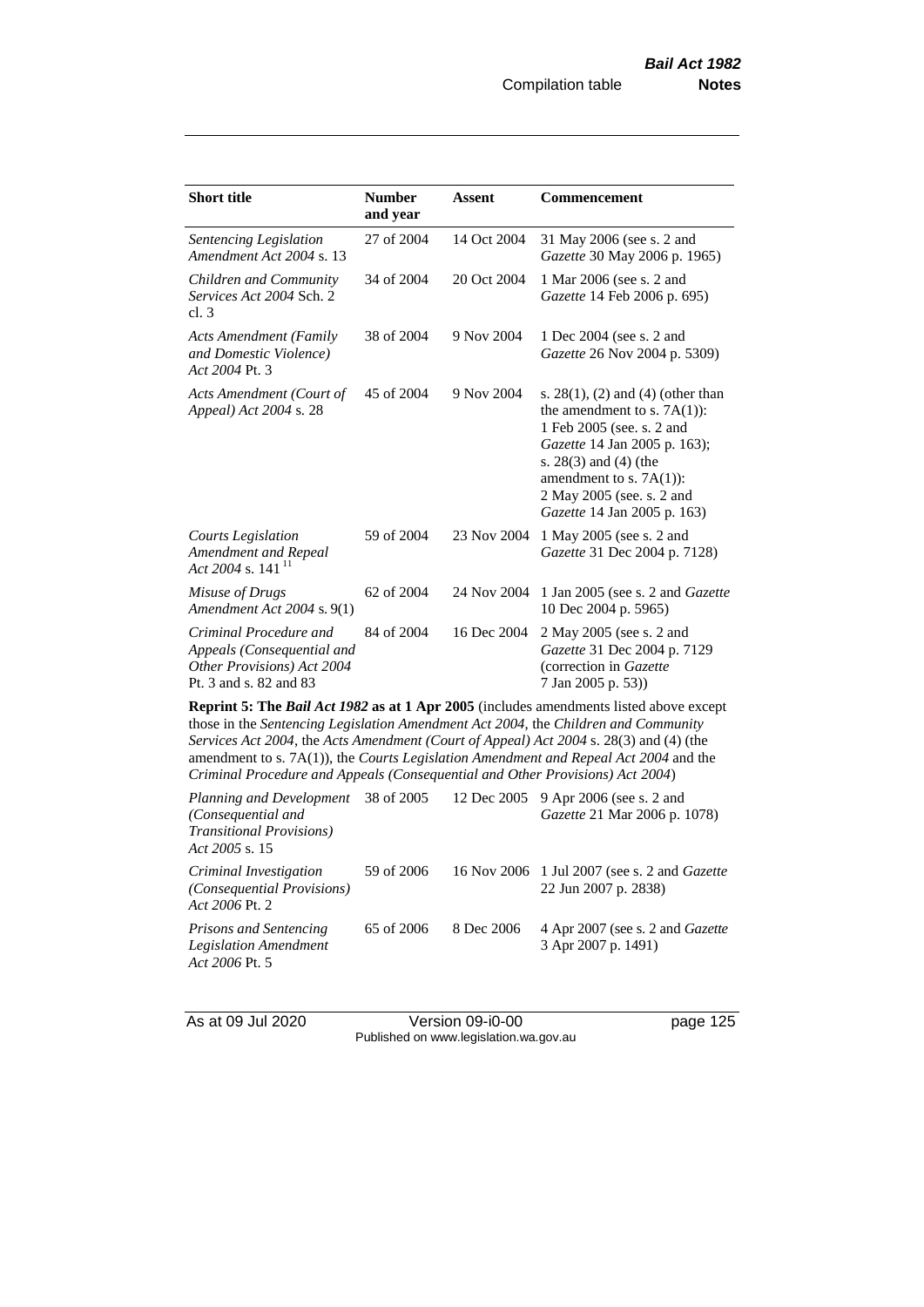| <b>Short title</b>                                                                                                                                      | <b>Number</b><br>and year | Assent      | Commencement                                                                                                                                                                                                         |  |  |
|---------------------------------------------------------------------------------------------------------------------------------------------------------|---------------------------|-------------|----------------------------------------------------------------------------------------------------------------------------------------------------------------------------------------------------------------------|--|--|
| <b>Reprint 6: The Bail Act 1982 as at 14 Sep 2007</b> (includes amendments listed above)                                                                |                           |             |                                                                                                                                                                                                                      |  |  |
| Criminal Law and Evidence<br>Amendment Act 2008 s. 56                                                                                                   | 2 of 2008                 | 12 Mar 2008 | 27 Apr 2008 (see s. 2 and<br>Gazette 24 Apr 2008 p. 1559)                                                                                                                                                            |  |  |
| <b>Bail Amendment Act 2008</b><br>Pt. $2^{12}$                                                                                                          | 6 of 2008                 | 31 Mar 2008 | 1 Mar 2009 (see s. 2(b) and<br>Gazette 27 Feb 2009 p. 511)                                                                                                                                                           |  |  |
| <b>Medical Practitioners</b><br>Act 2008 Sch. 3 cl. 4                                                                                                   | 22 of 2008                | 27 May 2008 | 1 Dec 2008 (see s. 2 and<br>Gazette 25 Nov 2008 p. 4989)                                                                                                                                                             |  |  |
| Criminal Law Amendment<br>(Homicide) Act 2008 s. 24                                                                                                     | 29 of 2008                | 27 Jun 2008 | 1 Aug 2008 (see s. 2(d) and<br>Gazette 22 Jul 2008 p. 3353)                                                                                                                                                          |  |  |
| Reprint 7: The Bail Act 1982 as at 6 Mar 2009 (includes amendments listed above)                                                                        |                           |             |                                                                                                                                                                                                                      |  |  |
| Police Amendment<br>Act 2009 s. 12                                                                                                                      | 42 of 2009                | 3 Dec 2009  | 13 Mar 2010 (see s. 2(b) and<br>Gazette 12 Mar 2010 p. 941)                                                                                                                                                          |  |  |
| <b>Health Practitioner</b><br><b>Regulation National Law</b><br>$(WA)$ Act 2010 Pt. 5 Div. 4                                                            | 35 of 2010                | 30 Aug 2010 | 18 Oct 2010 (see s. 2(b) and<br>Gazette 1 Oct 2010 p. 5075-6)                                                                                                                                                        |  |  |
| <b>Electronic Transactions</b><br>Act 2011 s. 25                                                                                                        | 46 of 2011                | 25 Oct 2011 | 1 Aug 2012 (see s. 2(c) and<br>Gazette 31 Jul 2012 p. 3683)                                                                                                                                                          |  |  |
| <b>Statutes (Repeals and</b><br>Minor Amendments)<br>Act 2011 s. 19                                                                                     | 47 of 2011                | 25 Oct 2011 | 26 Oct 2011 (see s. 2(b))                                                                                                                                                                                            |  |  |
| Misuse of Drugs<br>Amendment Act 2011 Pt. 3                                                                                                             | 56 of 2011                | 21 Nov 2011 | 24 Mar 2012 (see s. 2(b) and<br>Gazette 23 Mar 2012 p. 1363)                                                                                                                                                         |  |  |
| <b>Reprint 8: The Bail Act 1982 as at 6 Jul 2012</b> (includes amendments listed above except<br>those in the <i>Electronic Transactions Act 2011</i> ) |                           |             |                                                                                                                                                                                                                      |  |  |
| Criminal Organisations<br>Control Act 2012 s. 172                                                                                                       | 49 of 2012                | 29 Nov 2012 | 2 Nov 2013 (see s. 2(b) and<br>Gazette 1 Nov 2013 p. 4891)                                                                                                                                                           |  |  |
| <b>Courts and Tribunals</b><br>(Electronic Processes<br>Facilitation) Act 2013 Pt. 3<br>Div. 1 (s. 21-31)                                               | 20 of 2013                | 4 Nov 2013  | Pt. $3$ Div. 1 (other than s. 22,<br>23, 25 and 27-30):<br>25 Nov 2013 (see s. 2(b) and<br>Gazette 22 Nov 2013 p. 5391);<br>s. 22, 23, 25 and 27-30:<br>13 Sep 2014 (see s. 2(b) and<br>Gazette 12 Sep 2014 p. 3279) |  |  |
| Reprint 9: The Bail Act 1982 as at 1 May 2015 (includes amendments listed above)                                                                        |                           |             |                                                                                                                                                                                                                      |  |  |
| Mental Health Legislation<br>Amendment Act 2014 Pt. 4<br>Div. 4 Subdiv. 2                                                                               | 25 of 2014                | 3 Nov 2014  | 30 Nov 2015 (see s. 2(b) and<br><i>Gazette</i> 13 Nov 2014 p. 4632)                                                                                                                                                  |  |  |
| Restraining Orders and<br><b>Related Legislation</b>                                                                                                    | 49 of 2016                |             | 29 Nov 2016 1 Jul 2017 (see s. 2(b) and                                                                                                                                                                              |  |  |

page 126 Version 09-i0-00 As at 09 Jul 2020 Published on www.legislation.wa.gov.au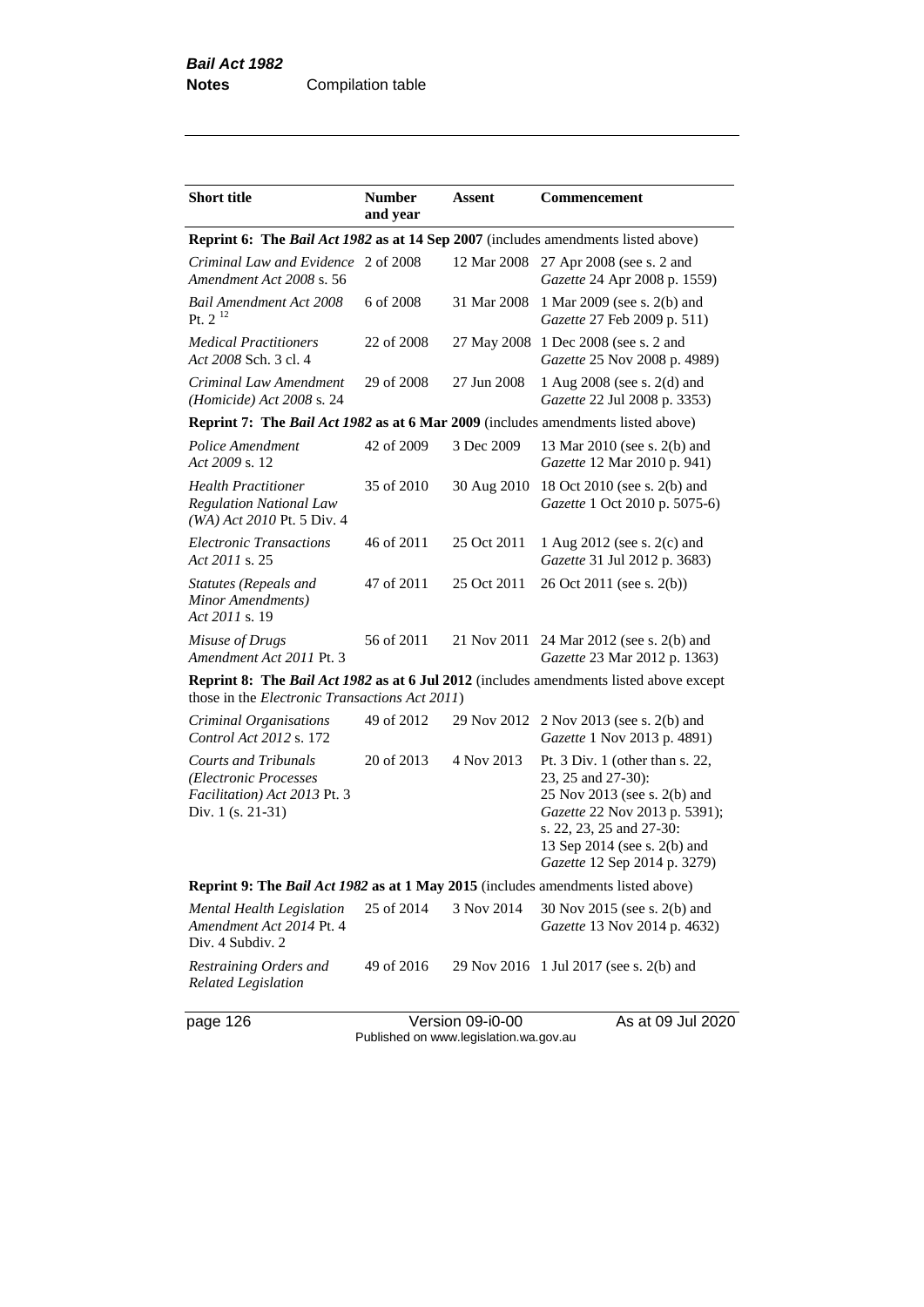| <b>Short title</b>                                                                     | <b>Number</b><br>and year | Assent      | Commencement                                                                                                                                     |
|----------------------------------------------------------------------------------------|---------------------------|-------------|--------------------------------------------------------------------------------------------------------------------------------------------------|
| Amendment (Family<br>Violence) Act 2016<br>Pt. 3 Div. 1                                |                           |             | <i>Gazette</i> 7 Feb 2017 p. 1157)                                                                                                               |
| Dangerous Sexual<br><b>Offenders</b> Legislation<br>Amendment Act 2017 Pt. 2           | 21 of 2017                | 13 Dec 2017 | 29 Mar 2018 (see s. 2(b) and<br>Gazette 16 Mar 2018<br>p. $916-17$                                                                               |
| <b>Bail Amendment (Persons</b><br>Linked to Terrorism)<br>Act 2019                     | 15 of 2019                | 5 Jul 2019  | s. 1 and 2: 5 Jul 2019<br>(see s. $2(a)$ );<br>Act other than s. 1 and 2:<br>1 Jan 2020 (see $2(b)$ ) and<br><i>Gazette</i> 15 Nov 2019 p. 4029) |
| Family Violence Legislation 13 of 2020<br>Reform (COVID-19<br>Response) Act 2020 Pt. 4 |                           | 6 Apr 2020  | 7 Apr 2020 (see s. 2(b))                                                                                                                         |

## **Uncommenced provisions table**

To view the text of the uncommenced provisions see *Acts as passed* on the WA Legislation website.

| <b>Short title</b>                                                     | <b>Number</b><br>and year | Assent     | <b>Commencement</b>                     |
|------------------------------------------------------------------------|---------------------------|------------|-----------------------------------------|
| <b>High Risk Serious</b><br>Offenders Act 2020 s. 117                  | 29 of 2020                | 9 Jul 2020 | To be proclaimed<br>(see s. $2(1)(c)$ ) |
| Family Violence Legislation 30 of 2020<br><i>Reform Act 2020 Pt. 5</i> |                           | 9 Jul 2020 | To be proclaimed<br>(see s. $2(1)(c)$ ) |

## **Other notes**

- <sup>1M</sup> Under the *Cross-border Justice Act 2008* section 14, in order to give effect to that Act, this Act must be applied with the modifications prescribed by the *Cross-border Justice Regulations 2009* Part 3 Division 3 as if this Act had been altered in that way. If a modification is to replace or insert a numbered provision, the new provision is identified by the superscript 1M appearing after the provision number. If a modification is to replace or insert a definition, the new definition is identified by the superscript 1M appearing after the defined term.
- <sup>1</sup> Repealed by the *Sentencing Legislation Amendment and Repeal Act 2003*.
- 2 The short title of the *Justices Act 1902* was changed to the *Criminal Procedure (Summary) Act 1902* by the *Courts Legislation Amendment and Repeal Act 2004*

As at 09 Jul 2020 Version 09-i0-00 page 127 Published on www.legislation.wa.gov.au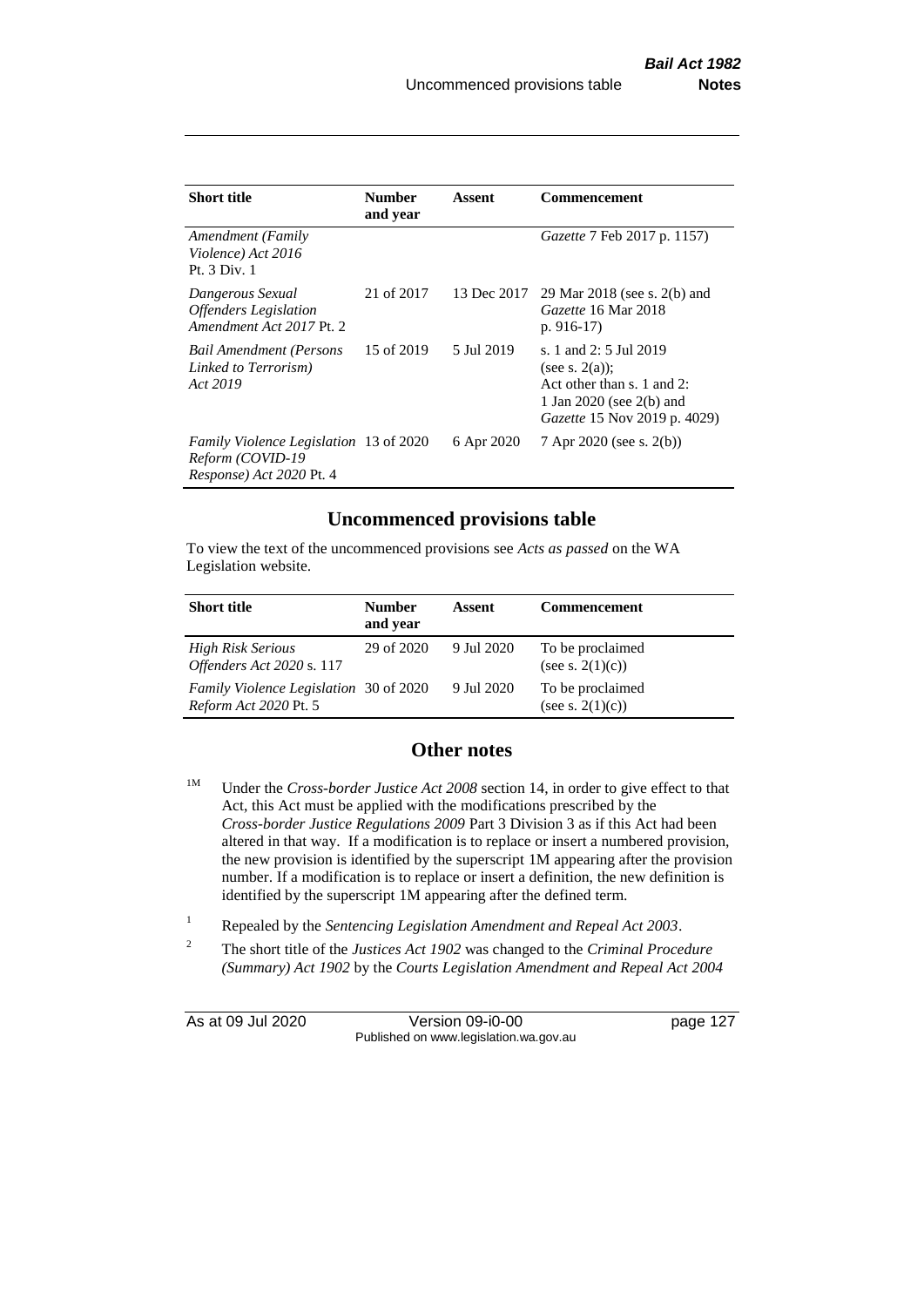s. 23. The Act was then repealed by the *Criminal Procedure and Appeal (Consequential and Other Provisions) Act 2004* s. 4.

- <sup>3</sup> The amendment in the *Sentencing Legislation Amendment and Repeal Act 1999* s. 26 had not come into operation when it was repealed by the *Sentencing Legislation Amendment and Repeal Act 2003* s. 31.
- <sup>4</sup> The *Machinery of Government (Miscellaneous Amendments) Act 2006* Pt. 3 Div. 1 was repealed by the *Statutes (Repeals and Minor Amendments) Act 2011* s. 23(2) before it purported to come into operation.
- <sup>5</sup> The *Bail Amendment Act 1984* s. 10 and 11 were repealed by the *Bail Amendment Act 1988* s. 20.
- <sup>6</sup> The *Bail Act 1982* was not in operation at the time when the reprint was compiled, but the reprinting was authorised by the *Bail Amendment Act 1988* s. 21.
- <sup>7</sup> The *Acts Amendment (Ministry of Justice) Act 1993* Pt. 19 is a transitional provision that is of no further effect.
- <sup>8</sup> The *Criminal Procedure Amendment Act 1993* s. 13 is a transitional provision that is of no further effect.
- <sup>9</sup> The *Bail Amendment Act 1998* s. 6(2) is a transitional provision that is of no further effect.
- <sup>10</sup> The *Acts Amendment and Repeal (Courts and Legal Practice) Act 2003* s. 97 reads as follows:

#### **97. References to Crown Solicitor**

If in a written law or other document or instrument there is a reference to the Crown Solicitor that reference may, where the context so requires, be read as if it had been amended to be a reference to the State Solicitor.

- <sup>11</sup> The amendment in the *Courts Legislation Amendment and Repeal Act 2004* s. 141 (amending Sch. 1 Pt. A cl. 4) is not included because the clause it sought to amend had been amended by the *Acts Amendment (Court of Appeal) Act 2004* s. 28(4) before the amendment purported to come into operation.
- <sup>12</sup> The *Bail Amendment Act 2008* s. 6(2), 9(4)-(11), 10(2), 11(3), 15(5)-(8), 16(2), 18(4)-(5), 21(3), 22(2), 23(4), 24(6)-(7), 27(2)-(3), 28(6), 30(4)-(5), 31(2)-(3), 32(3)-(4), 33(6), 40(2), 41(5)-(9), 42(3) and 44 are transitional provisions.

page 128 Version 09-i0-00 As at 09 Jul 2020 Published on www.legislation.wa.gov.au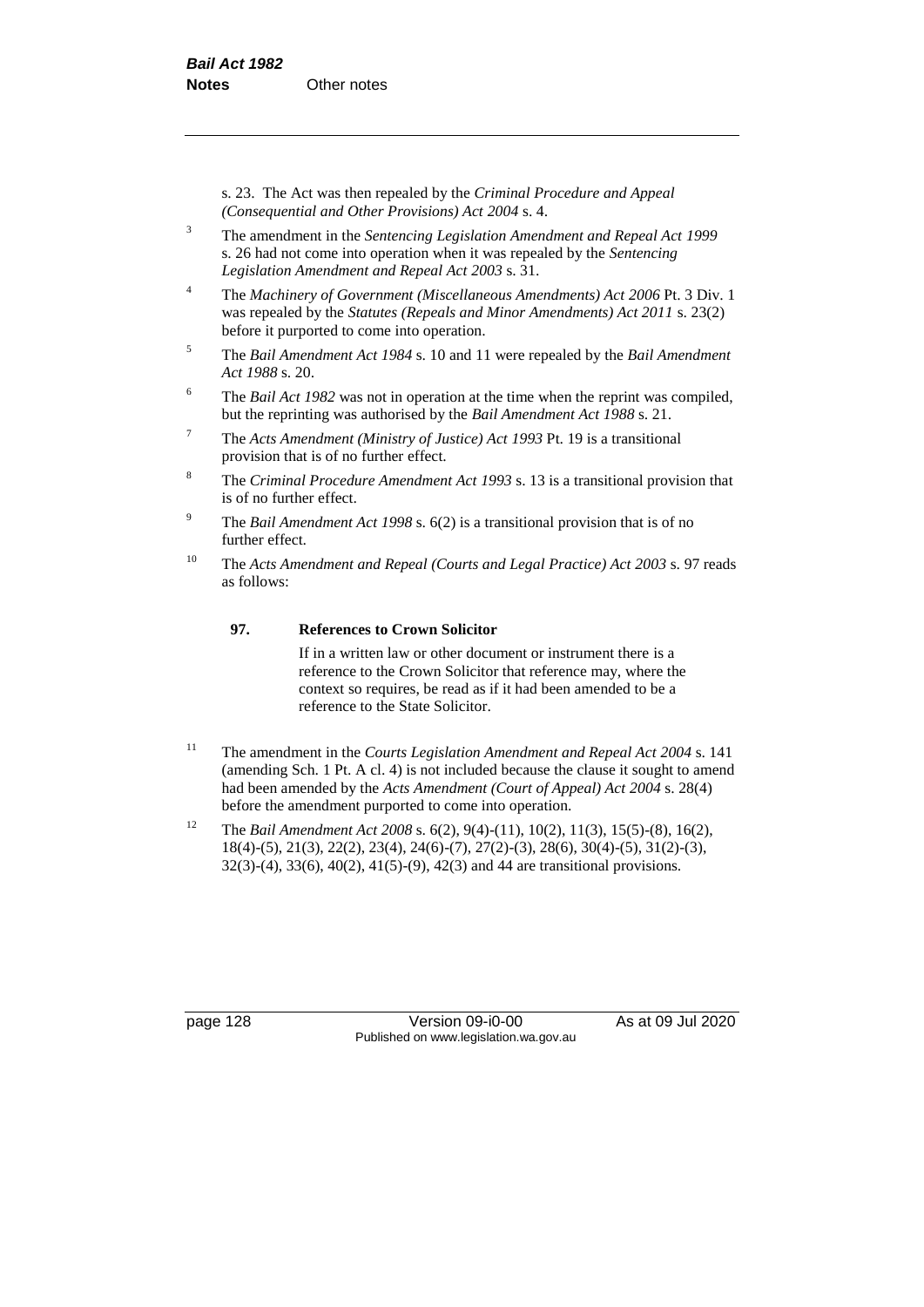## **Defined terms**

[This is a list of terms defined and the provisions where they are defined. The list is not part of the law.]

| <b>Defined term</b> | Provision(s) |
|---------------------|--------------|
|                     |              |
|                     |              |
|                     |              |
|                     |              |
|                     |              |
|                     |              |
|                     |              |
|                     |              |
|                     |              |
|                     |              |
|                     |              |
|                     |              |
|                     |              |
|                     |              |
|                     |              |
|                     |              |
|                     |              |
|                     |              |
|                     |              |
|                     |              |
|                     |              |
|                     |              |
|                     |              |
|                     |              |
|                     |              |
|                     |              |
|                     |              |
|                     |              |
|                     |              |
|                     |              |
|                     |              |
|                     |              |
|                     |              |
|                     |              |
|                     |              |
|                     |              |
|                     |              |
|                     |              |
|                     |              |
|                     |              |
|                     |              |

As at 09 Jul 2020

Version 09-i0-00 Published on www.legislation.wa.gov.au page 129